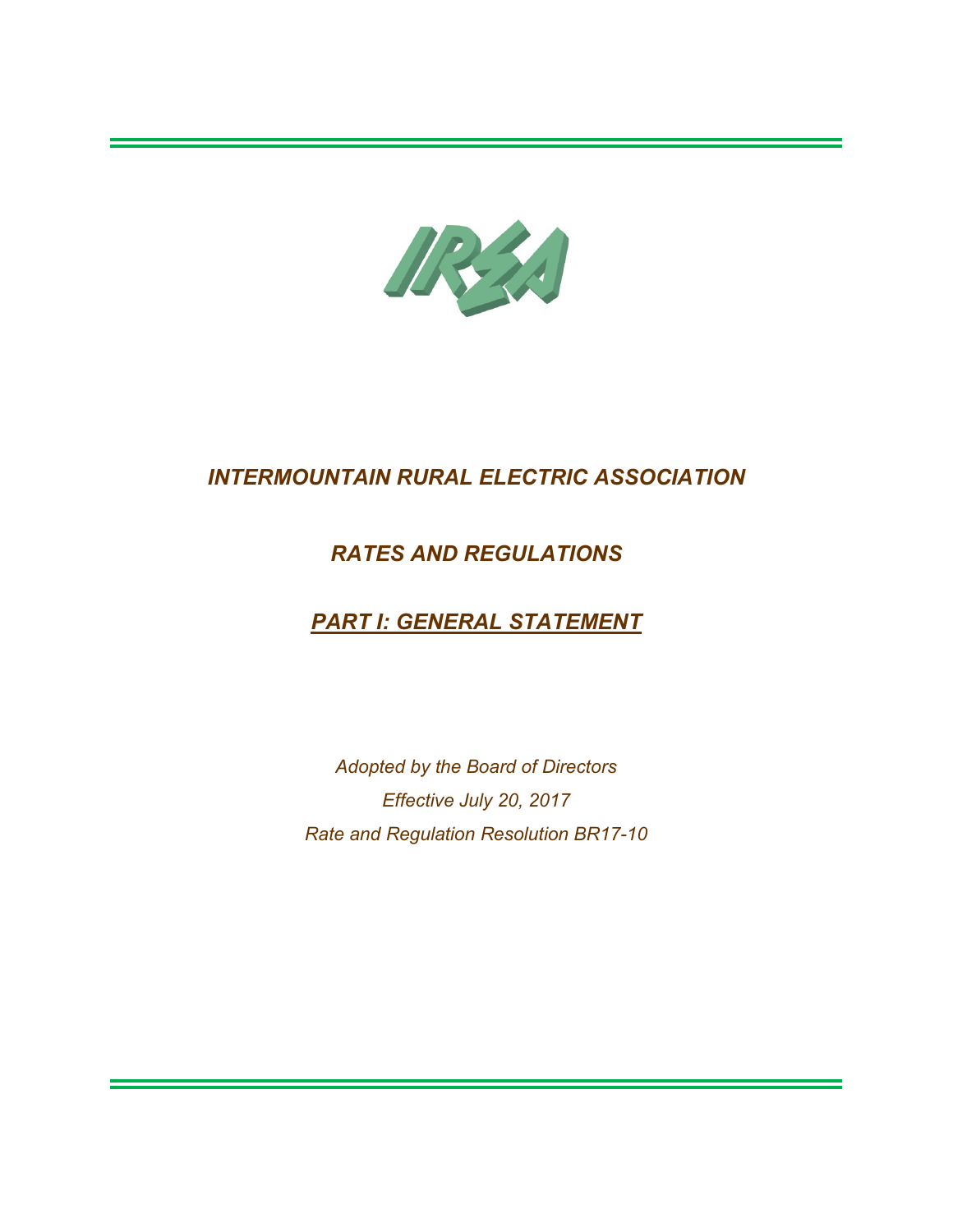## **GENERAL PROVISIONS**

 $\mathcal{L}(\mathcal{L}(\mathcal{L}(\mathcal{L}(\mathcal{L}(\mathcal{L}(\mathcal{L}(\mathcal{L}(\mathcal{L}(\mathcal{L}(\mathcal{L}(\mathcal{L}(\mathcal{L}(\mathcal{L}(\mathcal{L}(\mathcal{L}(\mathcal{L}(\mathcal{L}(\mathcal{L}(\mathcal{L}(\mathcal{L}(\mathcal{L}(\mathcal{L}(\mathcal{L}(\mathcal{L}(\mathcal{L}(\mathcal{L}(\mathcal{L}(\mathcal{L}(\mathcal{L}(\mathcal{L}(\mathcal{L}(\mathcal{L}(\mathcal{L}(\mathcal{L}(\mathcal{L}(\mathcal{$ 

# **Table of Contents**

| SECTION 1. |  |
|------------|--|
| SECTION 2. |  |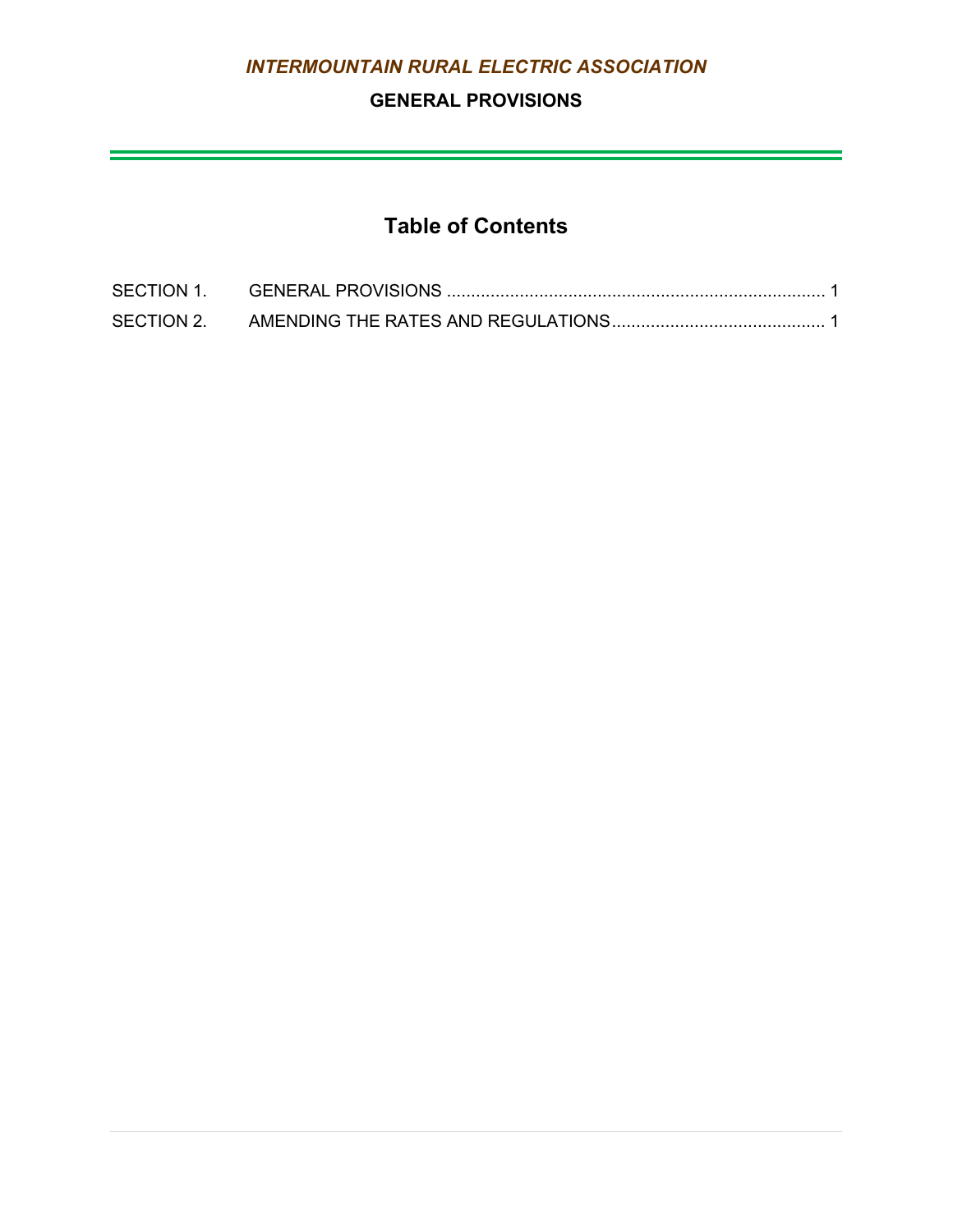## GENERAL PROVISIONS

#### <span id="page-2-0"></span>**SECTION 1. GENERAL PROVISIONS**

The Rates and Regulations set forth the terms and conditions under which the Intermountain Rural Electric Association provides electric service to all classes of service in the Association's service territory.

Electric service furnished by the Association is also subject to the provisions of the Articles of Incorporation and the Bylaws of the Association, the National Electrical Code, and applicable county or state electric wiring statutes, ordinances, and codes.

The Association may deviate from the Rates and Regulations if the Association finds compliance therewith to be impossible, impracticable, or unnecessary and such deviation is not contrary to law.

The arrangement by title, subject, heading, and numbering system of the Rates and Regulations shall be construed to be only for purposes of convenience, orderly arrangement, and ease of use.

Correcting typographical and grammatical errors, revising inaccurate references and titles, eliminating redundant words and clauses, reorganizing the headings and format, and making other non-substantive changes to the Rates and Regulations may be performed without notice to members for purposes of clarity and ease of use while preserving the intent, effect, and meaning of each provision.

Any waiver at any time of the Association's rights or privileges under the Rates and Regulations will not be deemed a waiver as to any breach or other matter subsequently occurring.

Copies of the Association's Rates and Regulations are available at www.irea.coop and at all offices of the Association.

#### <span id="page-2-1"></span>**SECTION 2. AMENDING THE RATES AND REGULATIONS**

The Rates and Regulations are subject to termination, change, or modification, in whole or in part, at any time by the Association's Board of Directors.

The Association shall provide written notice of any proposed change to the Rates and Regulations to each Consumer at least thirty (30) days prior to the day the proposed change is to take effect. The written notice shall be sent by the United States mail with postage prepaid, by electronic mail to Consumers who have authorized electronic billing, or personally delivered.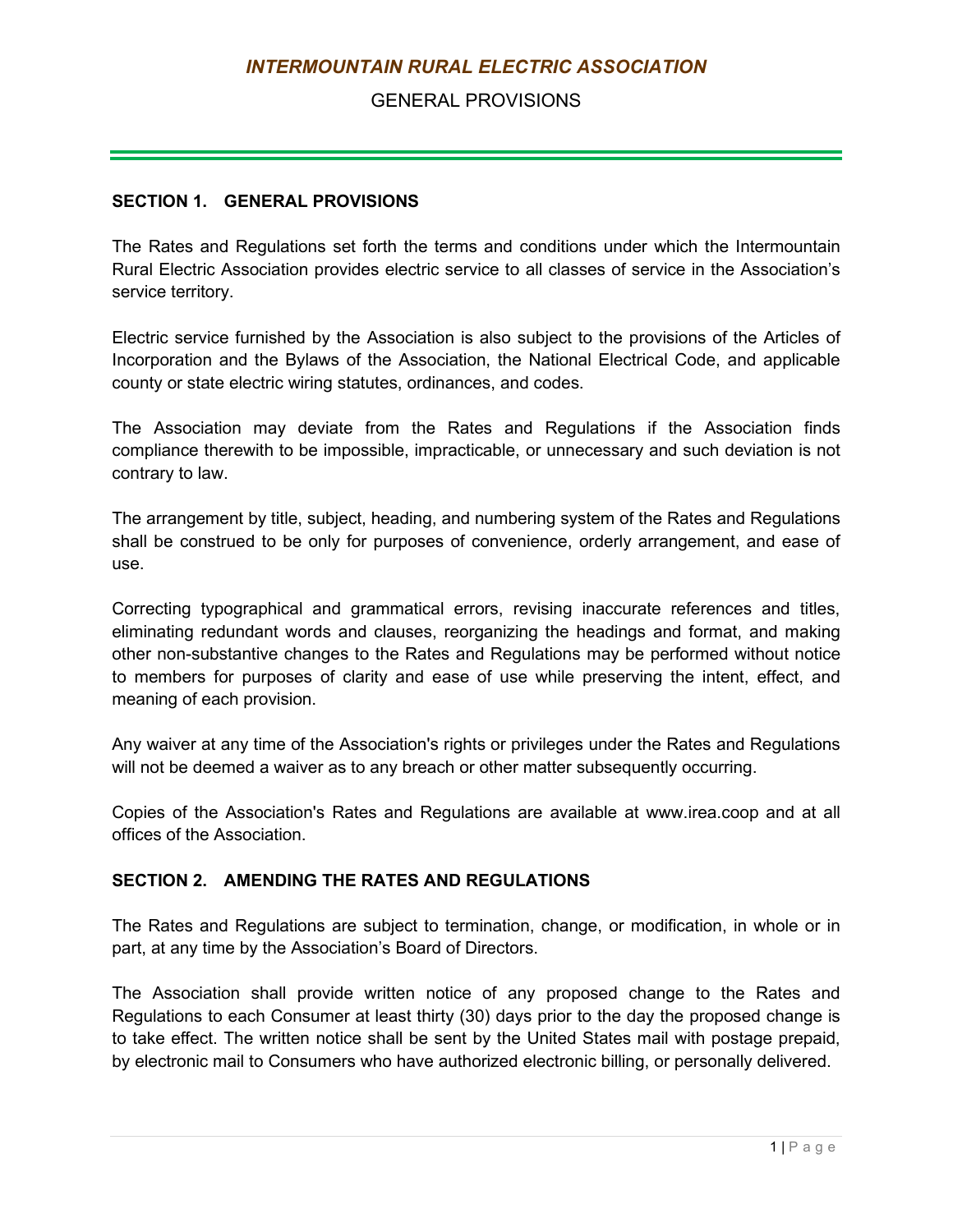### GENERAL PROVISIONS

The written notice shall set forth the proposed change or a summary thereof, effective date of such change, location where the proposed change to the Rates and Regulations is available for public examination, and information for submitting questions and comments to the Association. A copy of said notice shall be posted on the Association's website and in the Association's main and district offices for at least thirty (30) days prior to the proposed effective date for public inspection and shall remain posted until such time as the Board adopts or rejects the proposed change.

A Consumer may file a Complaint concerning any proposed change to the Rates and Regulations as provided for in the Complaint Procedure.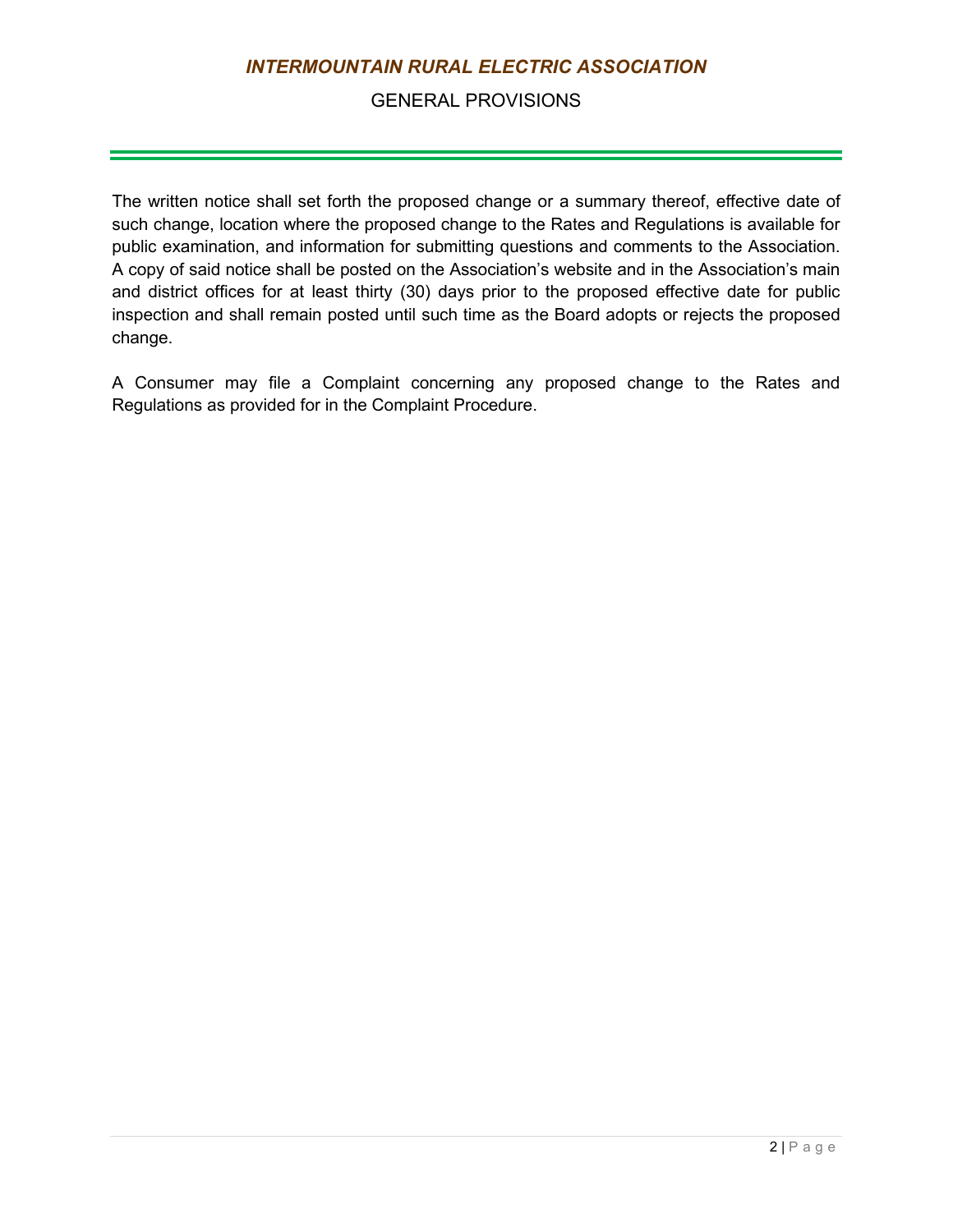

## *RATES AND REGULATIONS*

# *PART II: DEFINITIONS AND COMPUTATION OF TIME*

*Adopted by the Board of Directors Effective August 22, 2019 Rate and Regulation Resolution BR19-24*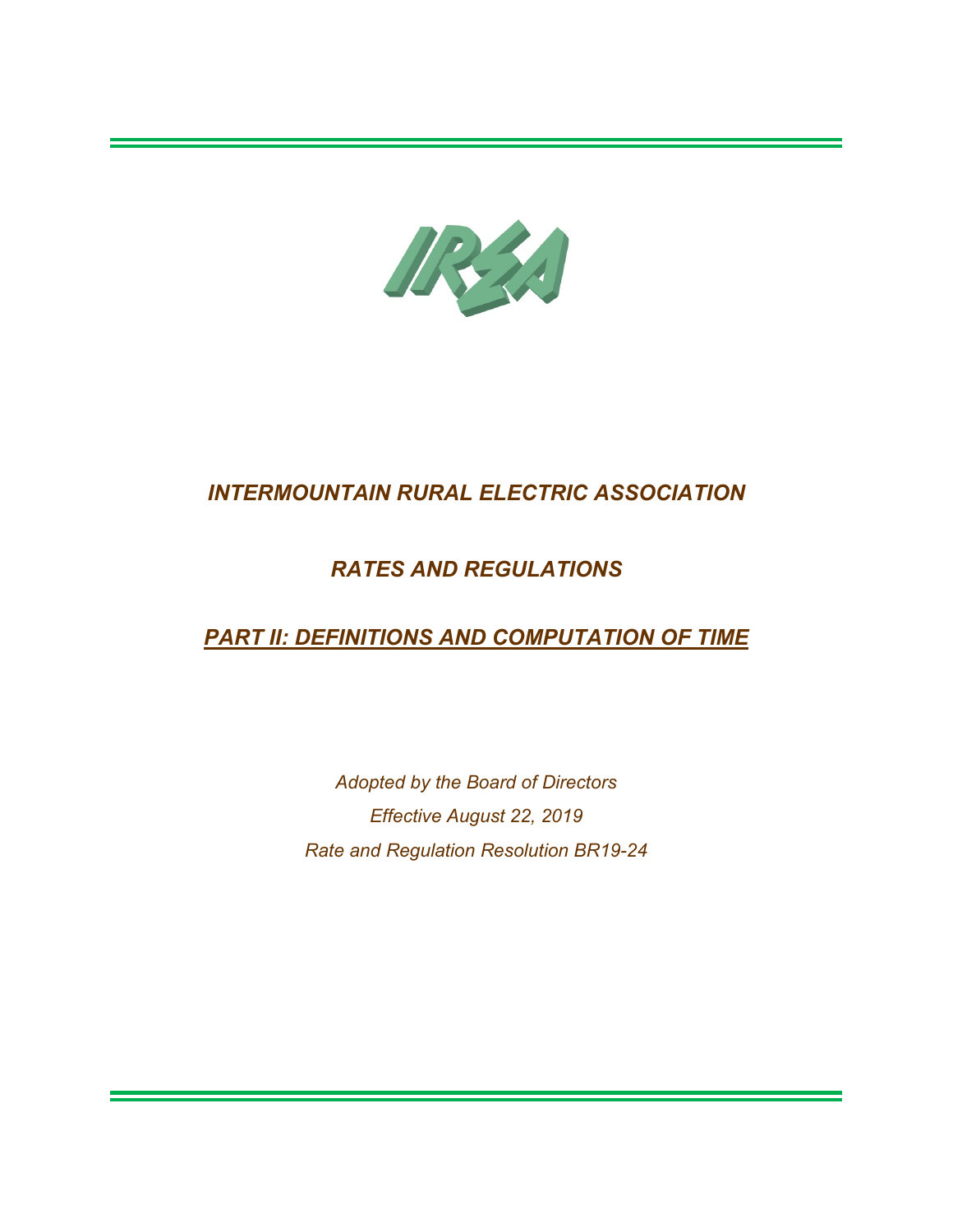## **DEFINITIONS AND COMPUTATION OF TIME**

<u> 1989 - Johann Stein, marwolaethau a bhann an t-Amhain an t-Amhain an t-Amhain an t-Amhain an t-Amhain an t-A</u>

# **Table of Contents**

| <b>SECTION 1.</b> | <b>DEFINITIONS</b>   |  |
|-------------------|----------------------|--|
| SECTION 2.        | COMPUTATION OF TIME. |  |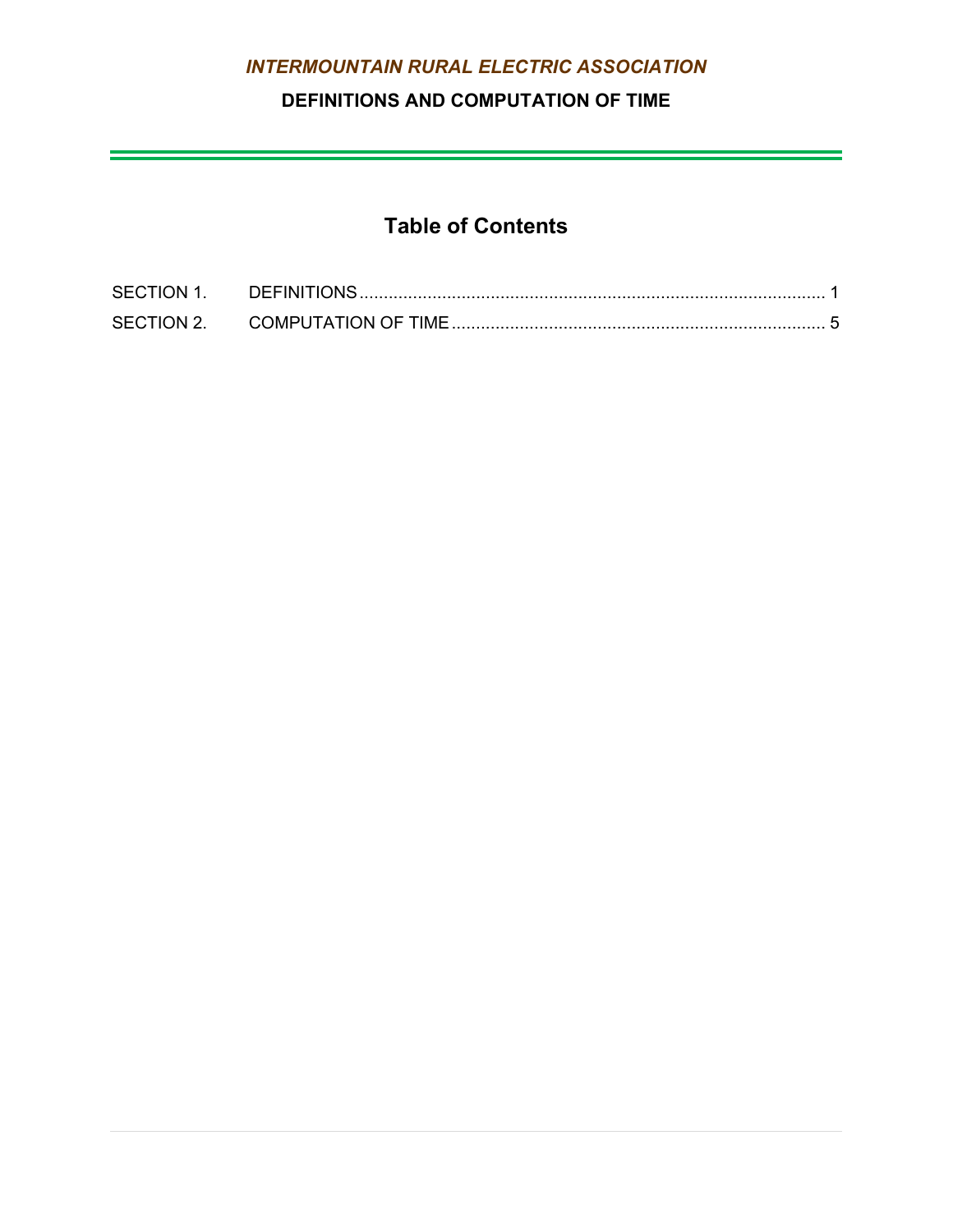### **DEFINITIONS AND COMPUTATION OF TIME**

#### <span id="page-6-0"></span>**SECTION 1. DEFINITIONS**

As used in the Association's Rates and Regulations, the following words shall mean:

- a. "Advance for Construction" means the classification of money received for payment of construction costs, including tap fees and the refundable construction allowance. This provision does not include temporary service Consumers.
- b. "Advanced Metering Infrastructure" or "AMI" means an integrated system of meters, communications networks, and data management systems than enables two-way communication between the Association and Consumers' meters.
- c. "Affected System" means an electric system other than the Association's system that may be affected by a proposed interconnection.
- d. "Association" means The Intermountain Rural Electric Association.
- e. "Avoided Costs" means the incremental of marginal cost of electrical energy or capacity, or both, which, but for the purchase of such energy and capacity from a Qualifying Facility, the Association would generate itself or purchase from another source.
- f. "Board" means the Board of Directors of the Association.
- g. "Business Day" means Monday through Friday, excluding Association-recognized holidays and days on which the Association's principal office is closed due to an emergency or inclement weather.
- h. "Cogeneration Facility" means equipment used to produce electric energy and forms of useful thermal energy (such as heat or steam), used for industrial, commercial, heating, or cooling purposes, through the sequential use of energy.
- i. "Complaint" means a written statement containing facts, supporting data, documents, and other information required by the Complaint Procedure to dispute the manner in which electric service is provided by the Association or proposed changes to the Rates and Regulations.
- j. "Complainant" means a person who files a Complaint and includes any attorney representing such person regarding a Complaint.
- k. "Commission" means the Colorado Public Utilities Commission or any successor organization.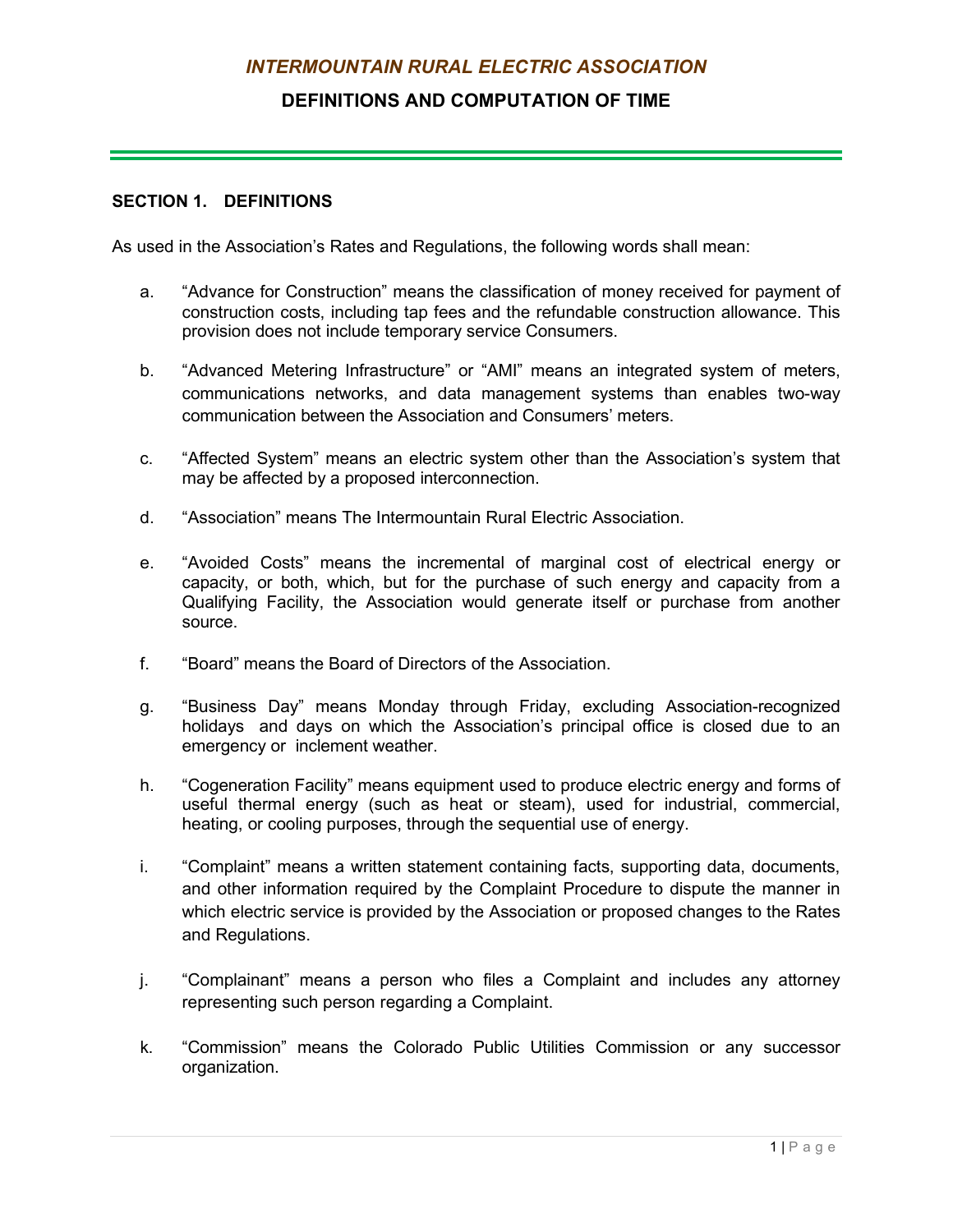#### **DEFINITIONS AND COMPUTATION OF TIME**

- l. "Connected Load" means the combined rated capacity of all the Consumer's energy consuming equipment.
- m. "Construction Allowance" means a credit applied toward the cost of the construction of new facilities provided by the Association pursuant to these regulations.
- n. "Construction Costs of Distribution Facilities" means the combined costs including tap fee charges, if applicable, for all facilities necessary to the distribution extension or necessary reinforcement, including satisfactory rights-of-way.
- o. "Consumer" means a member or any other Person who directly receives electric service from the Association, an authorized agent of a Consumer, or an adult member of a residential Consumer's household.
- p. "Consumer-Generator" means an end-use electricity Consumer of Intermountain Rural Electric Association who generates electricity on the Consumer's side of the meter using any renewable energy resources.
- q. "Consumer's Installation" means the wiring and apparatus owned by the Consumer on their side of the point of delivery used in order for the Consumer to take electric service from the Association.
- r. "Contract Costs" means the estimated costs of the extension, conversion, or modification of service. Any additional capacity shall not include or be determined with reference to provision for additional capacity, size, or strength in excess of that necessary to meet the requirements of the Association's construction standards required to serve the load. Estimated costs shall be determined by the Association.
- s. "Contribution-in-Aid of Construction" means the nonrefundable classification of money received for payment of construction costs exclusive of tap fees and the utilized Construction Allowance.
- t. "Director" means a member of the Board.
- u. "Distribution Extension" means the distribution facilities including primary and secondary distribution lines, transformers, service laterals, and all appurtenant facilities necessary to supply service.
- v. "Distribution System" means the Association's facilities and equipment used to transmit electricity to ultimate usage points such as homes and industries.
- w. "Distribution Upgrades" means the additions, modifications, and upgrades to the Association's Distribution System at or beyond the Point of Interconnection to facilitate interconnection of the Small Generating Facility and render the electric service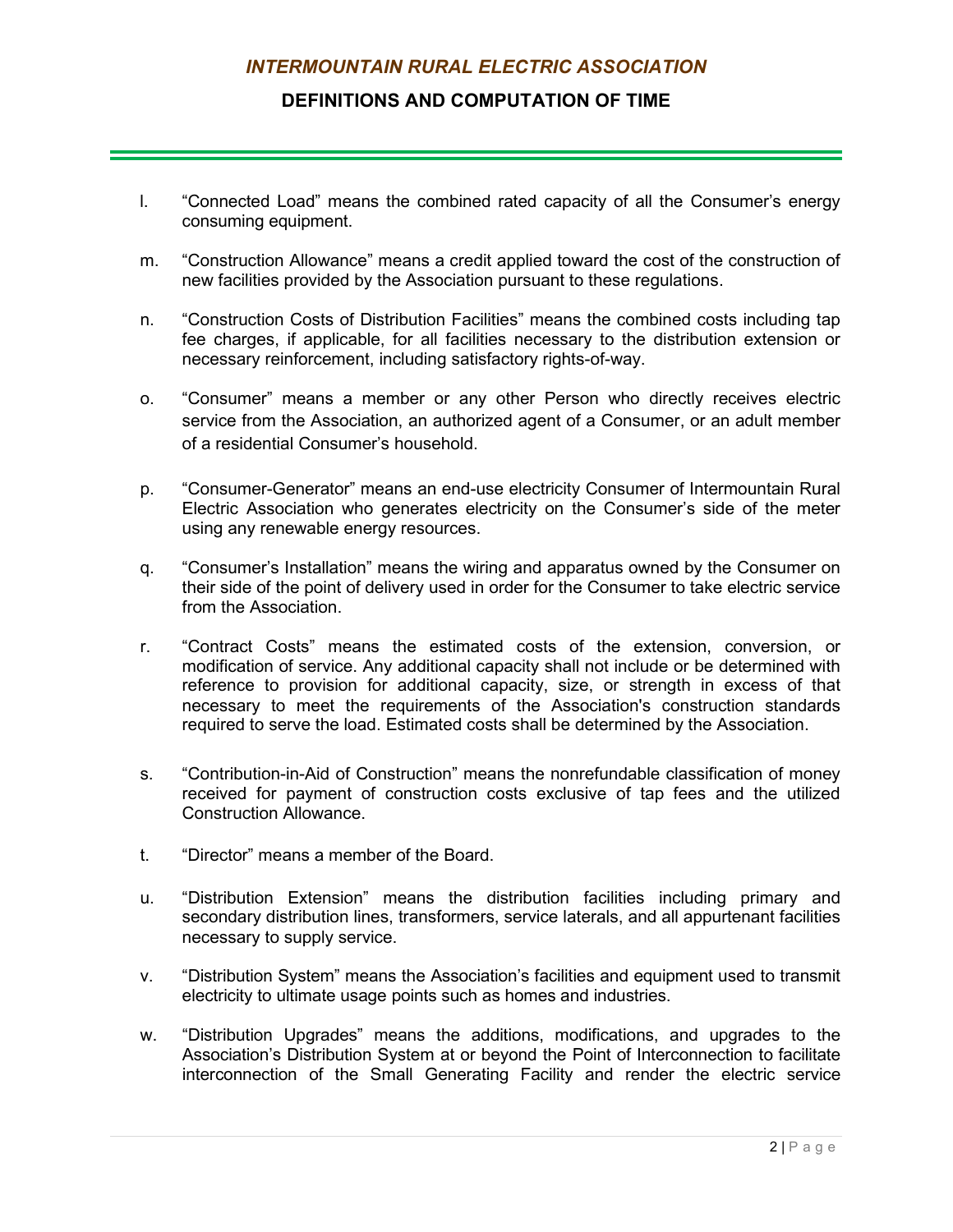#### **DEFINITIONS AND COMPUTATION OF TIME**

necessary to effect the Interconnection Customer's operation of on-site generation. Distribution Upgrades shall not include Interconnection Facilities.

- x. "Good Utility Practice" means the practices, methods, conduct and actions (including, but not limited to, the practices, methods, conduct and acts engaged in or approved by a significant portion of the power industry) that, at a particular time, in the exercise of reasonable judgment at the time was made, could have been expected to accomplish the desired result in a manner consistent with applicable Law, standards, reliability, safety, environmental protection, economy, good business practices and expedition. Good Utility Practice is not intended to be limited to the optimum practice, method or act to the exclusion of all others, but rather is a spectrum of possible practices, methods, or acts that can fall within this description.
- y. "Highly Seasonal Circuit" means a circuit with a ratio of annual peak load to off-season peak load greater than six (6).
- z. "Idle Service" means the Association's facilities to any premises that become idle, using no electric energy for a period greater than six months.
- aa. "Interconnection Agreement" means an agreement that sets forth the contractual conditions under which the Association and the Consumer-Generator agree to interconnect a Qualifying Facility to the Association's System.
- bb. "Interconnection Customer" means any Person proposing to interconnect a Qualifying Facility with the Association's system.
- cc. "Interconnection Facilities" means all facilities and equipment between the Qualifying Facility and the point of interconnection, including any modification, additions or upgrades that are necessary to physically and electrically interconnect the Qualifying Facility to the Association's system. Interconnection Facilities are sole use facilities and shall not include Distribution Upgrades or Upgrades.
- dd. "Interconnection Request" means the Interconnection Customer's request to interconnect a new Qualifying Facility, or to increase the capacity of, or make a material modification to the operating characteristics of, an existing Qualifying Facility that is interconnected with the Association's System.
- ee. "Load Factor" means the ratio of energy (kWh) used during a specified period (hours) to the maximum capacity (kW) multiplied by the specified period (hours).
- ff. "Person" means any natural person, firm, partnership, corporation, company, association, joint venture, federal, state, or local government, or any other legal entity.
- gg. "Point of Delivery" means the location where the Association's electric facilities are first connected to the electric facilities of the Consumer. The location of the Point of Delivery will be determined by the Association in accordance with standard practices or as individual circumstances may dictate.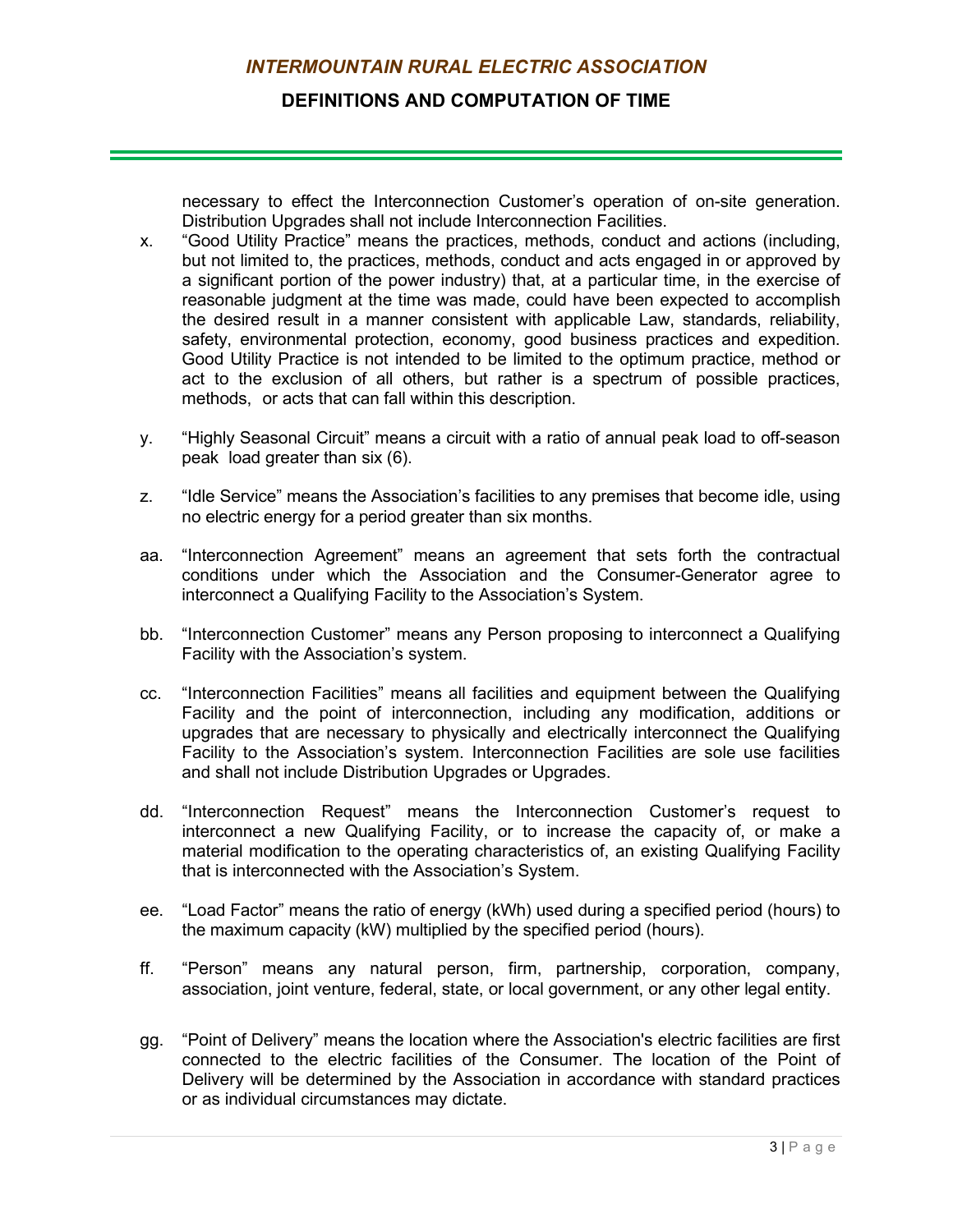#### **DEFINITIONS AND COMPUTATION OF TIME**

- hh. "Point of Interconnection" means the physical point at which the Interconnection Facilities electrically connect with the Association's System.
- ii. "Presiding Officer" means the president of the Board or his or her designee who will conduct hearings in accordance with the Complaint Procedure.
- jj. "Rate" means any rate, fee, or charge in the Association's Rates and Regulations.
- kk. "Rates and Regulations" means the Association's Rates and Regulations as adopted and amended from time to time by the Board.
- ll. "REC" means any and all current or future renewable energy credits, certificates, tags, benefits, emissions reductions, offsets or allowances, howsoever entitled, named, registered, created, measured, allocated or validated, whether now in existence or in the future created, that are attributable to (i) generation of energy by a Qualifying Facility, and (ii) the emissions or other environmental characteristics of such generation or its displacement of conventional or other types of energy generation.
- mm. "Regulation" means any regulation in the Association's Rates and Regulations.
- nn. "Service Lateral" means the secondary overhead or underground electric circuit and associated facilities located between Association distribution line and the Point of Delivery to applicant. Service lateral provides service for applicant's exclusive use.
- oo. "Tap Fee Reimbursement" means the portion of the applicant's construction cost to be reimbursed to existing Consumer(s) on an original primary line extension. The existing Consumer's reimbursement(s) shall not be greater than the Consumer's Contributionin-Aid of Construction payment.
- pp. "Tap Fee Reimbursement Period" means five years and shall commence with the date of execution of the construction contract of the new electric facility. During this period, the Association shall calculate the portion of the tap fee payable by subsequent Consumers connecting to the original primary line extension.
- qq. "Transmission Facilities" means the facilities and equipment owned by the Association and operated at or above 115,000 volts, excluding transformers used to step down voltage levels for local distribution.
- rr. "Transmission Wheeling Service" means the use of the Association's Transmission Facilities to transmit generated power from a point of connection with a generating facility to a point of connection with a third party.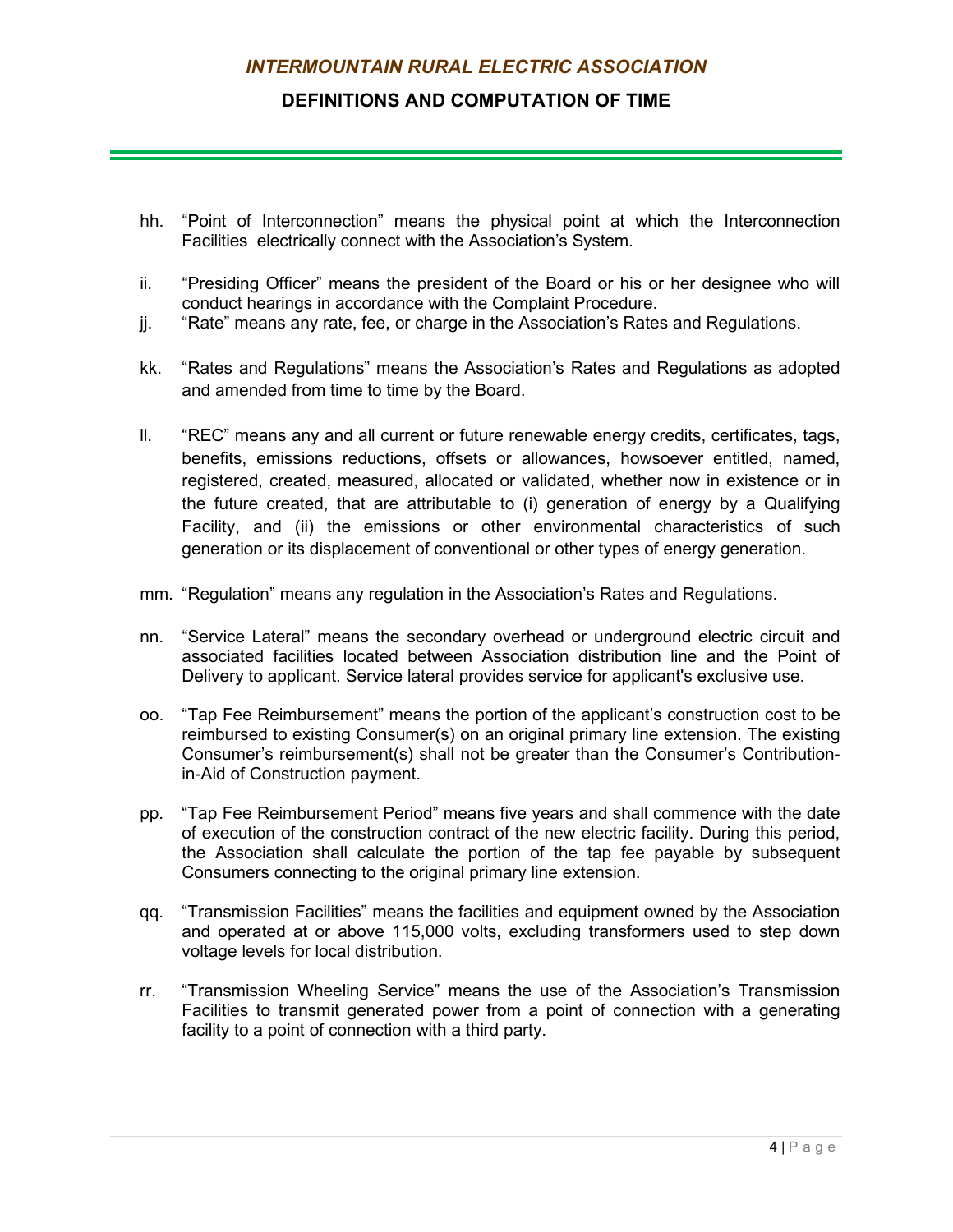### **DEFINITIONS AND COMPUTATION OF TIME**

ss. "Upgrades" means the required additions and modifications to the Association's System at or beyond the Point of Interconnection. Upgrades do not include Interconnection Facilities.

### <span id="page-10-0"></span>**SECTION 2. COMPUTATION OF TIME**

In computing a period of days, the first day is excluded and the last day is included. If the last day of any period is a Saturday, Sunday, or Association-observed holiday, the period shall be extended to include the next day that is not a Saturday, Sunday, or Association-observed holiday.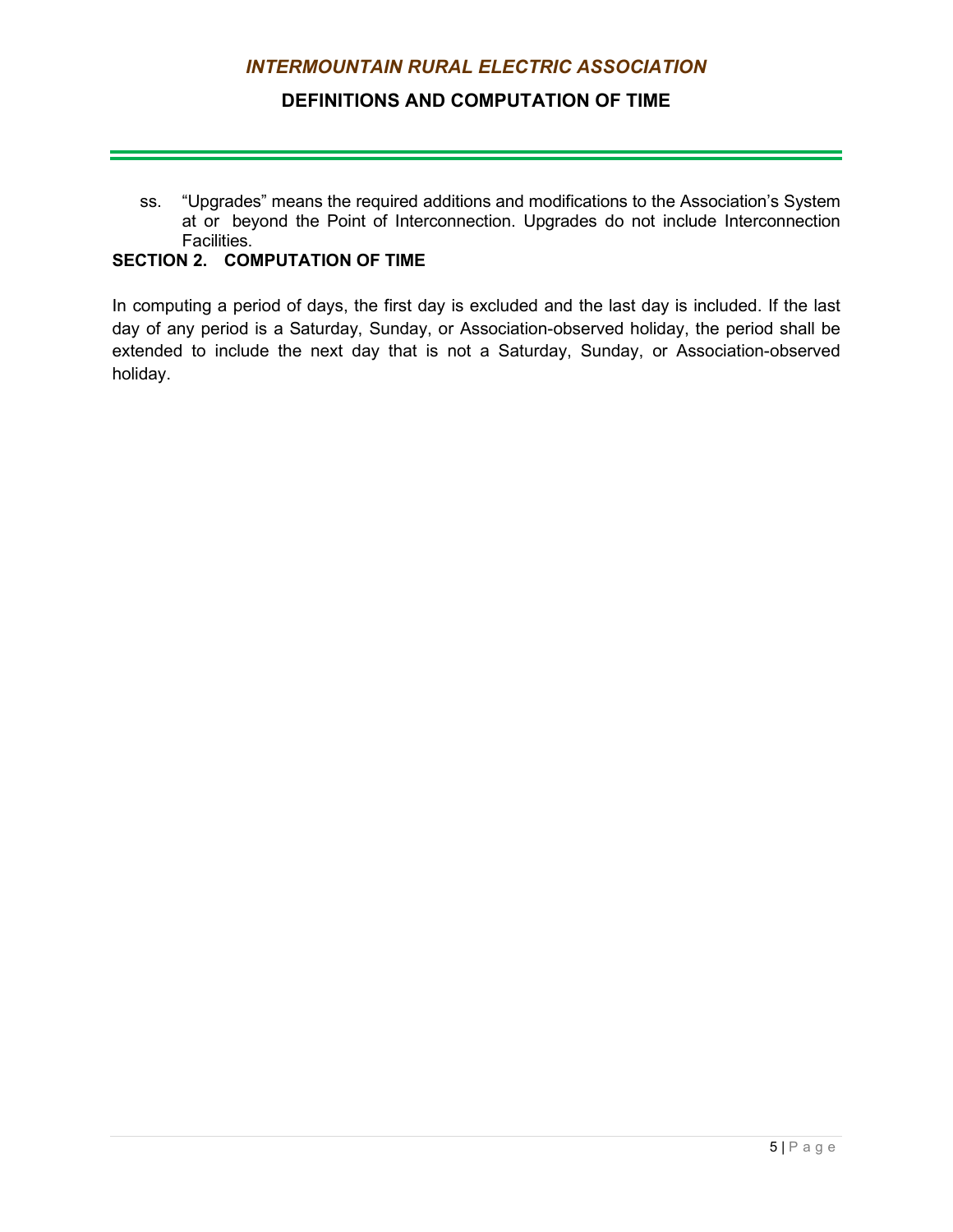

## *RATES AND REGULATIONS*

# *PART III: ELECTRIC RATE SCHEDULES*

*Adopted by the Board of Directors Effective September 1, 2021 Rate and Regulation Resolution BR21-13*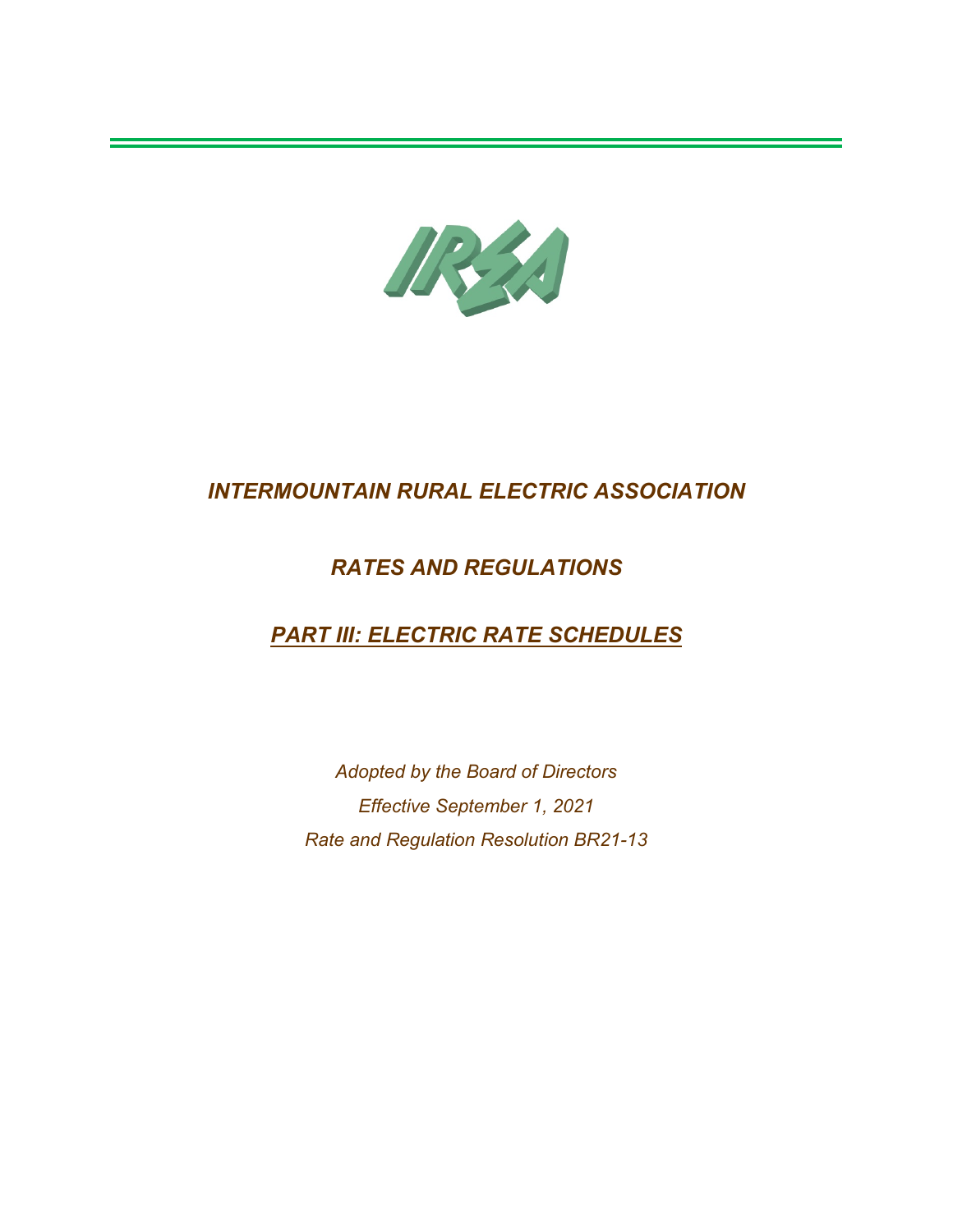## **ELECTRIC RATE SCHEDULES**

a sa kacamatan ing Kabupatèn Kabupatèn Kabupatèn Kabupatèn Kabupatèn Kabupatèn Kabupatèn Kabupatèn Kabupatèn K

# **Table of Contents**

|            | RESIDENTIAL INCORPORATED CITY OR TOWN SERVICE - DEMAND METERED (CSD)7 |  |
|------------|-----------------------------------------------------------------------|--|
|            |                                                                       |  |
|            |                                                                       |  |
|            |                                                                       |  |
|            |                                                                       |  |
|            |                                                                       |  |
|            |                                                                       |  |
|            |                                                                       |  |
|            |                                                                       |  |
|            |                                                                       |  |
|            |                                                                       |  |
|            |                                                                       |  |
|            |                                                                       |  |
|            |                                                                       |  |
|            |                                                                       |  |
|            |                                                                       |  |
| SECTION 2. |                                                                       |  |
|            |                                                                       |  |
|            |                                                                       |  |
|            |                                                                       |  |
|            |                                                                       |  |
| SECTION 3. |                                                                       |  |
|            |                                                                       |  |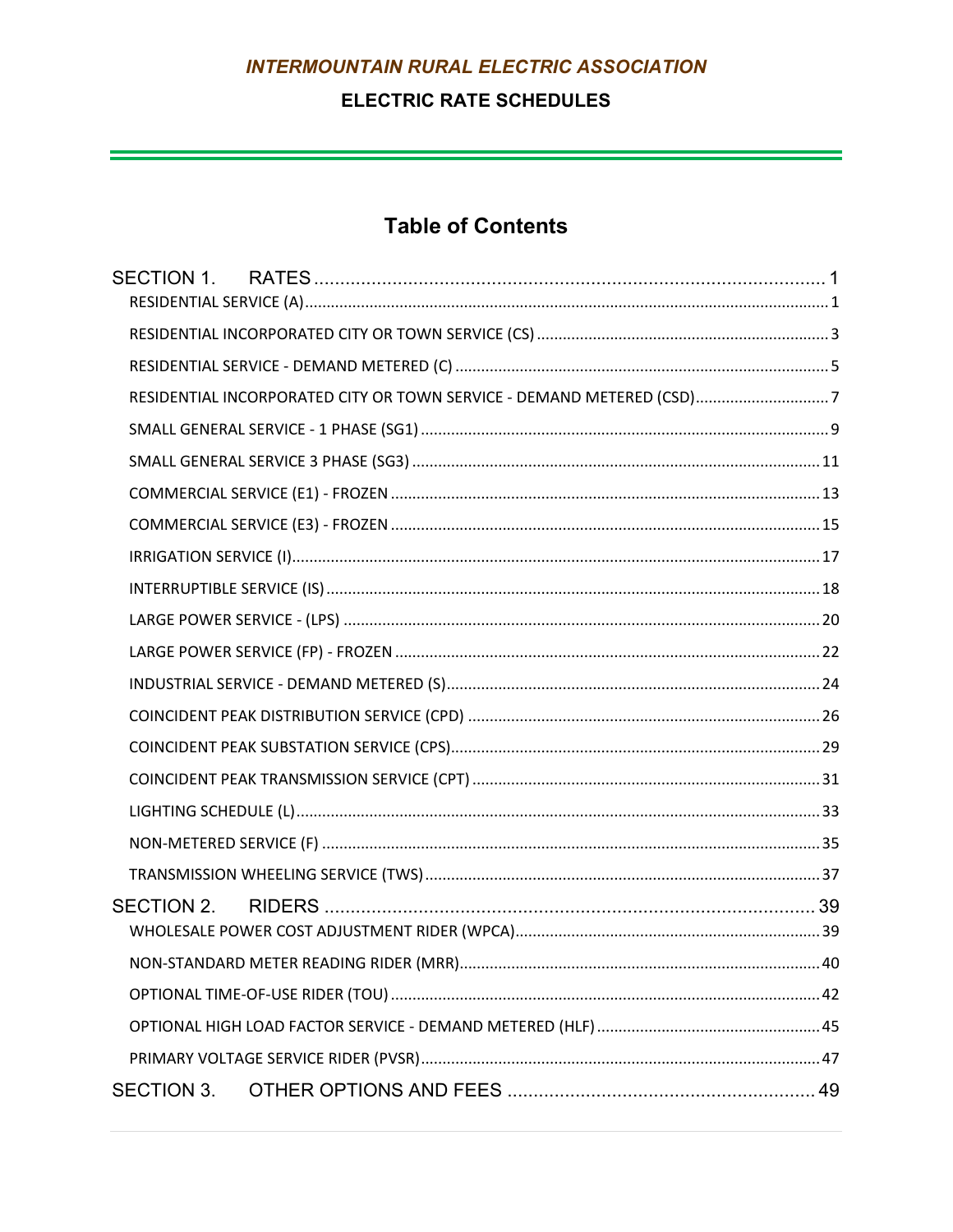## **ELECTRIC RATE SCHEDULES**

<u> 1989 - Andrea Santa Andrea Andrea Andrea Andrea Andrea Andrea Andrea Andrea Andrea Andrea Andrea Andrea Andr</u>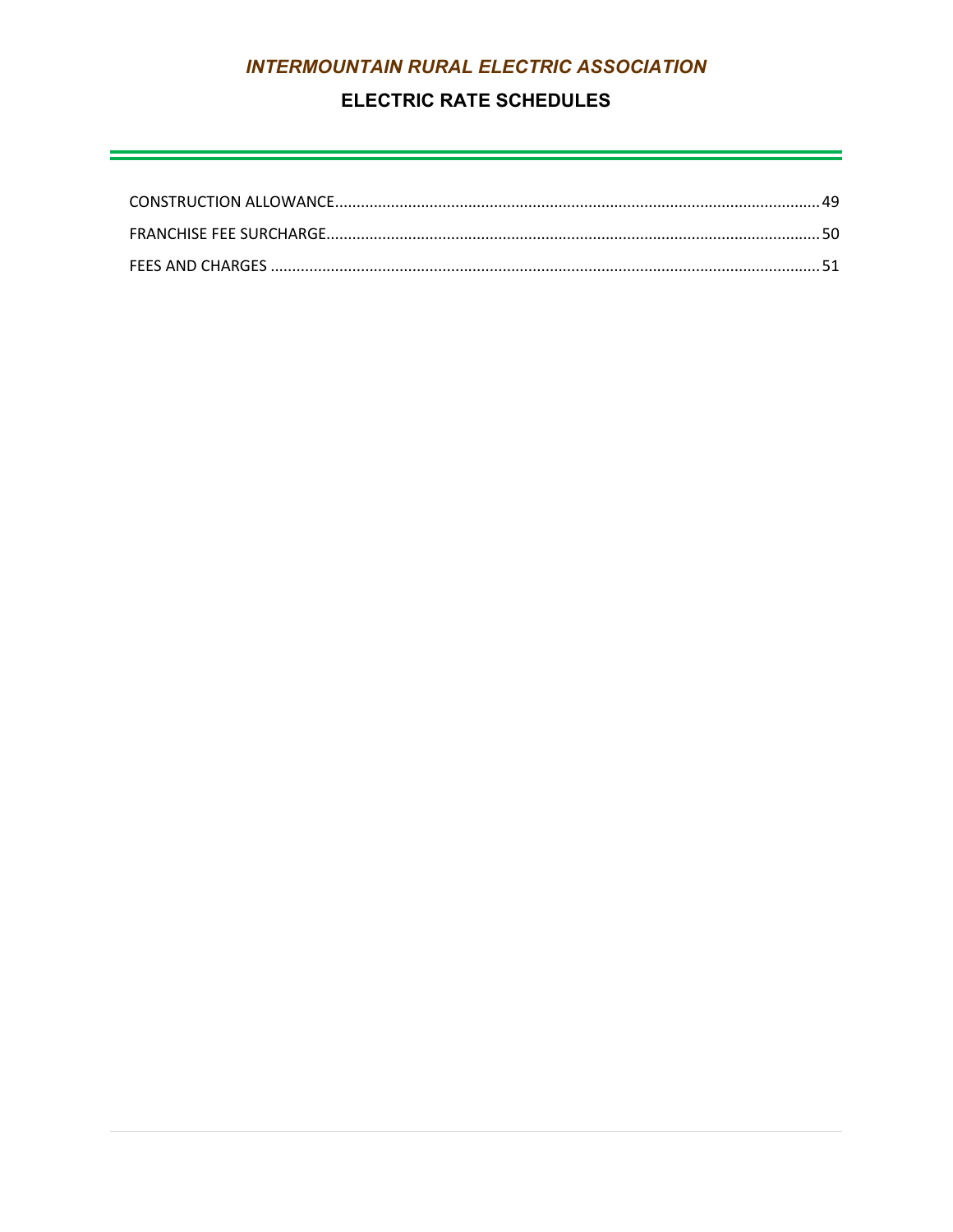## **ELECTRIC RATE SCHEDULES**

#### <span id="page-14-0"></span>**SECTION 1. RATES**

#### **RESIDENTIAL SERVICE (A)**

#### <span id="page-14-1"></span>**AVAILABILITY**

Available to residential Consumers of the Association for residential uses subject to its established Regulations. The capacity of individual motors served under this schedule shall not exceed 10 hp.

#### **APPLICABILITY**

Applicable to existing and new residential Consumers in all areas of the Association. All eligible Consumers selecting this rate must remain on this rate for a minimum of twelve (12) consecutive months.

#### **TYPE OF SERVICE**

Single-phase, sixty (60) cycle, at available secondary voltage.

#### **RATE**

| Basic Service charge, per month                 | \$13.50   |
|-------------------------------------------------|-----------|
| On-Peak Period Demand Charge, per kW, per month | \$1.50    |
| All kWh, per kWh                                | \$0.11280 |

#### **DETERMINATION OF BILLING DEMAND**

The On-Peak Period billing demand shall be the maximum average kilowatt load used by the Consumer for any period of sixty (60) consecutive minutes during the On-Peak Period of the month for which the bill is rendered, as indicated or recorded by a demand meter. The On-Peak Period is established year-round according to the current Mountain Time Zone for all days of the week. The On-Peak period for billing purposes shall be 4 p.m. to 8 p.m. (beginning 16:00 to hour ending 20:00).

#### **MINIMUM MONTHLY CHARGE**

The basic service charge shall be the minimum charge.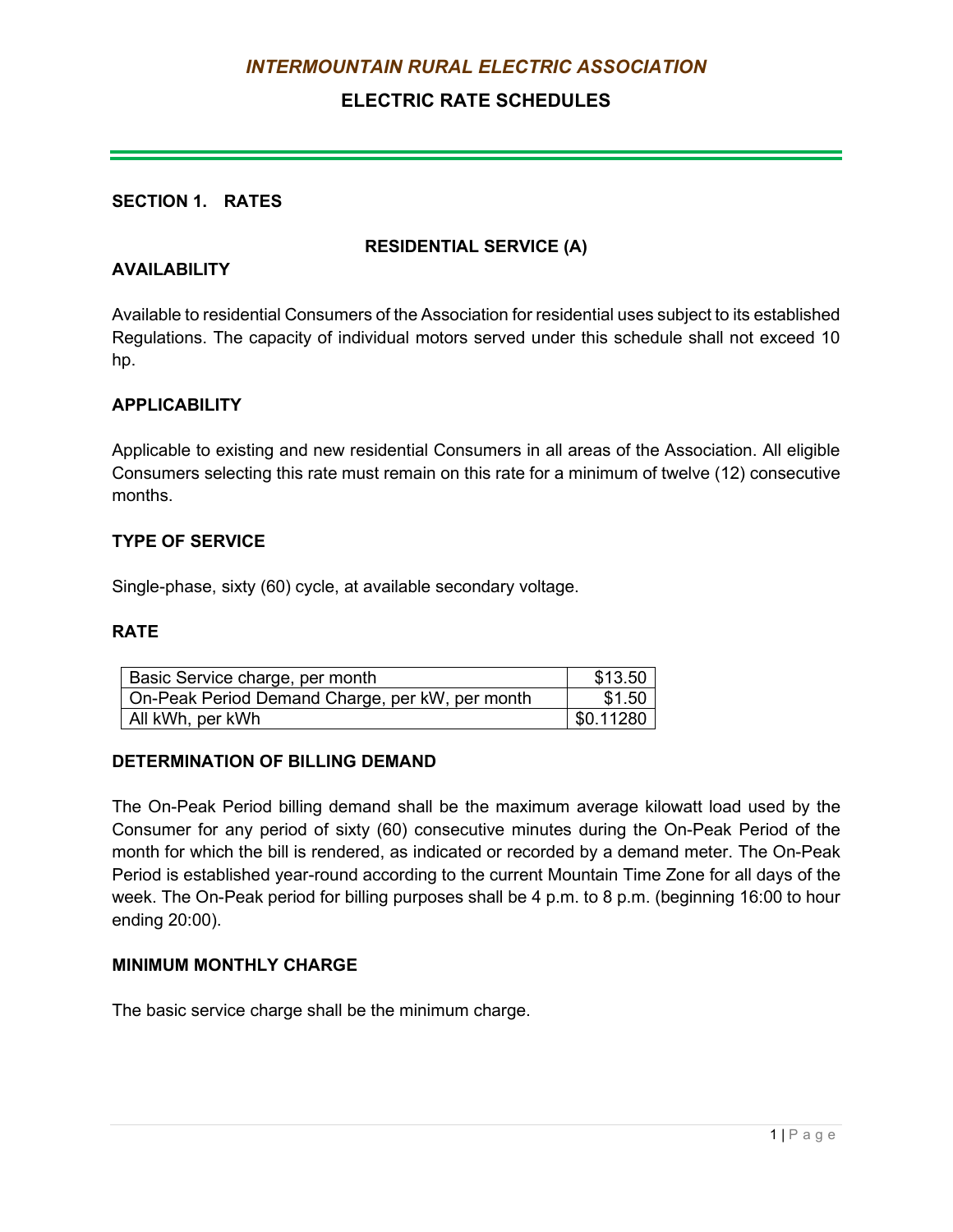## **ELECTRIC RATE SCHEDULES**

#### **PAYMENT**

The above rates are net of taxes, franchise fees and any other mandated surcharges. The due date of the bill shall be approximately twenty (20) days following the billing date.

### **GOVERNMENTAL MANDATED FACILITY CHANGES**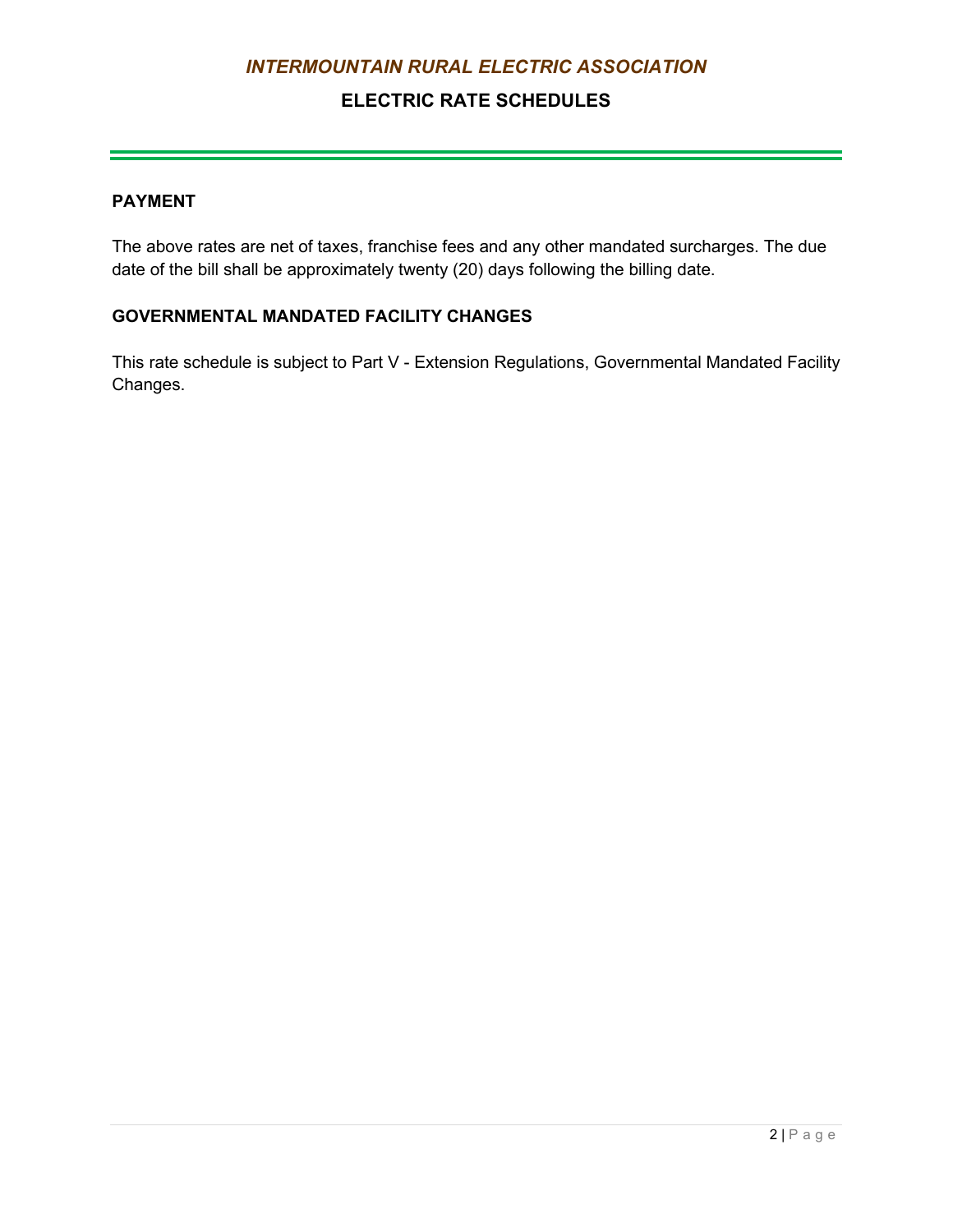## **ELECTRIC RATE SCHEDULES**

#### **RESIDENTIAL INCORPORATED CITY OR TOWN SERVICE (CS)**

#### <span id="page-16-0"></span>**AVAILABILITY**

Available to residential Consumers of the Association located in applicable incorporated cities or towns for all residential uses subject to its established Regulations. The capacity of individual motors served under this schedule shall not exceed 10 hp.

#### **APPLICABILITY**

Applicable to existing and new residential Consumers located in incorporated cities or towns having a franchise agreement with the Association. All eligible Consumers selecting this rate must remain on this rate for a minimum of twelve (12) consecutive months.

#### **TYPE OF SERVICE**

Single-phase, sixty (60) cycle, at available secondary voltage.

#### **RATE**

| Basic Service charge, per month                 | \$13.50   |
|-------------------------------------------------|-----------|
| On-Peak Period Demand Charge, per kW, per month | \$1.50    |
| All kWh, per kWh                                | \$0.10511 |

#### **DETERMINATION OF BILLING DEMAND**

The On-Peak Period billing demand shall be the maximum average kilowatt load used by the Consumer for any period of sixty (60) consecutive minutes during the On-Peak Period of the month for which the bill is rendered, as indicated or recorded by a demand meter. The On-Peak Period is established year-round according to the current Mountain Time Zone for all days of the week. The On-Peak period for billing purposes shall be 4 p.m. to 8 p.m. (beginning 16:00 to hour ending 20:00).

#### **MINIMUM MONTHLY CHARGE**

The basic service charge shall be the minimum charge.

#### **PAYMENT**

The above rates are net of taxes, franchise fees and any other mandated surcharges. The due date of the bill shall be approximately twenty (20) days following the billing date.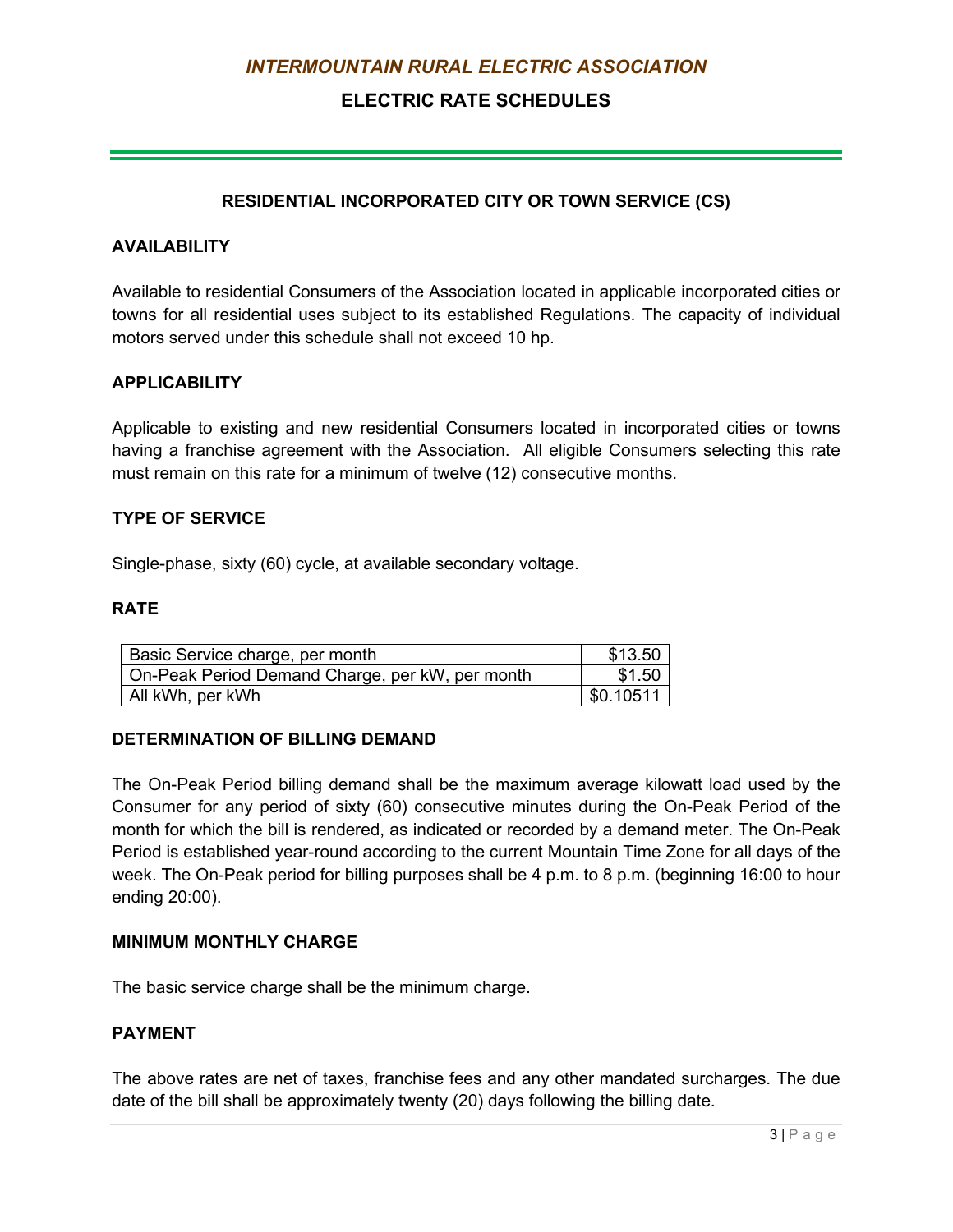## **ELECTRIC RATE SCHEDULES**

#### **FRANCHISE FEE**

Franchise Fee Surcharge Schedule located in OTHER OPTIONS AND FEES.

### **GOVERNMENTAL MANDATED FACILITY CHANGES**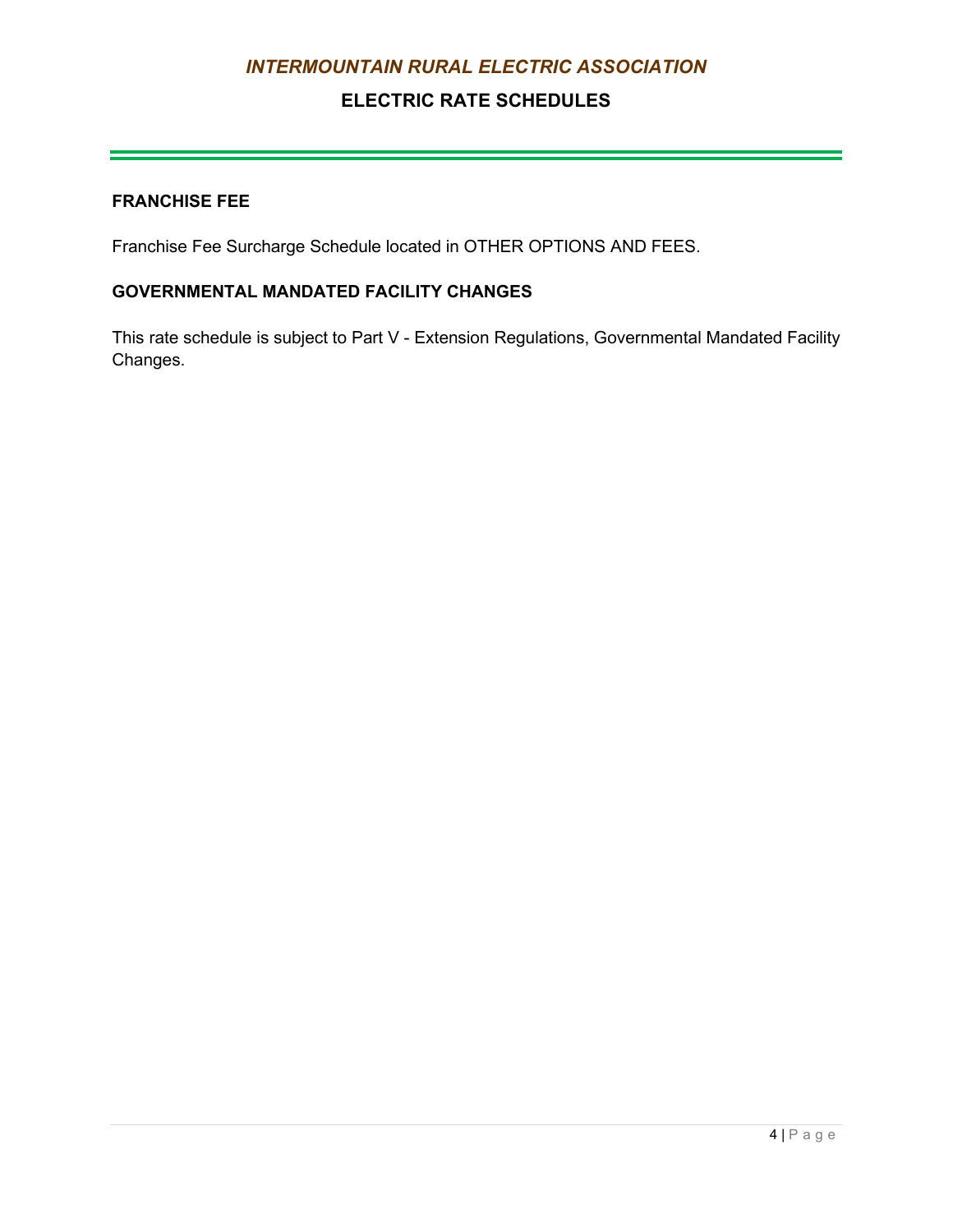## **ELECTRIC RATE SCHEDULES**

#### **RESIDENTIAL SERVICE - DEMAND METERED (C)**

#### <span id="page-18-0"></span>**AVAILABILITY**

Available to residential Consumers of the Association for residential uses subject to its established Regulations. The capacity of individual motors served under this schedule shall not exceed 10 hp.

#### **APPLICABILITY**

Applicable to existing residential Consumers receiving service under this rate schedule and newly constructed residential Consumers. All eligible Consumers selecting this rate must remain on this rate for a minimum of twelve (12) consecutive months.

#### **TYPE OF SERVICE**

Single-phase, sixty (60) cycle, at available secondary voltage.

### **RATE**

| Basic Service charge, per month  | \$13.50   |
|----------------------------------|-----------|
| Demand charge, per kW, per month | \$14.00   |
| All kWh, per kWh                 | \$0.06593 |

#### **DETERMINATION OF BILLING DEMAND**

The billing demand shall be the maximum average kilowatt load used by the Consumer for any period of sixty (60) consecutive minutes during the month for which the bill is rendered, as indicated or recorded by a demand meter.

#### **MINIMUM MONTHLY CHARGE**

The basic service charge shall be the minimum charge.

#### **PAYMENT**

The above rates are net of taxes, franchise fees and any other mandated surcharges. The due date of the bill shall be approximately twenty (20) days following the billing date.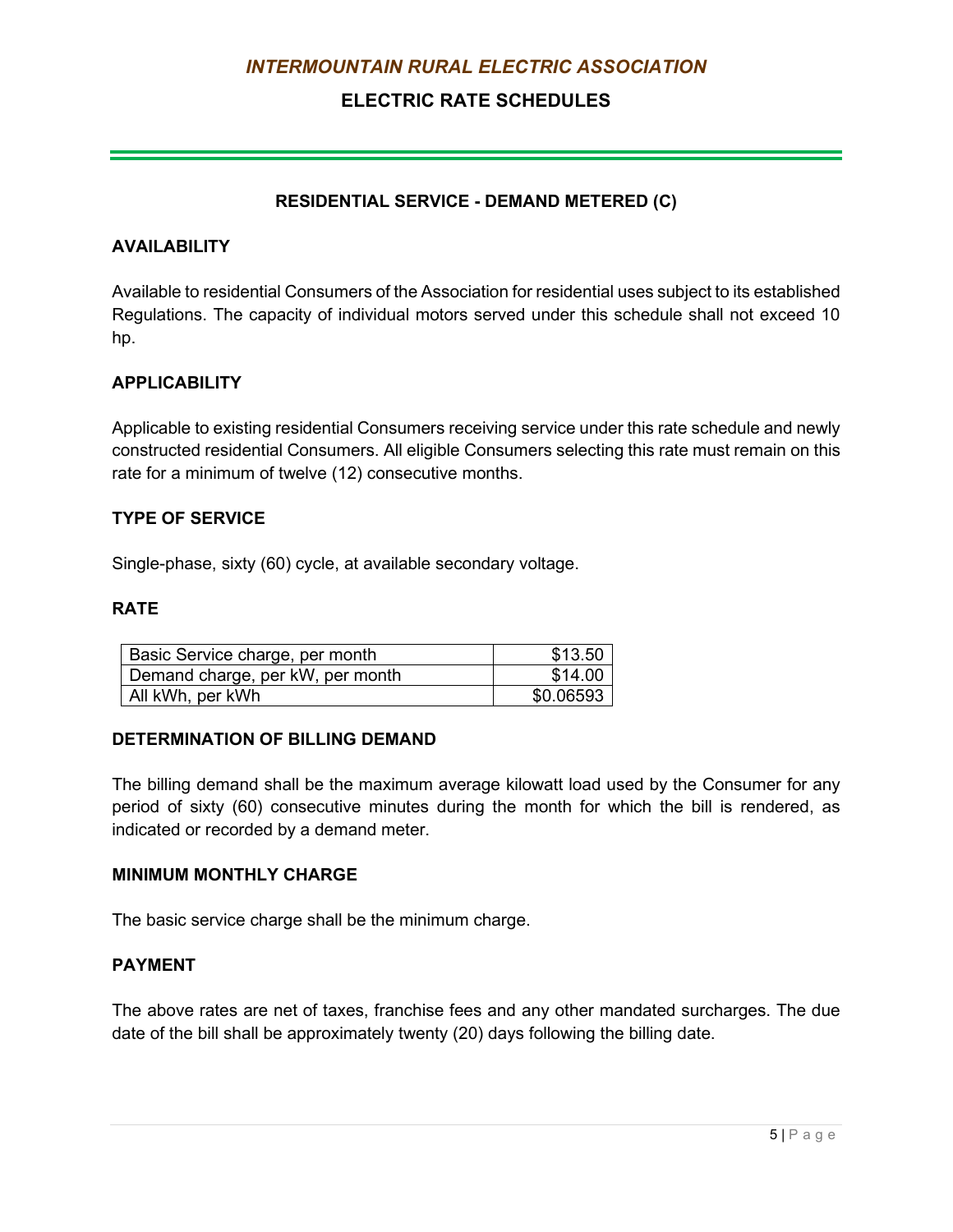## **ELECTRIC RATE SCHEDULES**

## **GOVERNMENTAL MANDATED FACILITY CHANGES**

This rate schedule is subject to Part V - Extension Regulations, Governmental Mandated Facility Changes.

 $\mathcal{L}(\mathcal{L}(\mathcal{L}(\mathcal{L}(\mathcal{L}(\mathcal{L}(\mathcal{L}(\mathcal{L}(\mathcal{L}(\mathcal{L}(\mathcal{L}(\mathcal{L}(\mathcal{L}(\mathcal{L}(\mathcal{L}(\mathcal{L}(\mathcal{L}(\mathcal{L}(\mathcal{L}(\mathcal{L}(\mathcal{L}(\mathcal{L}(\mathcal{L}(\mathcal{L}(\mathcal{L}(\mathcal{L}(\mathcal{L}(\mathcal{L}(\mathcal{L}(\mathcal{L}(\mathcal{L}(\mathcal{L}(\mathcal{L}(\mathcal{L}(\mathcal{L}(\mathcal{L}(\mathcal{$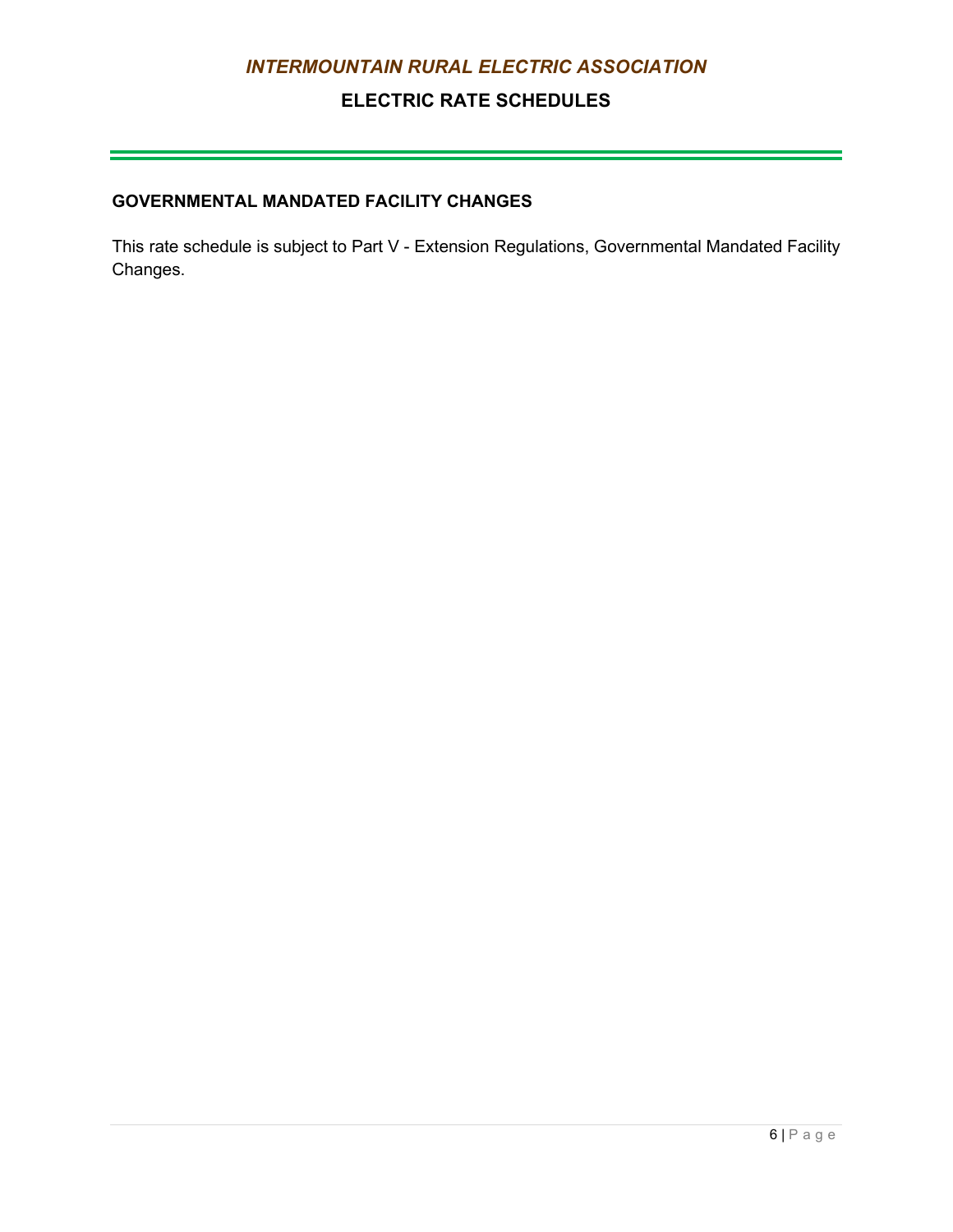## **ELECTRIC RATE SCHEDULES**

#### <span id="page-20-0"></span>**RESIDENTIAL INCORPORATED CITY OR TOWN SERVICE - DEMAND METERED (CSD)**

#### **AVAILABILITY**

Available to residential Consumers of the Association located in applicable incorporated cities or towns for all residential uses subject to its established Regulations. The capacity of individual motors served under this schedule shall not exceed 10 hp.

#### **APPLICABILITY**

Applicable to existing and new residential Consumers located in incorporated cities or towns having a franchise agreement with the Association. All eligible Consumers selecting this rate must remain on this rate for a minimum of twelve (12) consecutive months.

#### **TYPE OF SERVICE**

Single-phase, sixty (60) cycle, at available secondary voltage.

#### **RATE**

| Basic Service charge, per month  | \$13.50   |
|----------------------------------|-----------|
| Demand charge, per kW, per month | \$10.50   |
| All kWh, per kWh                 | \$0.06759 |

#### **DETERMINATION OF BILLING DEMAND**

The billing demand shall be the maximum average kilowatt load used by the Consumer for any period of sixty (60) consecutive minutes during the month for which the bill is rendered, as indicated or recorded by a demand meter.

#### **MINIMUM MONTHLY CHARGE**

The basic service charge shall be the minimum charge.

#### **PAYMENT**

The above rates are net of taxes, franchise fees and any other mandated surcharges. The due date of the bill shall be approximately twenty (20) days following the billing date.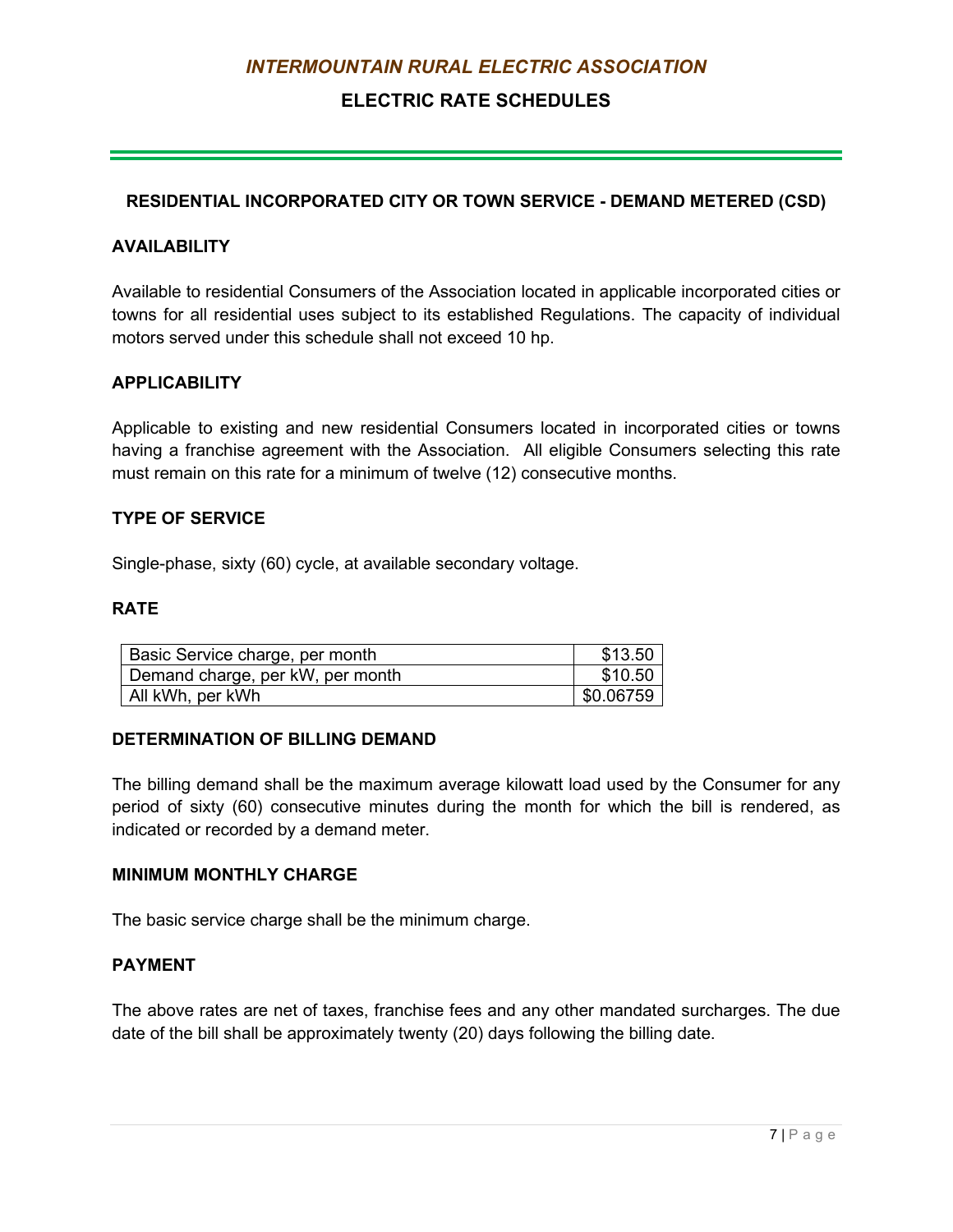## **ELECTRIC RATE SCHEDULES**

#### **FRANCHISE FEE**

Franchise Fee Surcharge Schedule located in OTHER OPTIONS AND FEES.

### **GOVERNMENTAL MANDATED FACILITY CHANGES**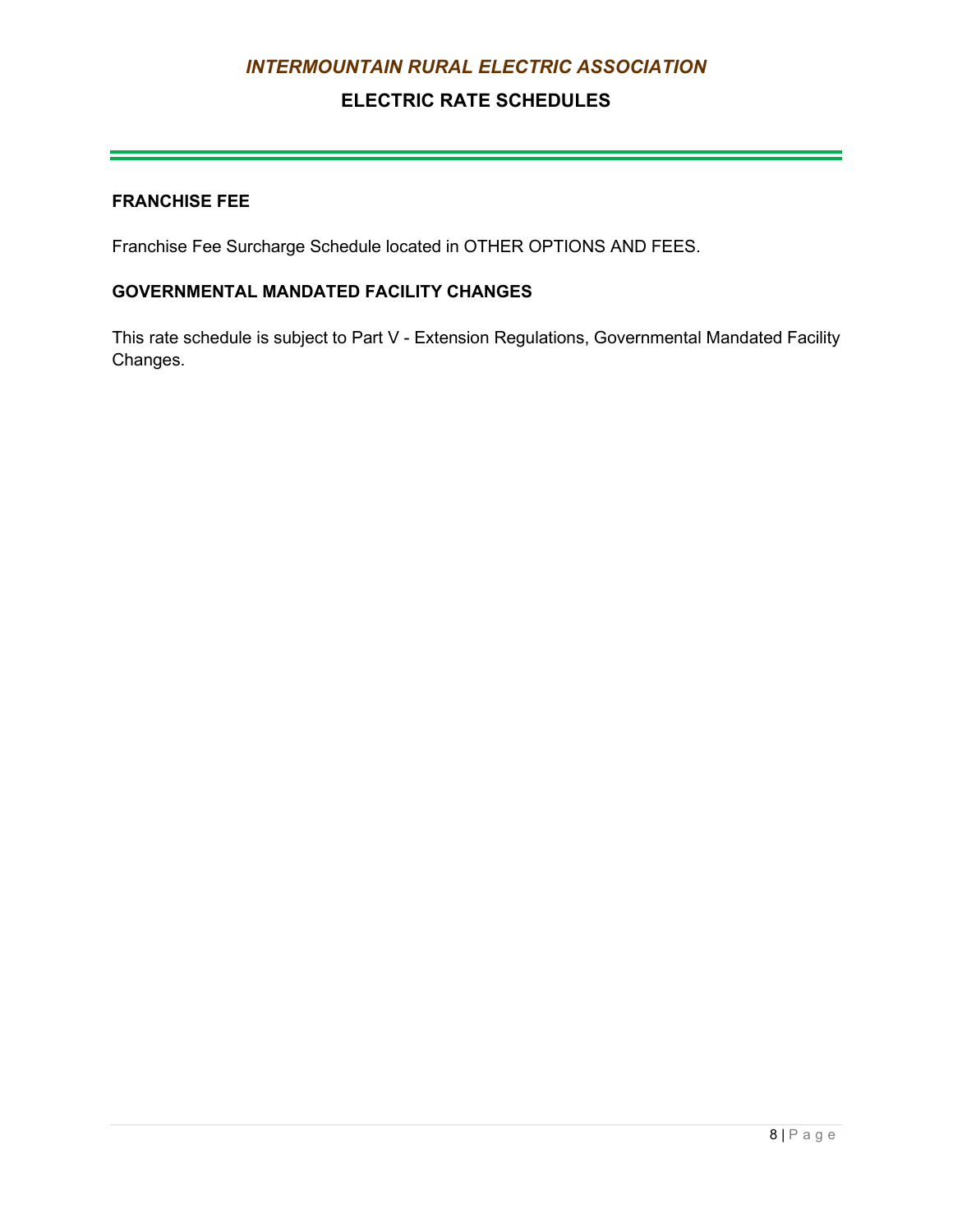## **ELECTRIC RATE SCHEDULES**

#### **SMALL GENERAL SERVICE - 1 PHASE (SG1)**

#### <span id="page-22-0"></span>**AVAILABILITY**

Available to single-phase non-residential Consumers subject to the established regulations of the Association covering this type of service. Consumers having their homes on the same premises with their business establishments may include service for both on the same meter, in which case, all service will be billed under this schedule.

#### **APPLICABILITY**

Applicable to Consumers in all areas of the Association who require 50 kVA or less of transformer capacity. All eligible Consumers selecting this rate must remain on this rate schedule for a minimum of twelve consecutive months.

#### **TYPE OF SERVICE**

Single-phase, sixty (60) cycle, at available secondary voltage. No motors having a rated capacity in excess of 10 hp.

#### **RATE**

| Basic Service charge, per month  | \$21.00   |
|----------------------------------|-----------|
| Demand charge, per kW, per month | \$8.74    |
| All kWh, per kWh                 | \$0.06517 |

#### **DETERMINATION OF BILLING DEMAND**

The billing demand shall be the maximum average kilowatt load used by the Consumer for any period of fifteen (15) consecutive minutes during the month for which the bill is rendered, as indicated or recorded by a demand meter.

#### **POWER FACTOR**

This rate is subject to the power factor surcharge described in Section 8.8 of Part IV: Electric Service Regulations.

#### **MINIMUM MONTHLY CHARGE**

The basic service charge shall be the minimum charge.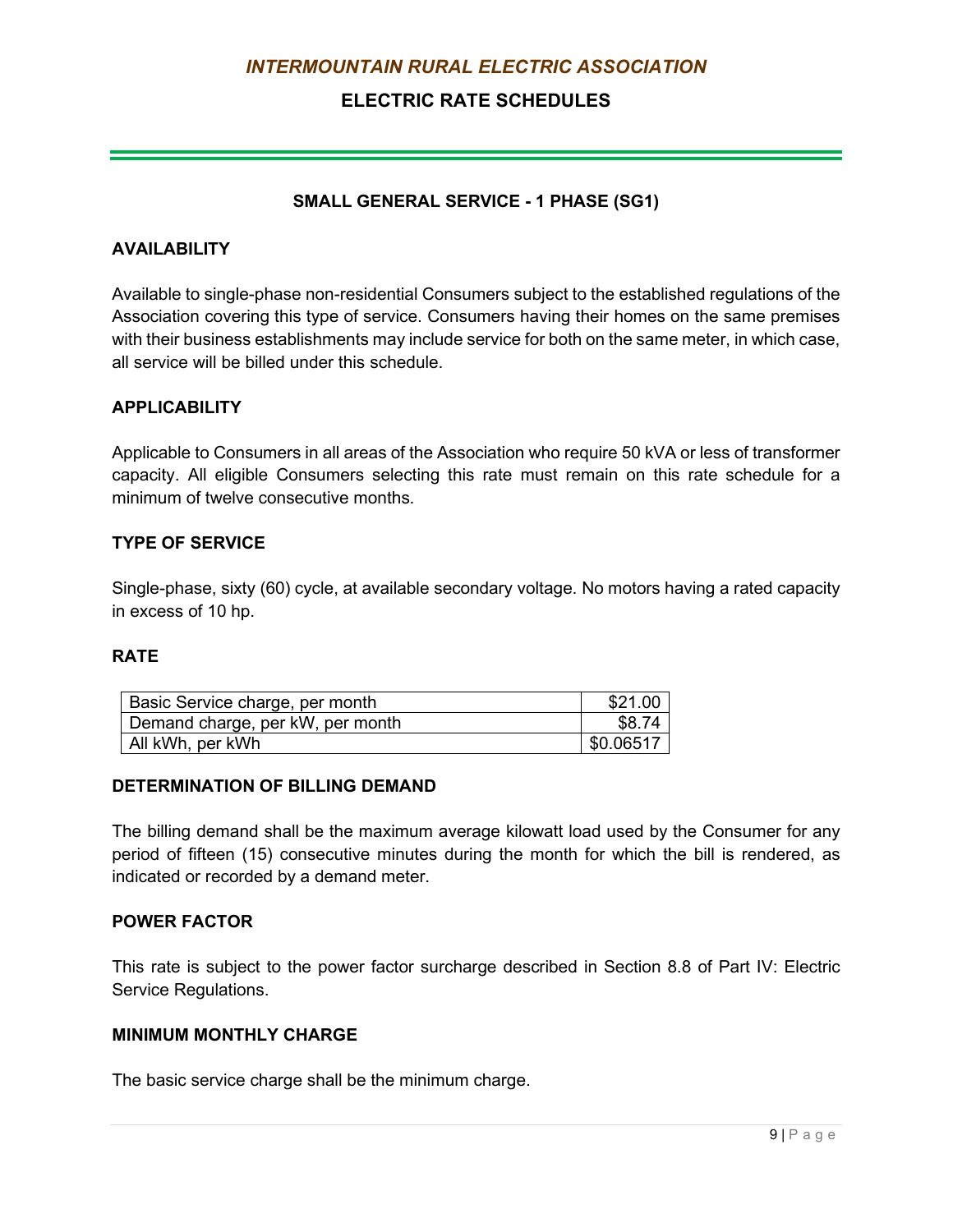## **ELECTRIC RATE SCHEDULES**

#### **PAYMENT**

The above rates are net of taxes, franchise fees and any other mandated surcharges. The due date of the bill shall be approximately twenty (20) days following the billing date.

#### **FRANCHISE FEE**

Franchise Fee Surcharge Schedule located in OTHER OPTIONS AND FEES.

#### **GOVERNMENTAL MANDATED FACILITY CHANGES**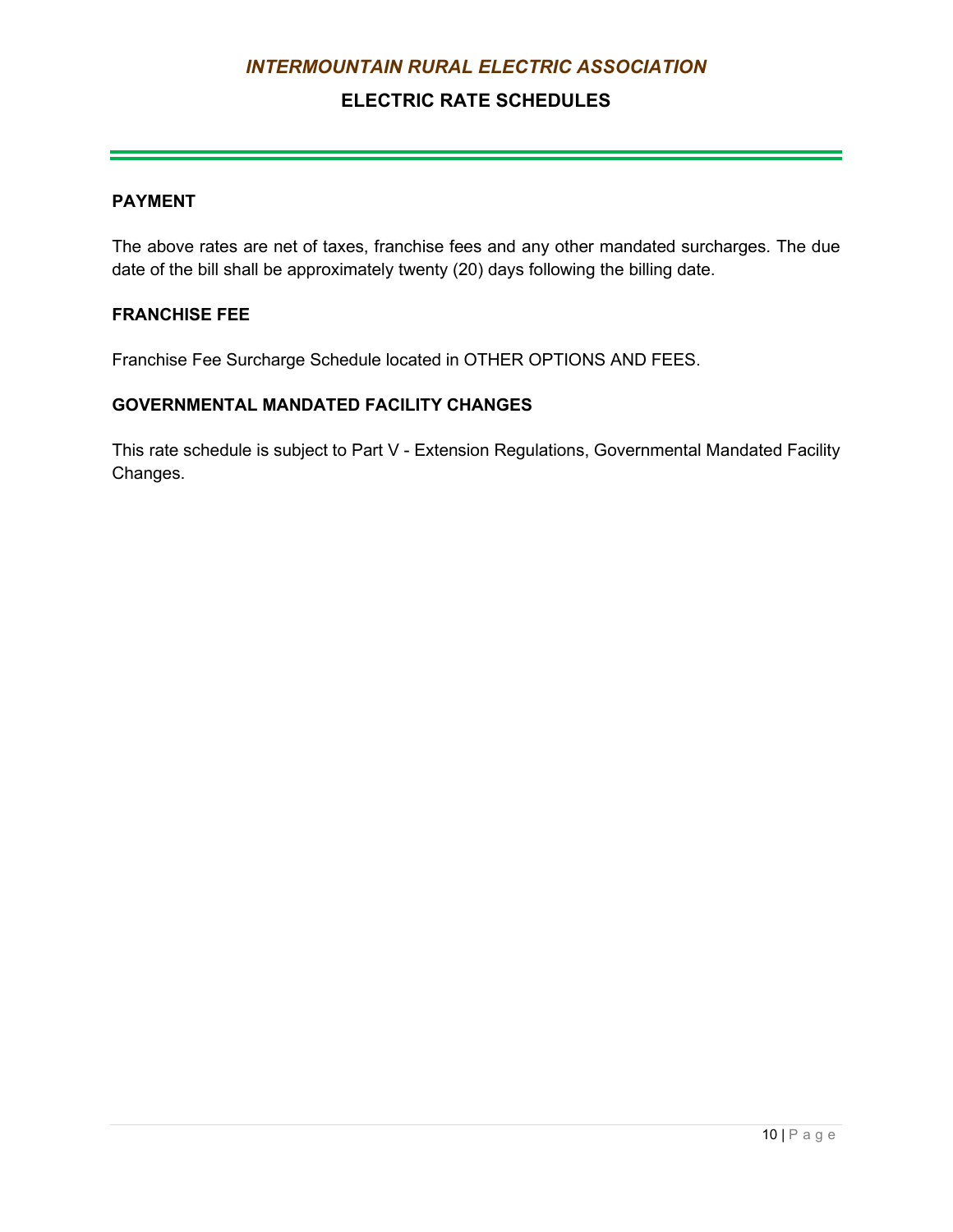## **ELECTRIC RATE SCHEDULES**

#### **SMALL GENERAL SERVICE 3 PHASE (SG3)**

#### <span id="page-24-0"></span>**AVAILABILITY**

Available to three-phase non-residential Consumers subject to the established Regulations of the Association covering this type of service. Consumers having their homes on the same premises with their business establishments may include service for both on the same meter, in which case, all service will be billed under this schedule.

#### **APPLICABILITY**

Applicable to non-residential and residential Consumers in all areas of the Association who require 50 kVA or less of transformer capacity. All eligible Consumers selecting this rate must remain on this rate schedule for a minimum of twelve (12) consecutive months.

#### **TYPE OF SERVICE**

Three-phase, sixty (60) cycle, at available secondary voltage. Motors having a rated capacity in excess of 10 hp must be three-phase.

#### **RATE**

| Basic Service charge, per month  | \$30.00   |
|----------------------------------|-----------|
| Demand charge, per kW, per month | \$12.00   |
| All kWh, per kWh                 | \$0.06493 |

#### **DETERMINATION OF BILLING DEMAND**

The billing demand shall be the maximum average kilowatt load used by the Consumer for any period of fifteen (15) consecutive minutes during the month for which the bill is rendered, as indicated or recorded by a demand meter.

#### **POWER FACTOR**

This rate is subject to the power factor surcharge described in Section 8.8 of Part IV: Electric Service Regulations.

#### **MINIMUM MONTHLY CHARGE**

The basic service charge shall be the minimum charge.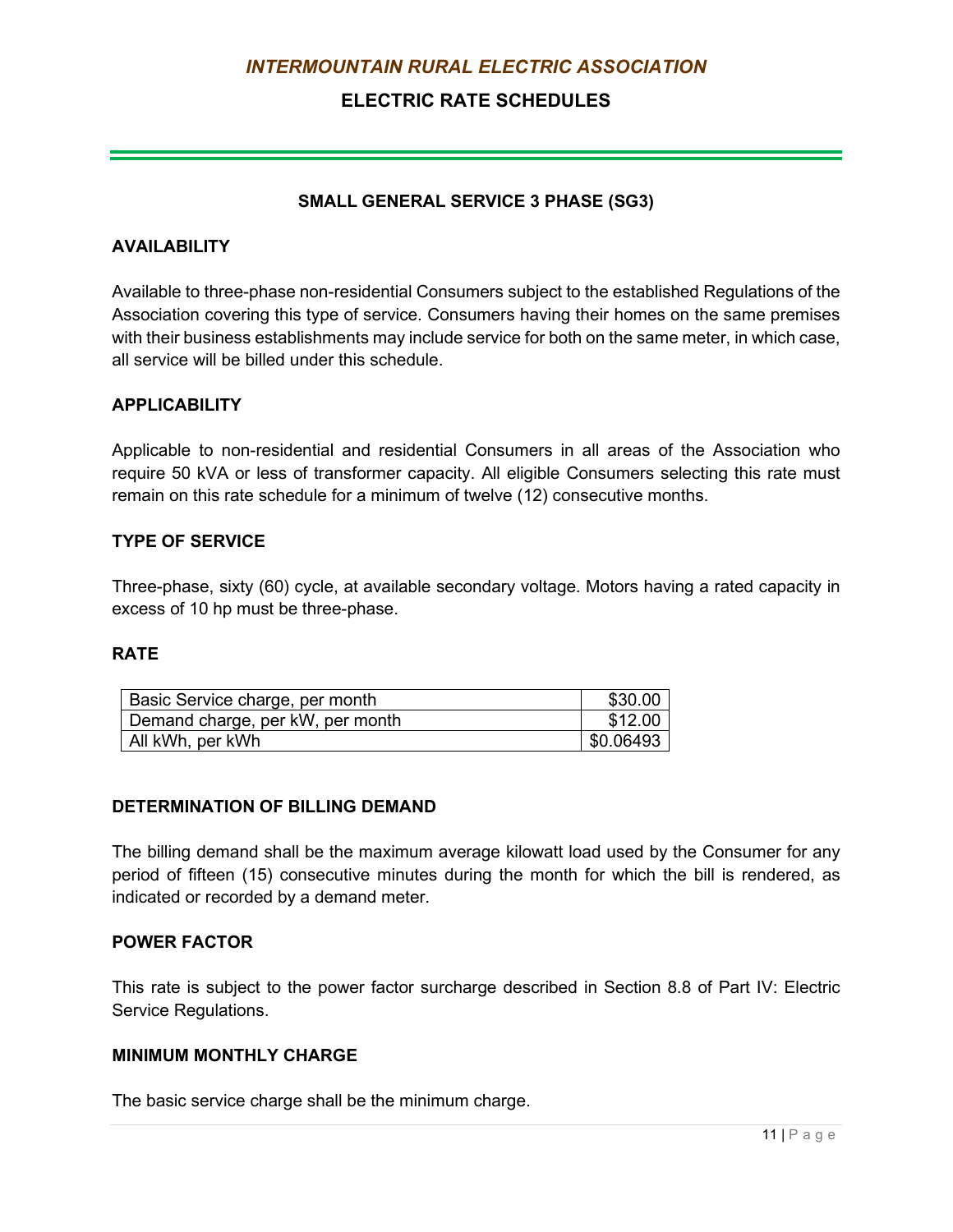## **ELECTRIC RATE SCHEDULES**

#### **PAYMENT**

The above rates are net of taxes, franchise fees and any other mandated surcharges. The due date of the bill shall be approximately twenty (20) days following the billing date.

#### **FRANCHISE FEE**

Franchise Fee Surcharge Schedule located in OTHER OPTIONS AND FEES.

#### **GOVERNMENTAL MANDATED FACILITY CHANGES**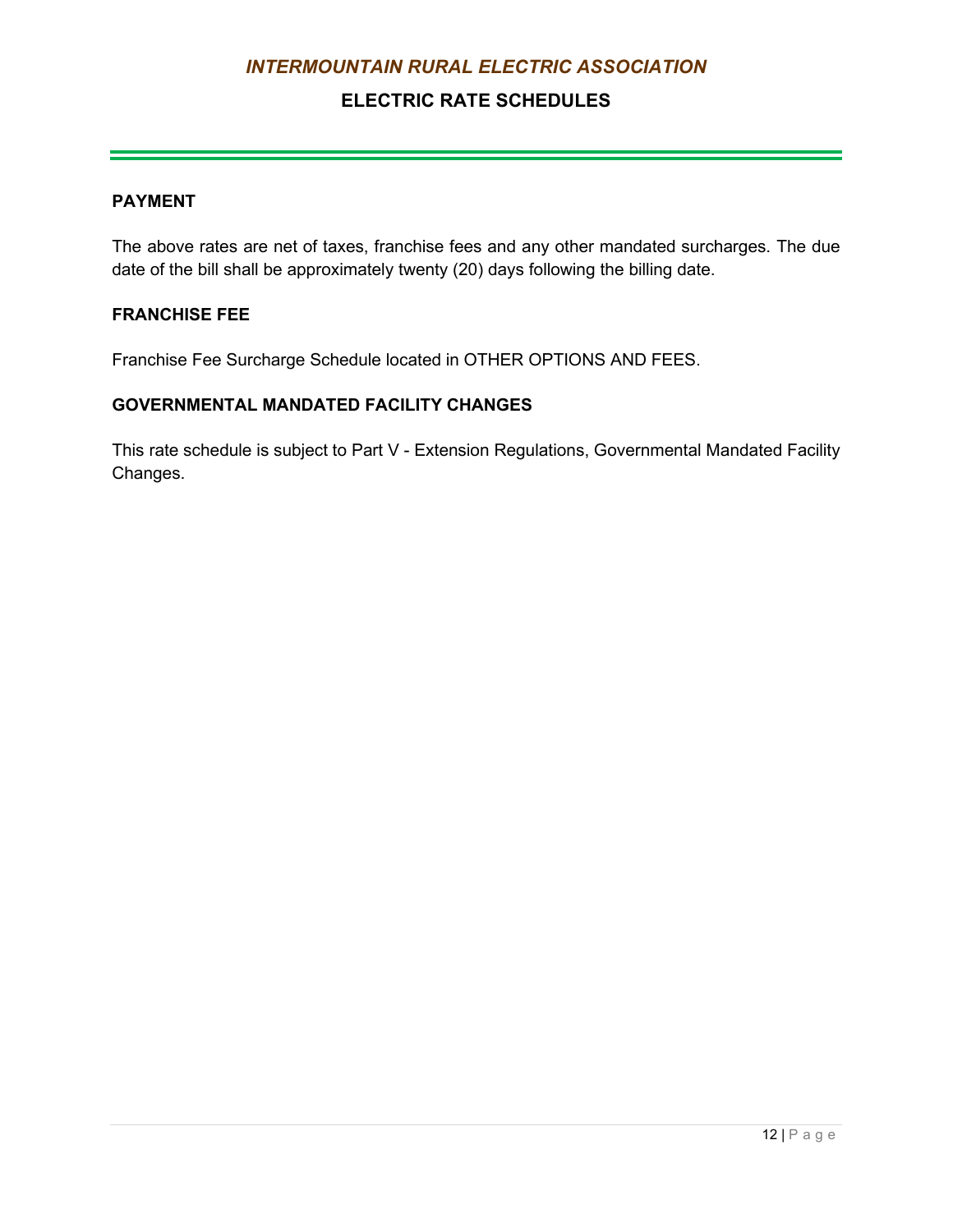## **ELECTRIC RATE SCHEDULES**

#### **COMMERCIAL SERVICE (E1) - FROZEN**

#### <span id="page-26-0"></span>**AVAILABILITY (Not available to new accounts as of February 1, 2019)**

Available to single-phase non-residential Consumers who have taken service under this rate continuously since January 31, 2019, or an earlier date. This rate is subject to the established Regulations of the Association covering this type of service. Consumers having their homes on the same premises with their business establishments may include service for both on the same meter, in which case, all service will be billed under this schedule.

#### **APPLICABILITY**

Applicable to non-residential Consumers in all areas of the Association who require 50 kVA or less of transformer capacity. All eligible Consumers selecting this rate must remain on this rate schedule for a minimum of twelve (12) consecutive months.

#### **TYPE OF SERVICE**

Single-phase, sixty (60) cycle, at available secondary voltage. Motors having a rated capacity in excess of 10 hp must be three-phase.

#### **RATE**

| Basic Service charge, per month | \$21.00   |
|---------------------------------|-----------|
| All kWh, per kWh                | \$0.11632 |

#### **MINIMUM MONTHLY CHARGE**

The basic service charge shall be the minimum charge.

#### **PAYMENT**

The above rates are net of taxes, franchise fees and any other mandated surcharges. The due date of the bill shall be approximately twenty (20) days following the billing date.

#### **FRANCHISE FEE**

Franchise Fee Surcharge Schedule located in OTHER OPTIONS AND FEES.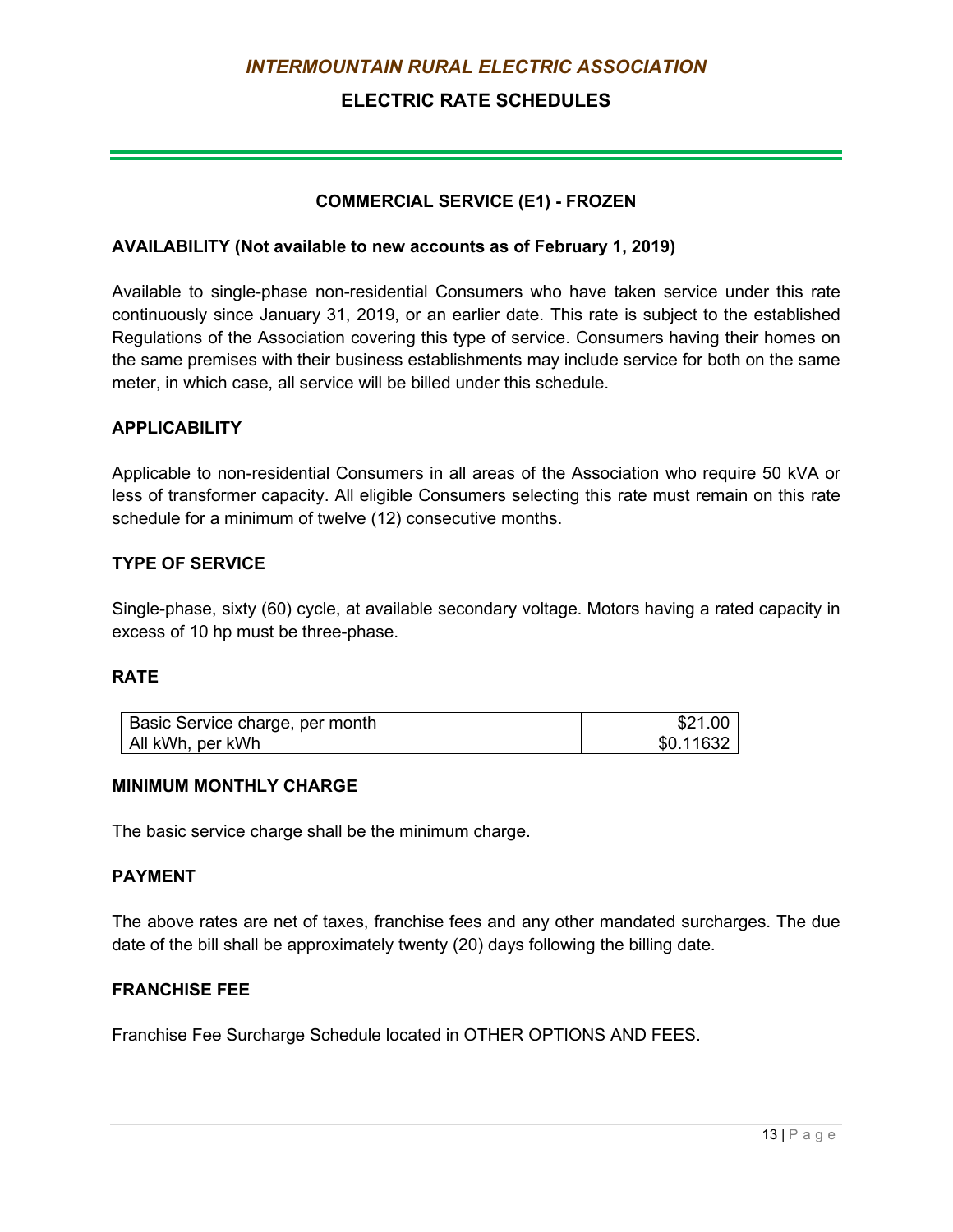## **ELECTRIC RATE SCHEDULES**

## **GOVERNMENTAL MANDATED FACILITY CHANGES**

This rate schedule is subject to Part V - Extension Regulations, Governmental Mandated Facility Changes.

 $\mathcal{L}(\mathcal{L}(\mathcal{L}(\mathcal{L}(\mathcal{L}(\mathcal{L}(\mathcal{L}(\mathcal{L}(\mathcal{L}(\mathcal{L}(\mathcal{L}(\mathcal{L}(\mathcal{L}(\mathcal{L}(\mathcal{L}(\mathcal{L}(\mathcal{L}(\mathcal{L}(\mathcal{L}(\mathcal{L}(\mathcal{L}(\mathcal{L}(\mathcal{L}(\mathcal{L}(\mathcal{L}(\mathcal{L}(\mathcal{L}(\mathcal{L}(\mathcal{L}(\mathcal{L}(\mathcal{L}(\mathcal{L}(\mathcal{L}(\mathcal{L}(\mathcal{L}(\mathcal{L}(\mathcal{$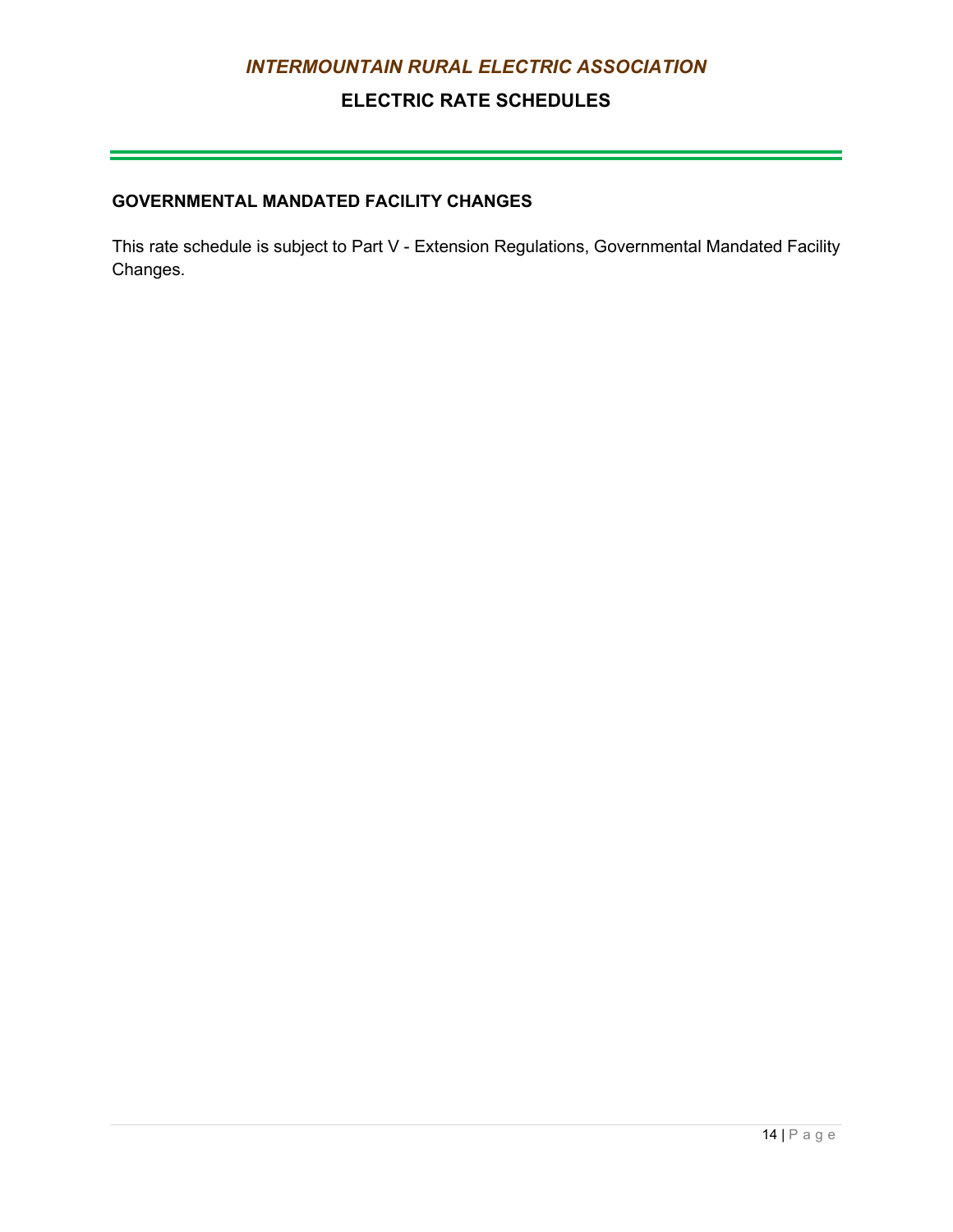## **ELECTRIC RATE SCHEDULES**

#### **COMMERCIAL SERVICE (E3) - FROZEN**

#### <span id="page-28-0"></span>**AVAILABILITY (Not available to new accounts as of February 1, 2019)**

Available to three-phase non-residential and residential Consumers who have taken service under this rate continuously since January 31, 2019, or an earlier date. This rate is subject to the established Regulations of the Association covering this type of service. Consumers having their homes on the same premises with their business establishments may include service for both on the same meter, in which case, all service will be billed under this schedule.

#### **APPLICABILITY**

Applicable to non-residential and residential Consumers in all areas of the Association who require 50 kVA or less of transformer capacity. All eligible Consumers selecting this rate must remain on this rate schedule for a minimum of twelve (12) consecutive months.

#### **TYPE OF SERVICE**

Three-phase, sixty (60) cycle, at available secondary voltage. Motors having a rated capacity in excess of 10 hp must be three-phase.

#### **RATE**

| Basic Service charge, per month | \$30.00   |
|---------------------------------|-----------|
| All kWh, per kWh                | \$0.11594 |

#### **POWER FACTOR**

This rate is subject to the power factor surcharge described in Section 8.8 of Part IV: Electric Service Regulations.

#### **MINIMUM MONTHLY CHARGE**

The basic service charge shall be the minimum charge.

#### **PAYMENT**

The above rates are net of taxes, franchise fees and any other mandated surcharges. The due date of the bill shall be approximately twenty (20) days following the billing date.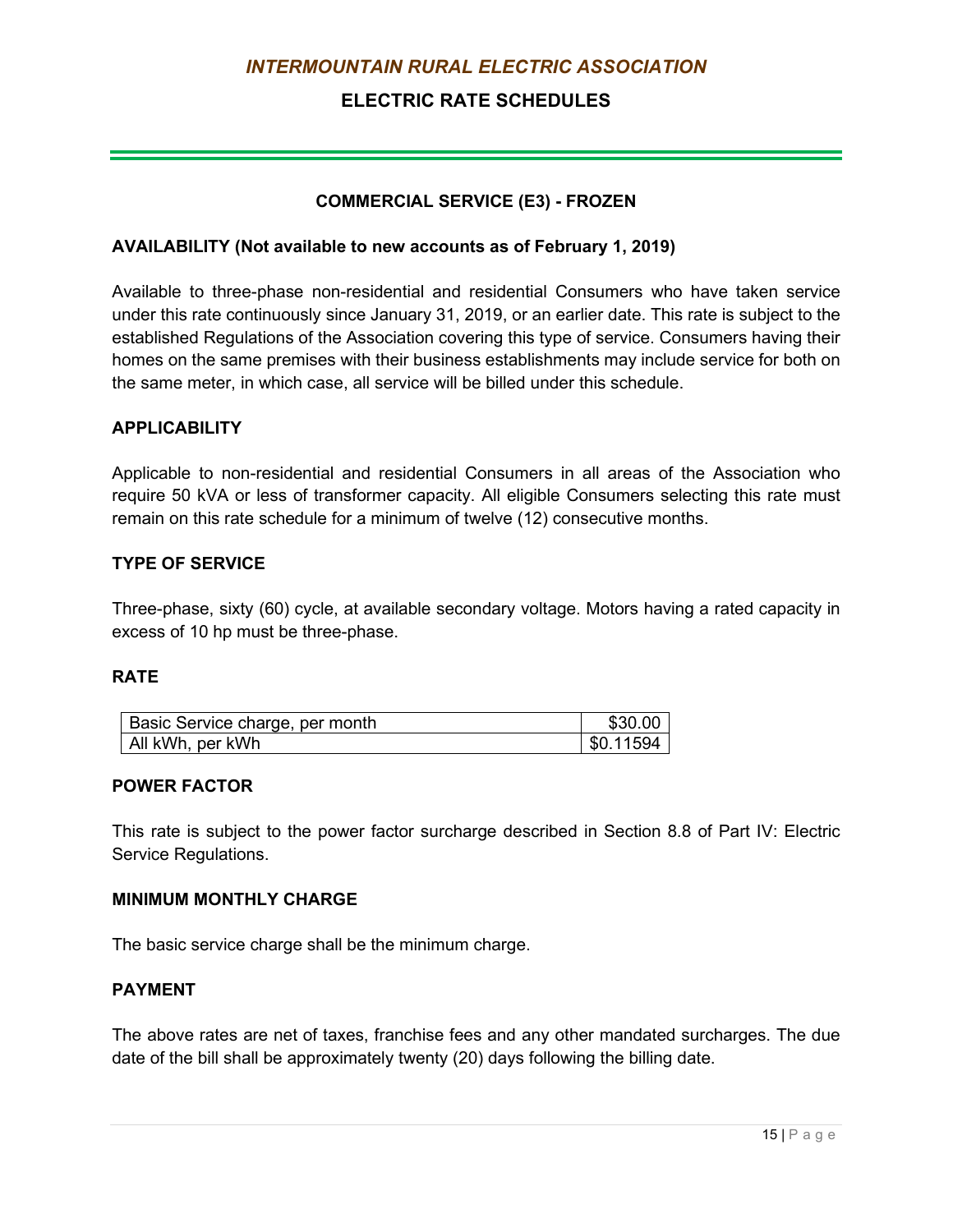## **ELECTRIC RATE SCHEDULES**

#### **FRANCHISE FEE**

Franchise Fee Surcharge Schedule located in OTHER OPTIONS AND FEES.

## **GOVERNMENTAL MANDATED FACILITY CHANGES**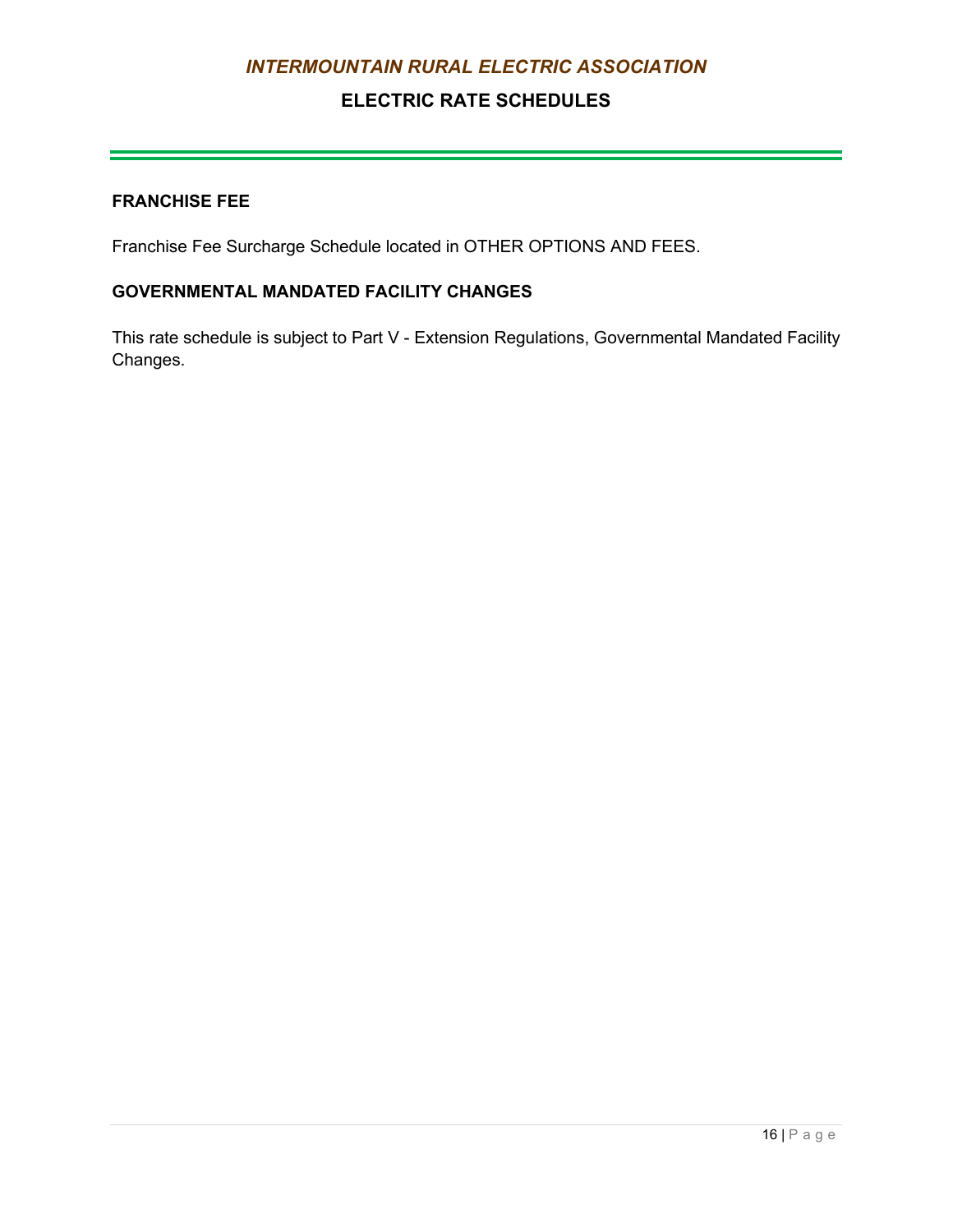## **ELECTRIC RATE SCHEDULES**

#### **IRRIGATION SERVICE (I)**

#### <span id="page-30-0"></span>**AVAILABILITY**

Available to farm Consumers subject to the Association's established Regulations covering this type of service.

#### **APPLICABILITY**

Applicable only to agricultural irrigation service. All eligible Consumers selecting this rate must remain on this rate schedule for a minimum of twelve (12) consecutive months.

#### **TYPE OF SERVICE**

Sixty (60) cycle, at available secondary voltage. Motors having a rated capacity in excess of 10 hp must be three-phase.

#### **RATE**

| Basic Service charge, per month | \$21.00   |
|---------------------------------|-----------|
| All kWh, per kWh                | \$0.11670 |

#### **MINIMUM MONTHLY CHARGE**

The basic service charge shall be the minimum charge.

#### **PAYMENT**

The above rates are net of taxes, franchise fees and any other mandated surcharges. The due date of the bill shall be approximately twenty (20) days following the billing date.

#### **FRANCHISE FEE**

Franchise Fee Surcharge Schedule located in OTHER OPTIONS AND FEES.

#### **GOVERNMENTAL MANDATED FACILITY CHANGES**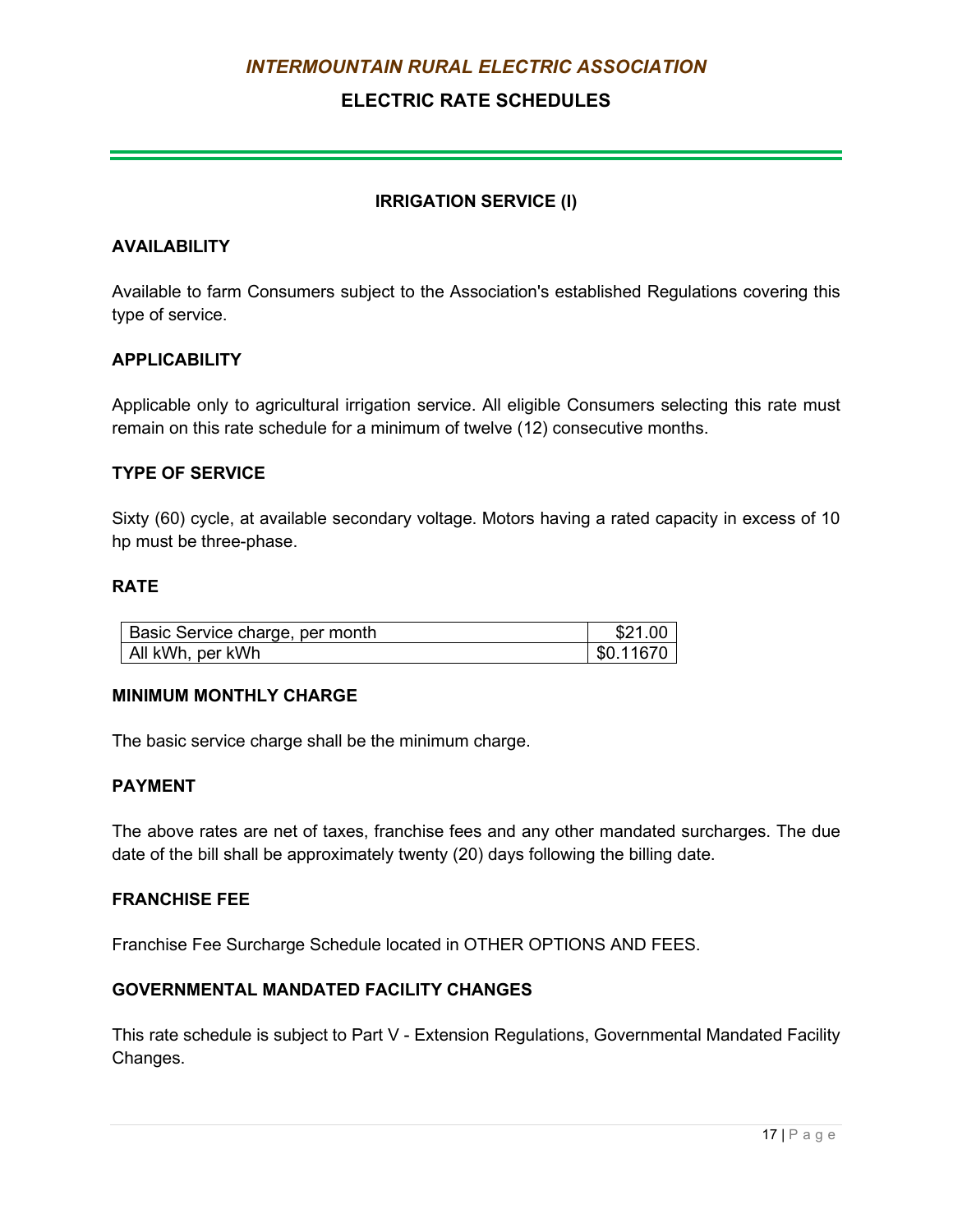## **ELECTRIC RATE SCHEDULES**

#### **INTERRUPTIBLE SERVICE (IS)**

#### <span id="page-31-0"></span>**AVAILABILITY**

Available to: 1) Agricultural (nonresidential) and 2) pump water storage Consumers of the Association subject to the Association's established Regulations. The combined capacity of individual loads shall be 75 kVA or 75 hp and larger, or combination thereof, of connected load which will consume sufficient energy to warrant such service.

#### **APPLICABILITY**

Three-phase, sixty (60) cycle, at available secondary voltage. This rate shall be subject to the Consumer's ability to demonstrate to the satisfaction of the Association that its service can be interrupted by showing the ability to switch to an alternate power source or the ability to sustain interruption of service without undue health, safety, or economic burden.

#### **PENALTY**

Service under this schedule is subject to interruption upon a two-(2) hour notice from the Association. A penalty of \$10.00 per kVA and/or horsepower of connected load shall be charged for failure to comply with a notice to interrupt. This penalty shall be charged for each occurrence and may be reduced or waived, depending upon the cost to the Association resulting from the failure to comply with a notice to interrupt. Said notice shall be effective upon notification by telephone to the Consumer at the number to be supplied by the Consumer for such purpose.

#### **TYPE OF SERVICE**

Sixty (60) cycle, at available secondary voltage.

#### **RATE**

| <b>Basic Service charge, per month</b> | \$23.00   |
|----------------------------------------|-----------|
| All kWh, per kWh                       | \$0.10618 |

#### **MINIMUM MONTHLY CHARGE**

The basic service charge shall be the minimum charge.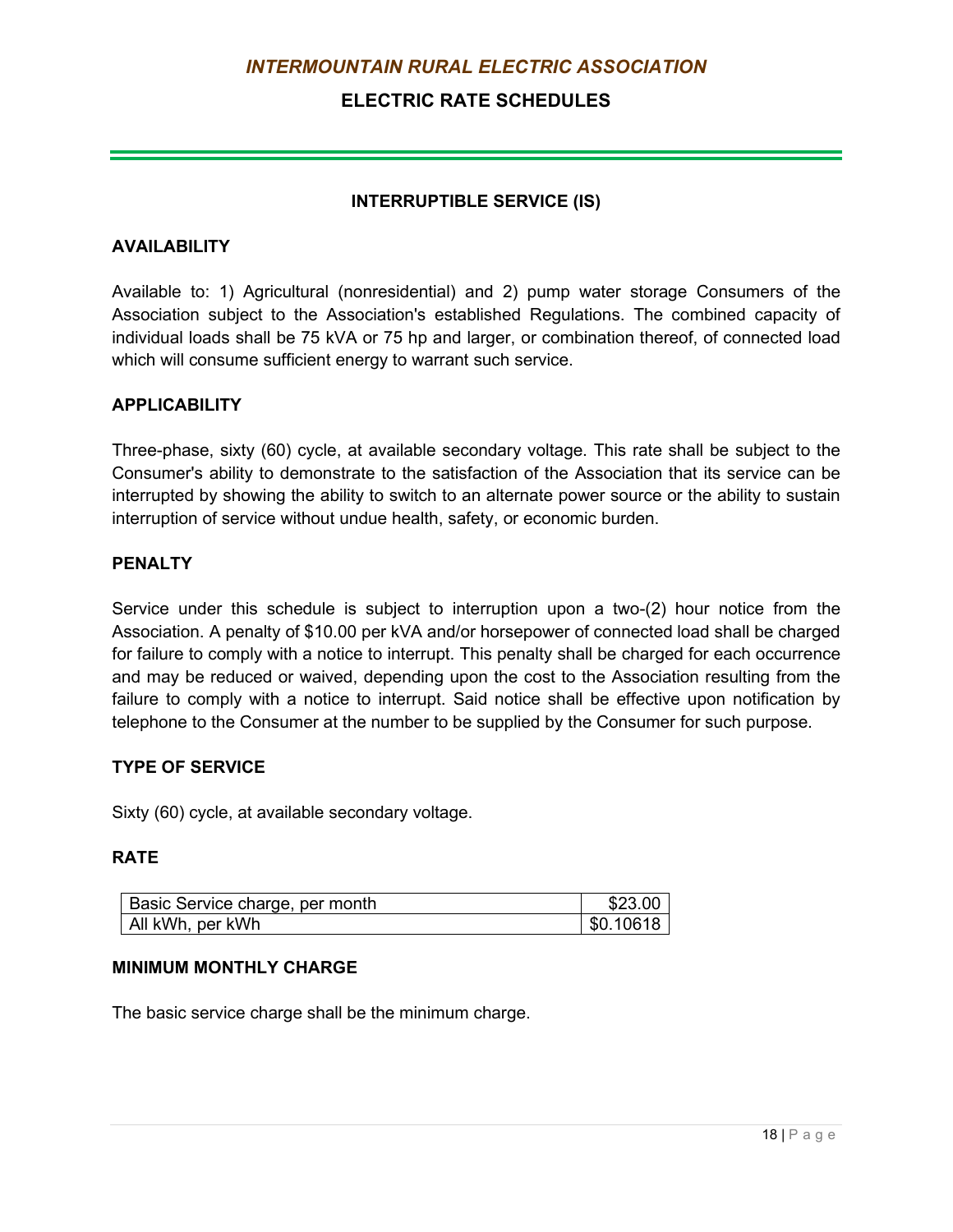## **ELECTRIC RATE SCHEDULES**

#### **CONDITIONS OF SERVICE**

- 1. Motors having a rated capacity in excess of 10 hp must be three-phase.
- 2. The Consumer may connect lighting to power circuits from the power meter; however, any equipment required for such lighting shall be furnished by the Consumer.
- 3. All wiring, pole lines, and other electrical equipment beyond the metering point are considered the distribution system of the Consumer and shall be furnished and maintained by the Consumer unless otherwise agreed in writing by the Association as to specific equipment.
- 4. All service under this rate is subject to the Regulations of the Association.

#### **PAYMENT**

The above rates are net of taxes, franchise fees and any other mandated surcharges. The due date of the bill shall be approximately twenty (20) days following the billing date.

#### **FRANCHISE FEE**

Franchise Fee Surcharge Schedule located in OTHER OPTIONS AND FEES.

#### **GOVERNMENTAL MANDATED FACILITY CHANGES**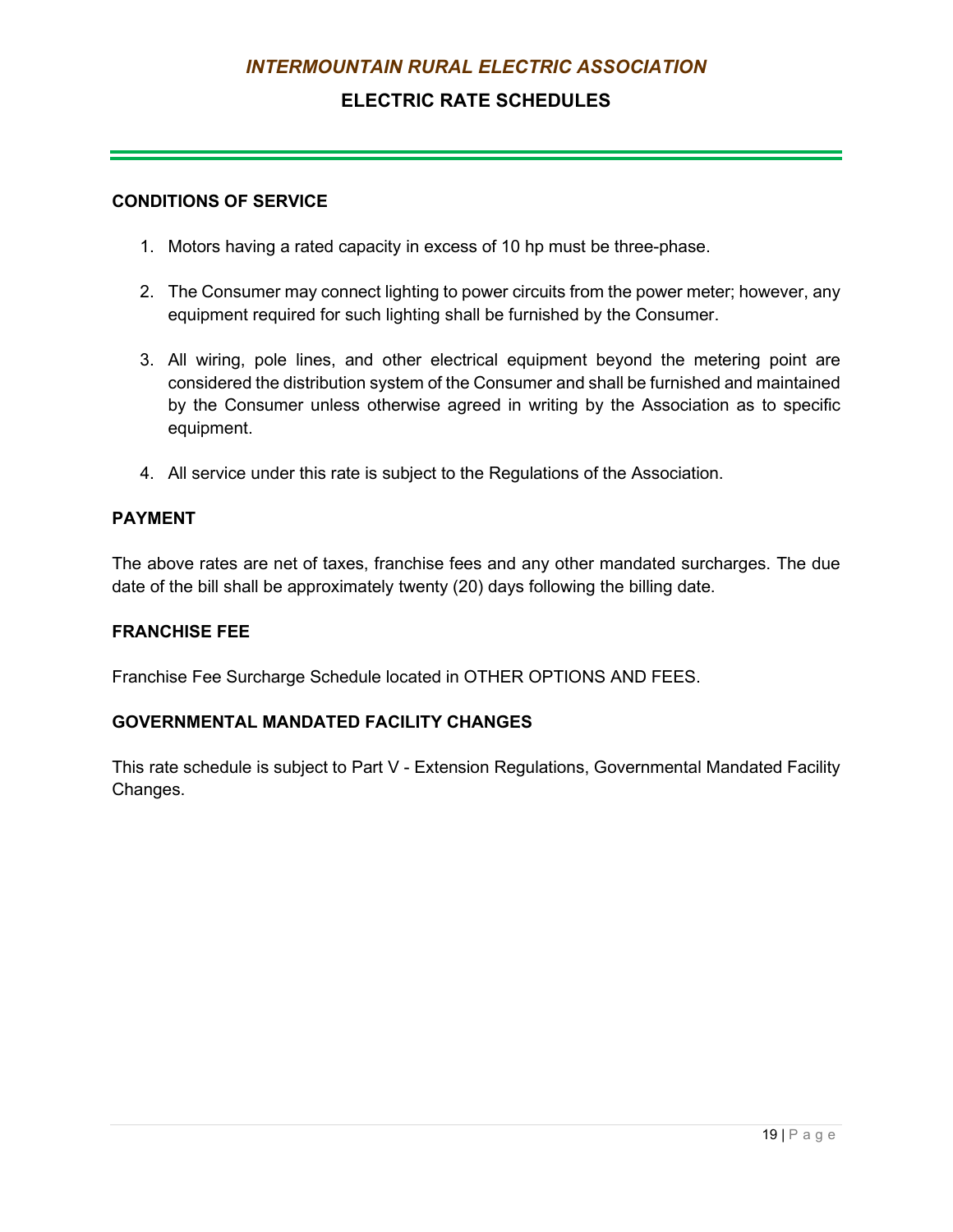## **ELECTRIC RATE SCHEDULES**

#### **LARGE POWER SERVICE - (LPS)**

#### <span id="page-33-0"></span>**AVAILABILITY**

Available to three-phase non-residential Consumers subject to the established Regulations of the Association covering this type of service.

#### **APPLICABILITY**

Applicable to non-residential Consumers in all areas of the Association who require three-phase service greater than 50 kVA and up to 500 kVA of transformer capacity. All eligible Consumers selecting this rate must remain on this rate schedule for a minimum of twelve (12) consecutive months.

#### **TYPE OF SERVICE**

Three-phase, sixty (60) cycle, at standard secondary voltage.

#### **RATE**

| Basic Service charge, per month  | \$86.60   |
|----------------------------------|-----------|
| Demand charge, per kW, per month | \$13.54   |
| All kWh, per kWh                 | \$0.06147 |

#### **DETERMINATION OF BILLING DEMAND**

The billing demand shall be the maximum average kilowatt load used by the Consumer for any period of fifteen (15) consecutive minutes during the month for which the bill is rendered, as indicated or recorded by a demand meter.

#### **POWER FACTOR**

This rate is subject to the power factor surcharge described in Section 8.8 of Part IV: Electric Service Regulations.

#### **MINIMUM MONTHLY CHARGE**

The basic service charge shall be the minimum charge.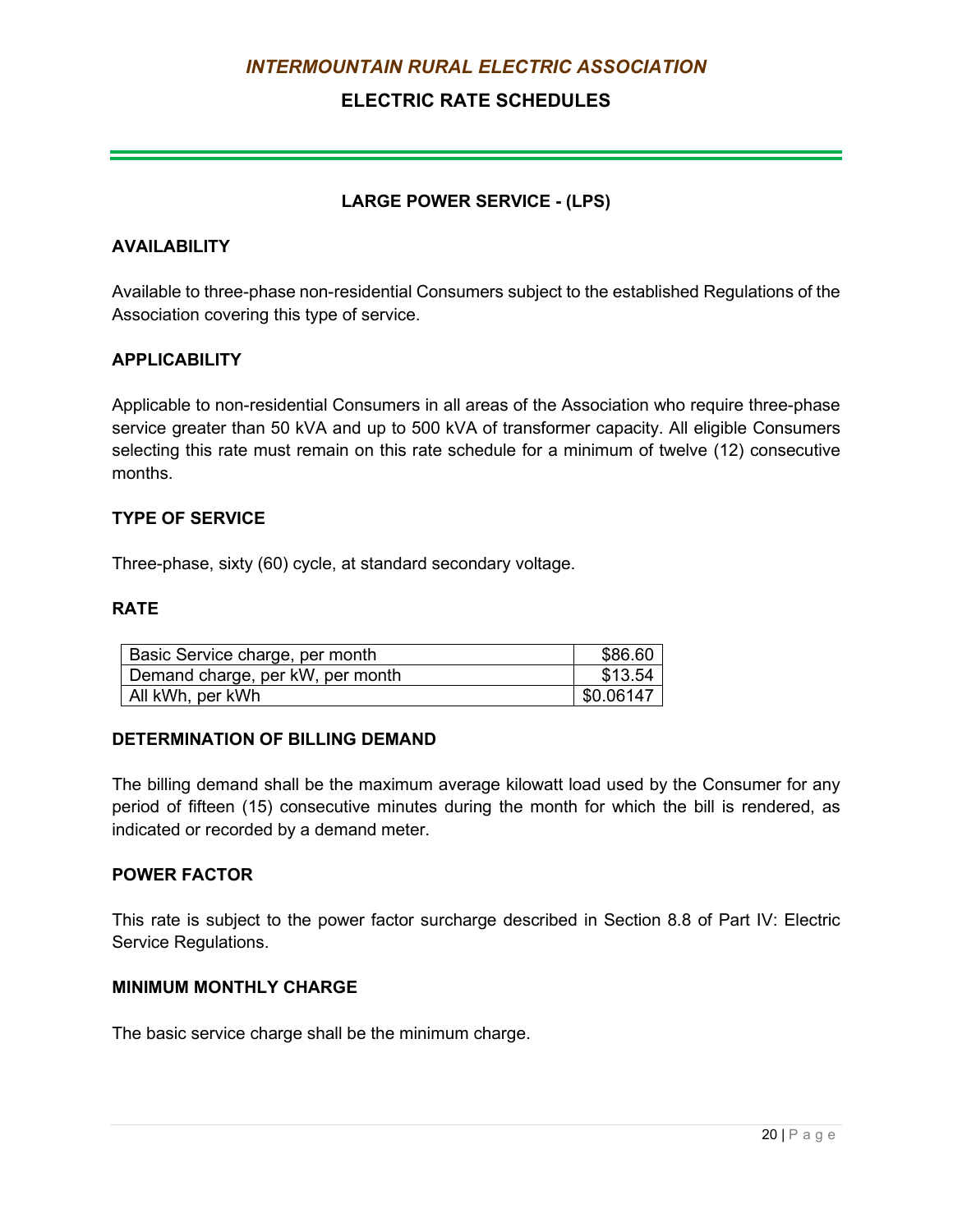## **ELECTRIC RATE SCHEDULES**

#### **CONDITIONS OF SERVICE**

- 1. Motors having a rated capacity in excess of 10 hp must be three-phase.
- 2. The Consumer may connect lighting to power circuits from the power meter; however, any equipment required for such lighting, shall be furnished by the Consumer.
- 3. All wiring, pole lines, and other electrical equipment beyond the metering point are considered the distribution system of the Consumer and shall be furnished and maintained by the Consumer unless otherwise agreed in writing by the Association as to specific equipment.
- 4. All service under this rate is subject to the Regulations of the Association.

#### **PAYMENT**

The above rates are net of taxes, franchise fees and any other mandated surcharges. The due date of the bill shall be approximately twenty (20) days following the billing date.

#### **FRANCHISE FEE**

Franchise Fee Surcharge Schedule located in OTHER OPTIONS AND FEES.

#### **GOVERNMENTAL MANDATED FACILITY CHANGES**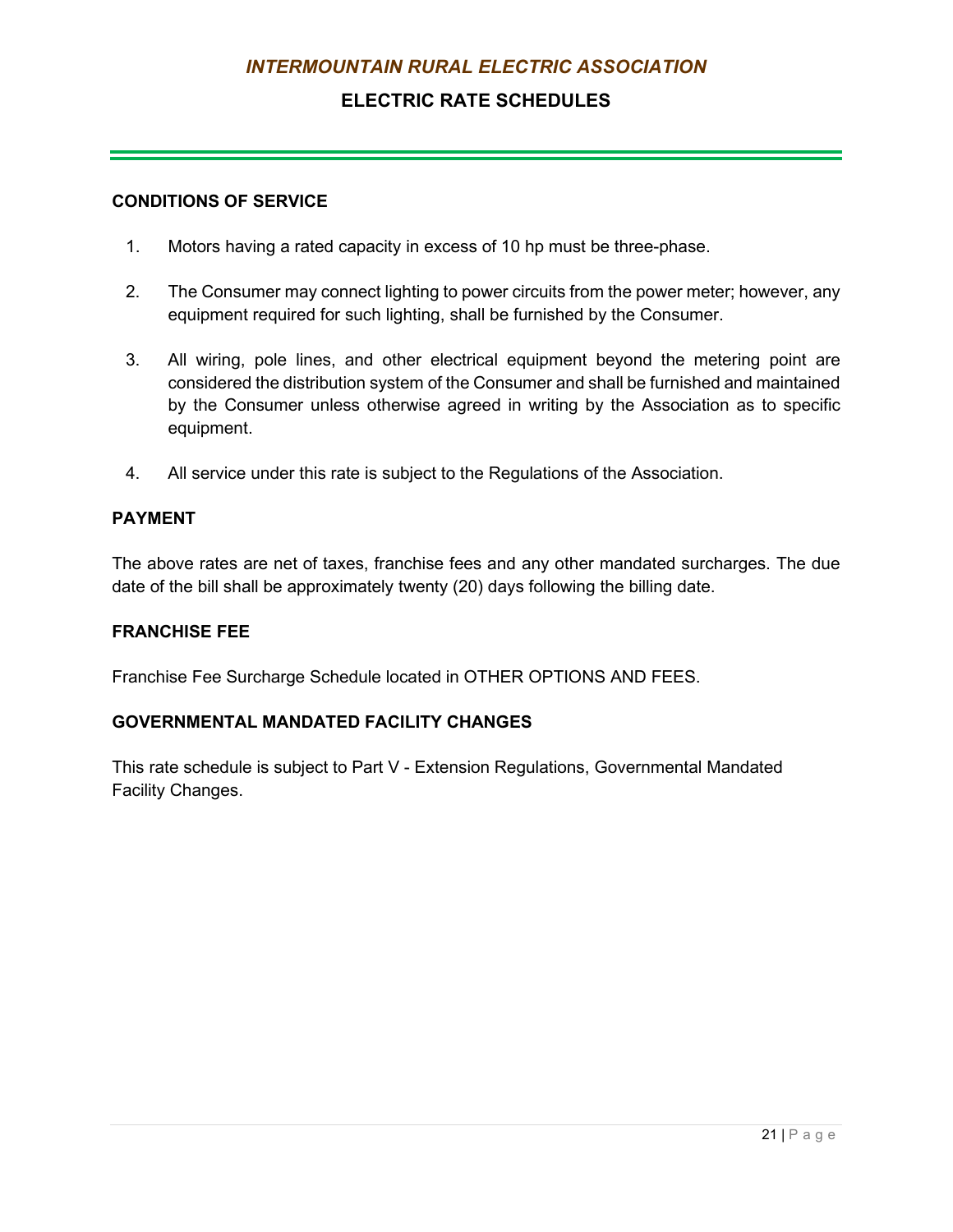## **ELECTRIC RATE SCHEDULES**

#### **LARGE POWER SERVICE (FP) - FROZEN**

#### <span id="page-35-0"></span>**AVAILABILITY (Not available to new accounts as of February 1, 2019)**

Available to three-phase non-residential and residential Consumers who have taken service under this rate continuously since January 31, 2019, or an earlier date. This rate is subject to the established Regulations of the Association covering this type of service.

#### **APPLICABILITY**

Applicable to non-residential and residential Consumers in all areas of the Association who require three-phase service greater than 50 kVA and up to 500 kVA of transformer capacity. All eligible Consumers selecting this rate must remain on this rate schedule for a minimum of twelve (12) consecutive months.

#### **TYPE OF SERVICE**

Three-phase, sixty (60) cycle, at standard secondary voltage.

#### **RATE**

| Basic Service charge, per month | \$120.00  |
|---------------------------------|-----------|
| All kWh, per kWh                | \$0.12654 |

#### **POWER FACTOR**

This rate is subject to the power factor surcharge described in Section 8.8 of Part IV: Electric Service Regulations.

#### **MINIMUM MONTHLY CHARGE**

The basic service charge shall be the minimum charge.

#### **CONDITIONS OF SERVICE**

- 1. Motors having a rated capacity in excess of 10 hp must be three-phase.
- 2. The Consumer may connect lighting to power circuits from the power meter; however, any equipment required for such lighting, shall be furnished by the Consumer.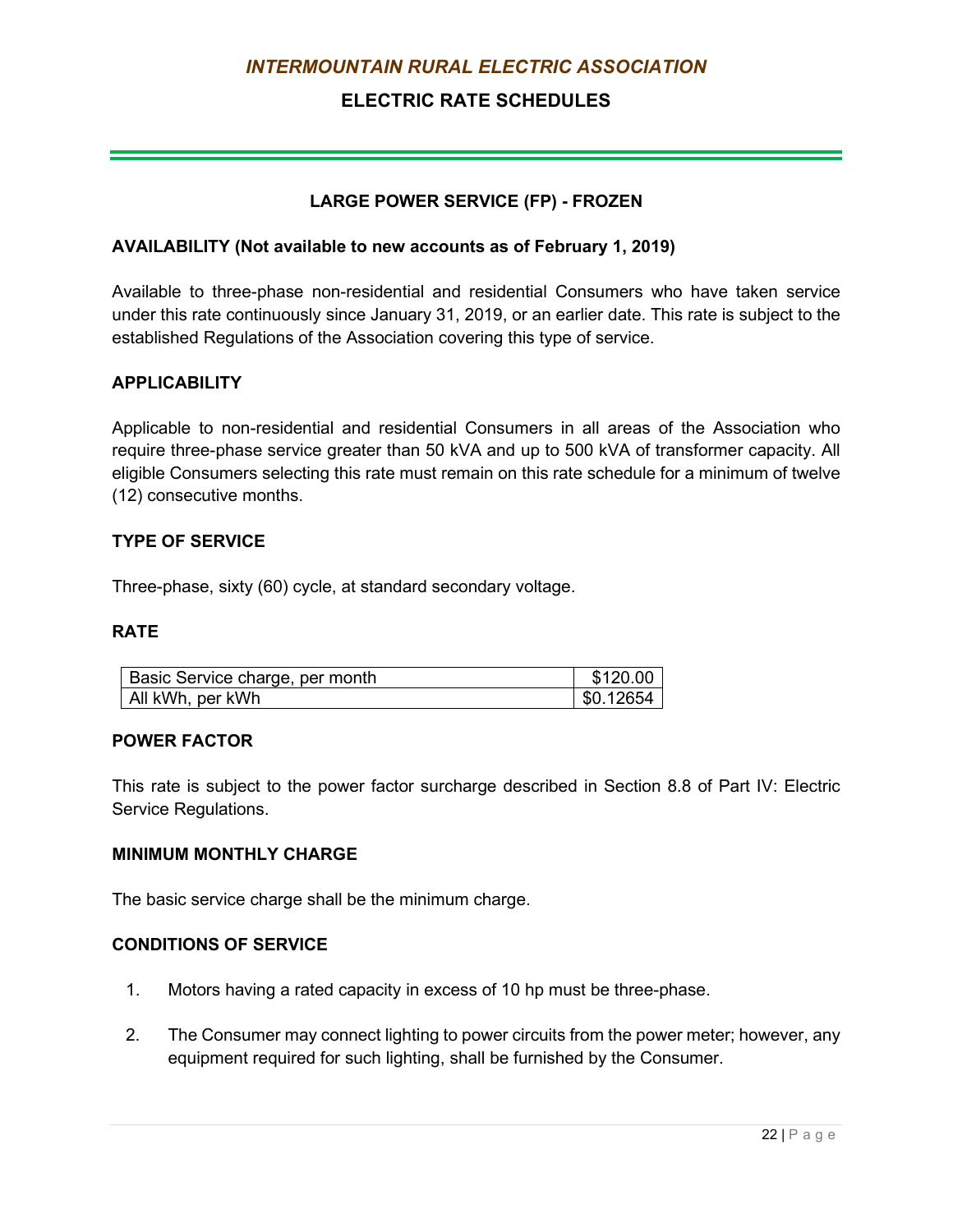## **ELECTRIC RATE SCHEDULES**

- 3. All wiring, pole lines, and other electrical equipment beyond the metering point are considered the distribution system of the Consumer and shall be furnished and maintained by the Consumer unless otherwise agreed in writing by the Association as to specific equipment.
- 4. All service under this rate is subject to the Regulations of the Association.

### **PAYMENT**

The above rates are net of taxes, franchise fees and any other mandated surcharges. The due date of the bill shall be approximately twenty (20) days following the billing date.

#### **FRANCHISE FEE**

Franchise Fee Surcharge Schedule located in OTHER OPTIONS AND FEES.

### **GOVERNMENTAL MANDATED FACILITY CHANGES**

This rate schedule is subject to Part V - Extension Regulations, Governmental Mandated Facility Changes.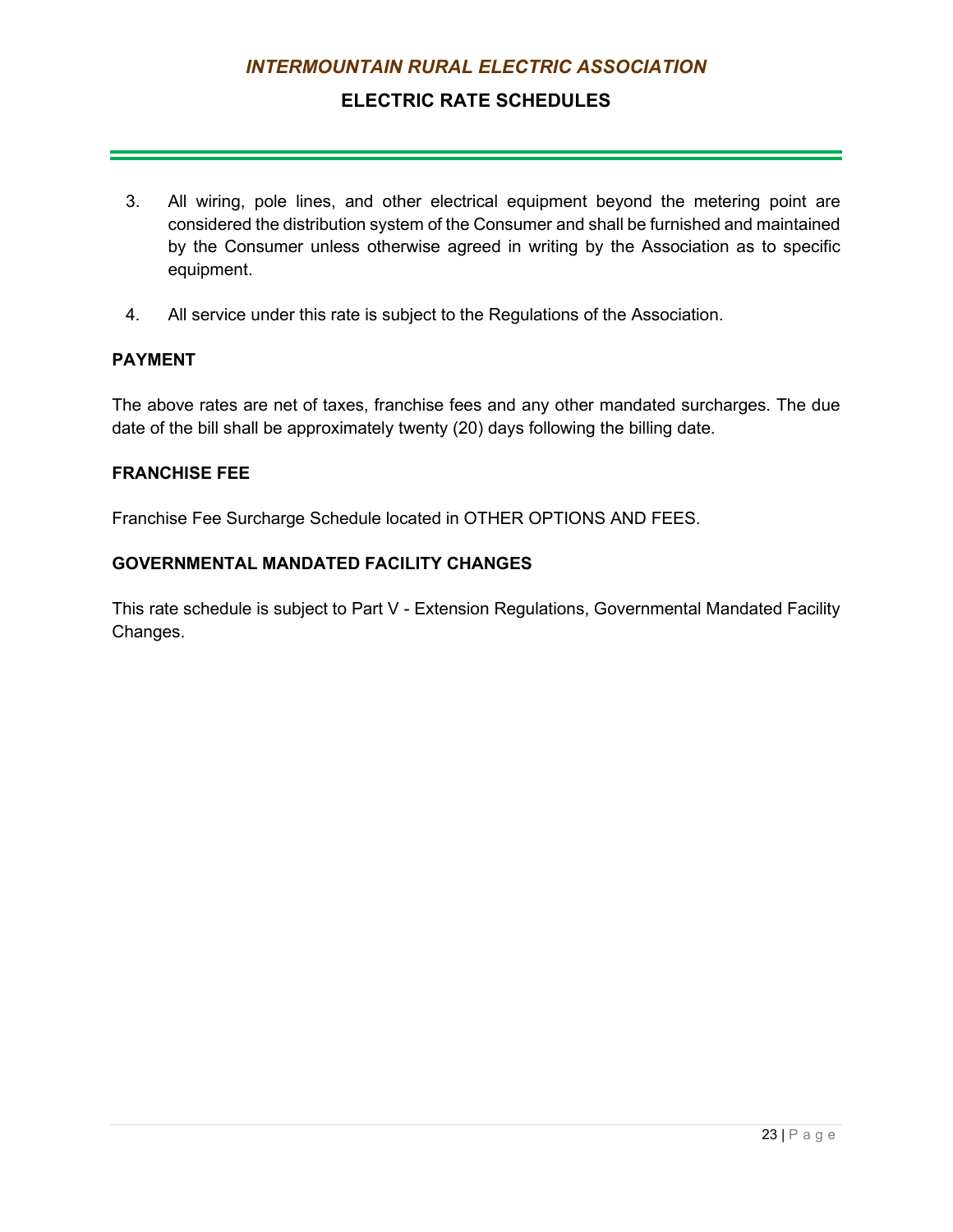## **ELECTRIC RATE SCHEDULES**

### **INDUSTRIAL SERVICE - DEMAND METERED (S)**

#### **AVAILABILITY**

Available to non-residential Consumers of the Association located on or near the Association's three-phase lines.

### **APPLICABILITY**

Applicable to non-residential Consumers who require three-phase service equal to or greater than 500 kVA of transformer capacity. All eligible Consumers selecting this rate must remain on this rate schedule for a minimum of twelve (12) consecutive months.

### **TYPE OF SERVICE**

Three-phase, sixty (60) cycle, at standard secondary voltage.

### **RATE**

| Basic Service charge, per month  | \$120.00  |
|----------------------------------|-----------|
| Demand charge, per kW, per month | \$17.67   |
| All kWh, per kWh                 | \$0.05458 |

#### **DETERMINATION OF BILLING DEMAND**

The billing demand shall be the maximum average kilowatt load used by the Consumer for any period of fifteen (15) consecutive minutes during the month for which the bill is rendered, as indicated or recorded by a demand meter.

#### **POWER FACTOR**

This rate is subject to the power factor surcharge described in Section 8.8 of Part IV: Electric Service Regulations.

#### **MINIMUM MONTHLY CHARGE**

The basic service charge shall be the minimum charge.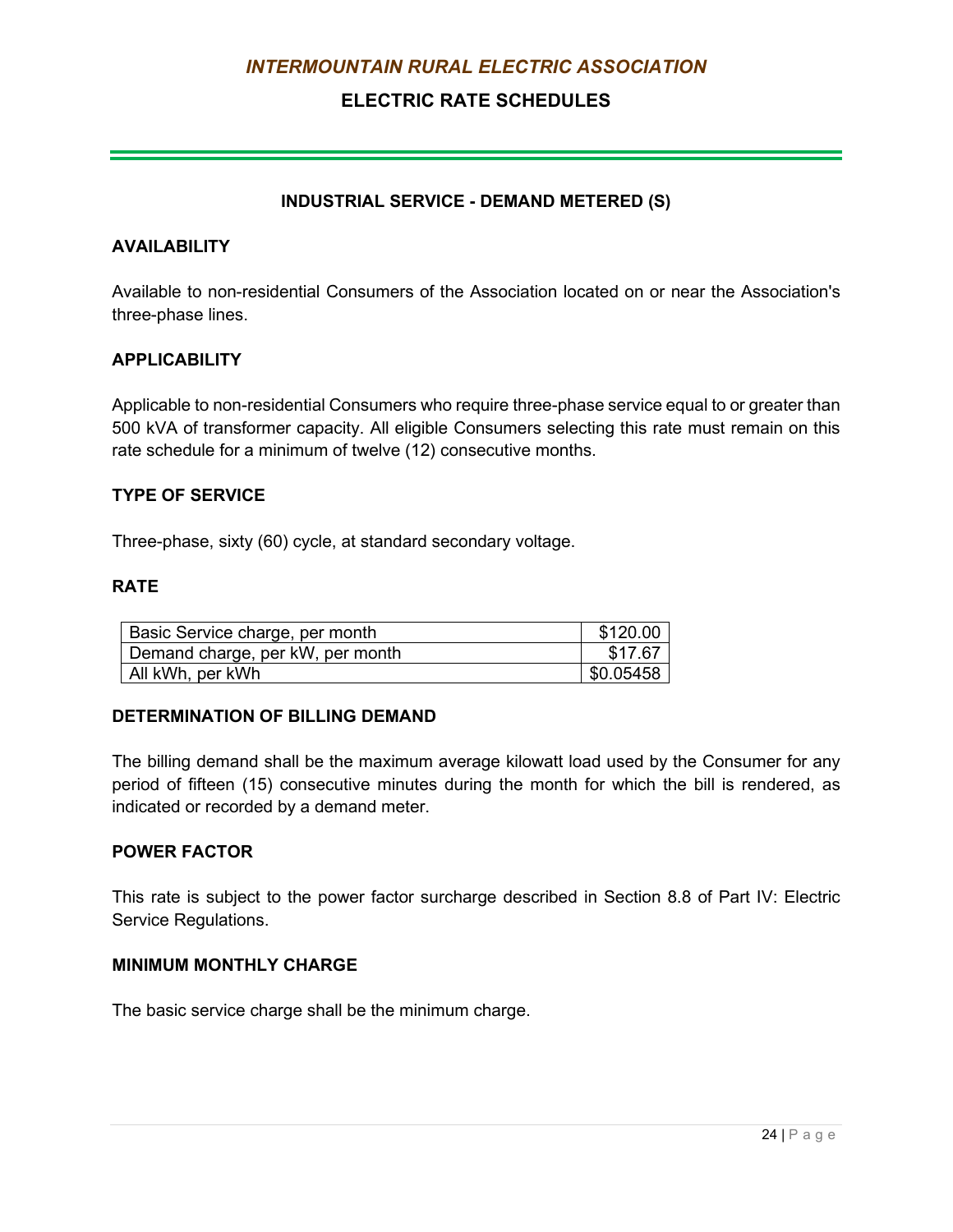## **ELECTRIC RATE SCHEDULES**

#### **CONDITIONS OF SERVICE**

- 1. Motors having a rated capacity in excess of 10 hp must be three-phase.
- 2. The Consumer may connect lighting to power circuits from the power meter; however, any equipment required for such lighting, shall be furnished by the Consumer.
- 3. All wiring, pole lines, and other electrical equipment beyond the metering point are considered the distribution system of the Consumer and shall be furnished and maintained by the Consumer unless otherwise agreed in writing by the Association as to specific equipment.
- 4. All service under this rate is subject to the Regulations of the Association.

#### **PAYMENT**

The above rates are net of taxes, franchise fees and any other mandated surcharges. The due date of the bill shall be approximately twenty (20) days following the billing date.

#### **FRANCHISE FEE**

Franchise Fee Surcharge Schedule located in OTHER OPTIONS AND FEES.

### **GOVERNMENTAL MANDATED FACILITY CHANGES**

This rate schedule is subject to Part V - Extension Regulations, Governmental Mandated Facility Changes.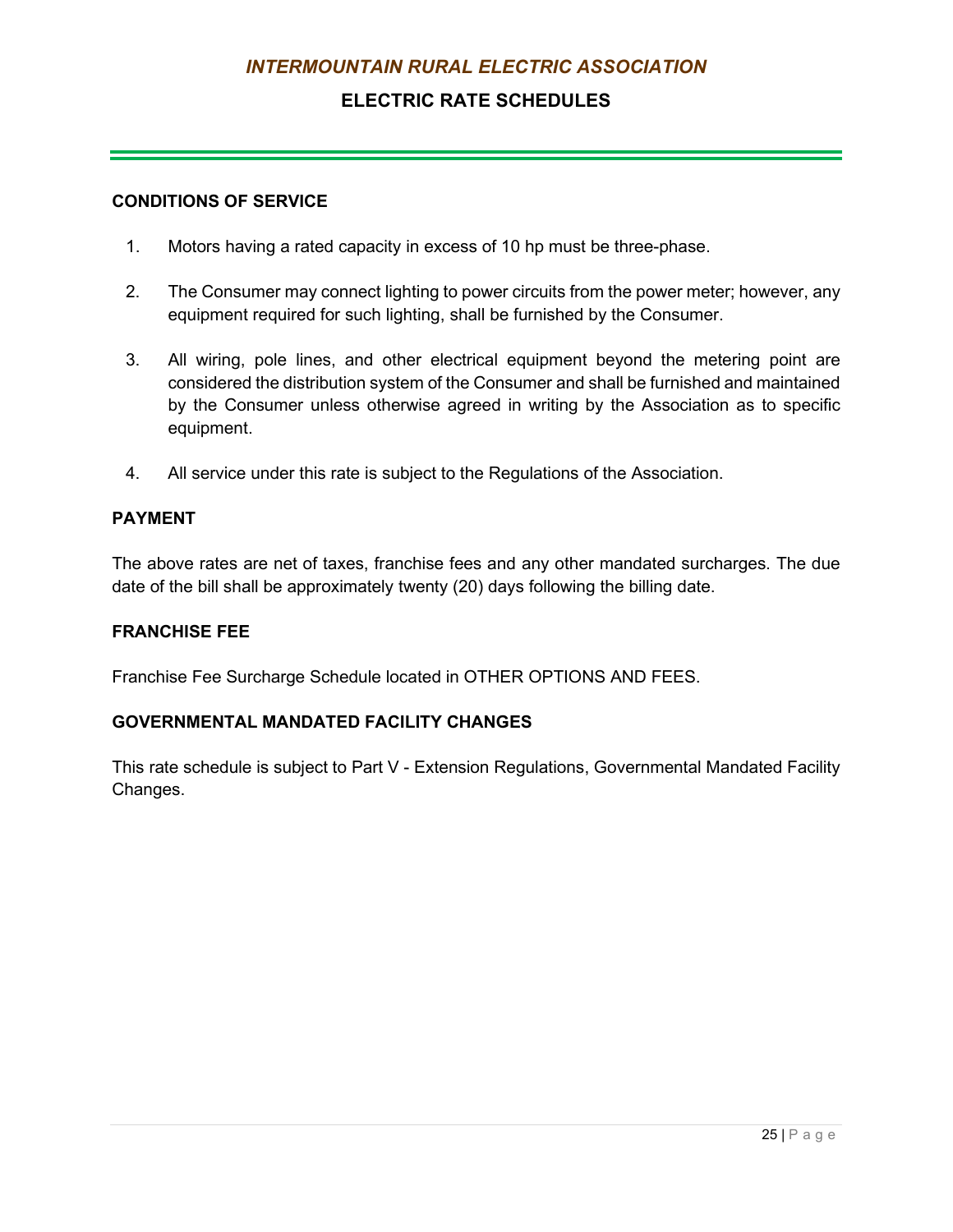## **ELECTRIC RATE SCHEDULES**

### **COINCIDENT PEAK DISTRIBUTION SERVICE (CPD)**

#### **AVAILABILITY**

Available at all locations on the Association's Distribution System where primary voltage service is deemed to be feasible by the Association subject to the established Regulations of the Association covering this type of service.

### **APPLICABILITY**

Applicable to non-residential Consumers of the Association who require three-phase service at IREA's available primary distribution voltage. This service applies to services with metered demand of 2,000 kW or greater. All eligible Consumers selecting this rate must remain on this rate schedule for a minimum of twelve (12) consecutive months.

### **TYPE OF SERVICE**

Three-phase, sixty (60) cycle, at the Association's standard primary voltage levels. Service will be metered at said voltage level, and final voltage transformation will be provided by the **Consumer** 

#### **RATE**

| Basic Service charge, per month                  | \$775.00 |
|--------------------------------------------------|----------|
| Basic demand charge, per kW, per month           | \$8.22   |
| Coincident peak demand charge, per kW, per month | \$16.21  |
| All kWh, per kWh                                 | \$0.0351 |

Rates may be adjusted annually to reflect changes to the cost of purchased energy, demand, or transmission services.

### **DETERMINATION OF BILLING DEMAND**

The billing demand shall be the maximum average kilowatt load used by the Consumer for any period of fifteen (15) consecutive minutes during the month for which the bill is rendered, as indicated or recorded by a demand meter.

The coincident peak demand shall be the average kilowatt load used by the Consumer during the hour coincident with the monthly native load peak demand for Public Service Company of Colorado. The monthly native load peak demand for Public Service Company of Colorado shall be the maximum monthly load of its retail and requirements wholesale customers, as reported to the Association by Public Service Company of Colorado.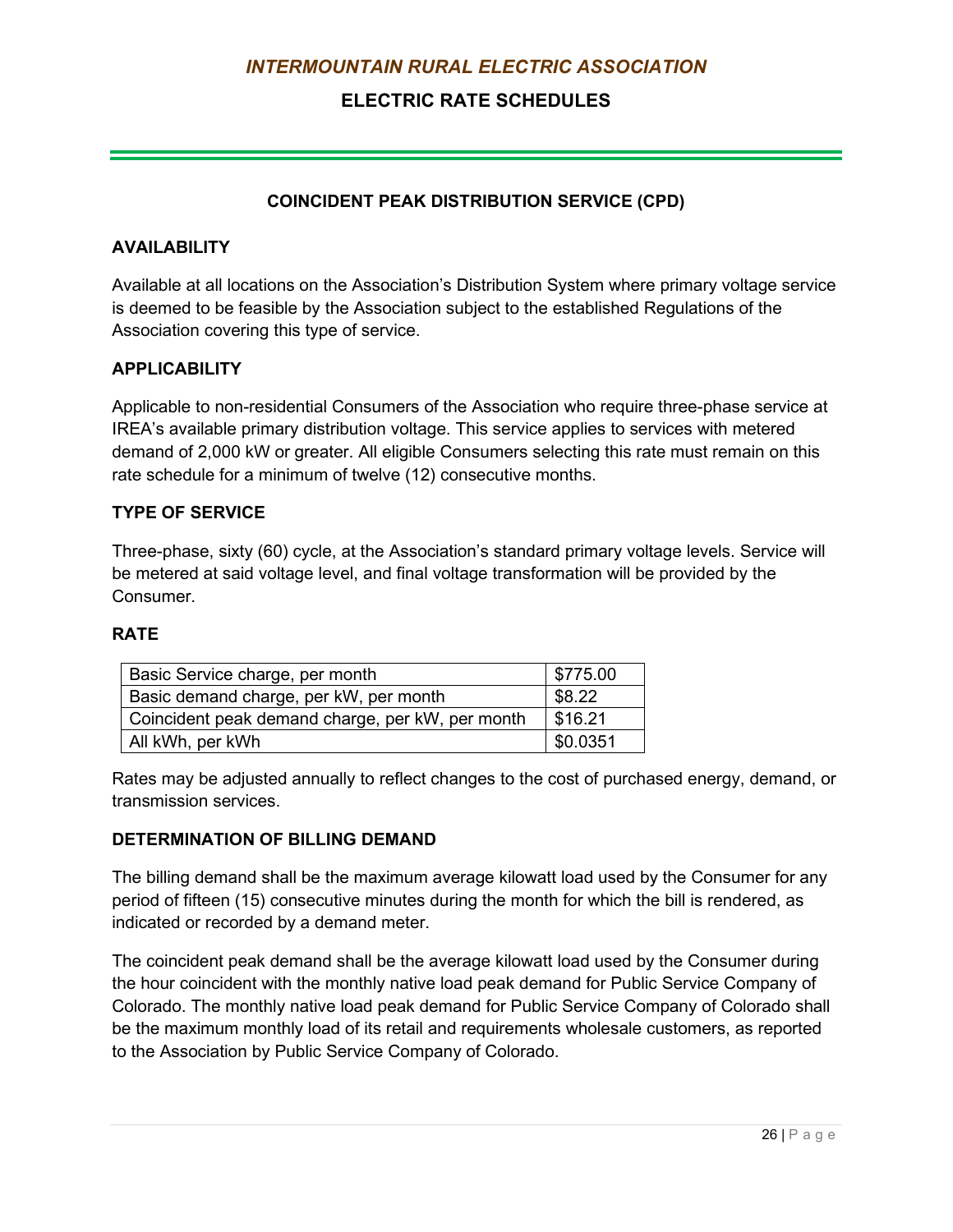## **ELECTRIC RATE SCHEDULES**

#### **POWER FACTOR**

This rate is subject to the power factor surcharge described in Section 8.8 of Part IV: Electric Service Regulations.

#### **MINIMUM MONTHLY CHARGE**

The minimum monthly charge shall be the basic service charge for each meter billed under this rate.

#### **REDUNDANT SOURCE**

Upon request by the Consumer, the Association may enter into a service agreement to provide a redundant source from a separate electric circuit where such service is deemed feasible by the Association. Such service will be provided on an annual contract basis at a level sufficient to meet probably backup demand (in kilowatts) as determined by the customer and approved by the Association at the following rates:

| Basic Service charge, per month, per delivery point | $\frac{1}{2}$ \$775.00 |
|-----------------------------------------------------|------------------------|
| Backup capacity charge, per kW, per month           | \$2.31                 |

In the event the contractual kilowatt limit is exceeded, a new annual contract period will automatically begin as of the month the limit is exceeded. The metered demand in the month of exceedance shall become the minimum contracted demand level for the backup capacity charge.

#### **CONDITIONS OF SERVICE**

- 1. The Consumer may connect lighting to power circuits from the power meter; however, any equipment required for such lighting, shall be furnished by the Consumer.
- 2. All wiring, pole lines, and other electrical equipment beyond the metering point are considered the property of the Consumer and shall be furnished and maintained by the Consumer unless otherwise agreed in writing by the Association as to specific equipment.
- 3. All service under this rate is subject to the Regulations of the Association.

#### **PAYMENT**

The above rates are net of taxes, franchise fees and any other mandated surcharges. The due date of the bill shall be approximately twenty (20) days following the billing date.

#### **FRANCHISE FEE**

Franchise Fee Surcharge Schedule located in OTHER OPTIONS AND FEES.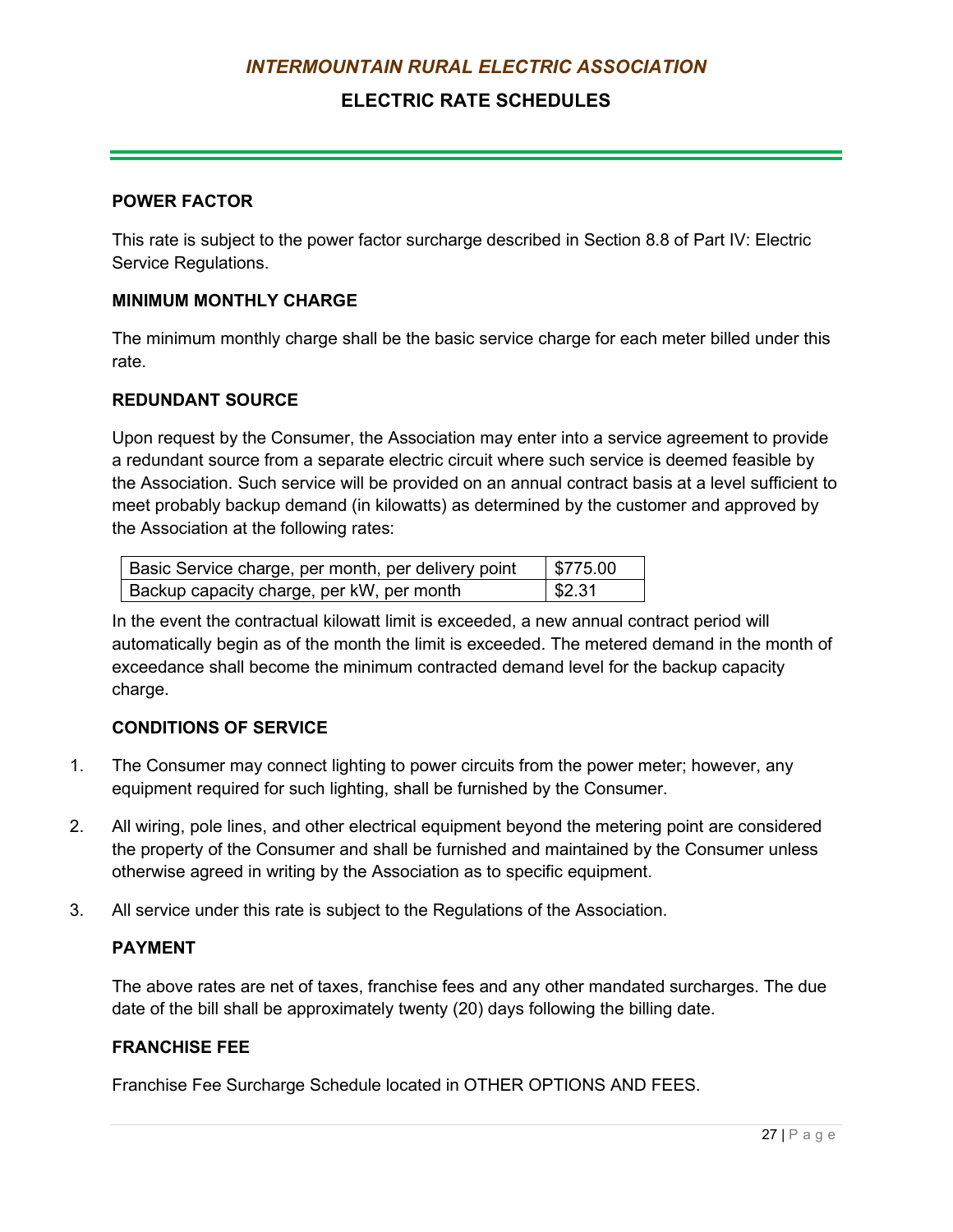## **ELECTRIC RATE SCHEDULES**

## **GOVERNMENTAL MANDATED FACILITY CHANGES**

This rate schedule is subject to Part V - Extension Regulations, Governmental Mandated Facility Changes.

 $\mathcal{L}(\mathcal{L}(\mathcal{L}(\mathcal{L}(\mathcal{L}(\mathcal{L}(\mathcal{L}(\mathcal{L}(\mathcal{L}(\mathcal{L}(\mathcal{L}(\mathcal{L}(\mathcal{L}(\mathcal{L}(\mathcal{L}(\mathcal{L}(\mathcal{L}(\mathcal{L}(\mathcal{L}(\mathcal{L}(\mathcal{L}(\mathcal{L}(\mathcal{L}(\mathcal{L}(\mathcal{L}(\mathcal{L}(\mathcal{L}(\mathcal{L}(\mathcal{L}(\mathcal{L}(\mathcal{L}(\mathcal{L}(\mathcal{L}(\mathcal{L}(\mathcal{L}(\mathcal{L}(\mathcal{$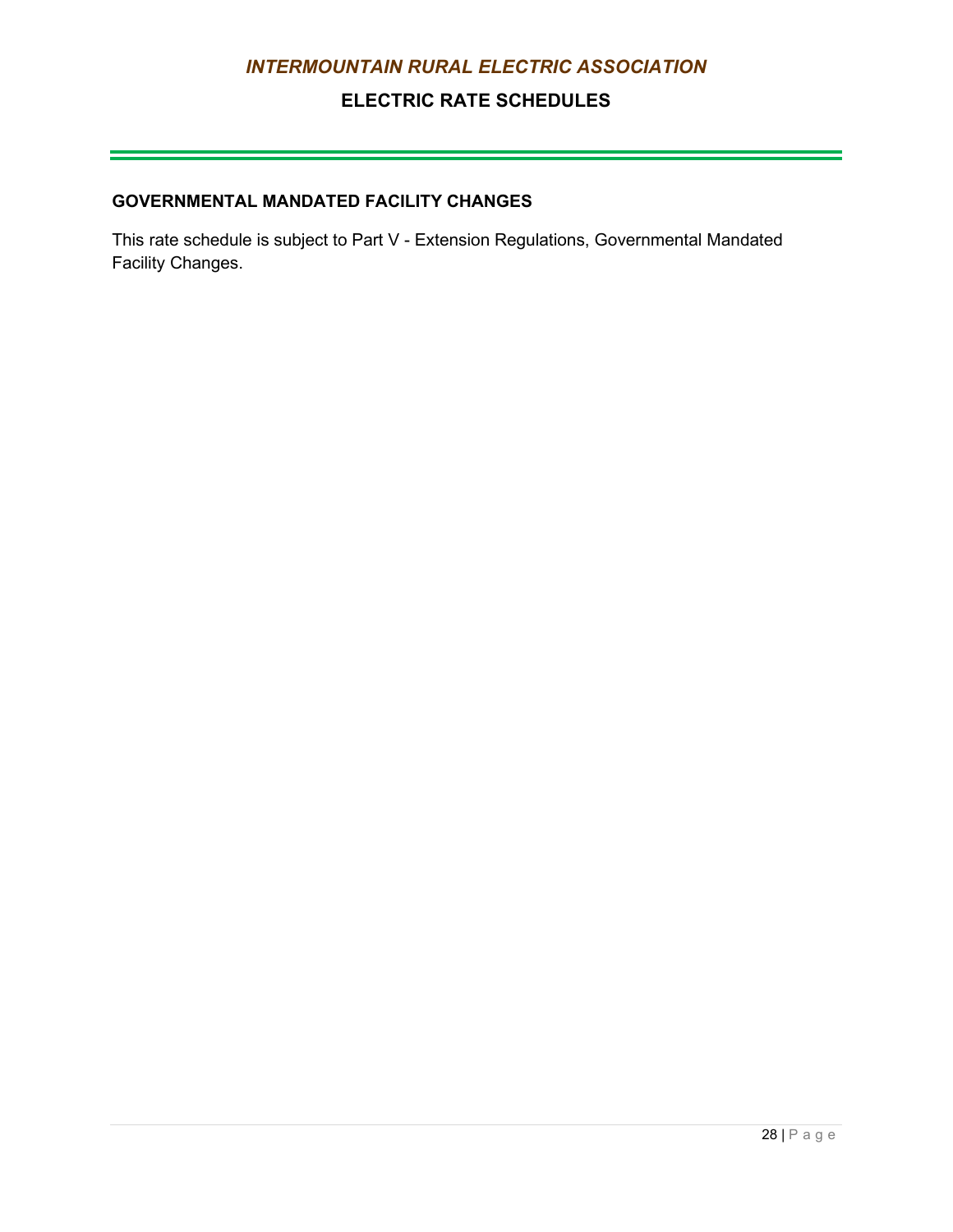## **ELECTRIC RATE SCHEDULES**

### **COINCIDENT PEAK SUBSTATION SERVICE (CPS)**

### **AVAILABILITY**

Available to non-residential Consumers of the Association subject to the established Regulations of the Association covering this type of service.

#### **APPLICABILITY**

Applicable to non-residential Consumers of the Association who require three-phase service at IREA's available sub-transmission or distribution voltages (below 44 kV) taking service at an Association substation. This service applies only to service with metered demand of 2,000 kW or greater. All eligible Consumers selecting this rate must remain on this rate schedule for a minimum of twelve (12) consecutive months.

### **TYPE OF SERVICE**

Three-phase, sixty (60) cycle, at available sub-transmission or distribution voltage.

### **RATE**

| Basic Service charge, per month                  | $\frac{1}{2}$ \$775.00 |
|--------------------------------------------------|------------------------|
| Basic demand charge, per kW, per month           | \$6.91                 |
| Coincident peak demand charge, per kW, per month | \$15.95                |
| All kWh, per kWh                                 | \$0.0345               |

Rates may be updated annually to reflect changes in the cost of purchased energy, demand, and transmission services.

#### **DETERMINATION OF BILLING DEMAND**

The billing demand shall be the maximum average kilowatt load used by the Consumer for any period of fifteen (15) consecutive minutes during the month for which the bill is rendered, as indicated or recorded by a demand meter.

The coincident peak demand shall be the average kilowatt load used by the Consumer during the hour coincident with the monthly native load peak demand for Public Service Company of Colorado. The monthly native load peak demand for Public Service Company of Colorado shall be the maximum monthly load of its retail and requirements wholesale customers, as reported to the Association by Public Service Company of Colorado.

#### **POWER FACTOR**

This rate is subject to the power factor surcharge described in Section 8.8 of Part IV: Electric Service Regulations.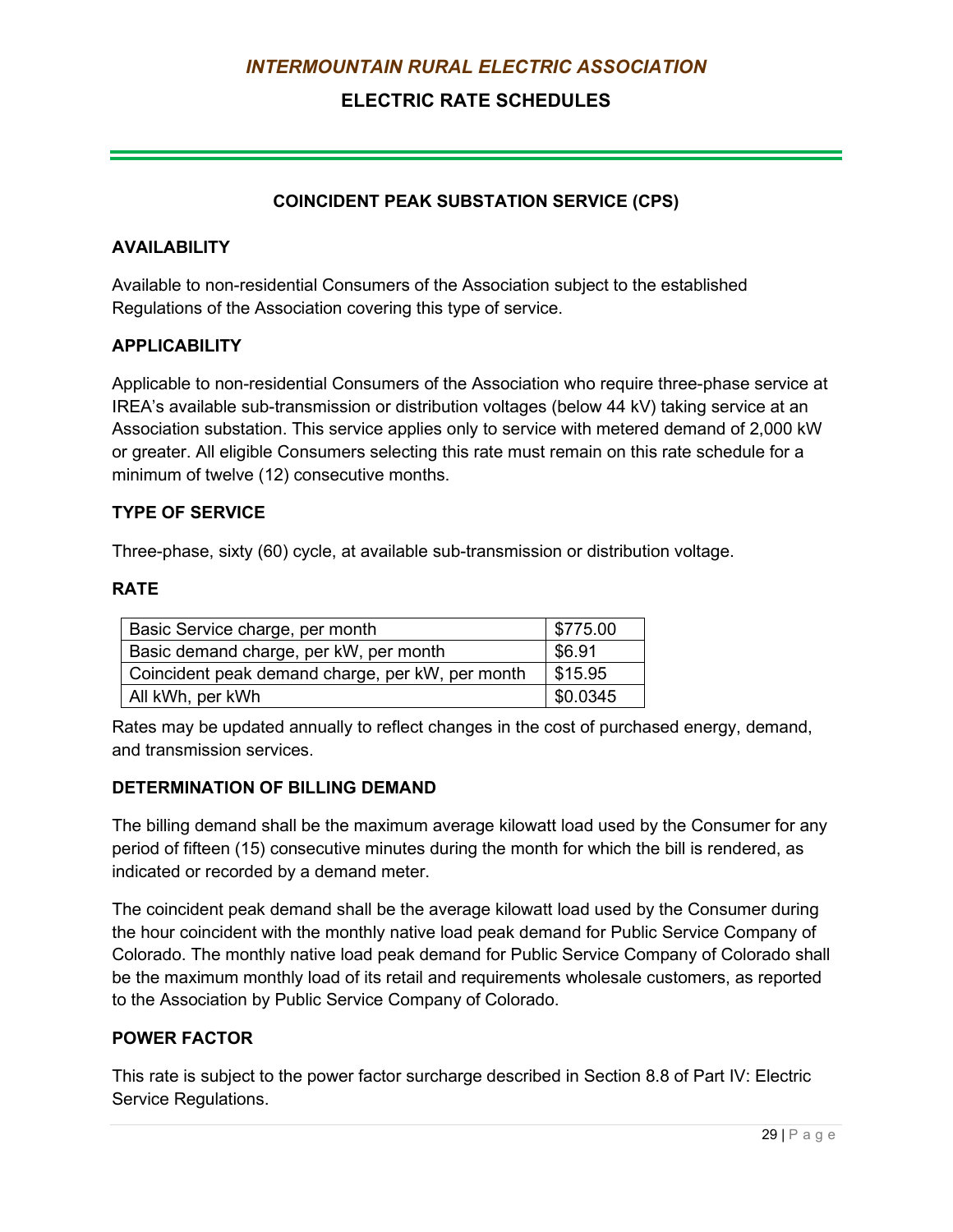## **ELECTRIC RATE SCHEDULES**

#### **MINIMUM MONTHLY CHARGE**

The minimum monthly charge shall be the greater of the basic service.

#### **CONDITIONS OF SERVICE**

- 1. The Consumer may connect lighting to power circuits from the power meter; however, any equipment required for such lighting, shall be furnished by the Consumer.
- 2. All wiring, pole lines, and other electrical equipment beyond the metering point are considered the property of the Consumer and shall be furnished and maintained by the Consumer unless otherwise agreed in writing by the Association as to specific equipment.
- 3. All service under this rate is subject to the Regulations of the Association.

#### **PAYMENT**

The above rates are net of taxes, franchise fees and any other mandated surcharges. The due date of the bill shall be approximately twenty (20) days following the billing date.

#### **FRANCHISE FEE**

Franchise Fee Surcharge Schedule located in OTHER OPTIONS AND FEES.

### **GOVERNMENTAL MANDATED FACILITY CHANGES**

This rate schedule is subject to Part V - Extension Regulations, Governmental Mandated Facility Changes.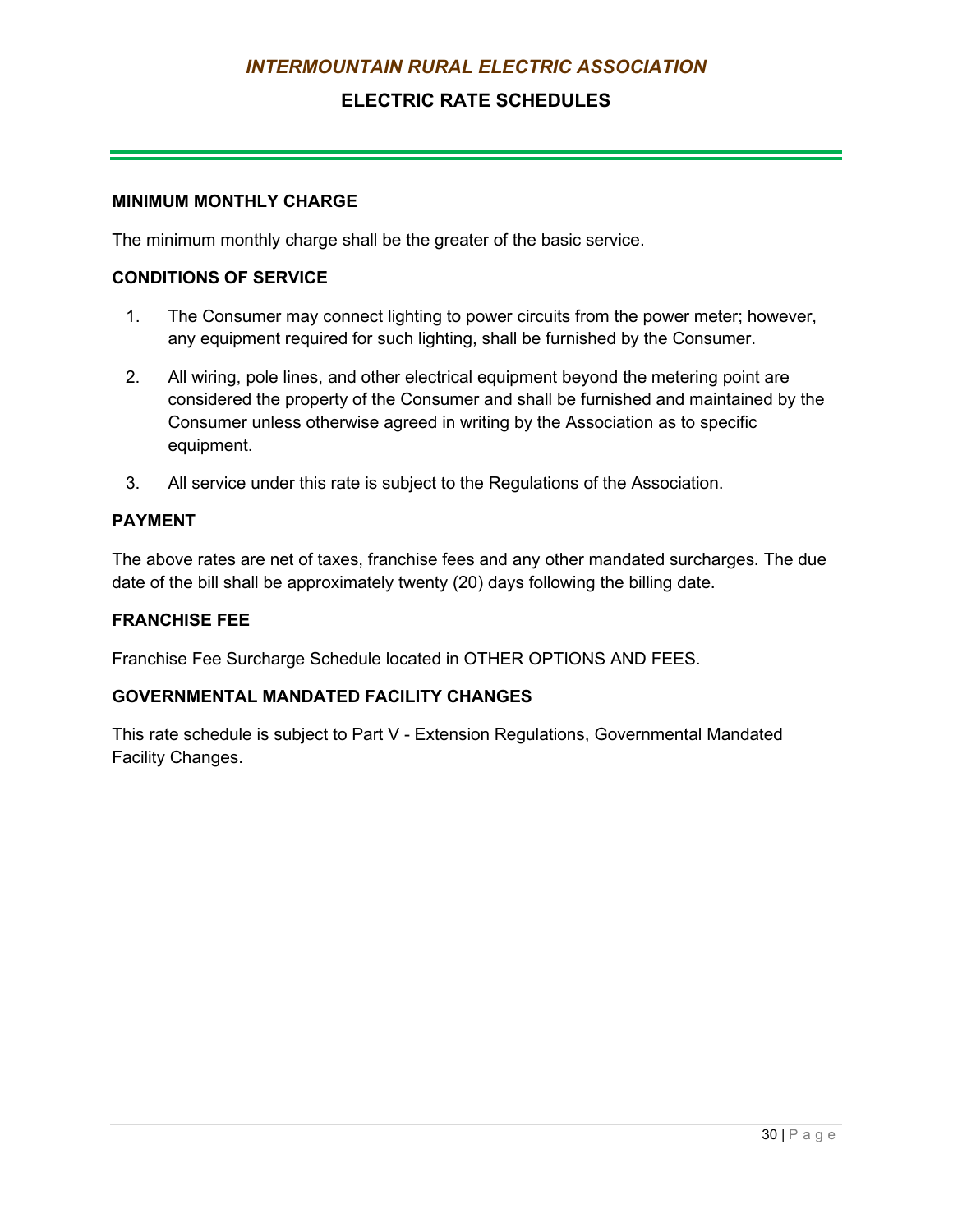## **ELECTRIC RATE SCHEDULES**

### **COINCIDENT PEAK TRANSMISSION SERVICE (CPT)**

#### **AVAILABILITY**

Available to non-residential Consumers of the Association located on or near the Association's transmission lines.

#### **APPLICABILITY**

Applicable to non-residential Consumers who require three-phase service at transmission voltage (above 44 kV). All eligible Consumers selecting this rate must remain on this rate schedule for a minimum of twelve (12) consecutive months.

### **TYPE OF SERVICE**

Three-phase, sixty (60) cycle, at available transmission voltages.

#### **RATE**

| Basic Service charge, per month                  | $\vert$ \$1,650.00 |
|--------------------------------------------------|--------------------|
| Basic demand charge, per kW, per month           | \$2.45             |
| Coincident peak demand charge, per kW, per month | \$15.71            |
| All kWh, per kWh                                 | \$0.03430          |

Rates may be updated annually to reflect changes in the cost of purchased energy, demand, and transmission services.

#### **DETERMINATION OF BILLING DEMAND**

The billing demand shall be the maximum average kilowatt load used by the Consumer for any period of fifteen (15) consecutive minutes during the month for which the bill is rendered, as indicated or recorded by a demand meter.

The coincident peak demand shall be the average kilowatt load used by the Consumer recorded at the hour coincident with the monthly native load peak demand for Public Service Company of Colorado. The monthly native load peak demand for Public Service Company of Colorado shall be the maximum monthly load of its retail and requirements wholesale customers, as reported to the Association by Public Service Company of Colorado.

### **POWER FACTOR**

This rate is subject to the power factor surcharge described in Section 8.8 of Part IV: Electric Service Regulations.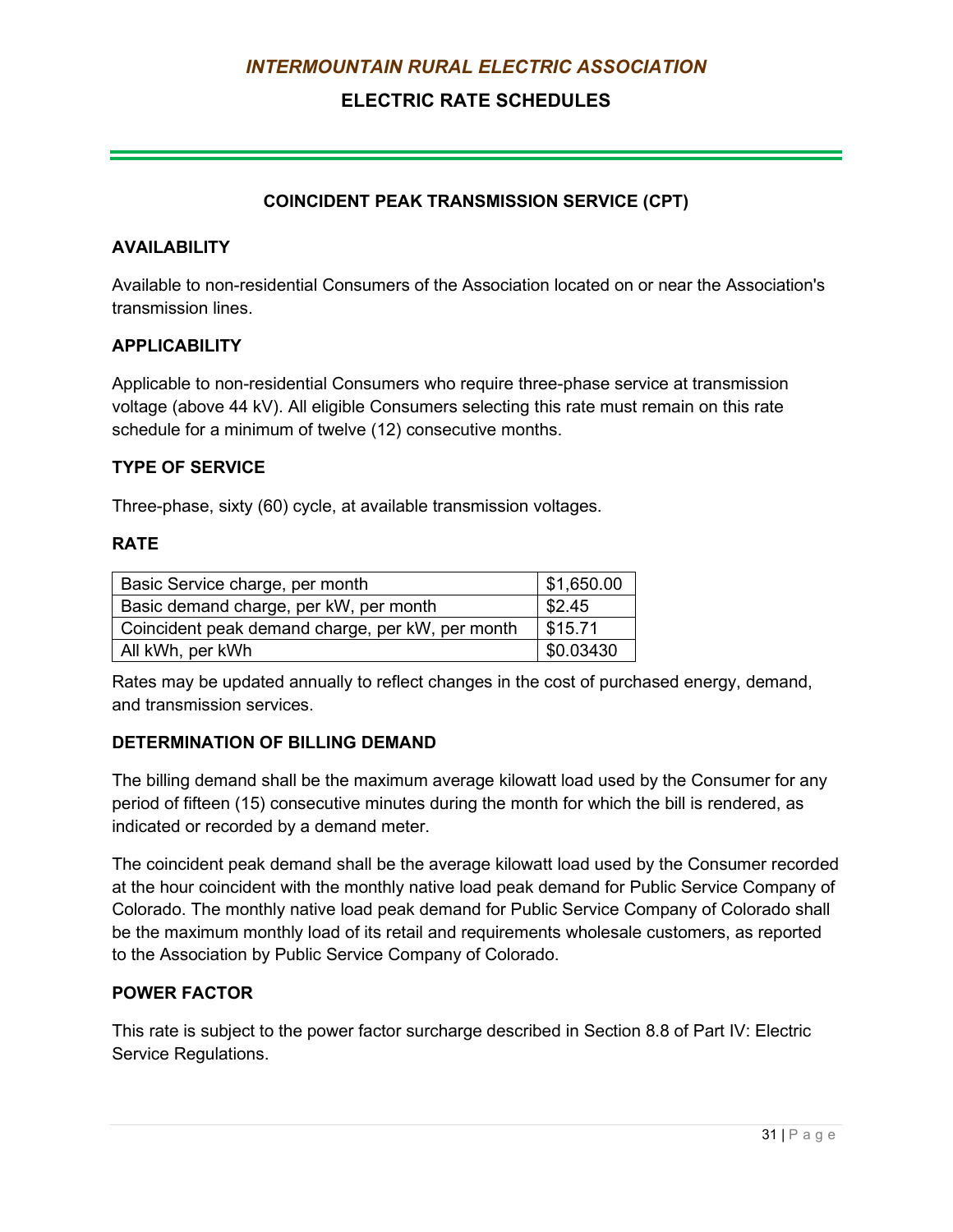## **ELECTRIC RATE SCHEDULES**

#### **MINIMUM MONTHLY CHARGE**

The basic service charge shall be the minimum charge.

#### **CONDITIONS OF SERVICE**

- 1. Motors having a rated capacity in excess of 10 hp must be three-phase.
- 2. All wiring, pole lines, and other electrical equipment beyond the metering point are considered the property of the Consumer and shall be furnished and maintained by the Consumer unless otherwise agreed in writing by the Association as to specific equipment.
- 3. All service under this rate is subject to the Regulations of the Association.

### **PAYMENT**

The above rates are net of taxes, franchise fees and any other mandated surcharges. The due date of the bill shall be approximately twenty (20) days following the billing date.

#### **FRANCHISE FEE**

Franchise Fee Surcharge Schedule located in OTHER OPTIONS AND FEES.

### **GOVERNMENTAL MANDATED FACILITY CHANGES**

This rate schedule is subject to Part V - Extension Regulations, Governmental Mandated Facility Changes.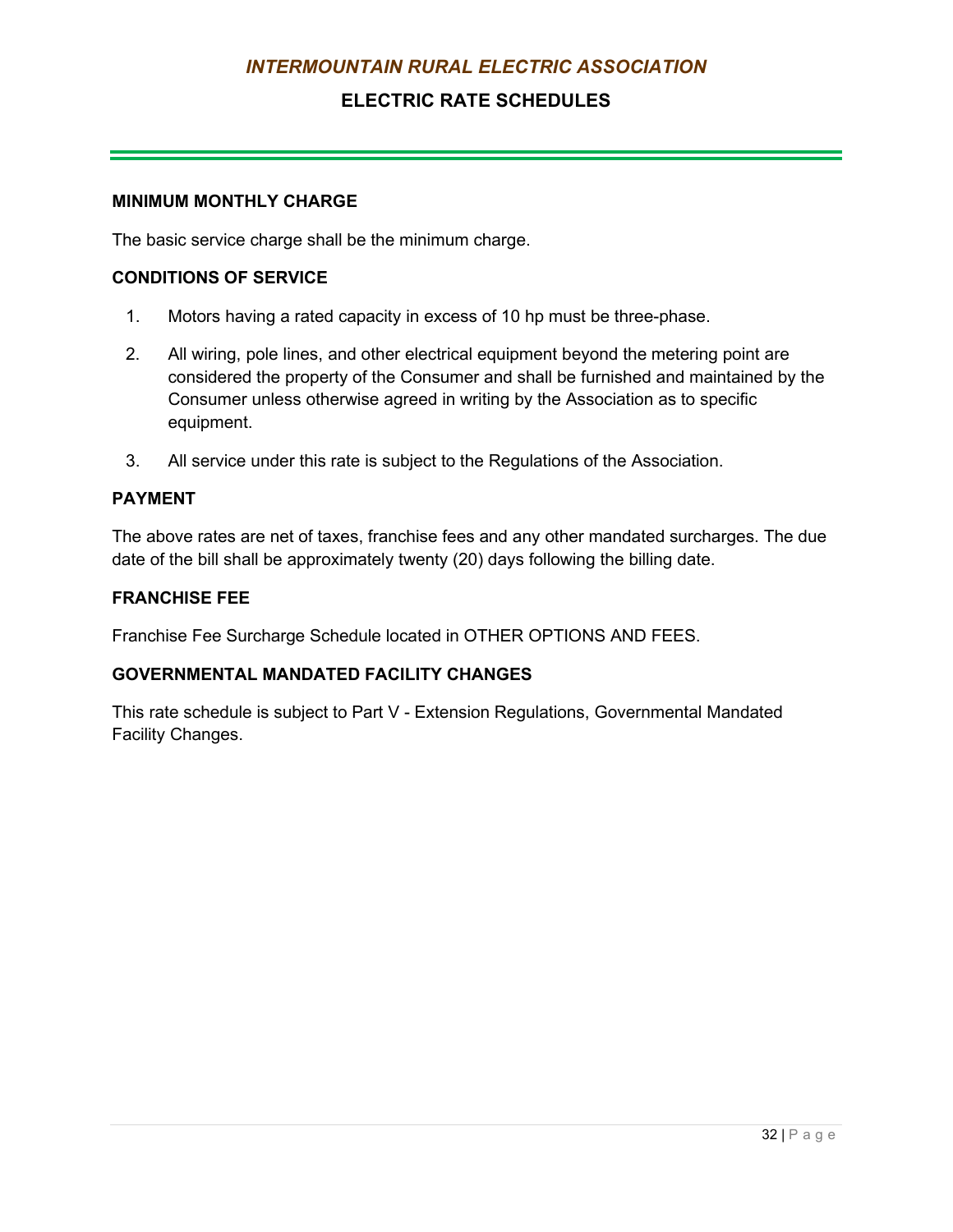## **ELECTRIC RATE SCHEDULES**

### **LIGHTING SCHEDULE (L)**

### **AVAILABILITY**

Available to cities, towns, villages, residential, and commercial Consumers of the Association for the installation of security lights at or near the entrance to consumer-owned property, subdivision lighting, and highway lighting, subject to the established Regulations of the Association covering this type of service.

### **APPLICABILITY**

Applicable to residential and non-residential Consumers in all areas utilizing company-owned lighting facilities.

### **MONTHLY RATE - SECURITY AND STREET LIGHTING**

Company-owned, installed, and maintained service.

|                                                         | Monthly Charge Per Light |
|---------------------------------------------------------|--------------------------|
| 175W mercury vapor light or comparable LED light        | \$18.50                  |
| 175W metal halide light or comparable LED light         | \$18.50                  |
| 250W metal halide light or comparable LED light         | \$32.75                  |
| 100W high-pressure sodium light or comparable LED light | \$26.50                  |
| 150W high-pressure sodium light or comparable LED light | \$32.25                  |
| 200W high-pressure sodium light or comparable LED light | \$42.00                  |
| 400W high-pressure sodium light or comparable LED light | \$49.00                  |

#### **PAYMENT**

The above rates are net of taxes, franchise fees and any other mandated surcharges. The due date of the bill shall be approximately twenty (20) days following the billing date.

### **SECURITY LIGHT INSTALLATION**

Consumers requesting a security light will be responsible for the installation expense, as per the Extension Regulations.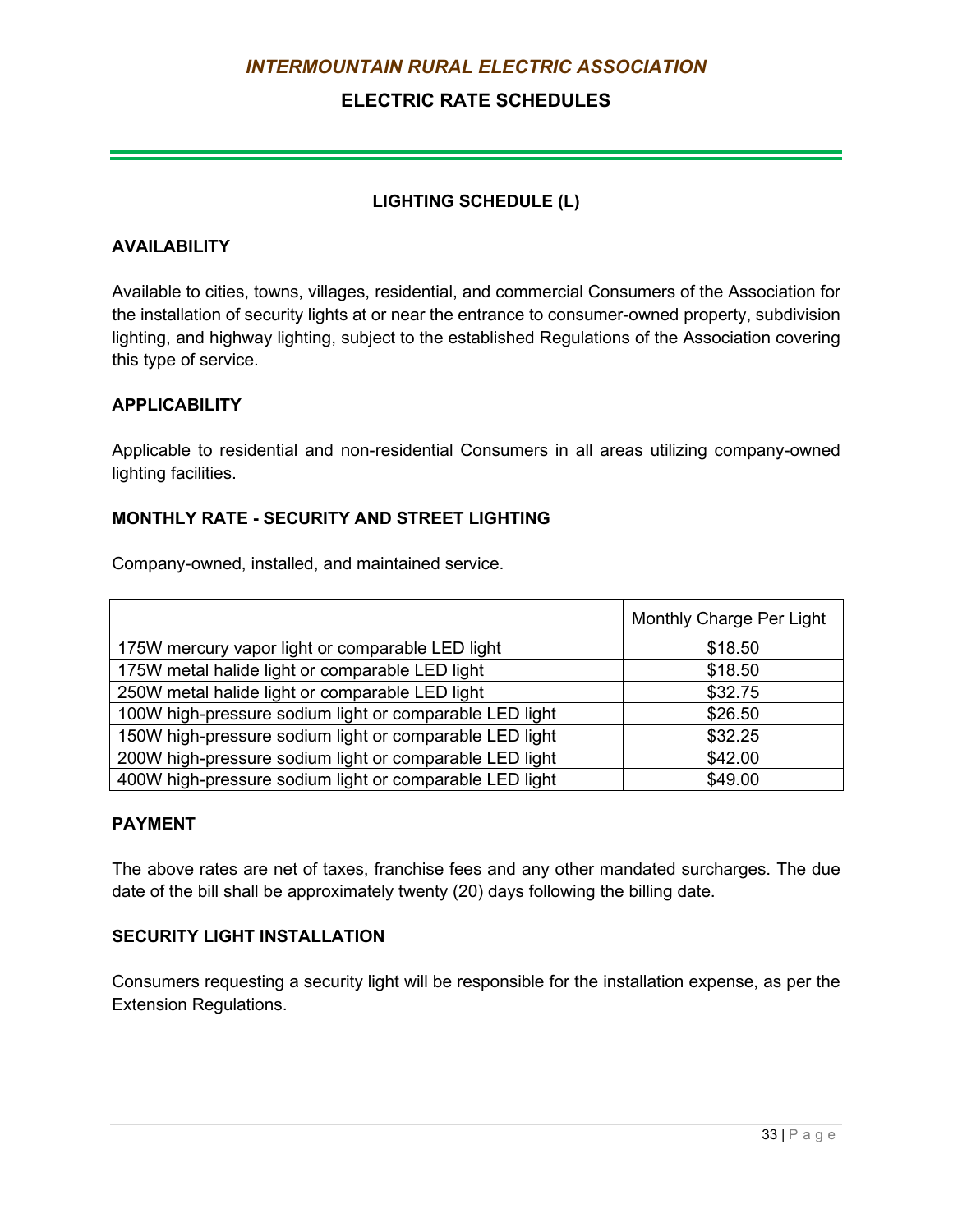## **ELECTRIC RATE SCHEDULES**

#### **SUBDIVISION STREET LIGHTING**

Ornamental street lighting facilities for underground subdivisions, or overhead street lighting facilities on wooden poles for overhead subdivisions, will be installed upon request of the developer or other qualified applicant. Applicant will be responsible for the construction cost of the streetlight facilities. Labor, material and overhead cost associated with the streetlights will be made a part of the total electric distribution cost for the development. The applicant will enter into a contract for service with the Association and must comply with the terms of said contract before scheduling construction of facilities.

Street lighting may be designed and installed for the benefit of multiple Consumers within a defined area pursuant to Part V – Extension Regulations. The monthly charge for the shared lights shall be prorated and billed to such Consumers.

### **FRANCHISE FEE**

Franchise Fee Surcharge Schedule located in OTHER OPTIONS AND FEES.

### **GOVERNMENTAL MANDATED FACILITY CHANGES**

This rate schedule is subject to Part V - Extension Regulations, Governmental Mandated Facility Changes.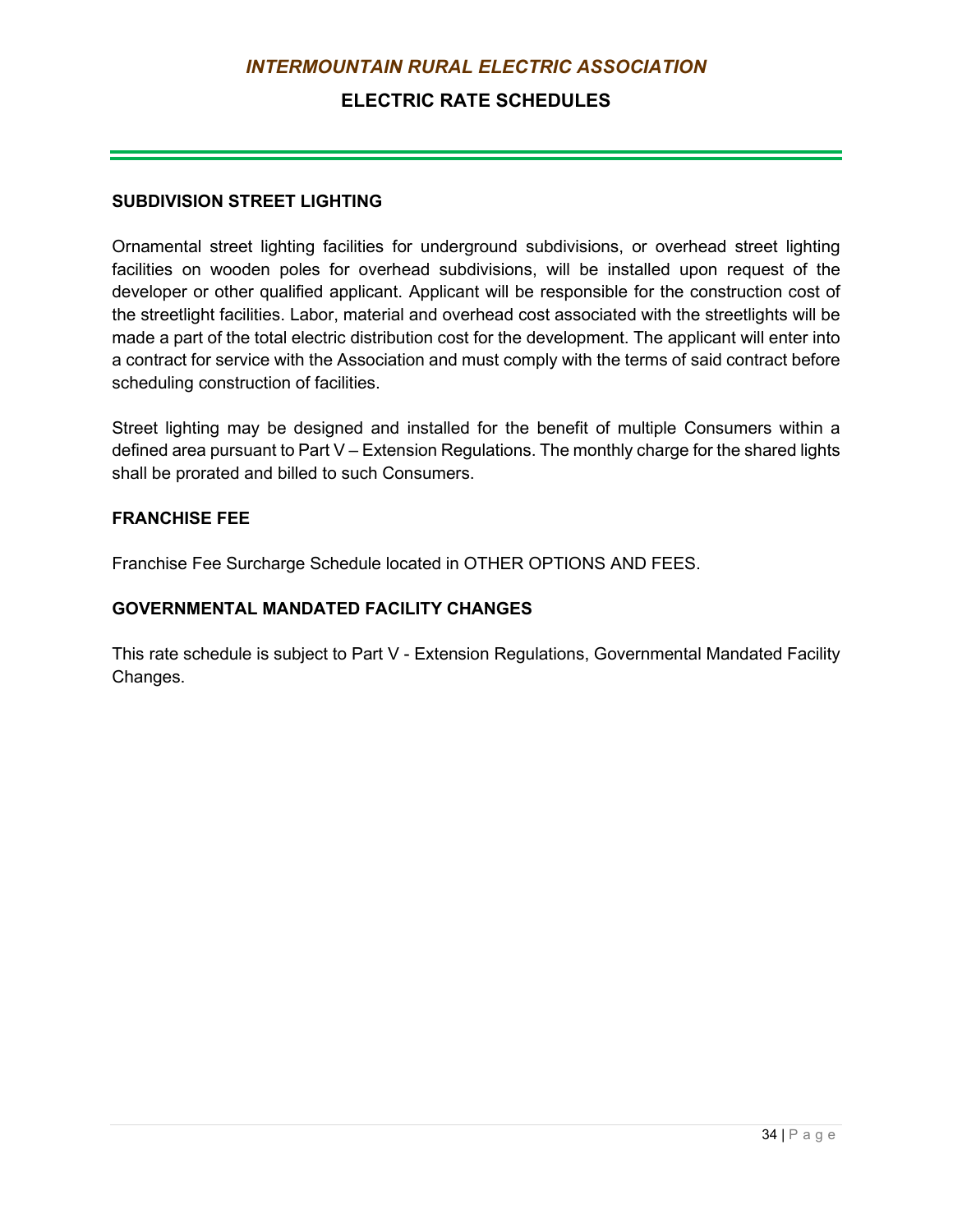## **ELECTRIC RATE SCHEDULES**

### **NON-METERED SERVICE (F)**

### **AVAILABILITY**

Available to single-phase non-residential Consumers subject to the established Regulations of the Association covering this type of service.

### **APPLICABILITY**

Applicable to non-residential Consumers in all areas of the Association who require one (1) kVA or less of transformer capacity. Non-metered service shall be provided by the Association using single phase, line side conductors at primary voltages, where the load is limited to one thousand watts (1000 watts). Service hereunder shall be limited to instances where the Association determines that such usage is of a non-peaking nature, a meter location is hazardous to the public or has limited or no access for Association personnel, or where it may not be economical to install and read a meter. This rate is not applicable to street lighting, pedestrian lighting, or traffic signal facilities where multiple loads are connected at each load point or intersection.

### **TYPE OF SERVICE**

Single-phase, sixty (60) cycle, at available primary voltage. Motors having a rated capacity in excess of 10 hp must be three-phase.

#### **MONTHLY AVERAGE KILOWATT AND KILOWATT-HOUR USE DETERMINATION**

Applicant must provide a detailed list of all electrical loads and use duration to the Association to determine an average monthly capacity and energy usage. The Association may, at its sole discretion, require testing of Consumer equipment for verification of actual capacity and energy usage. The average monthly capacity of the device(s) taking non-metered service, or a device that is representative of such device, will represent the monthly billing demand for billing purposes. The average monthly energy usage determined by the Association will represent the monthly energy usage for billing purposes.

#### **RATE**

| Basic Facilities charge, per month | \$5.00    |
|------------------------------------|-----------|
| Demand charge, per kW              | \$1.11    |
| Energy Charge, per kWh             | \$0.08947 |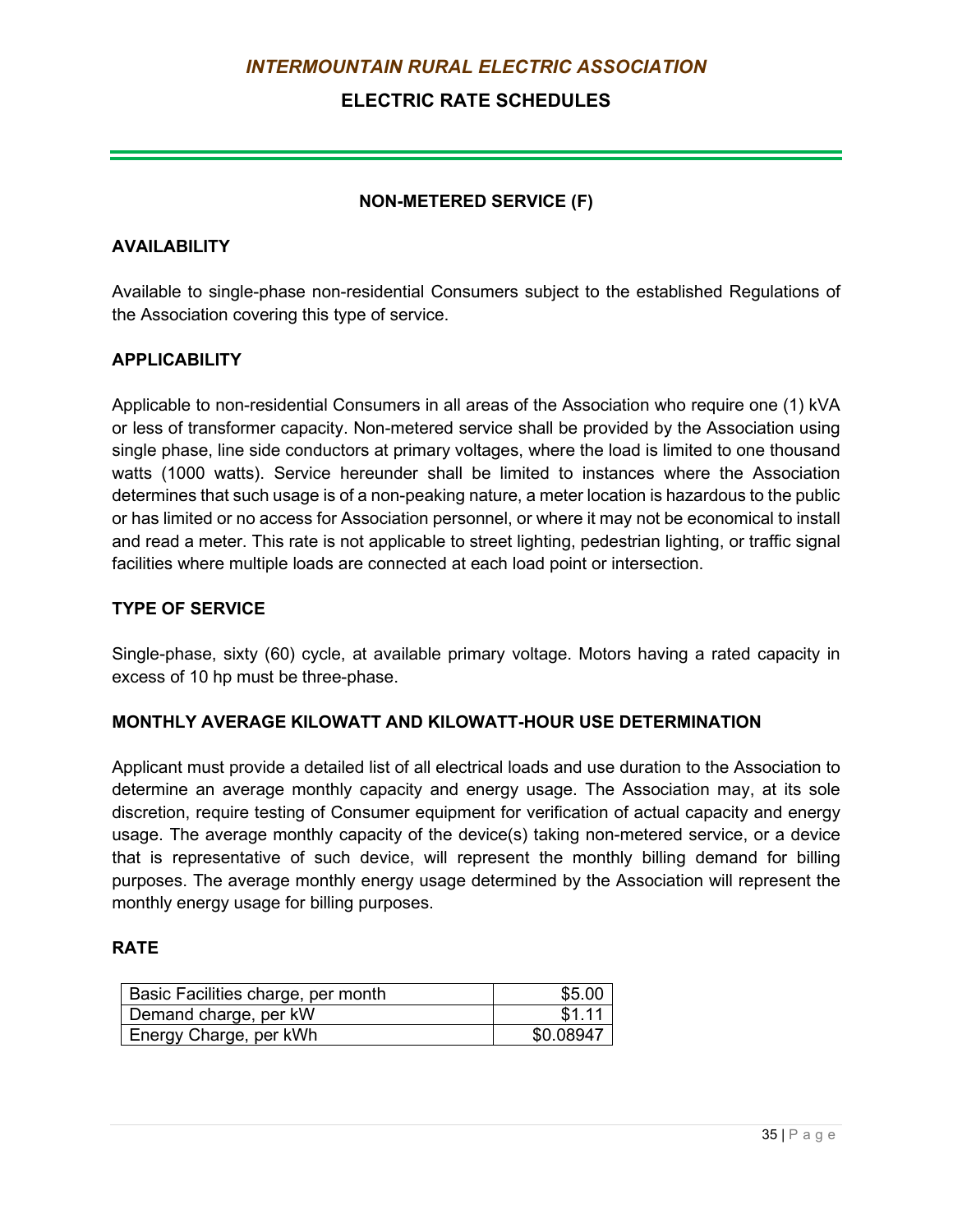## **ELECTRIC RATE SCHEDULES**

## **MINIMUM MONTHLY CHARGE**

The minimum charge will be the same as this monthly flat rate, as calculated.

### **PAYMENT**

The above rates are net of taxes, franchise fees and any other mandated surcharges. The due date of the bill shall be approximately twenty (20) days following the billing date.

#### **FRANCHISE FEE**

Franchise Fee Surcharge Schedule located in OTHER OPTIONS AND FEES.

### **GOVERNMENTAL MANDATED FACILITY CHANGES**

This rate schedule is subject to the Extension Regulation, Governmental Mandated Facility Changes.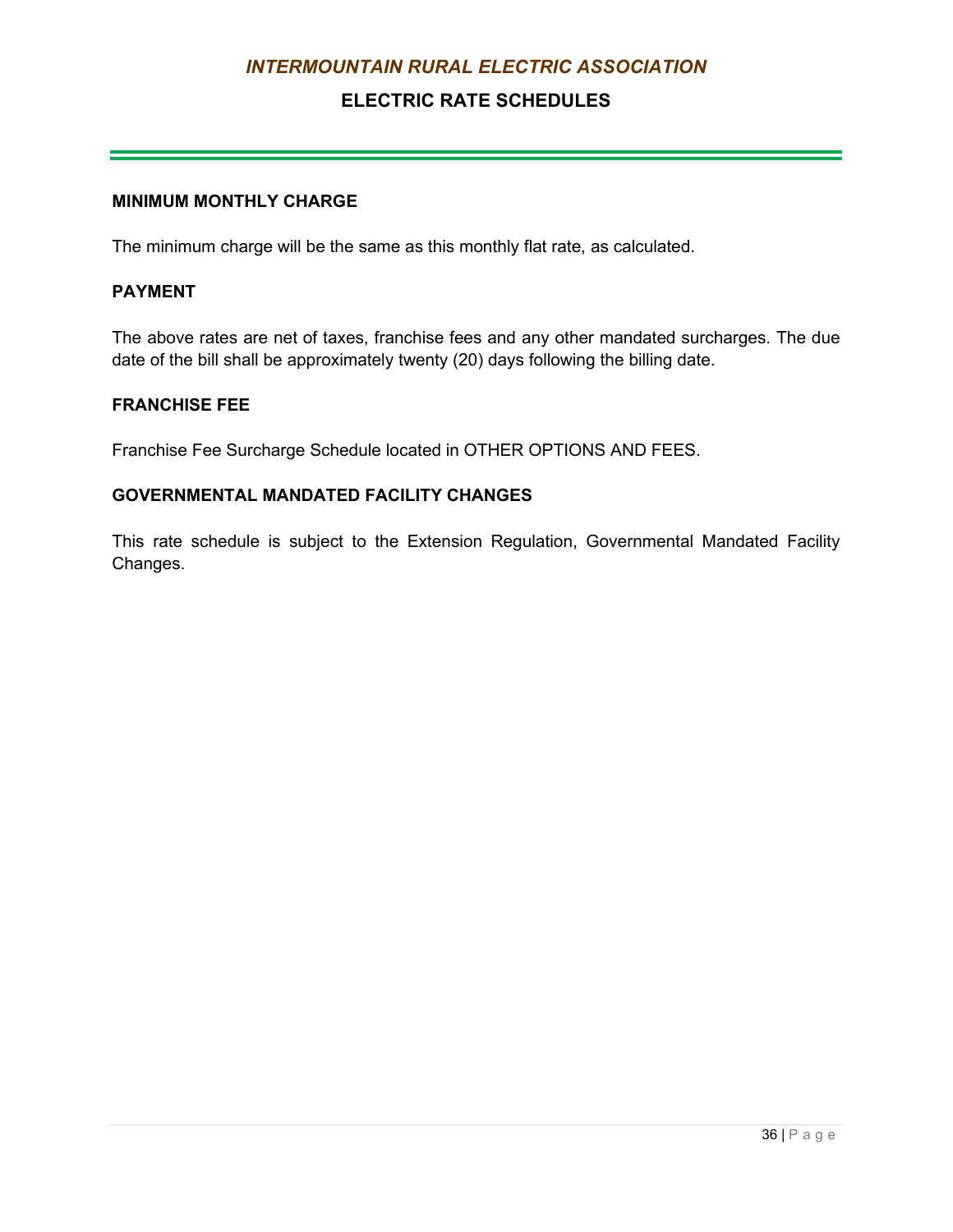## **ELECTRIC RATE SCHEDULES**

#### **TRANSMISSION WHEELING SERVICE (TWS)**

#### **AVAILABILITY**

Available throughout the Association's service area where such service is deemed to be feasible by the Association subject to its interconnection requirements.

#### **APPLICABILITY**

Wholesale transmission of energy using the Association's Transmission Facilities. This rate schedule is not applicable to service offered by the Association under another rate schedule and is not available for retail service.

Agreements for Transmission Wheeling Service between a Person and the Association under which the Person is receiving services prior to January 31, 2019, shall be exempt from the terms of this rate through the termination date of such agreements.

#### **TYPE OF SERVICE**

Three-phase, sixty (60) cycle, at the Association's available transmission voltages. This service will be supplied at a single delivery point and measured with one meter.

#### **CONDITIONS OF SERVICE**

If the facilities in place at the time wheeling service is requested are determined by the Association to be inadequate to meet the wheeling Person's Contract Demand, the Association may enlarge its facilities, deny service, or offer limited service.

A contribution in aid of construction (CIAC) will be required if facilities must be enlarged or modified to wheel the generating facility's Contract Demand and must be sufficient to recover some or all of such cost as agreed to by the Association and the applicant.

Once the Association determines that adequate facilities exist to wheel the requested Contract Demand, it will execute the wheeling request in accordance with its Large Generation Interconnection Procedures and its Small Power Production and Cogeneration Facilities procedures as described in the Association's Electric Service Regulations. All facilities altered or constructed by the Association will remain the property of the Association unless the Association otherwise agrees in writing.

An agreement for Transmission Wheeling Service is required. A generation interconnection agreement is required for applicants connecting generating facilities directly to the Association's facilities.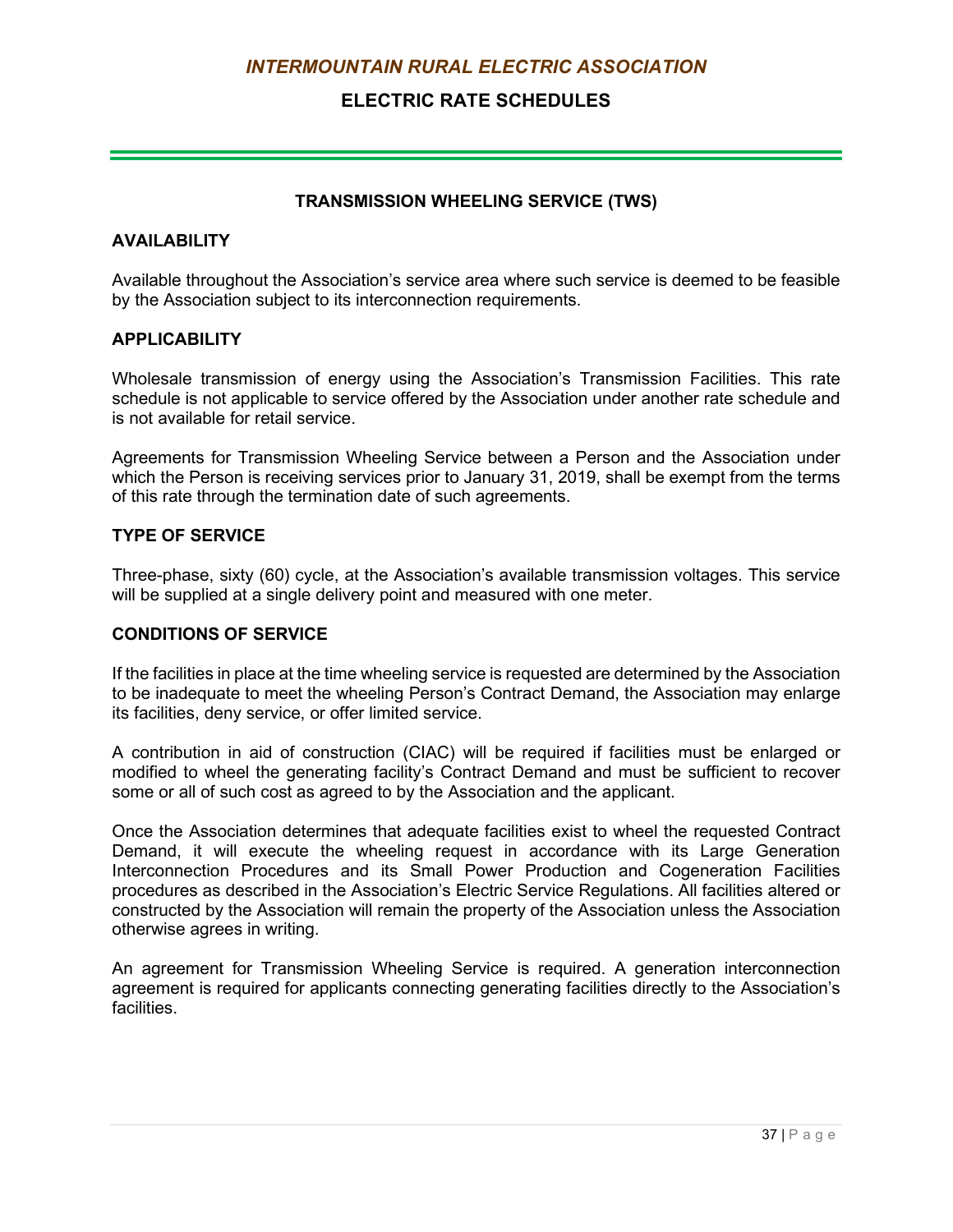## **ELECTRIC RATE SCHEDULES**

#### **WHEELING ACCESS CHARGE**

This charge is designed to recover an appropriate, proportional share of the reserved transmission capacity and related transmission system costs that the Association will continue to incur, regardless of the load placed on the transmission facilities. The monthly wheeling access charge will be the following charge for each kilowatt (kW) of Contract Demand:

| Contract Demand per kW, per month | \$0.27 |
|-----------------------------------|--------|
|-----------------------------------|--------|

#### **WHEELED ENERGY CHARGE**

This charge is designed to recover an appropriate, proportional share of the system operational costs that the Association incurs to provide this wheeling service (e.g., O&M expenses, system losses, etc.). The wheeled energy charge is billed monthly based on the amount of energy metered at the interconnection of the generating facility multiplied by the following charge:

### **OTHER CHARGES THAT MAY APPLY**

At its discretion, the Association may pass on other costs that are incurred as a result of providing Transmission Wheeling Service.

#### **DETERMINATION OF CONTRACT DEMAND**

Contract Demand means the maximum capacity (in kW) specified in each agreement for Transmission Wheeling Service.

#### **LOSS FACTOR**

A Person taking service under this rate shall compensate the Association for losses resulting from such service. Metered quantities shall be adjusted to reflect the following loss factor, unless otherwise calculated in accordance with an agreement for Transmission Wheeling Service:

(1) Transmission loss factor 1.50%

The loss factor may be adjusted by the Association based on its determination of transmission system losses from time to time.

#### **PAYMENT**

The above rates are net of sales taxes, franchise fees, and any other mandated surcharges. The due date of the bill shall be approximately twenty (20) days following the billing date.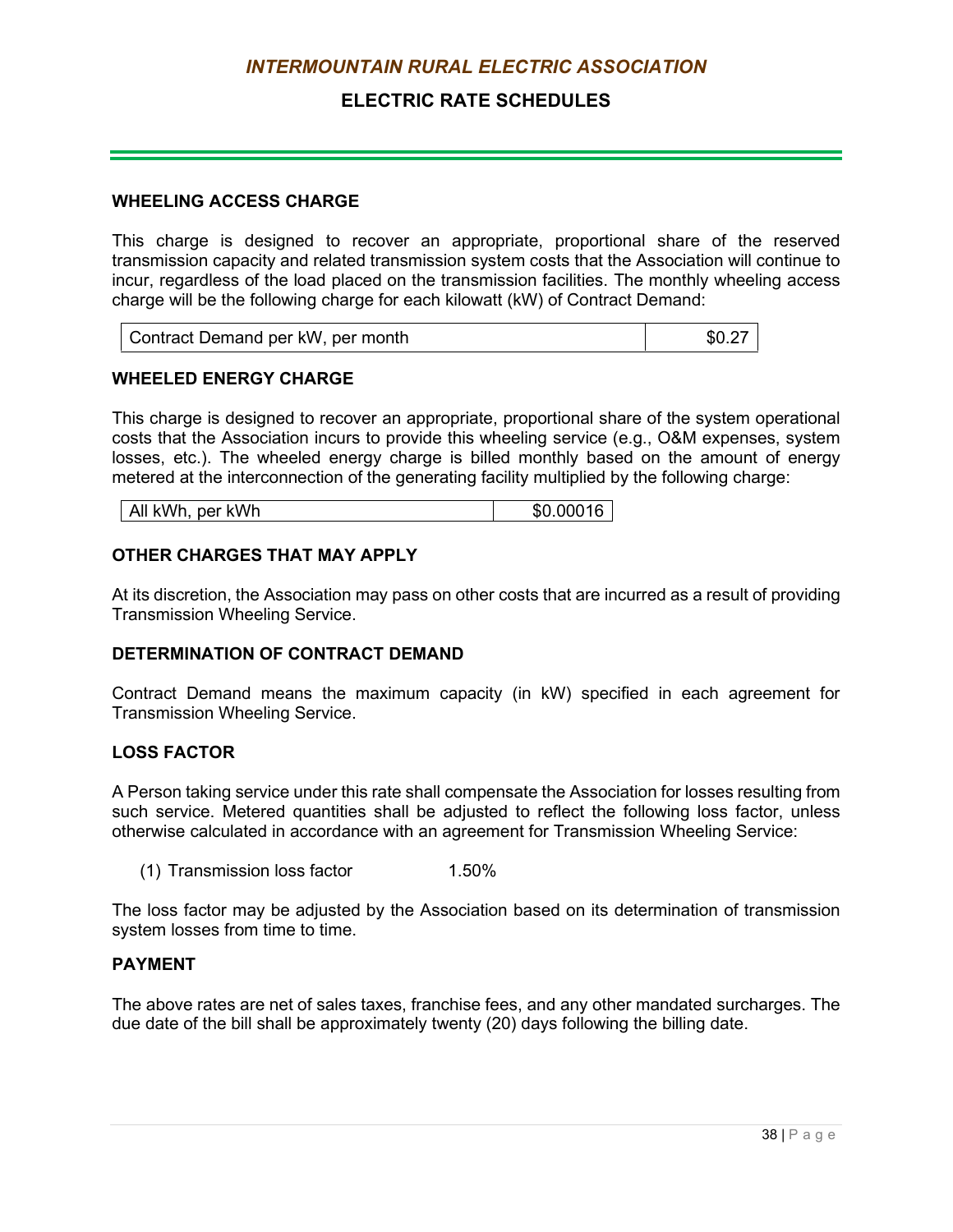## **ELECTRIC RATE SCHEDULES**

#### **SECTION 2. RIDERS**

#### **WHOLESALE POWER COST ADJUSTMENT RIDER (WPCA)**

#### **APPLICABILITY**

Applicable to all Consumers taking metered electric service under all rate schedules, except for wheeling service. The WPCA is applied to all kilowatt-Hours (kWh or "energy") sold by the Association. The WPCA is applied uniformly to kWhs recorded during the on-peak and off-peak periods for Consumers taking service under a Optional Time-of-Use Rider. The discount for energy charges described in the Primary Voltage Service Rider (PVSR) will apply to the WPCA rate for customers taking service under the CPT, CPS, or CPD rates or subject to the PVSR.

#### **CALCULATION**

The WPCA will be calculated quarterly for a future recover period, typically consisting of the subsequent twelve (12) calendar months unless otherwise authorized by the Association's Board of Directors. The WPCA will be computed as follows:

The sum of:

- The forecast generation fuel, purchased power, and related costs for the recovery period projected to be over or under collected at the end of the recovery period; and
- The balance of fuel, purchased power, and related costs over or under collected at the beginning of the recovery period carried from prior periods

Divided by:

• The Association's forecasted sales subject to the WPCA for the recovery period.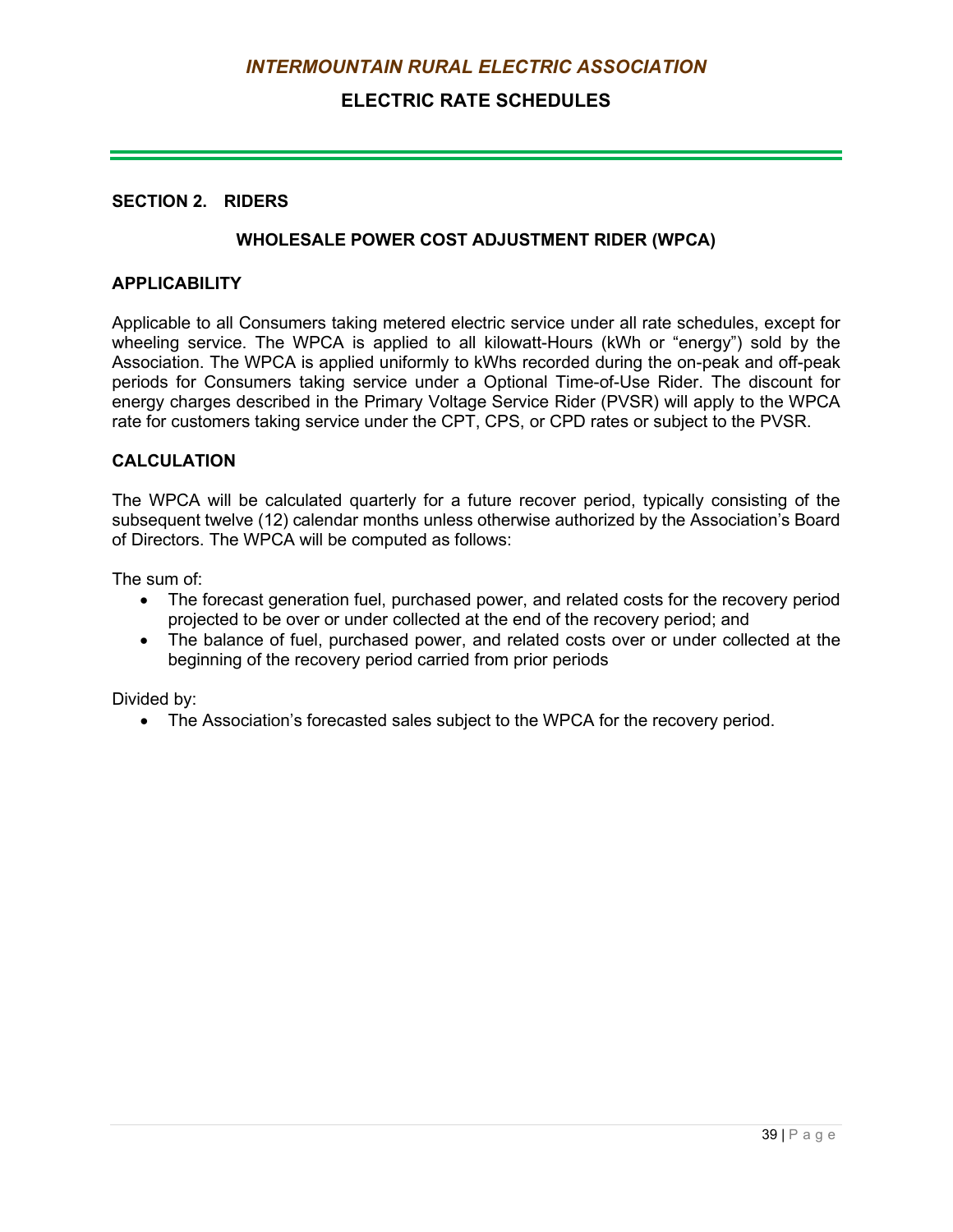## **ELECTRIC RATE SCHEDULES**

#### **NON-STANDARD METER READING RIDER (MRR)**

### **AVAILABILITY**

This Non-Standard Meter Reading Rider is available to (a) existing eligible Consumers of the Association where an existing meter will be changed to an AMI meter and (b) new Consumers of the Association where there is no existing meter, provided such Consumers are taking service or will take service service under the following rate schedules: Residential Service (A), Residential Incorporated City or Town Service (CS), Residential Service – Demand Metered (C), and Residential Incorporated City or Town Service – Demand Metered (CSD). This Rider is not available to any Consumer where there is an existing AMI meter.

A Consumer is ineligible for this Non-Standard Meter Reading Rider if:

- 1. The Consumer has been disconnected for nonpayment at any location within the preceding twelve (12) months;
- 2. The Association has determined that the Consumer has diverted electric energy or tampered with an electric meter at any location;
- 3. The Consumer's account takes service under an optional rate or participates in any optional program that the Association has determined, in its sole discretion, requires AMI services, which includes net metering, pre-pay, preferred billing, small power production and cogeneration;
- 4. The Consumer's location is part of a multi-unit dwelling of four (4) or more units;
- 5. The Consumer's account is subject to a landlord billing agreement with the Association; or
- 6. The Consumer's account had an average monthly usage greater than or equal to 3,000 kWh/month over any continuous six (6) month period.

#### **CONDITIONS OF SERVICE**

A written request in the manner prescribed by the Association is required to receive service under this Non-Standard Meter Reading Rider. A Consumer choosing this optional rider shall be served under the otherwise applicable terms and conditions of the Consumer's standard rate schedule and shall be subject to all fees and charges established in these Rates, including fees and charges intended to recover additional costs for the special equipment, technical support, field services, labor, and other costs incurred by the Association in providing non-AMI metering services. A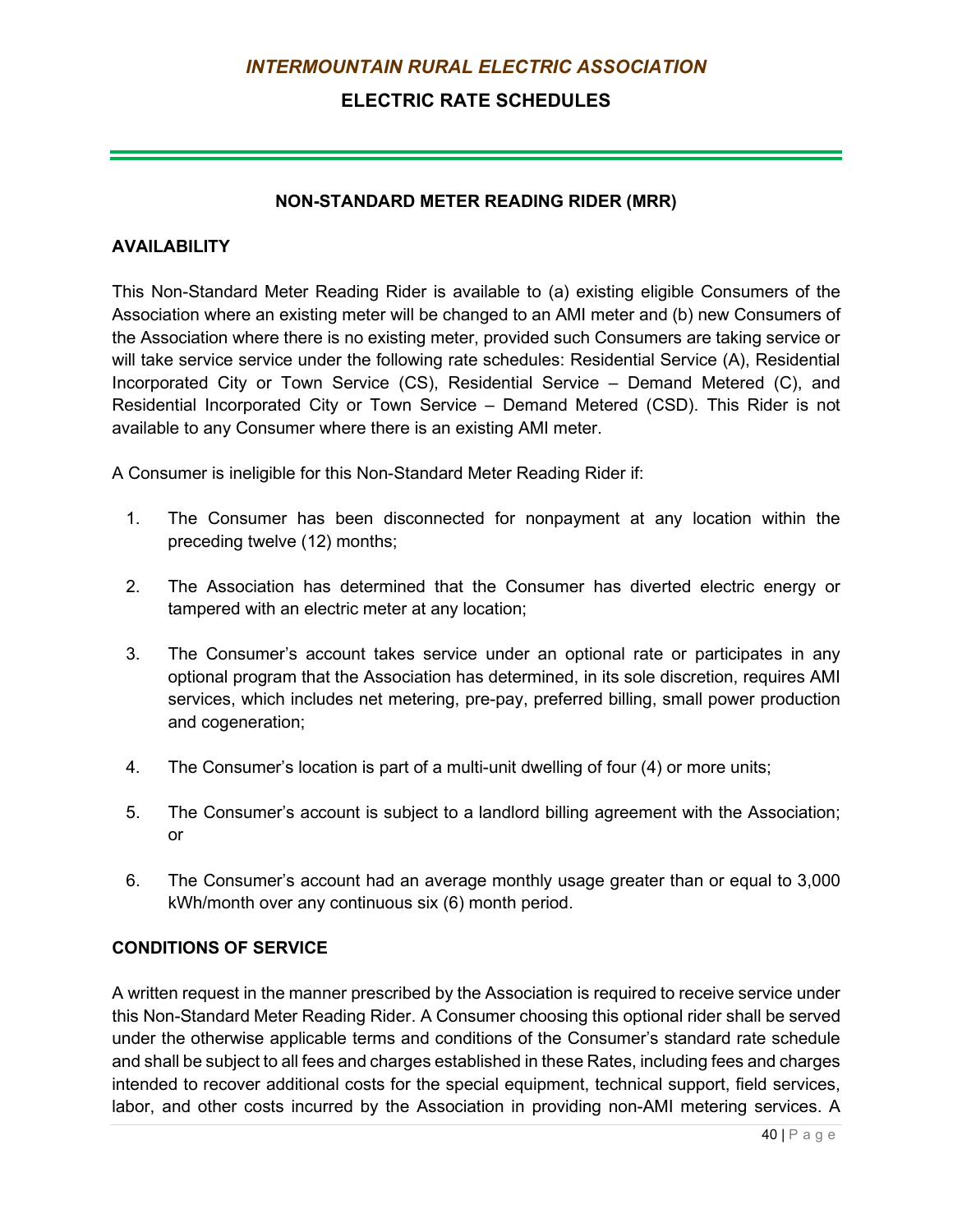## **ELECTRIC RATE SCHEDULES**

conventional digital meter shall be used to provide metering services under the MRR. Participation in a voluntary or optional non-tariffed program that requires AMI metering, as stated in the application or program description, is not available to those Customers electing MRR service.

#### **APPLICABILITY**

Applicable to existing eligible Consumers receiving residential service who request the installation of a non-AMI meter in an area of the Association's service territory where the Association's standard meter is an AMI meter.

#### **TYPE OF SERVICE**

Single-phase, sixty (60) cycle, at available secondary voltage.

#### **MONTHLY RATE**

#### **MINIMUM MONTHLY CHARGE**

The basic service charge as specified under the applicable rate schedule and the Non-Standard Meter Reading Charge shall be the minimum charge.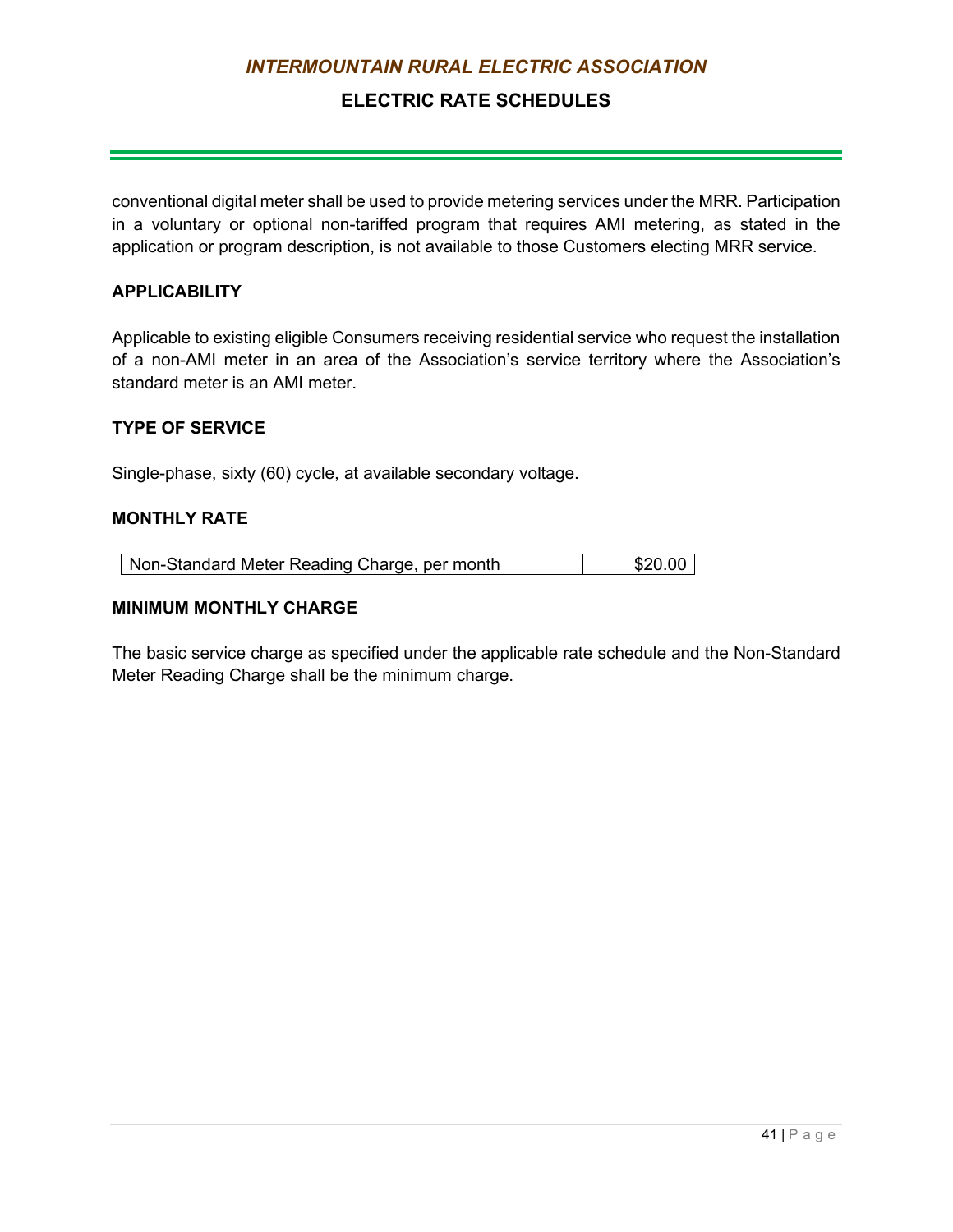## **ELECTRIC RATE SCHEDULES**

### **OPTIONAL TIME-OF-USE RIDER (TOU)**

### **AVAILABILITY**

This Optional Time-of-Use Rider (TOU) is available to existing and new Consumers of the Association taking service under the following rate schedules: Residential Service (A), Residential Incorporated City or Town Service (CS), Commercial Service (E3), Small General Service (SG1/SG3), Large Power Service (FP), Irrigation Service (I), Residential Service – Demand Metered (C), Residential Incorporated City or Town Service – Demand Metered (CSD), Industrial Service – Demand Metered (S), Large Power – Demand Metered (LPS), and Optional High Load Factor Service – Demand Metered (HLF). A Consumer choosing this optional rider will be served under the otherwise applicable terms and conditions of the Consumer's standard rate schedule.

TOU shall be available as an option to members otherwise served under the schedules listed below to encourage off-peak power consumption. A member exiting the TOU program or disconnected for non-payment may not be allowed to return to the TOU program for at least twelve (12) months.

### **APPLICABILITY**

Applicable on an optional basis to existing and new Consumers in all areas of the Association. All eligible Consumers selecting this optional service may elect to cancel their participation in this TOU service before the Association issues a fifth (5th) consecutive bill for TOU service under this rate schedule. Any participating Consumer who has not canceled their participation as described herein must remain on this rider for a minimum of twelve (12) consecutive months.

#### **RATE**

For Consumers taking service under Residential (A), Residential Incorporated City or Town Service (CS), Commercial Service (E1/E3), Large Power Service (FP), and Irrigation Service (I), the following class energy costs per kWh shall apply to the kWhs recorded during the peak and off-peak periods: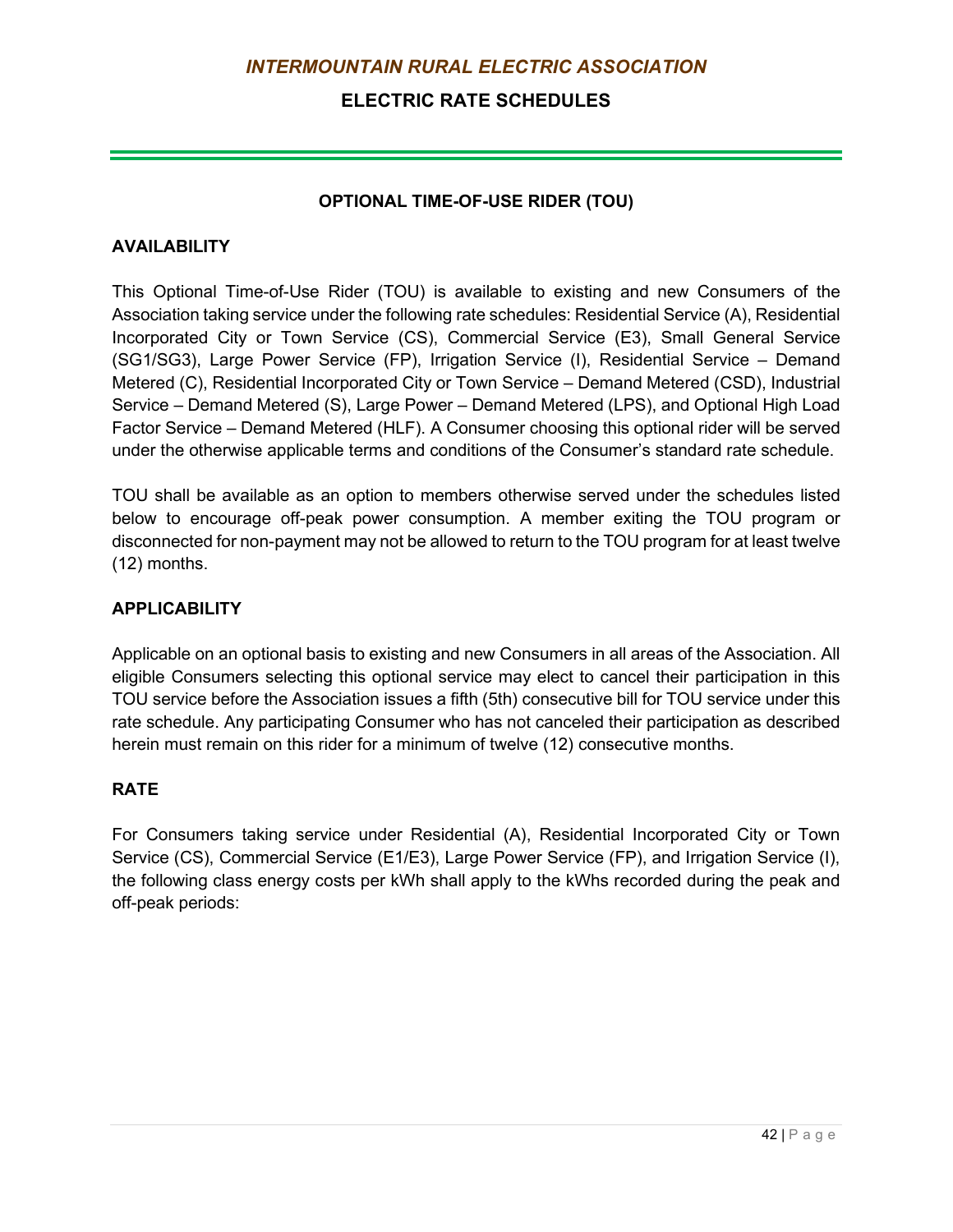## **ELECTRIC RATE SCHEDULES**

|                                                              | <b>Basic</b><br><b>Service</b><br>Charge | <b>On-Peak Period</b><br><b>Energy Charge</b> | <b>Off-Peak Period</b><br><b>Energy Charge</b> |  |
|--------------------------------------------------------------|------------------------------------------|-----------------------------------------------|------------------------------------------------|--|
|                                                              |                                          |                                               |                                                |  |
| <b>Residential Service (A)</b>                               | \$13.50                                  | \$0.30719                                     | \$0.07921                                      |  |
| <b>Residential Incorporated City</b><br>or Town Service (CS) | \$0.26831<br>\$13.50                     |                                               | \$0.07319                                      |  |
|                                                              |                                          |                                               |                                                |  |
| Commercial Service (E3) -<br>Frozen                          | \$30.00                                  | \$0.29098                                     | \$0.07677                                      |  |
| Large Power Service (FP) -<br>Frozen                         | \$120.00                                 | \$0.25200                                     | \$0.09491                                      |  |
| Irrigation Service (I)                                       | \$21.00                                  | \$0.39540                                     | \$0.04652                                      |  |

For Consumers taking service under Residential Service – Demand Metered (C), Residential Incorporated City or Town Service – Demand Metered (CSD), Industrial Service – Demand Metered (S), Small General Service (SG1/SG3), Large Power Service – Demand Metered (LPS), and Optional High Load Factor Service – Demand Metered (HLF), the following peak-period demand charge per kW of billing demand shall apply to the maximum demand recorded during the peak period, and the basic demand charge shall apply to the maximum demand recorded for the billing period, whenever such demand occurs:

|                                                        | <b>Basic</b><br><b>Service</b><br>Charge | <b>On-Peak Period</b><br><b>Demand</b><br>Charge per kW | <b>Basic</b><br><b>Demand</b><br>Charge per<br>kW | Charge<br>per kWh |
|--------------------------------------------------------|------------------------------------------|---------------------------------------------------------|---------------------------------------------------|-------------------|
|                                                        |                                          |                                                         |                                                   |                   |
| Residential Service (C)                                | \$13.50                                  | \$9.56                                                  | \$4.75                                            | \$<br>0.06619     |
| Residential Incorporated City or<br>Town Service (CSD) | \$13.50                                  | \$7.10                                                  | \$3.56                                            | \$0.06759         |
| Industrial Service (S)                                 | \$120.00                                 | \$10.27                                                 | \$7.40                                            | \$<br>0.05464     |
| <b>Small General Service (SG1)</b>                     | \$21.00                                  | \$4.72                                                  | \$3.82                                            | \$.06363          |
| <b>Small General Service (SG3)</b>                     | \$30.00                                  | \$6.43                                                  | \$5.22                                            | \$.06363          |
| Large Power Service (LPS)                              | \$86.60                                  | \$7.32                                                  | \$5.93                                            | \$.06449          |
| Optional High Load Factor (HLF)                        | \$265.00                                 | \$14.01                                                 | \$9.54                                            | \$.<br>0.04518    |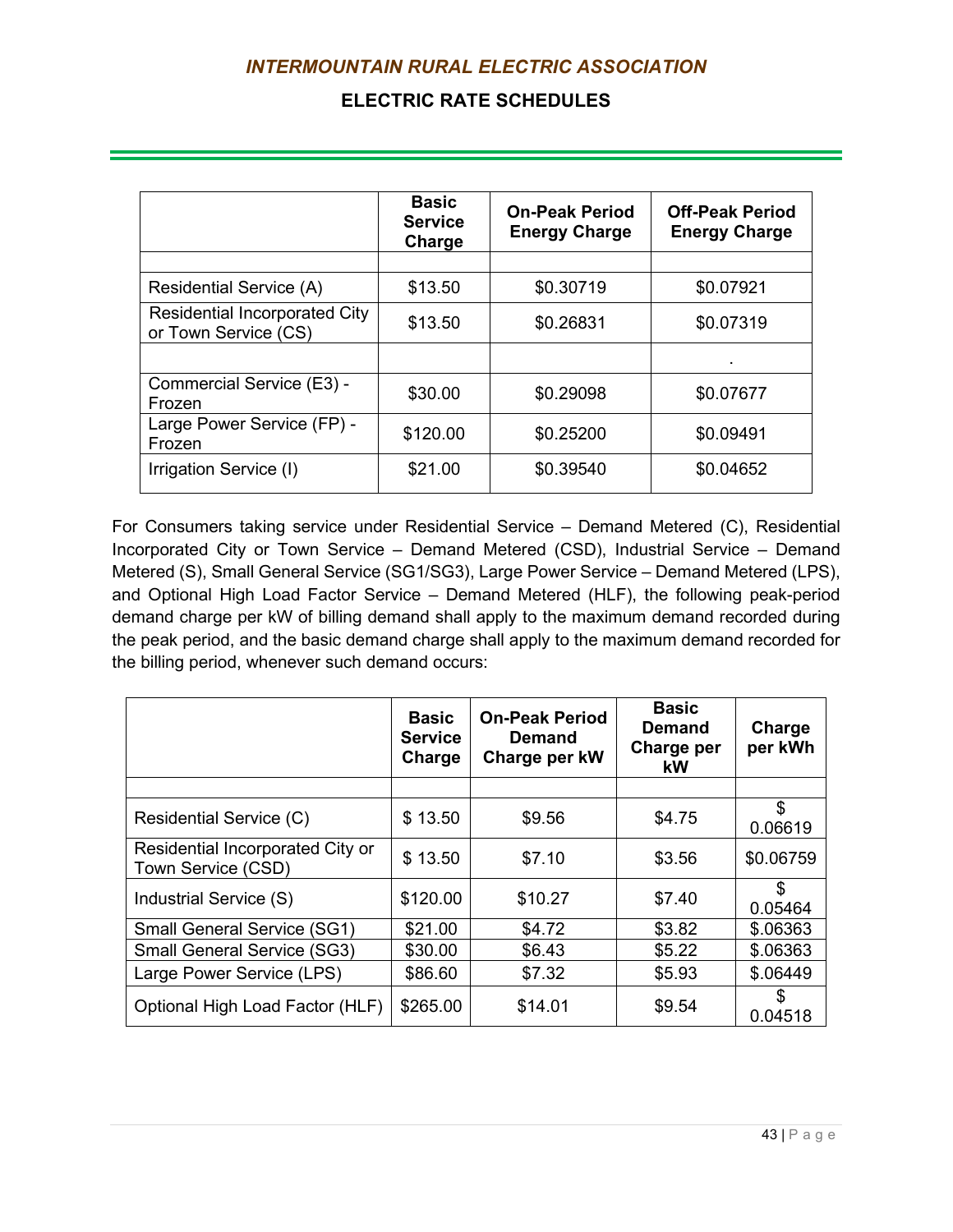## **ELECTRIC RATE SCHEDULES**

### **TOU PERIODS**

Pricing periods are established year round according to the current Mountain Time Zone. The onpeak and off-peak periods applicable to service for billing purposes shall be as follows:

- On-Peak Period: 4 p.m. to 8 p.m. (beginning 16:00 to hour ending 20:00)
- Off-Peak Period: 8 p.m. to the succeeding 4 p.m. (beginning 20:00 to hour ending 16:00)

### **DETERMINATION OF PEAK PERIOD BILLING DEMAND**

The on-peak period billing demand shall be the maximum kilowatt load used by the Consumer for any period of fifteen (15) or sixty (60) consecutive minutes depending upon the applicable rate during the on-peak period of the month for which the bill is rendered, as indicated or recorded by a demand meter.

### **DETERMINATION OF BASIC BILLING DEMAND**

The basic billing demand shall be the maximum kilowatt load used by the Consumer for any period of fifteen (15) or sixty (60) consecutive minutes depending upon the applicable rate during the month, whenever such demand occurs, for which the bill is rendered, as indicated or recorded by a demand meter.

#### **MINIMUM MONTHLY CHARGE**

The basic service charge as specified under the applicable rate shall be the minimum charge.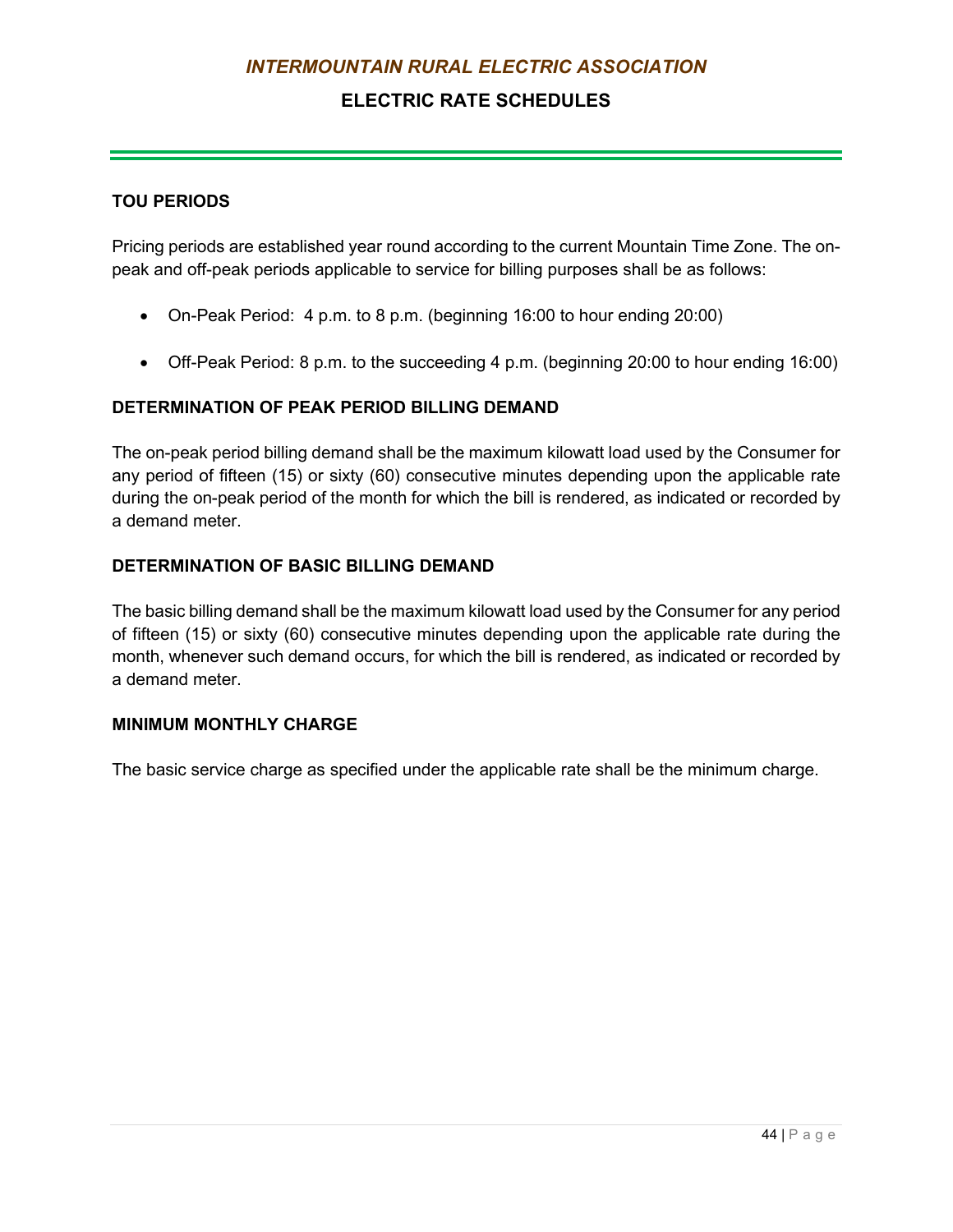## **ELECTRIC RATE SCHEDULES**

### **OPTIONAL HIGH LOAD FACTOR SERVICE - DEMAND METERED (HLF)**

#### **AVAILABILITY**

Available to existing non-residential Consumers of the Association located on or near the Association's three-phase lines.

#### **APPLICABILITY**

Applicable on an optional basis to non-residential Consumers who require three-phase service equal to or greater than 50 kVA of transformer capacity. All eligible Consumers selecting this rate must remain on this rate schedule for a minimum of twelve (12) consecutive months.

#### **TYPE OF SERVICE**

Three-phase, sixty (60) cycle, at standard secondary voltage.

#### **RATE**

| Basic Service charge, per month  | \$265.00  |
|----------------------------------|-----------|
| Demand charge, per kW, per month | \$23.55   |
| All kWh, per kWh                 | \$0.04518 |

#### **DETERMINATION OF BILLING DEMAND**

The billing demand shall be the maximum average kilowatt load used by the Consumer for any period of fifteen (15) consecutive minutes during the month for which the bill is rendered, as indicated or recorded by a demand meter.

#### **POWER FACTOR**

This rate is subject to the power factor surcharge described in Section 8.8 of Part IV: Electric Service Regulations.

#### **MINIMUM MONTHLY CHARGE**

The basic service charge shall be the minimum charge.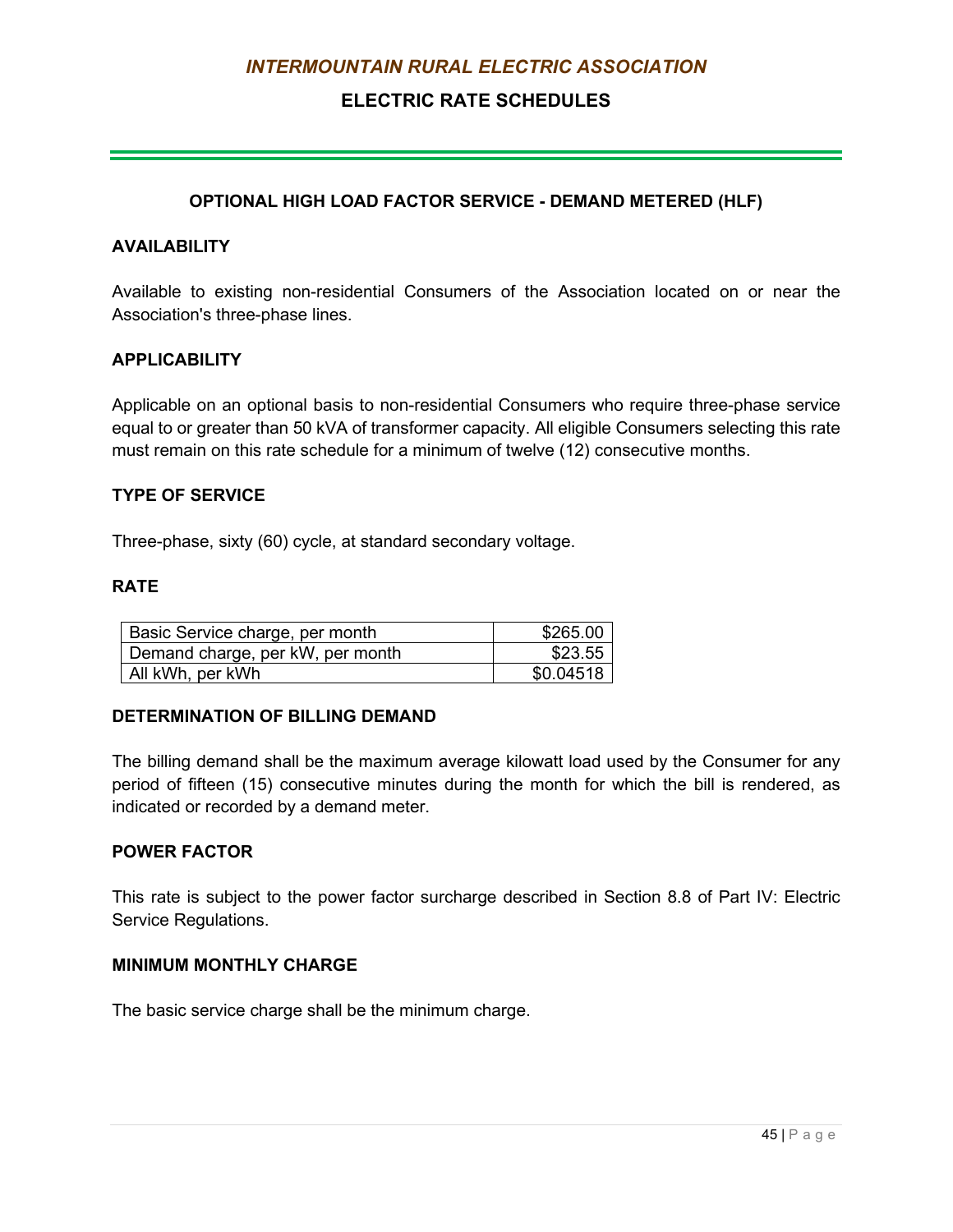## **ELECTRIC RATE SCHEDULES**

### **CONDITIONS OF SERVICE**

- 1. Motors having a rated capacity in excess of 10 hp must be three-phase.
- 2. The Consumer may connect lighting to power circuits from the power meter; however, any equipment required for such lighting, shall be furnished by the Consumer.
- 3. All wiring, pole lines, and other electrical equipment beyond the metering point are considered the distribution system of the Consumer and shall be furnished and maintained by the Consumer unless otherwise agreed in writing by the Association as to specific equipment.
- 4. All service under this rate is subject to the Regulations of the Association.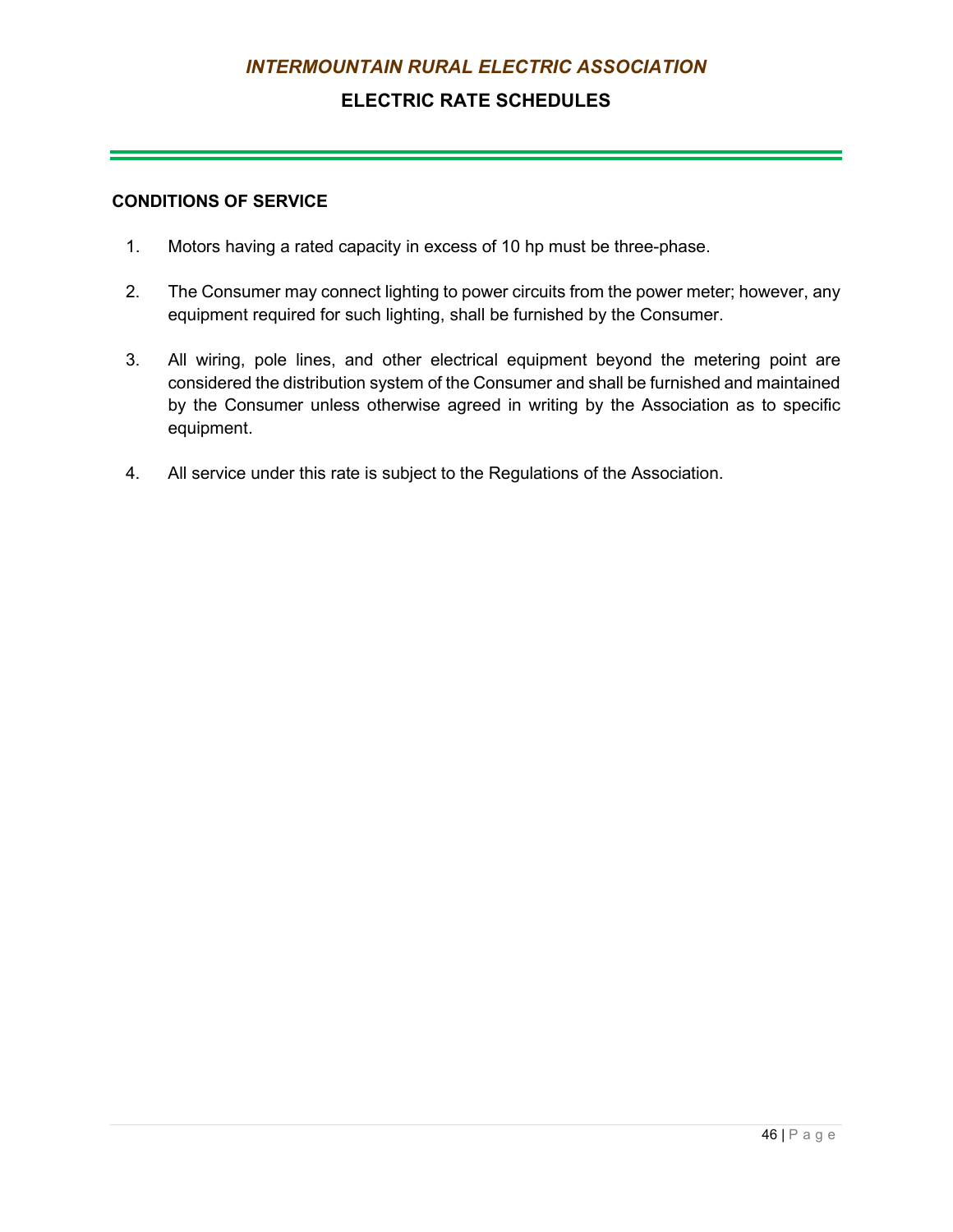## **ELECTRIC RATE SCHEDULES**

### **PRIMARY VOLTAGE SERVICE RIDER (PVSR)**

### **AVAILABILITY**

The Primary Voltage Service Rider (PVSR) is available at all locations on the Association's primary Distribution System where primary voltage service is deemed to be feasible by the **Association** 

### **APPLICABILITY**

This Rider is applicable to any Industrial Service Consumer except those taking service under the Coincident Peak Transmission Service (CPT), Coincident Peak Substation Service (CPS), or Coincident Peak Distribution Service (CPD).

### **TYPE OF SERVICE**

Primary voltage service is offered as AC; sixty (60) cycle; three-phase service at any of the Association's standard primary voltage levels equal to or above 7,200 volts (phase-to-ground). Service will be metered at said voltage level, and final voltage transformation will be provided either by the Consumer or as part of an Electric Service Contract between the Consumer and Association. All service hereunder will be supplied at one location through one Point of Delivery and measured through one meter.

### **RATE DISCOUNT**

The demand and/or energy charges of the rate schedule under which the Consumer takes service, will be discounted according to the following schedule:

1. For Consumers receiving service directly from the Association's 12.5kV primary Distribution System, the discount will reduce the Consumer's energy charge by one and one-quarter percent (1.25%) and will reduce the Consumer's demand charge by eleven percent (11.0%).

### **OTHER TERMS AND CONDITIONS**

- 1. The provision of Association-owned transformation equipment to facilitate the Consumer taking service under this schedule will be negotiated on a case-by-case basis as part of the Electric Service Contract between the Consumer and Association.
- 2. All provisions of the Consumer's regular or optional rate schedule which are not specifically changed by the Rider will remain in full force and effect.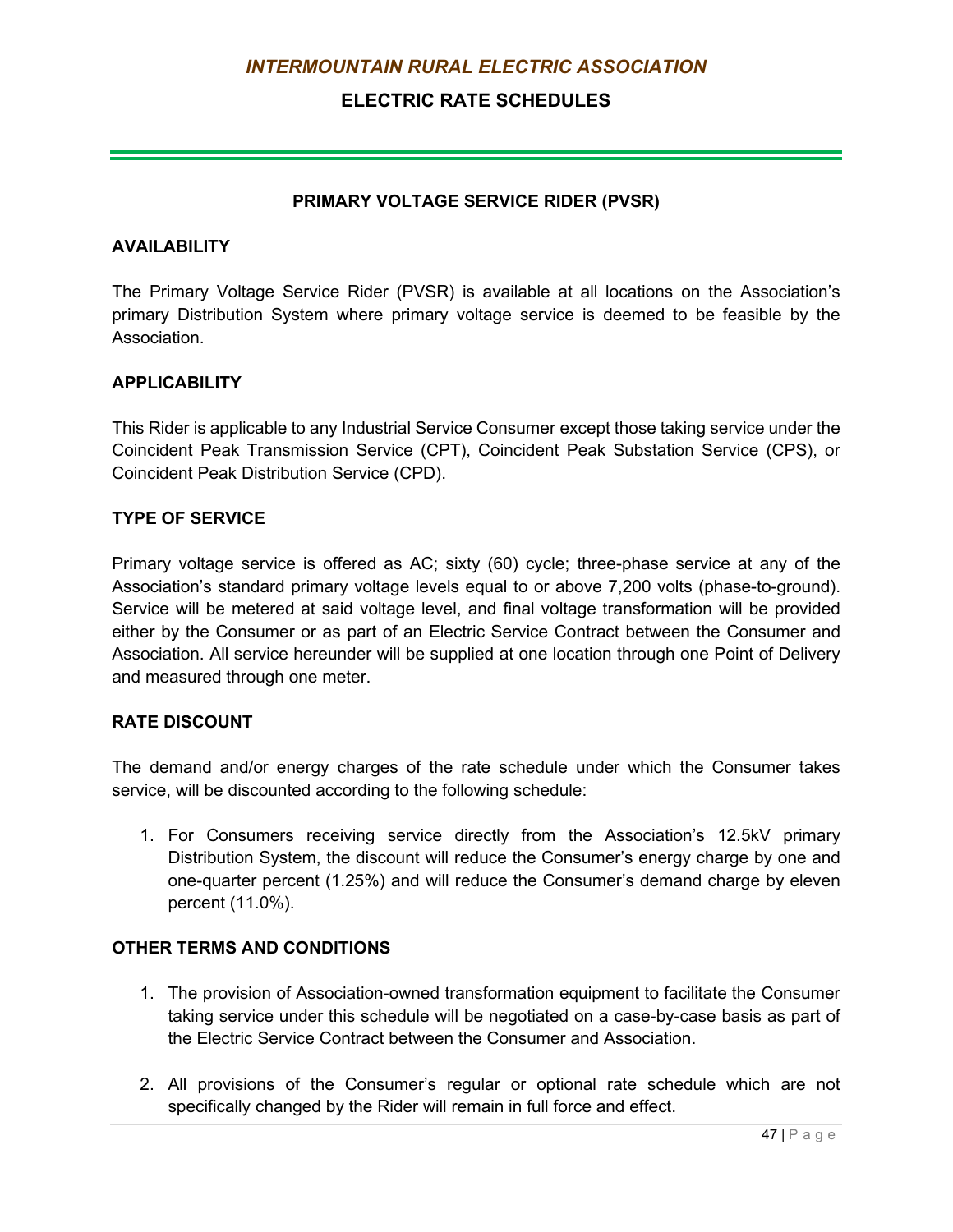## **ELECTRIC RATE SCHEDULES**

3. If a Consumer taking service under this rider fails to maintain their load at or above 500 kW, the Association may, at its own discretion, remove the Consumer from this rider. Any costs associated with such removal will be borne by the Consumer.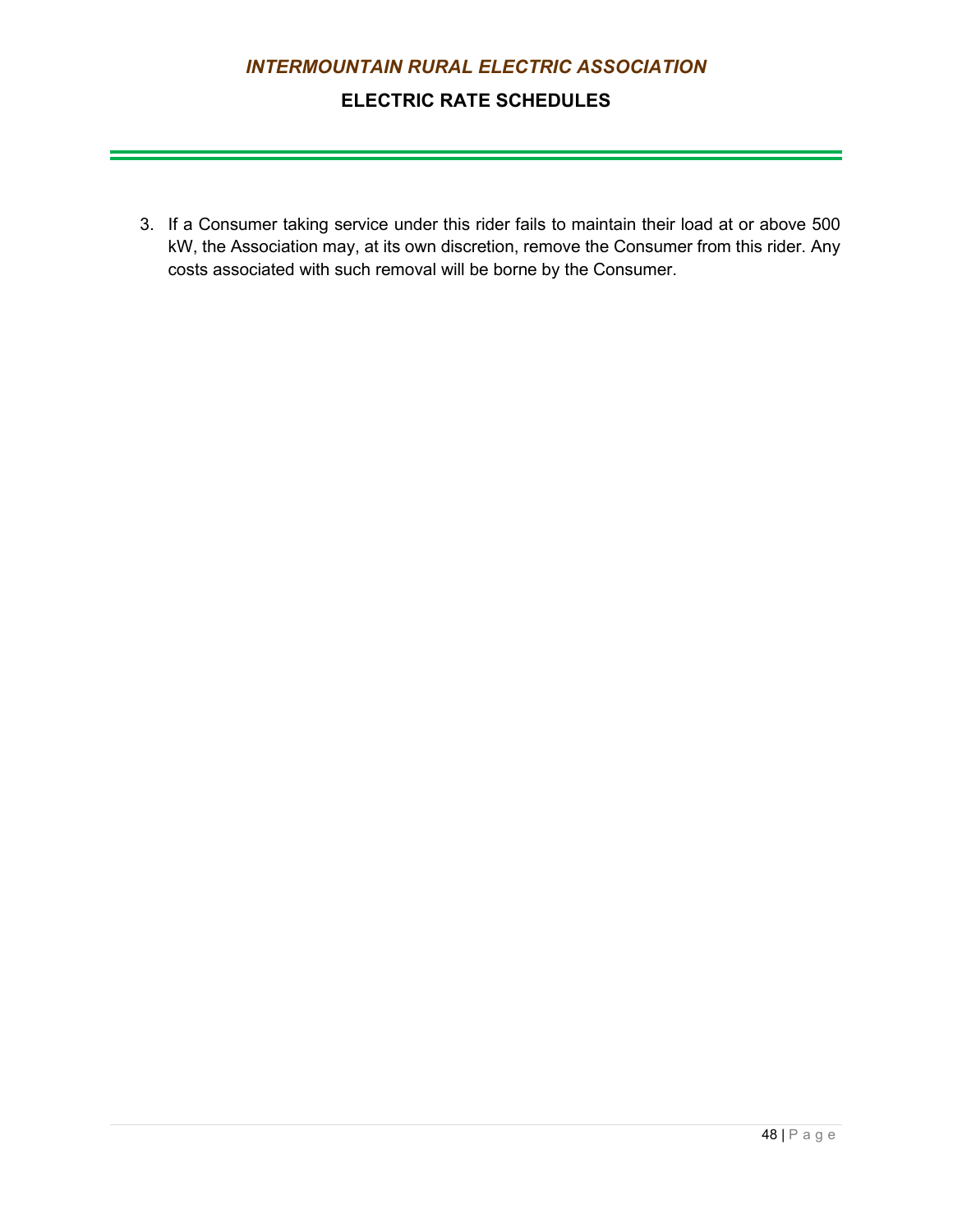## **ELECTRIC RATE SCHEDULES**

and the control of the control of the control of the control of the control of the control of the control of the

### **SECTION 3. OTHER OPTIONS AND FEES**

#### **CONSTRUCTION ALLOWANCE**

### **AVAILABILITY**

Available to new Commercial, Large Power, and Industrial services.

#### **ALLOWANCE DEFINITIONS**

|                                      | <b>Amount</b> | <b>Definition</b>                                                                                                                                                                                                                                                                                                                 |
|--------------------------------------|---------------|-----------------------------------------------------------------------------------------------------------------------------------------------------------------------------------------------------------------------------------------------------------------------------------------------------------------------------------|
| <b>Construction Allowance Credit</b> | \$35/kVA      | The credit amount that is applied to the total<br>estimated construction cost for permanent<br>services. The Construction Allowance Credit is<br>based on the total nameplate capacity (or<br>proportionate share) of the transformer(s) to be<br>installed.                                                                      |
| <b>Construction Allowance Rebate</b> | 70%           | The percentage of the total construction cost paid<br>to the Association for either permanent or<br>indeterminate service that may be refunded to the<br>applicant if the Revenue Threshold is met or<br>exceeded during the Open Extension Period.                                                                               |
| <b>Revenue Threshold</b>             | 30%           | The revenue, as a percentage of total estimated<br>construction cost, that must be paid to the<br>Association from electric sales at the location(s)<br>specified within the construction contract.                                                                                                                               |
| <b>Open Extension Period</b>         | 3 years       | The period of time during which the Association<br>shall pay the Construction Allowance Rebate. The<br>Open Extension Period begins on the completion<br>date of the Association's work order for the<br>construction of the facilities to serve the applicable<br>location(s), excluding the installation of the<br>$meter(s)$ . |

#### **APPLICABILITY**

The Construction Allowance shall be applied as is set forth in Part V: Extension Regulations.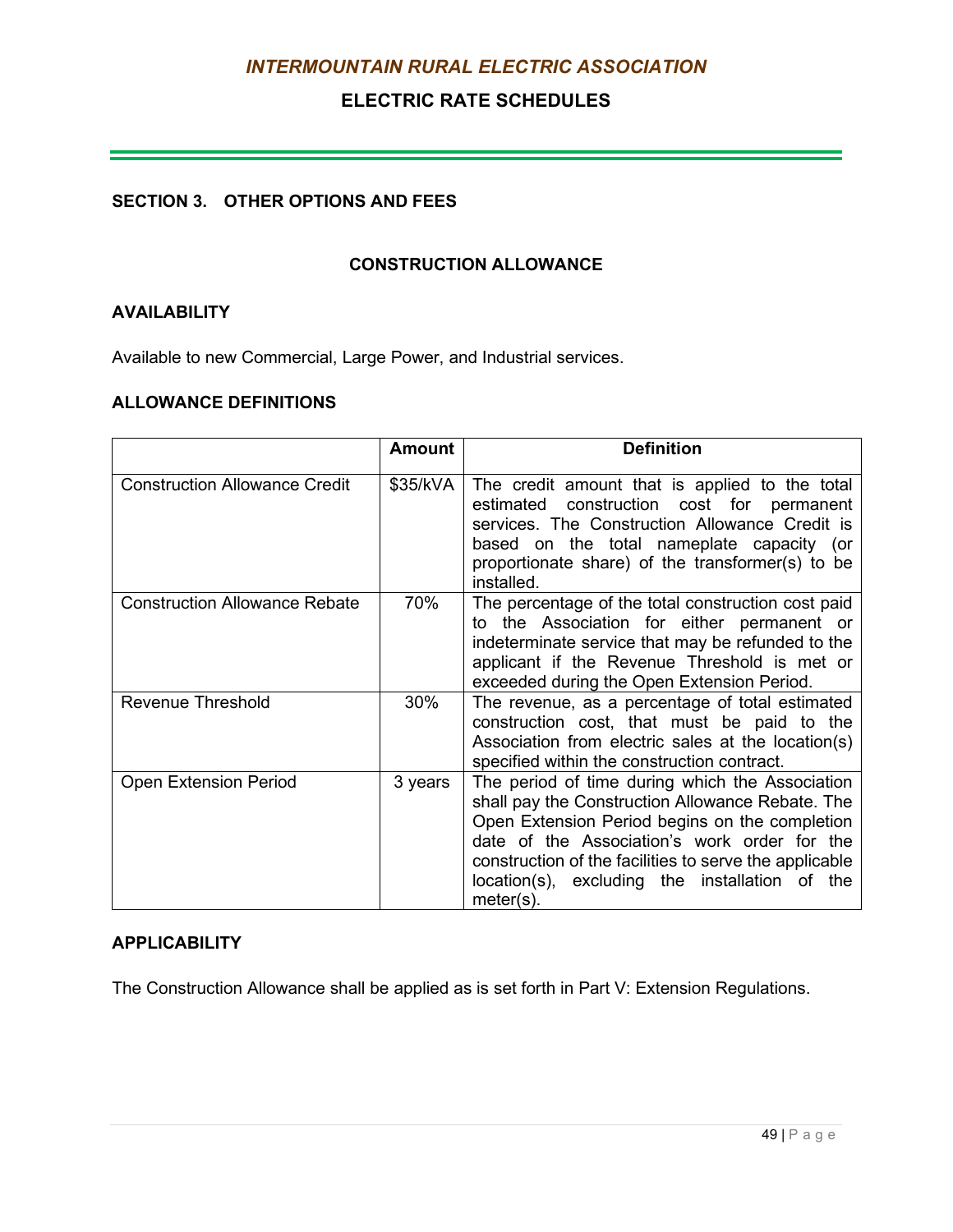## **ELECTRIC RATE SCHEDULES**

### **FRANCHISE FEE SURCHARGE**

### **AVAILABILITY**

To only those Consumers residing in a municipality that has a municipality franchise agreement.

### **RATE**

The franchise fee or tax percentages for each municipality shown below will be applied to each Consumer's electric revenues residing in that municipality and surcharged on the Consumer's bill:

| <b>Municipality</b>       | % Franchise Charge                 |
|---------------------------|------------------------------------|
| <b>Bennett</b>            | 3%/services over \$10,000<br>$2\%$ |
| Kiowa                     | 3%/services over \$10,000<br>2%    |
| Deer Trail                | 3%/services over \$10,000<br>2%    |
| Elizabeth                 | 3%/services over \$10,000<br>$2\%$ |
| <b>Palmer Lake</b>        | 3%/services over \$10,000<br>2%    |
| Larkspur                  | 3%/services over \$10,000<br>2%    |
| <b>Castle Rock</b>        | 3%/services over \$10,000<br>2%    |
| Parker                    | $4\%$ *                            |
| <b>Woodland Park</b>      | 3%/services over \$10,000<br>2%    |
| Foxfield                  | 3%/services over \$10,000<br>2%    |
| Centennial                | 3%                                 |
| <b>Castle Pines North</b> | 3%                                 |

If the Association is granted a franchise by any municipality within its certified area and accepts the same, the Association shall have the right to adjust its franchise fee surcharge to recover the franchise tax that may be imposed by such franchise.

\*Excise tax (in lieu of franchise fee).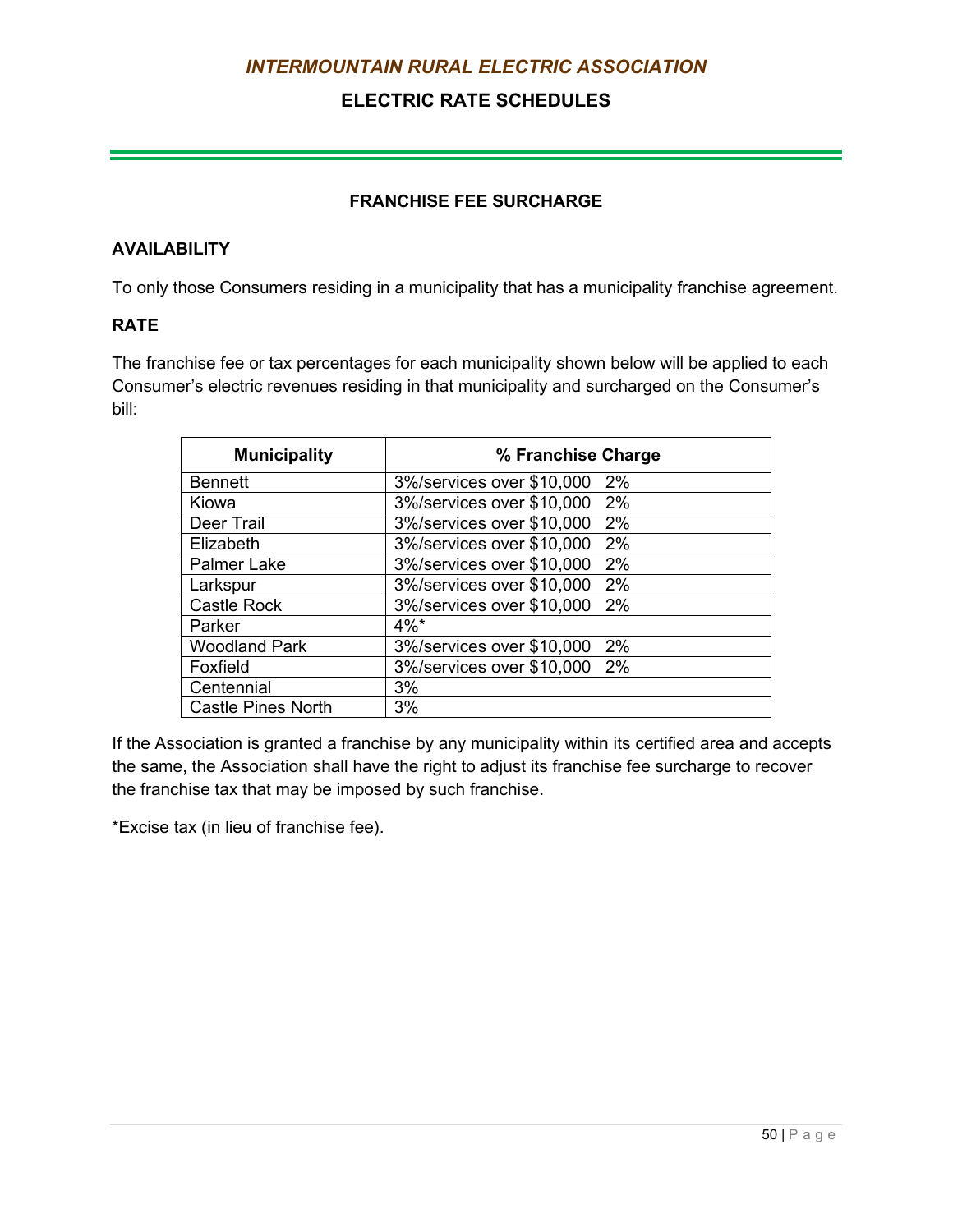## **ELECTRIC RATE SCHEDULES**

### **FEES AND CHARGES**

| <b>Description</b>                                                      | <b>Fees/Charges</b> |
|-------------------------------------------------------------------------|---------------------|
| Membership Fee                                                          | \$5.00              |
| <b>Connection Fee</b>                                                   | \$5.00              |
| Discontinuance Fee (optional final read if a premise visit is required) | \$20.00             |
| <b>Disconnect Collection Charge</b>                                     | \$20.00             |
| <b>Disconnect Notice Fee</b>                                            | \$9.25              |
| Non-Standard Meter Setup Fee (per request, per account)                 | \$80.00             |
| <b>Insufficient Funds Fee</b>                                           | \$20.00             |
| Special Handling Charge (per each billing)                              | \$2.00              |
| <b>Meter Test Fee</b>                                                   | \$20.00             |
| Meter Diversion Fee (minimum)                                           | \$500.00            |
| <b>Meter Tampering Fee</b>                                              | \$200.00            |
| Small Generation Interconnection Fee (Level 1)                          | \$100.00            |
| Small Generation Interconnection Fee (Level 2 and 3)                    | \$500.00            |
| Work Request Design Fee - Single service                                | \$300.00            |
| 1-phase $\leq 400$ amp or 3-phase $\leq 200$ amp                        |                     |
| Work Request Design Fee Single service                                  | \$650.00            |
| 1-phase > 400 amp or 3-phase > 200 amp                                  |                     |
| Work Request Design Fee Development \$1000.00 base +                    | \$50.00/meter       |
| Work Request Design Fee Main Feed                                       | \$2,500.00          |
| Joint Use Make Ready Design Fee \$1,000 base +                          | \$100/pole          |

The following field service charge shall be assessed on a Consumer's account for service calls requested by a Consumer to address issues that do not arise from Association equipment installation, failure, design, or operation.

| During normal working hours                                   |      |
|---------------------------------------------------------------|------|
| After normal working hours, only upon request of the Consumer | \$65 |

Depending on whether the Consumer's meter can be connected or reconnected remotely, the following fees apply:

| <b>Premise Visit Required</b>       | <b>Remote (No Premise Visit Required)</b> |         |  |
|-------------------------------------|-------------------------------------------|---------|--|
| <b>Same Day Connection Fee</b>      | \$20.00 Same Day Connection Fee           | \$10.00 |  |
| Same Day After Hours Fee            | \$65.00 Same Day After Hours Fee          | \$20.00 |  |
| <b>Reconnection Fee</b>             | \$20.00   Reconnection Fee                | \$10.00 |  |
| <b>Reconnection Fee After Hours</b> | \$65.00   Reconnection Fee After Hours    | \$20.00 |  |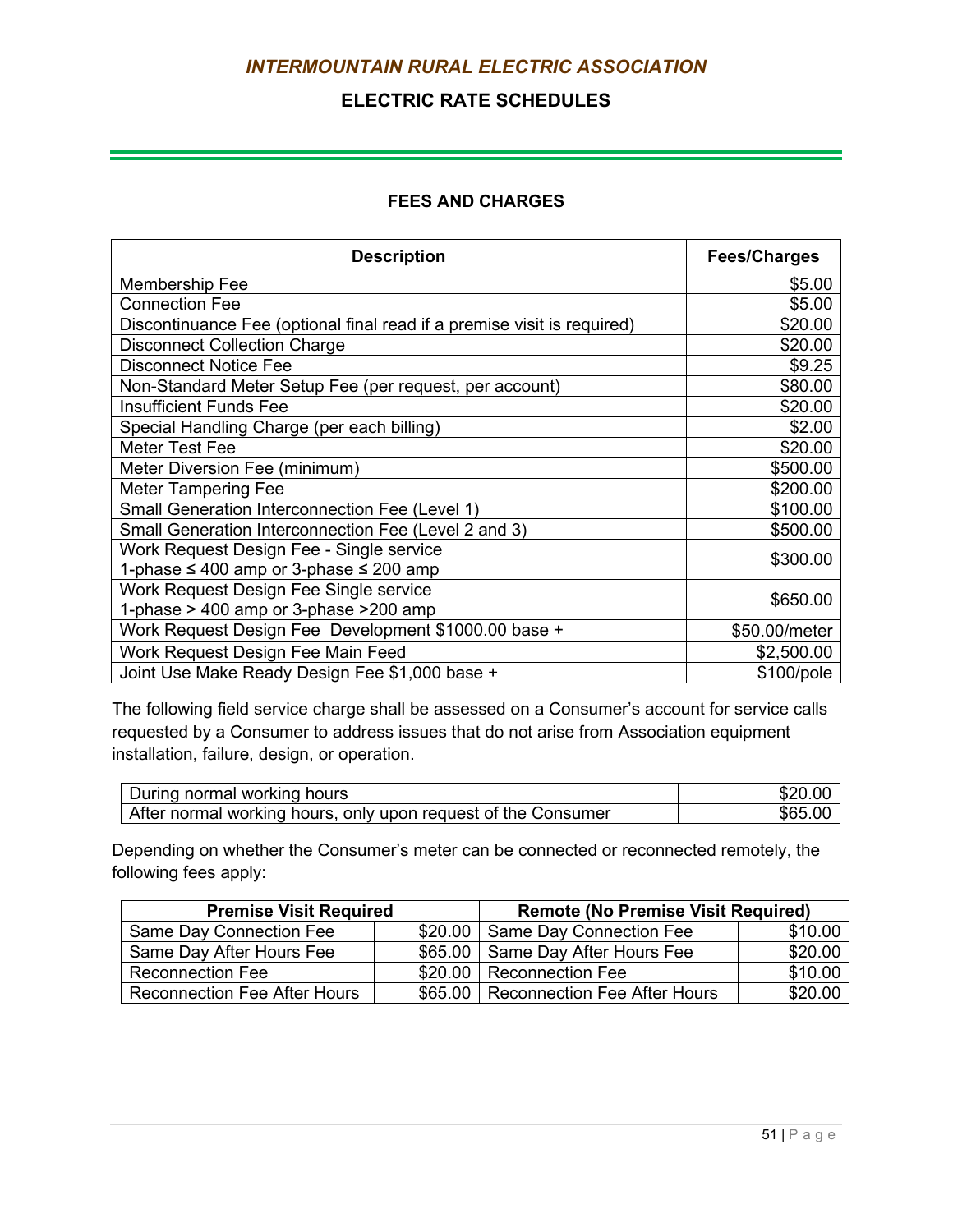

# *RATES AND REGULATIONS*

# *PART IV: ELECTRIC SERVICE REGULATIONS*

*Adopted by the Board of Directors Effective June 24, 2021 Rate and Regulation Resolution BR21-13*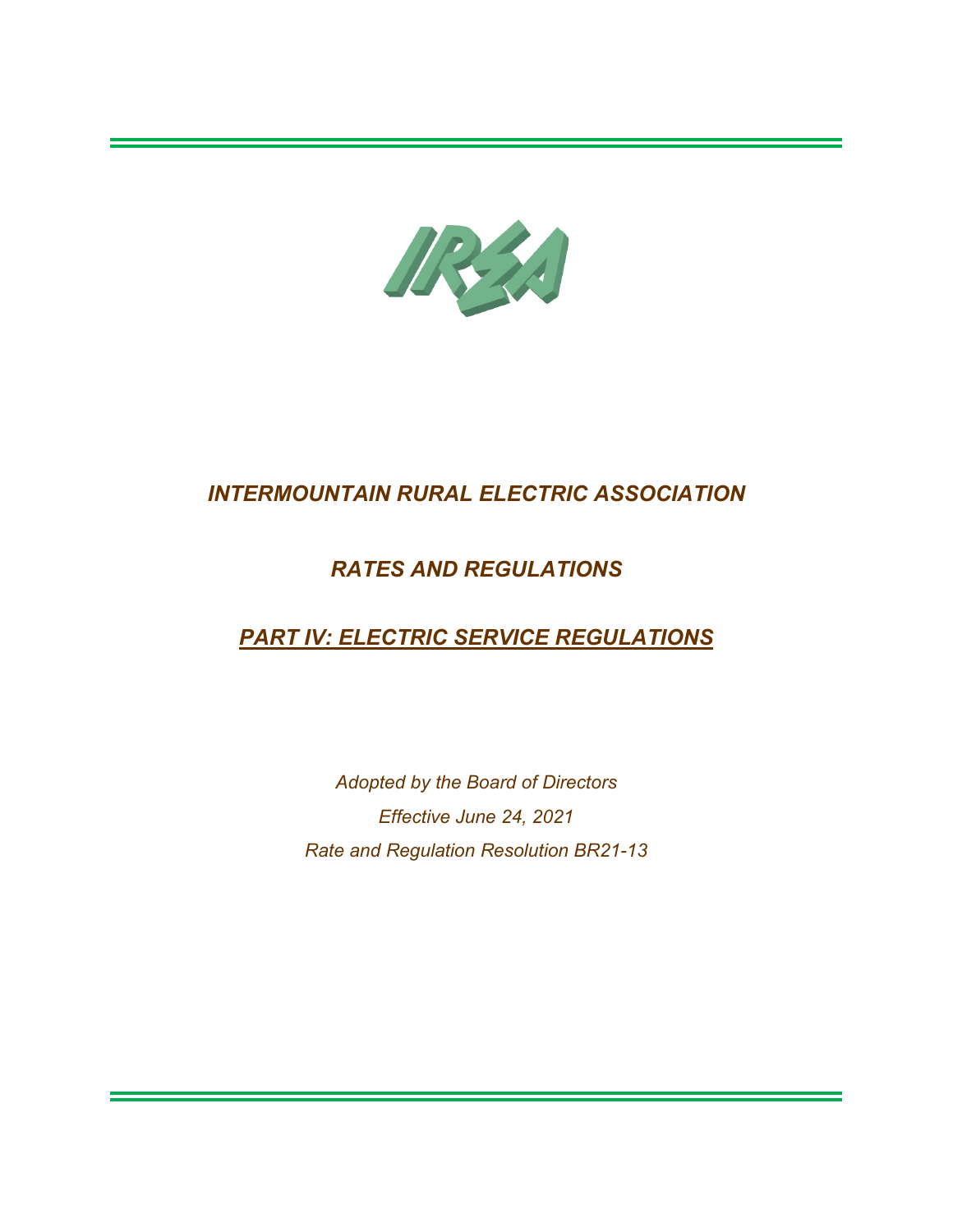## **ELECTRIC SERVICE REGULATIONS**

<u> - Constantino de la constantino de la constantino de la constantino de la constantino de la constantino de l</u>

## **Table of Contents**

| <b>SECTION 1.</b> |  |  |
|-------------------|--|--|
| SECTION 2.        |  |  |
| 2.1               |  |  |
| 2.2               |  |  |
| 2.3               |  |  |
| 2.4               |  |  |
| 2.5               |  |  |
| 2.6               |  |  |
| 2.7               |  |  |
| 2.8               |  |  |
| <b>SECTION 3.</b> |  |  |
| 3.1               |  |  |
| 3.2               |  |  |
| 3.3               |  |  |
| 3.4               |  |  |
| 3.5               |  |  |
| 3.6               |  |  |
| 3.7               |  |  |
| 3.8               |  |  |
| 3.9               |  |  |
| 3.10              |  |  |
| 3.11              |  |  |
| 3.12              |  |  |
| 3.13              |  |  |
| 3.14              |  |  |
| 3.15              |  |  |
| 3.16              |  |  |
| 3.17              |  |  |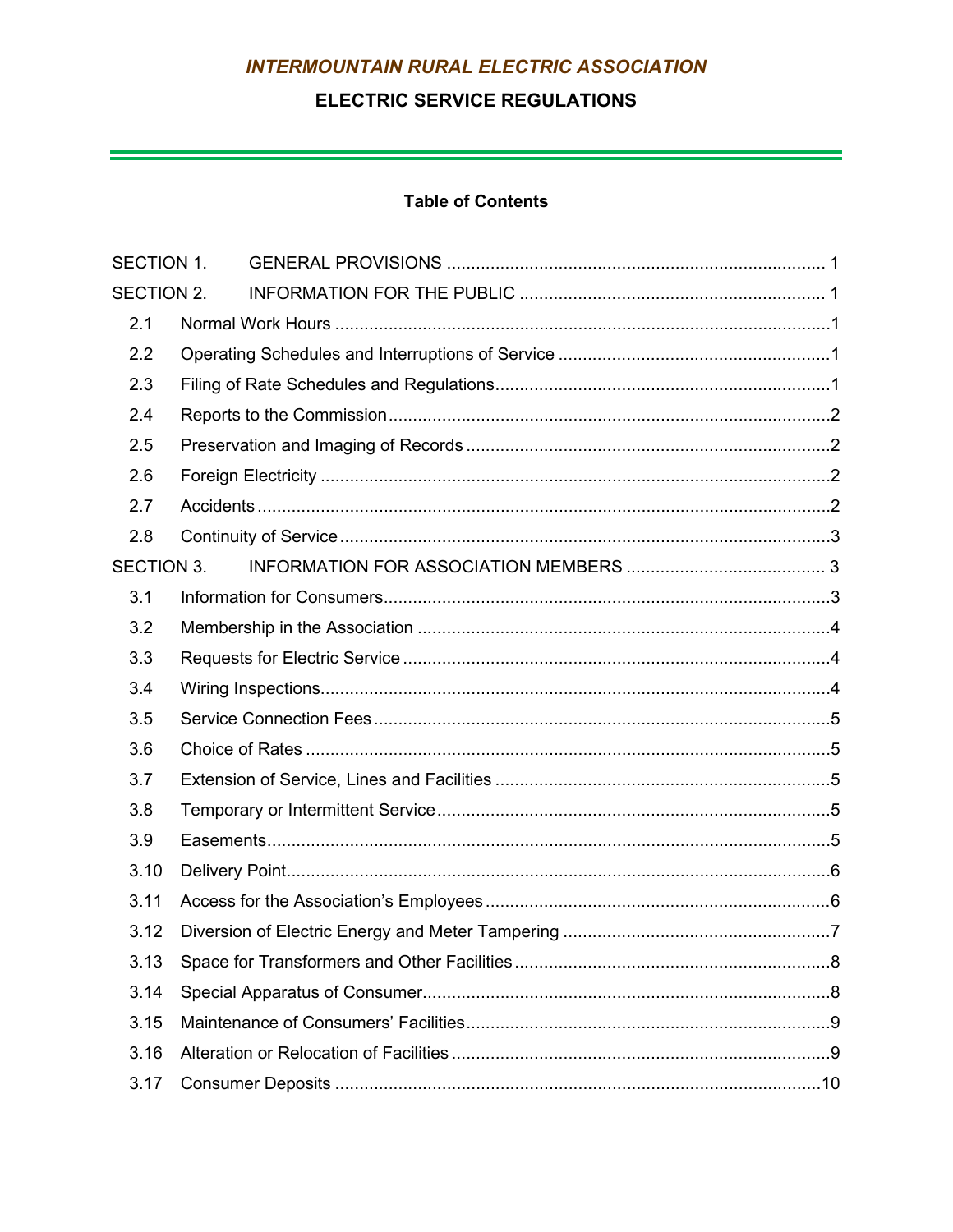## **ELECTRIC SERVICE REGULATIONS**

<u> 1989 - Andrea Santa Andrea Andrea Andrea Andrea Andrea Andrea Andrea Andrea Andrea Andrea Andrea Andrea Andr</u>

| 3.18              |                                                      |  |
|-------------------|------------------------------------------------------|--|
| 3.19              |                                                      |  |
| 3.20              |                                                      |  |
| 3.21              |                                                      |  |
| 3.22              |                                                      |  |
| 3.23              |                                                      |  |
| 3.24              |                                                      |  |
| <b>SECTION 4.</b> |                                                      |  |
| 4.1               |                                                      |  |
| 4.2               |                                                      |  |
| 4.3               |                                                      |  |
| 4.4               |                                                      |  |
| 4.5               |                                                      |  |
| 4.6               |                                                      |  |
| 4.7               |                                                      |  |
| 4.8               |                                                      |  |
| 4.9               |                                                      |  |
| 4.10              |                                                      |  |
| <b>SECTION 5.</b> | SMALL POWER PRODUCTION AND COGENERATION FACILITIES22 |  |
| 5.1               |                                                      |  |
| 5.2               |                                                      |  |
| 5.3               |                                                      |  |
| <b>SECTION 6.</b> |                                                      |  |
| 6.1               |                                                      |  |
| 6.2               |                                                      |  |
| 6.3               |                                                      |  |
| 6.4               |                                                      |  |
| 6.5               |                                                      |  |
| 6.6               |                                                      |  |
|                   |                                                      |  |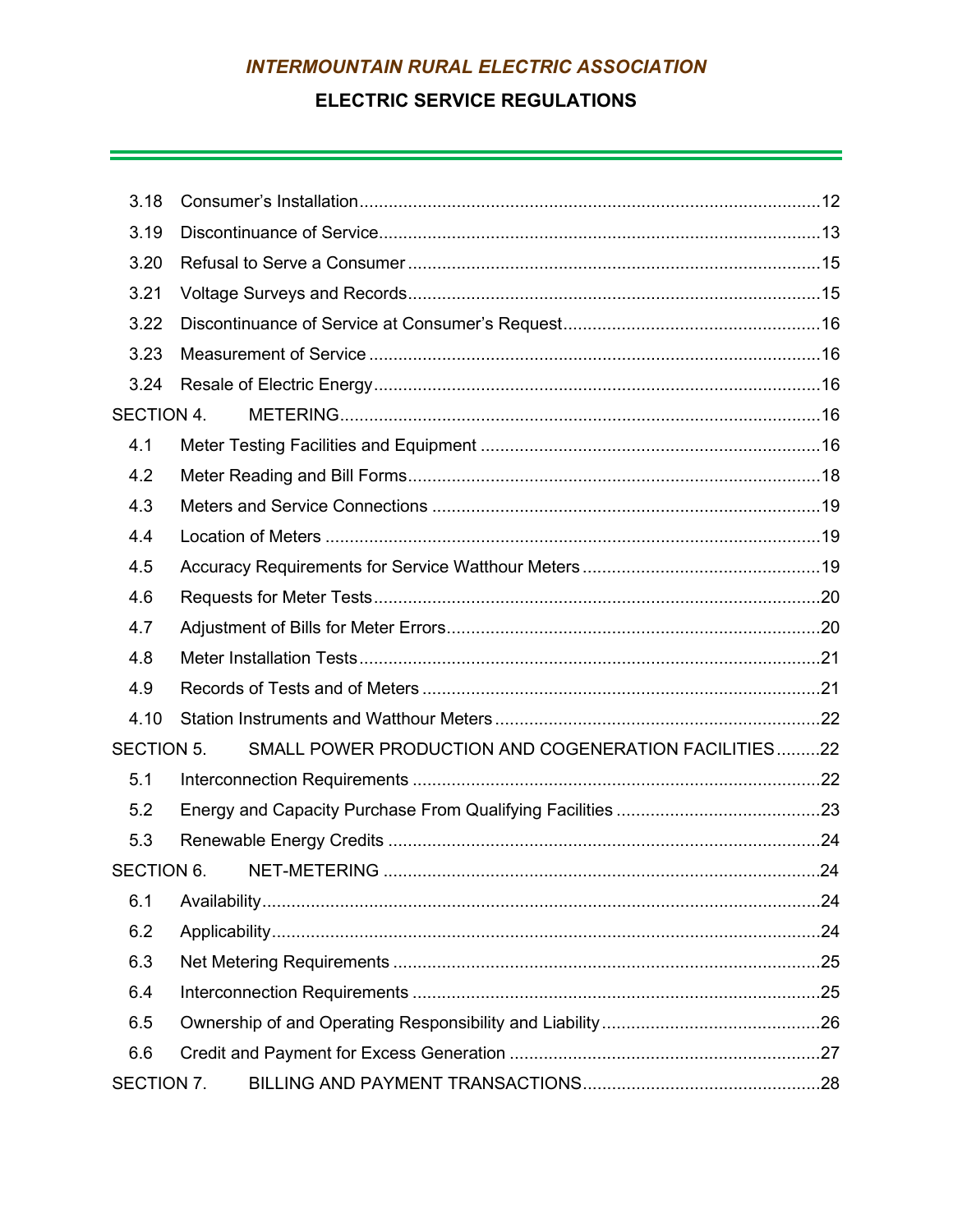## **ELECTRIC SERVICE REGULATIONS**

<u> 1989 - Andrea Santa Andrea Andrea Andrea Andrea Andrea Andrea Andrea Andrea Andrea Andrea Andrea Andrea Andr</u>

| 7.1               |                                                        |  |
|-------------------|--------------------------------------------------------|--|
| 7.2               |                                                        |  |
| 7.3               |                                                        |  |
| 7.4               |                                                        |  |
| 7.5               |                                                        |  |
| 7.6               |                                                        |  |
| 7.7               |                                                        |  |
| 7.8               |                                                        |  |
| 7.9               |                                                        |  |
| <b>SECTION 8.</b> | ASSOCIATION OWNED ELECTRIC FACILITIES AND EQUIPMENT 31 |  |
| 8.1               |                                                        |  |
| 8.2               |                                                        |  |
| 8.3               |                                                        |  |
| 8.4               |                                                        |  |
| 8.5               |                                                        |  |
| 8.6               |                                                        |  |
| 8.7               |                                                        |  |
| 8.8               |                                                        |  |
| 8.9               |                                                        |  |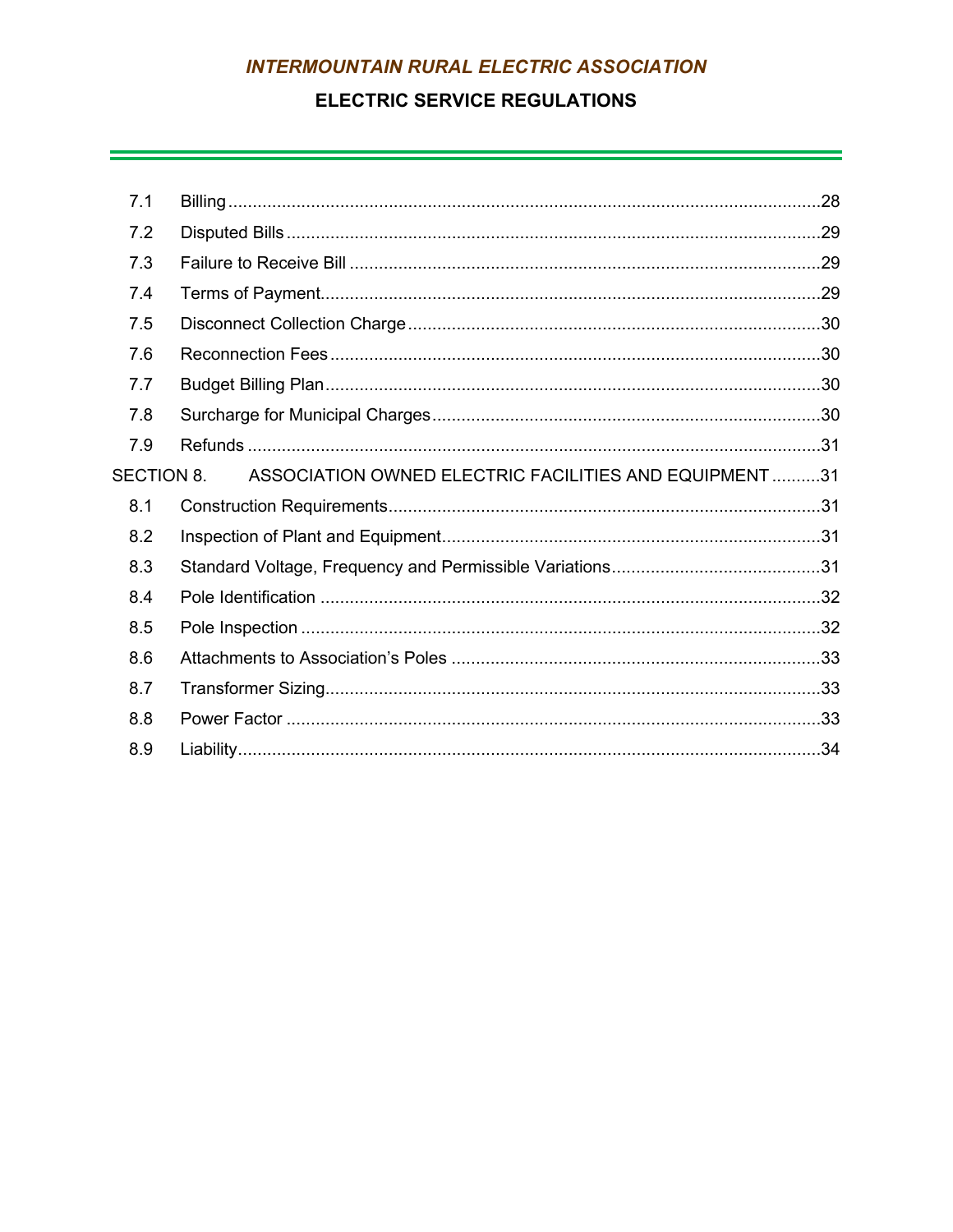## **ELECTRIC SERVICE REGULATIONS**

### <span id="page-69-0"></span>**SECTION 1. GENERAL PROVISIONS**

The following Electric Service Regulations set forth the terms and conditions under which the Association supplies electric service to Consumers in the Association's service territory.

All electric service shall be subject to these Electric Service Regulations contained herein, together with the Rates and Regulations applicable to the individual class of service taken by the Consumer, with such supplements and revisions thereto as are from time to time in effect and on file with the Association.

Service furnished by the Association is also subject to the electric wiring and installation rules provided in the Association's Builder/Developer Service Requirements, the National Electric Code, and any municipal, county or state electric wiring ordinances.

Any waiver at any time of the Association's rights or privileges under these Electric Service Regulations will not be deemed a waiver as to any breach or other matter subsequently occurring.

### <span id="page-69-1"></span>**SECTION 2. INFORMATION FOR THE PUBLIC**

#### **2.1 Normal Work Hours**

<span id="page-69-2"></span>a. Normal work hours of the Association shall be posted in a conspicuous place at the offices of the Association and on the Association's website.

### <span id="page-69-3"></span>**2.2 Operating Schedules and Interruptions of Service**

- a. The Association shall adopt an operating schedule providing for continuous service throughout its entire service area, and report any changes in the operating schedule to the Board of Directors.
- b. The Association shall keep a record of all interruptions of service upon its entire system, including a statement of the time, duration, and cause of any such interruption. All records under this regulation shall be retained by the Association for a period of not less than five (5) years.

### <span id="page-69-4"></span>**2.3 Filing of Rate Schedules and Regulations**

a. Copies of all current Rate Schedules, forms of routine contracts, charges for service connections and all Regulations covering relations with the Consumer shall be kept on file by the Association, posted on the website and shall be open to inspection by the public during regular business hours.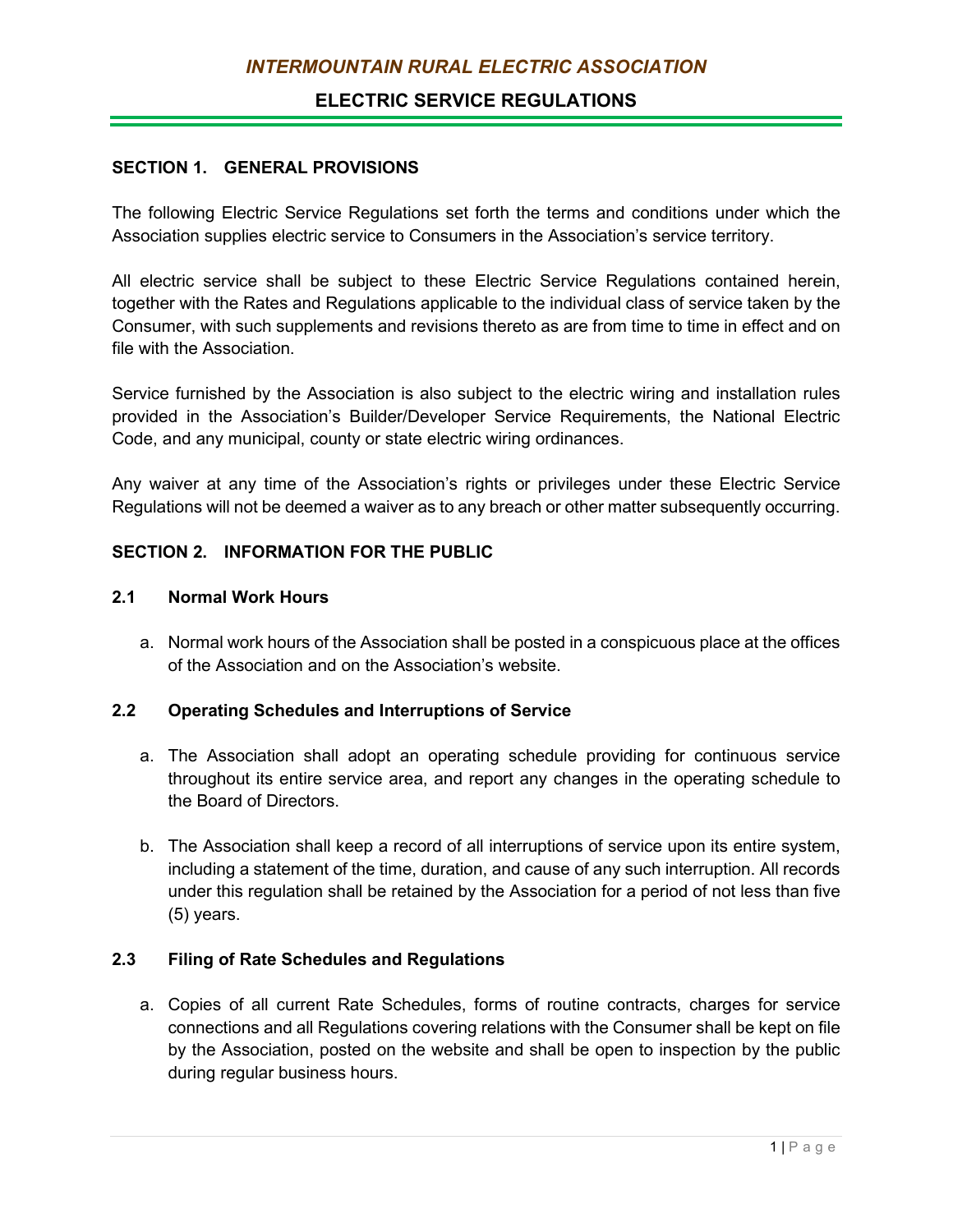## **ELECTRIC SERVICE REGULATIONS**

### <span id="page-70-0"></span>**2.4 Reports to the Commission**

a. The Association shall make such special reports to the Commission as is required by law.

### <span id="page-70-1"></span>**2.5 Preservation and Imaging of Records**

- a. The books of accounts and other records prepared by or on behalf of the Association shall be preserved in accordance with the regulations prescribed by the Federal Regulatory Energy Commission.
- b. Nothing in these Regulations shall prevent the Association from imaging any records it desires, provided that the imaged record shall be retained for the same period of time as specified for the original records.

### <span id="page-70-2"></span>**2.6 Foreign Electricity**

- a. The Association's Rates are based upon exclusive use of its electric service by the Consumer. No other source of electric energy shall be connected to any installation attached to the Association's electric Distribution System except by contract approved by the Association. Contracted connections shall be installed per the Small Power Production and Cogeneration Facilities or Net-Metering rules included in these Regulations.
- b. Consumer-owned generation serving only the Consumer will not be considered a foreign source of power.
- c. Standby generators for emergency use shall not be considered a foreign source of power.

### <span id="page-70-3"></span>**2.7 Accidents**

- a. The Association shall report to the proper authority, within two hours of the Association becoming aware, each accident in connection with the operation of its property, facilities, or service, resulting in death, serious injury, or significant property damage. A report will be prepared to document each accident and will include:
	- 1. Date, time, place, location.
	- 2. Extent of injuries and other damage.
	- 3. Names of all parties involved.
	- 4. Type of accident.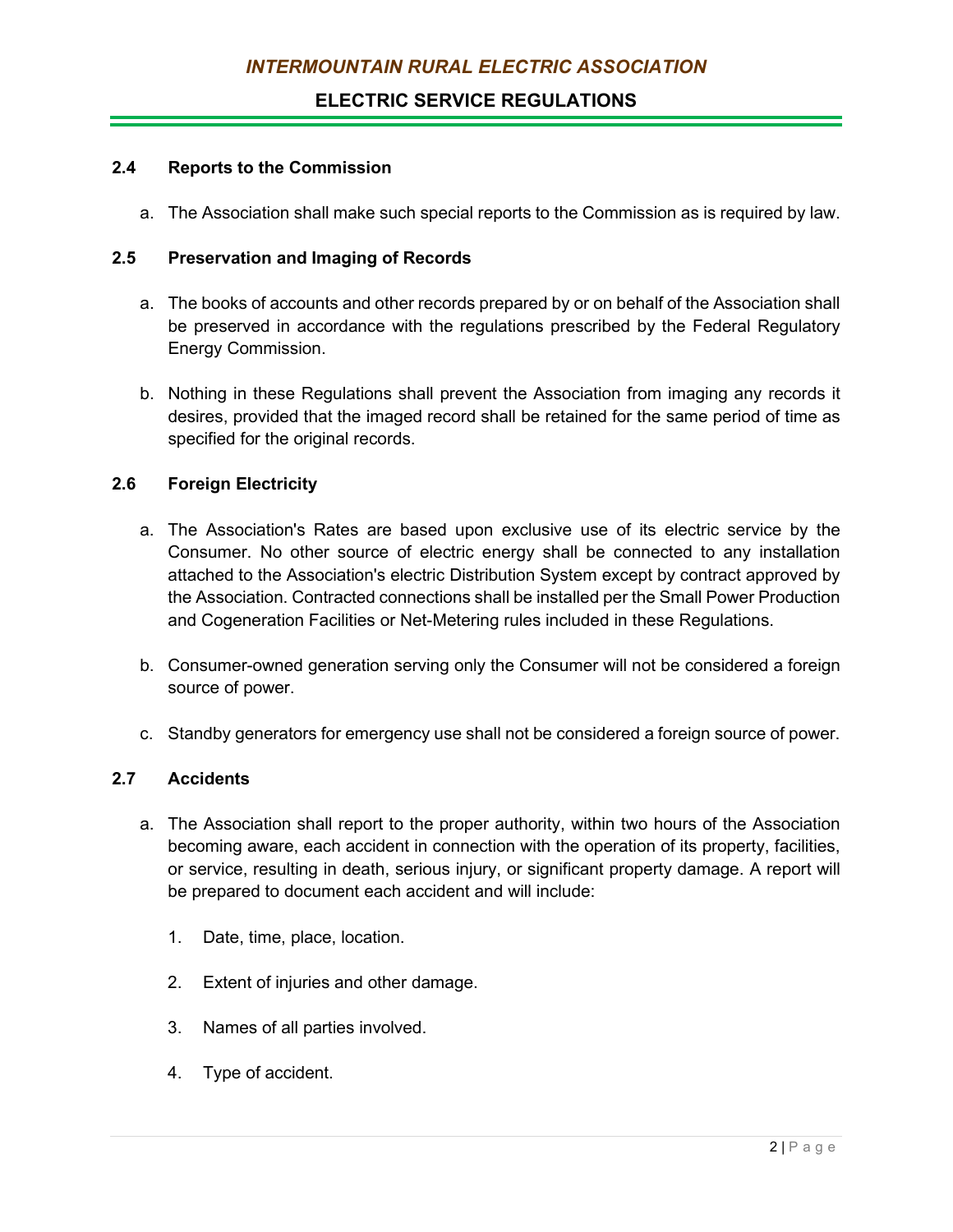**ELECTRIC SERVICE REGULATIONS**

b. A post investigation report shall be prepared and provided to the required authorities.

### <span id="page-71-0"></span>**2.8 Continuity of Service**

- a. The Association shall use reasonable diligence to provide a constant and uninterrupted supply of electric power and energy, but if such supply shall fail, be interrupted, or become defective through an act of God or the public enemy, by accident, strikes, labor troubles, fires, contact by foreign elements, inability to secure right-of-way or other permits needed, or any cause beyond reasonable control of the Association, the Association shall not be liable, therefore, for any injury to Persons, damage to property, monetary loss or loss of business caused.
- b. For the purposes of making repairs to or changes in the Association's plant, generating equipment, transmission or Distribution System, or other property, the Association may, without incurring any liability, suspend service for such period as may be required. The Association will not inconvenience the Consumer unnecessarily and, whenever possible, will give reasonable notice to the Consumer prior to such suspension of service.
- c. Interruptions in service, however, will not relieve the Consumer from any charges for service actually supplied, nor will accidents to Consumer's equipment or machinery, or failure of Consumer's installations not due to the fault of the Association, relieve the Consumer of payment of minimum charges under the applicable rate or contract.
- d. When electric service facilities become idle to any location for a period greater than twelve (12) months, the Association may give written notice to the owner of record that if the owner desires that the electric service facilities continue to remain in place, the owner must pay the monthly basic service charge or other greater amount established by agreement with the Association. If the owner does not respond or elects to not pay the monthly amount, the Association may remove all or a portion of the electric service facilities at the location. Any reinstallation of the electric service facilities at the location shall be made pursuant to the Association's Extension Regulations.

## <span id="page-71-1"></span>**SECTION 3. INFORMATION FOR ASSOCIATION MEMBERS**

### <span id="page-71-2"></span>**3.1 Information for Consumers**

- a. The Association shall at any time, on request, give its Consumers such information and assistance as is reasonably possible in order that Consumers may secure safe and efficient service.
- b. The Association shall, on request, explain to its Consumers the method of reading meters.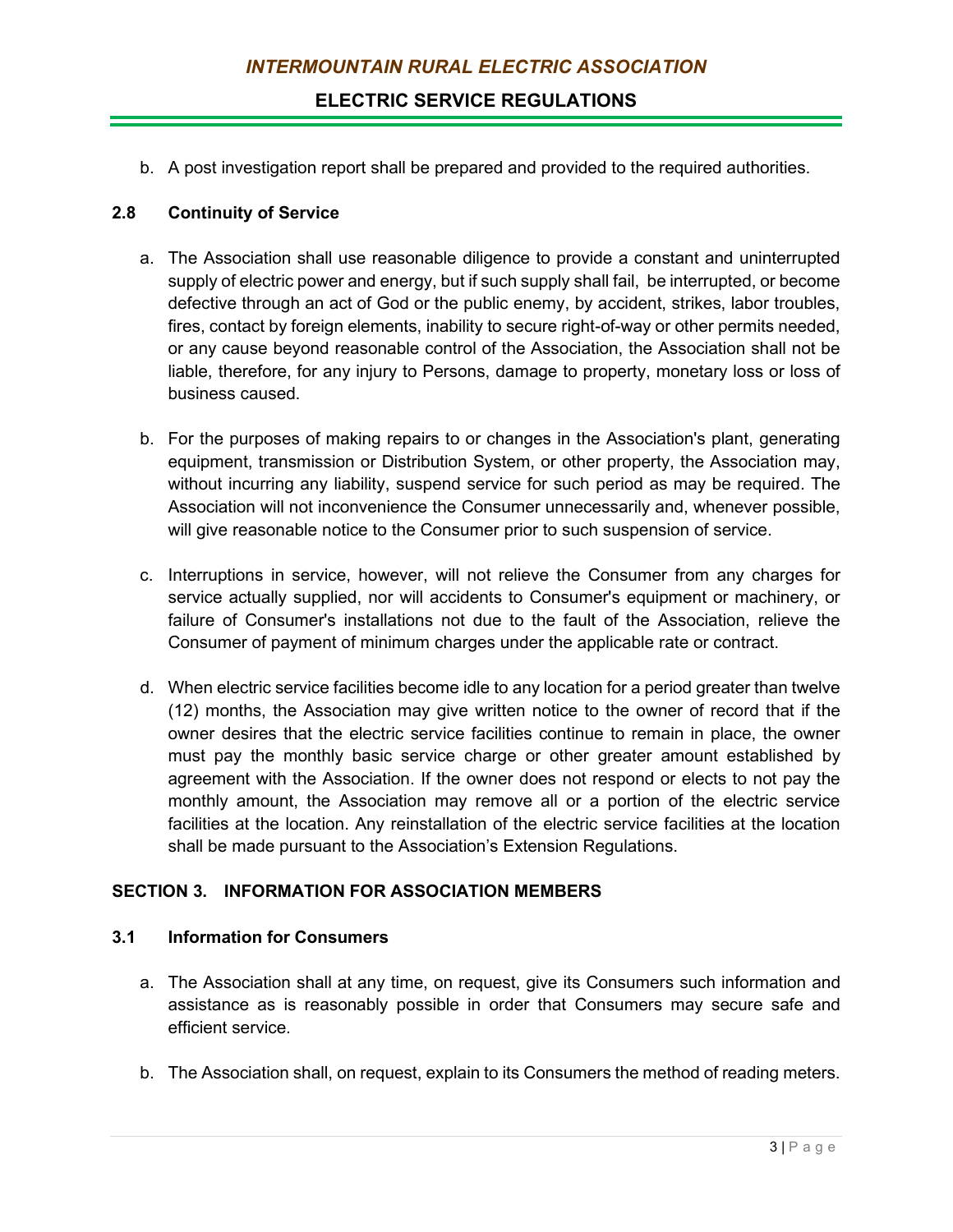#### **3.2 Membership in the Association**

- a. The Bylaws of the Association establish the terms of membership in the Association.
- b. Membership in the Association is not required as a condition of receiving electric service.

## **3.3 Requests for Electric Service**

- a. Requests for electric service must be made by the Person who will be obligated on the service account or that Person's agent or representative with documentation authorizing such agent or representative to act on the Person's behalf. Commercial or business entities are required to provide an IRS Form W-9 to the Association. The use of electric service shall constitute an agreement under which the user receives electric service and agrees to pay the Association therefore in accordance with applicable Rates and Regulations. Each person of full legal age who resides at the premises to which service is delivered shall be deemed to receive benefit of service supplied and shall be liable to the Association for payment, subject to conditions hereinafter stated, whether or not service is listed in their name. The primary obligor for payment is the Consumer or Person in whose name service with the Association is listed. The Association is obligated to pursue reasonable and timely efforts to effect payment by or collections from the Consumer of record. In the event such efforts are unavailing, and it is necessary for the Association to effect payment by or collection from a user who is not the Consumer of record by transfer of an account or otherwise, the Association shall give prior written notice to said user that they may factually dispute the applicability of the benefit of service rule stated in this paragraph to their specific situation by making written complaint to the Association's CEO or their designee. The benefits and obligations of the agreement for service may not be assigned without written consent of the Association. A separate agreement, if necessary, will be made for each class of service at each separate location.
- b. The Association may charge a same day connection fee or after-hours connection fee for new requests for service at the applicable fees provided in the Electrical Rate Schedules, Fees and Charges. If the Association charges such a fee, it shall offer a Consumer who is requesting service at a location where the power is already connected the opportunity to avoid the fee by agreeing to the prior meter read recorded in the Association's billing records as the starting point of their service.

## **3.4 Wiring Inspections**

a. The electrical wiring of each Person requesting service at premises not connected to the Association's Distribution System shall be inspected and approved by state, county, or local authorities before service is rendered by the Association. The Association shall not be responsible, however, for failure of the Person to obtain said inspection.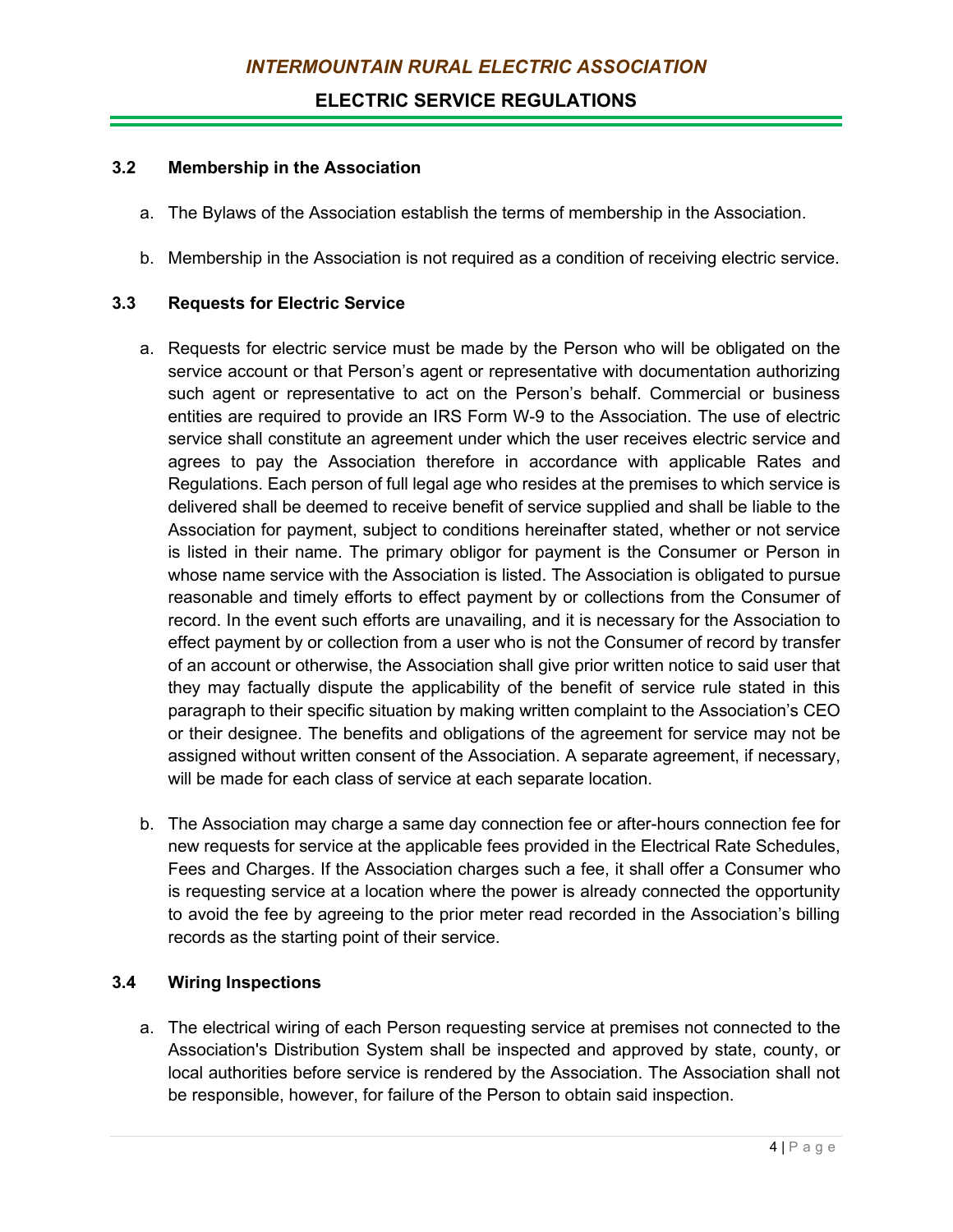## **ELECTRIC SERVICE REGULATIONS**

b. The Association may, at its option, cause a wiring inspection to be made of any existing Consumer's wiring if the Association has reason to believe that dangerous wiring or overloading of the service may exist on the Consumer's side of the Point of Delivery. Service may be discontinued in the event faulty wiring is discovered which creates a hazard to Persons, animals or property of the Consumer.

## **3.5 Service Connection Fees**

- a. A membership or connection fee specified in the Electrical Rate Schedules, Fees and Charges will be required for each service connection. A membership/connection fee shall make the member eligible for one (1) service connection.
- b. A service connection is defined as any connection or reconnection of service that results in establishing a new account for billing purposes or the transfer of an existing account.

### **3.6 Choice of Rates**

a. The schedule of rates shall be on file at all offices of the Association and available on the Association's website. When there are two (2) or more rates applicable to any class of service, the Association will, upon request of the Person, explain the conditions, character of installation or use of service governing the several rates and assist in the selection of the rates most suitable for the Person's requirements. The Person, however, shall be responsible for final selection of said rate, and the Association shall assume no liability therefore.

#### **3.7 Extension of Service, Lines and Facilities**

a. The Association's Regulations regarding extension of service, lines, and facilities is set forth in Part V – Extension Regulations.

### **3.8 Temporary or Intermittent Service**

a. If service to a Consumer is to be temporary or intermittent, the service connection and any line construction involved will be as set forth in the Association's current Rates and Regulations.

#### **3.9 Easements**

a. A contract for electric service, or receipt of service by a Consumer, will be construed as an agreement granting to the Association an easement for electric lines, wires, conduits and other equipment of the Association necessary to render service to the Consumer. If requested by the Association, the Consumer will execute the Association's standard form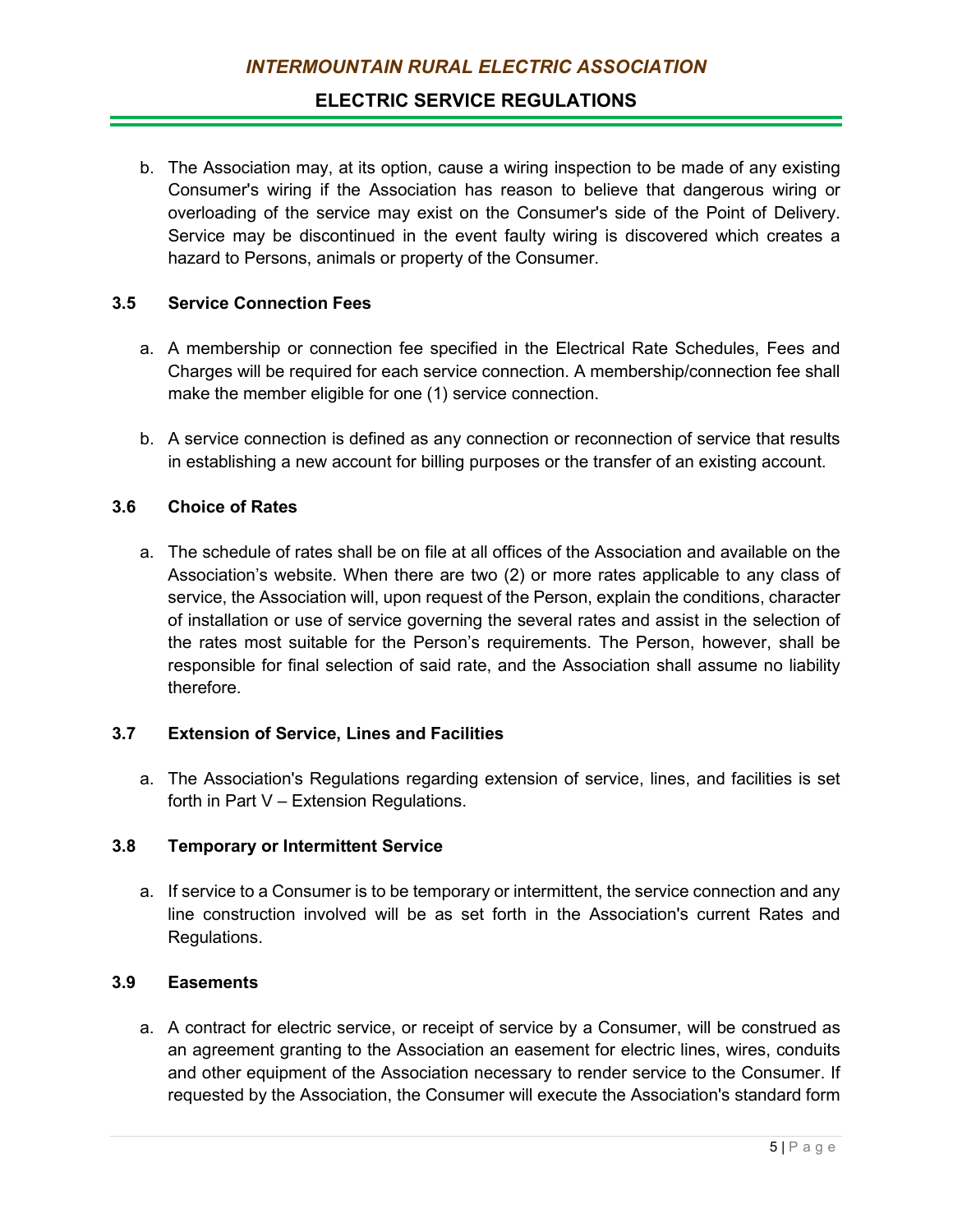of easement granting to the Association, at no expense therefore, satisfactory easements for the suitable location of the Association's wires, conduits, poles, transformers, metering equipment, and other appurtenances on or across lands owned or controlled by the Consumer, and will furnish space and shelter satisfactory to the Association for all necessary apparatus of the Association located on the Consumer's premises. In the event the Consumer shall divide premises by sale in such manner that one part shall be isolated from streets or alleys where the Association's electric lines are accessible, the Consumer shall grant or reserve an easement for electric service over the part having access to electric lines for the benefit of the isolated part.

b. The Association may exercise its right of eminent domain and condemn private property as necessary to construct, operate, and maintain the Association's electric system.

### **3.10 Delivery Point**

a. The delivery point shall be defined as the point where the Association's electric facilities connect to those of the Consumer.

### **3.11 Access for the Association's Employees**

- a. The Consumer shall provide reasonable access to their premises, and to Association equipment, at all reasonable times for authorized employees or sub-contractors of the Association for any proper purpose incidental to the supplying of electric service. The Consumer may be required to pay the reasonable expenses of the Association for meter readings, connects, and disconnects in the event such access is not provided.
- b. No delivery point or meter will be located or maintained beyond the point where reasonable access is provided.
- c. To allow for safe operation and maintenance of equipment, no trees, plants, or other obstructions shall be allowed with a ten-foot radius of high-voltage equipment, such as transformers or sectionalizing cabinets. Additionally, no trees, shrubs or other plant life shall be located on, under or surrounding any Association lines, equipment or meters.
- d. The Association may disconnect service, require Consumer to remove any obstructions, or require the Consumer to pay the reasonable expenses of the Association for meter readings, repairs, maintenance, connects, and disconnects in the event such reasonable access is not provided or the Association equipment cannot be accessed.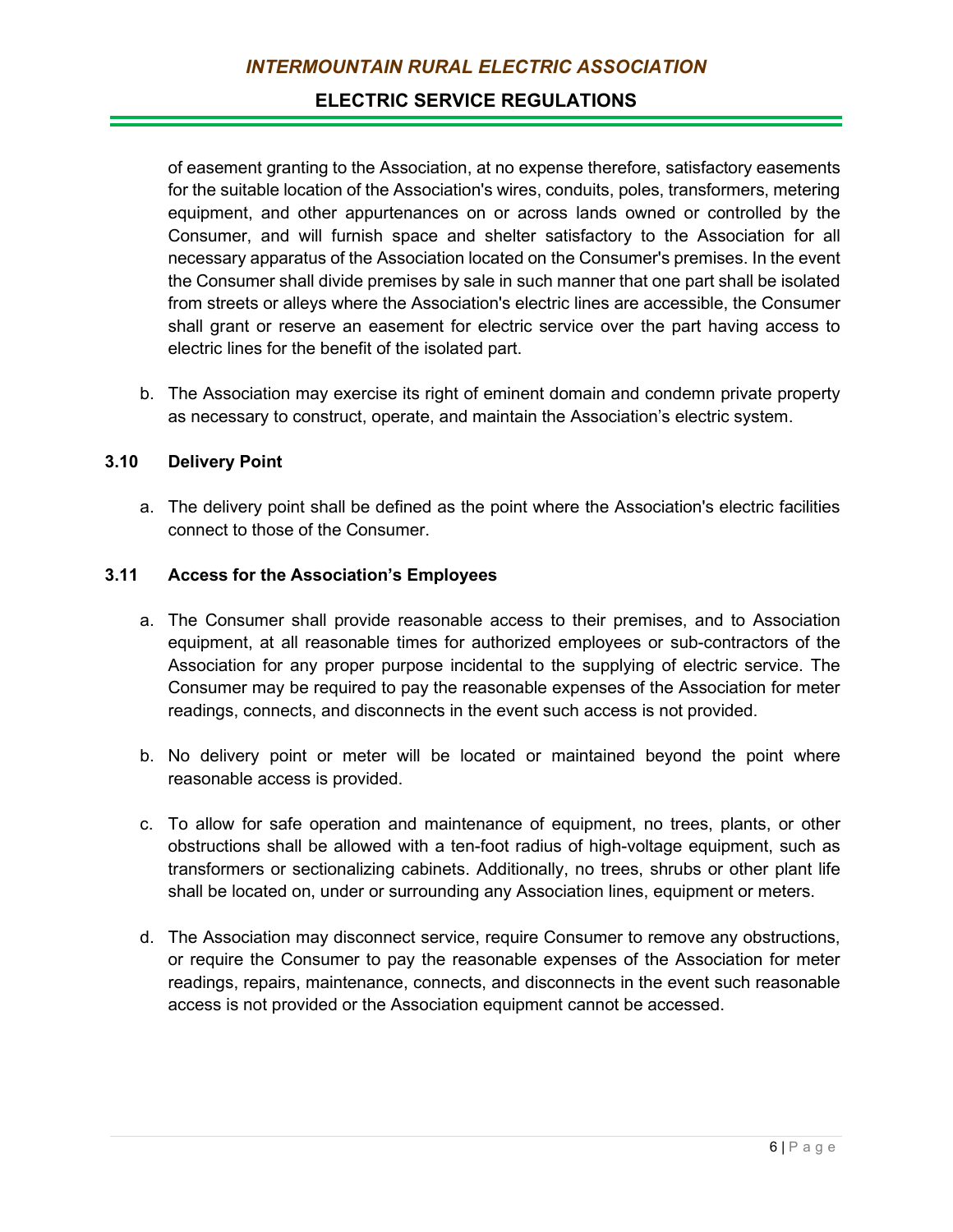### **3.12 Diversion of Electric Energy and Meter Tampering**

- a. The existence of electric energy consuming devices installed ahead of the meter or any tampering or interfering with wires, devices, or equipment connected to the Association's Distribution System or the damage to, alteration or obstruction of any meter (including the breaking of meter seals) without prior approval and knowledge of the Association, which will permit or make possible the use of the electric energy without its proper registration on the Association's meter, shall constitute prima facie evidence of diversion of electric energy by the Consumer in whose name service is being rendered, or by the Person benefiting from the use of such diverted energy. In the event that an Association check meter registers more electric energy in the same interval of time than does the meter installed at the Consumer's premises after such meter shall have been tested and found to be registering within the limits of accuracy prescribed by the Association's Regulations, such facts shall also constitute prima facie evidence of diversion of electric energy.
- b. In such instances, the Association shall, in any reasonable manner, compute the amount of diverted electric energy and shall have the right to enter the Consumer's premises and make an actual count of all electric energy consuming devices to aid in such computation. Where the Association is unable to make such count, the computation will be based on any other available information or estimated. Such computation will be made for the period beginning with the date on which the Consumer began using electric energy in the location where the diversion occurred, unless evidence proves that the diversion commenced at a later date and ending with the date on which the diversion ceased.
- c. A Consumer who diverts electric energy shall be required to pay for electric energy diverted, based upon the aforesaid computation under the applicable rate effective during the period of diversion; the cost of investigating and confirming such diversion; costs associated with disconnecting and reconnecting service; the power diversion fee specified in subsection (e); a Security Deposit equal to three (3) months usage based on the calculated diversion amount and all legal costs and fees incurred by the Association related to the diversion in any way. The Consumer may be billed for such costs as they are incurred, which bills shall be due and payable upon presentation.
- d. Reconnecting a meter, breaking or removing a meter seal, or tampering, altering, obstructing, or interfering with the Association's meter in any way, without diverting electric energy and without prior approval and knowledge of the Association, shall constitute prima facie evidence of meter tampering by the Consumer in whose name service is being rendered. A Consumer who tampers with a meter shall be required to pay the meter tampering fee specified in the Electrical Rates Schedules, Fees and Charges, the Security Deposit and all legal costs and fees incurred by the Association related to the meter tampering in any way. The Consumer may be billed for such costs as they are incurred, which bills shall be due and payable upon presentation.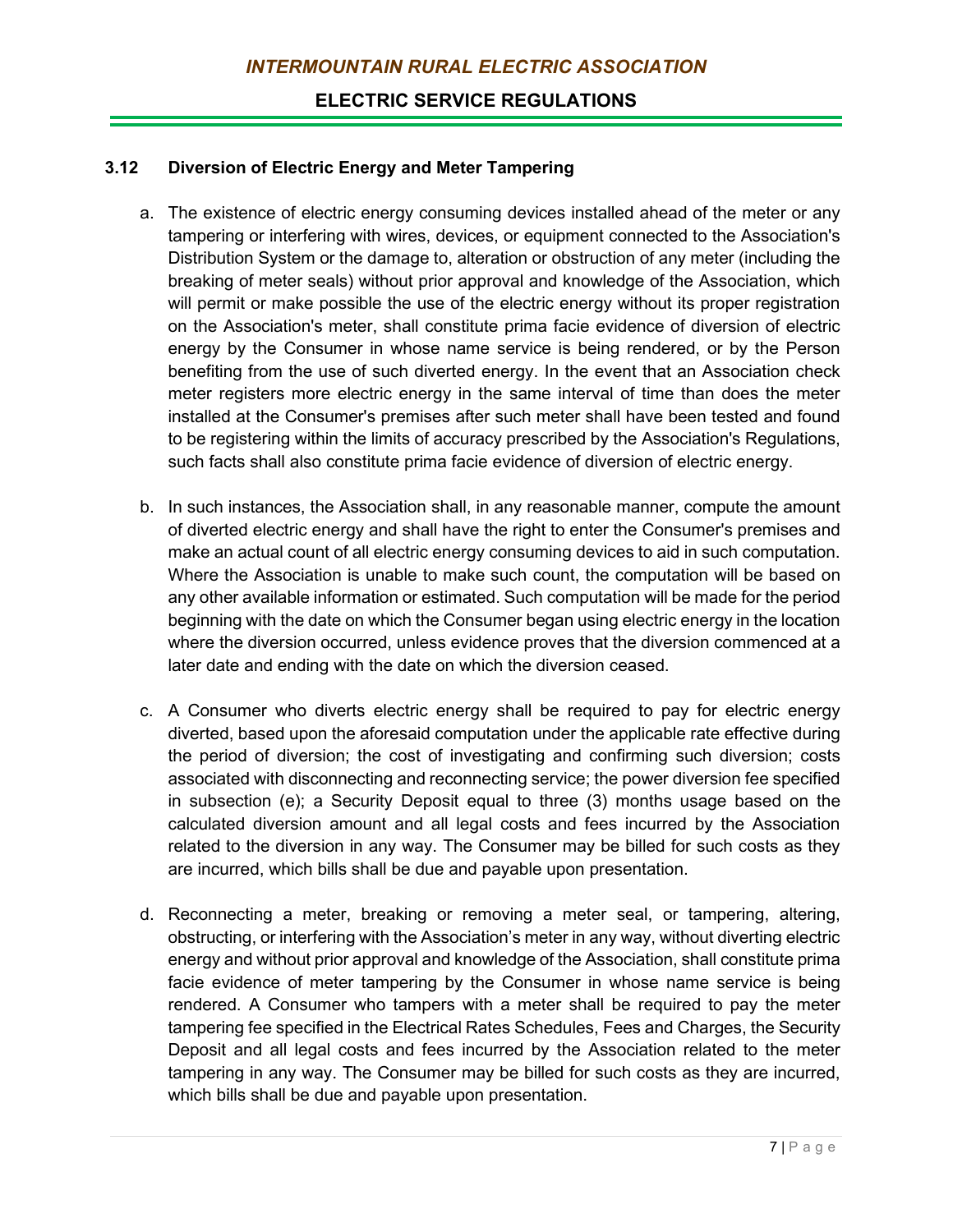- e. If service has been disconnected for diversion of electric energy or meter tampering, the Association shall not render service to the Consumer or to any other Person for the Consumer's use or benefit at the same or any other location until:
	- 1. The Consumer has paid all charges as set forth in this Regulation; and
	- 2. The Consumer has paid a power diversion fee or tampering fee in the amount specified in the Electrical Rate Schedules, Fees and Charges, whichever is applicable; and
	- 3. The Consumer has paid to the Association the installation cost of or has had installed, at the Consumer's expense, such entrance and service equipment as is necessary to prevent further diversion of electric energy and meter tampering.
	- 4. The Security Deposit has been paid in full.
- f. The foregoing Regulations pertaining to diversion of electric energy are not in any way intended to affect or modify any action or prosecution under the civil and criminal statutes of the State of Colorado.

## **3.13 Space for Transformers and Other Facilities**

a. The Consumer, at the request of the Association, shall furnish and maintain indoor or underground space and facilities for the installation of the Association's transformers and other equipment in those cases where this type of installation is required or requested by the Consumer.

## **3.14 Special Apparatus of Consumer**

a. The Consumer will, in every case, confer with the Association before any special apparatus or any apparatus requiring extremely close voltage regulation is connected. In the event that any equipment is connected to the Association's lines, the operation of which impairs service to other Consumers, the Association reserves the right to require correction of the condition by the Consumer. The Association may refuse or discontinue service to such equipment until such condition is corrected by the Consumer. In certain circumstances, the use of equipment having fluctuating or intermittent load characteristics, or having an abnormal effect on voltage, may necessitate the furnishing of service to such equipment through isolated transformers and separate service loops, or installing transformer and/or line capacity in excess of that normally required by non-fluctuating or non-intermittent equipment in order to protect the quality of service to the Consumer, or to other Consumers. The Association reserves the right to charge the Consumer the full cost of facilities to provide any special service required by such equipment and/or to prevent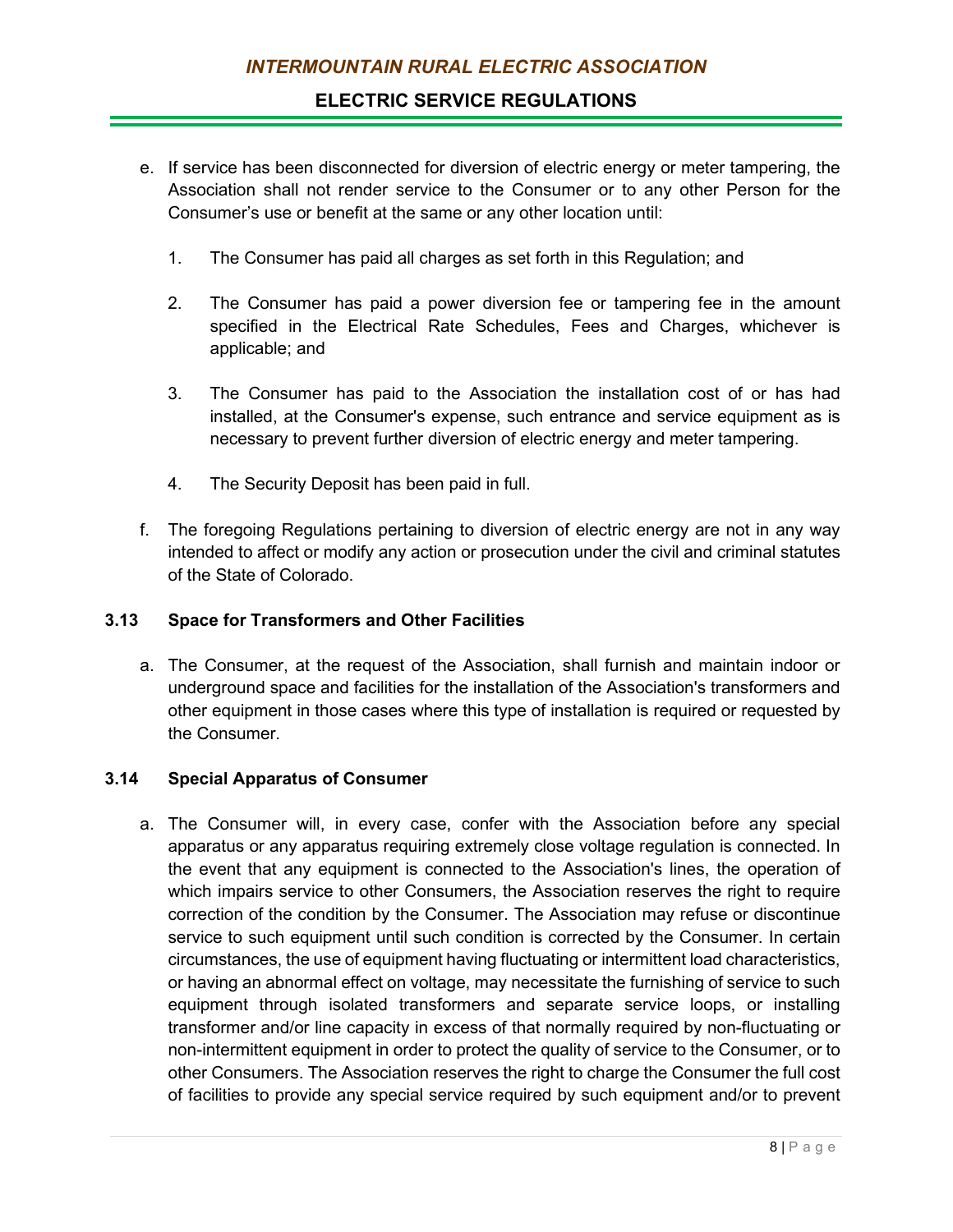any impairment in service to the Consumer or to other Consumers. Where the Consumer is billed under a measured demand, the Association may determine the billing demand on a shorter interval than specified in the rate schedule, or may make other suitable adjustment, irrespective of any provision relative to billing demand determination contained in such rate.

b. The Association reserves the right to deny service to a Consumer for the operation of any device that has a detrimental effect upon the service provided to other customers. The Consumer's use of service shall not exceed the limits for harmonic distortion set forth in latest version of IEEE Recommended Practices and Requirements for Harmonic Control in Electric Power Systems (IEEE Std 519) or its successor. Where the Consumer's use of service produces unacceptable levels of harmonic distortion, the Consumer shall reduce the harmonic distortion to within limits set forth in IEEE Std 519, at their own expense, and within a time frame established by the Association. The Association will cooperate with its Consumers when consulted concerning the intended use of any electric device.

# **3.15 Maintenance of Consumers' Facilities**

- a. All electric wiring, conduits, cables and apparatus, including necessary protective appliances essential to utilization of service on the Consumer's side of delivery point, shall be furnished, installed, and maintained at the Consumer's expense, except as specifically provided by the contract for service, applicable rate schedule, or these Regulations.
- b. The Association may require the Consumer to pay for service interruption calls made by employees of the Association to correct faulty electric facilities located on the Consumer's side of the delivery point.
- c. If, for special reasons, the Consumer requires or elects to use voltages other than the standard secondary and primary voltages of the Association's established Distribution System, the special transformers will be installed, operated, and maintained by and at the expense of the Consumer. All voltage converters are subject to Association approval.

# **3.16 Alteration or Relocation of Facilities**

- a. Requests for alteration or relocation of the Association's facilities for road moves, house moving, joint use, etc., shall be made sufficiently in advance to enable the Association to schedule the requested alteration or relocation.
- b. Except when the Association's facilities are located in a public right-of-way, and relocation is requested by and for the benefit of the owner of that public right-of-way, the party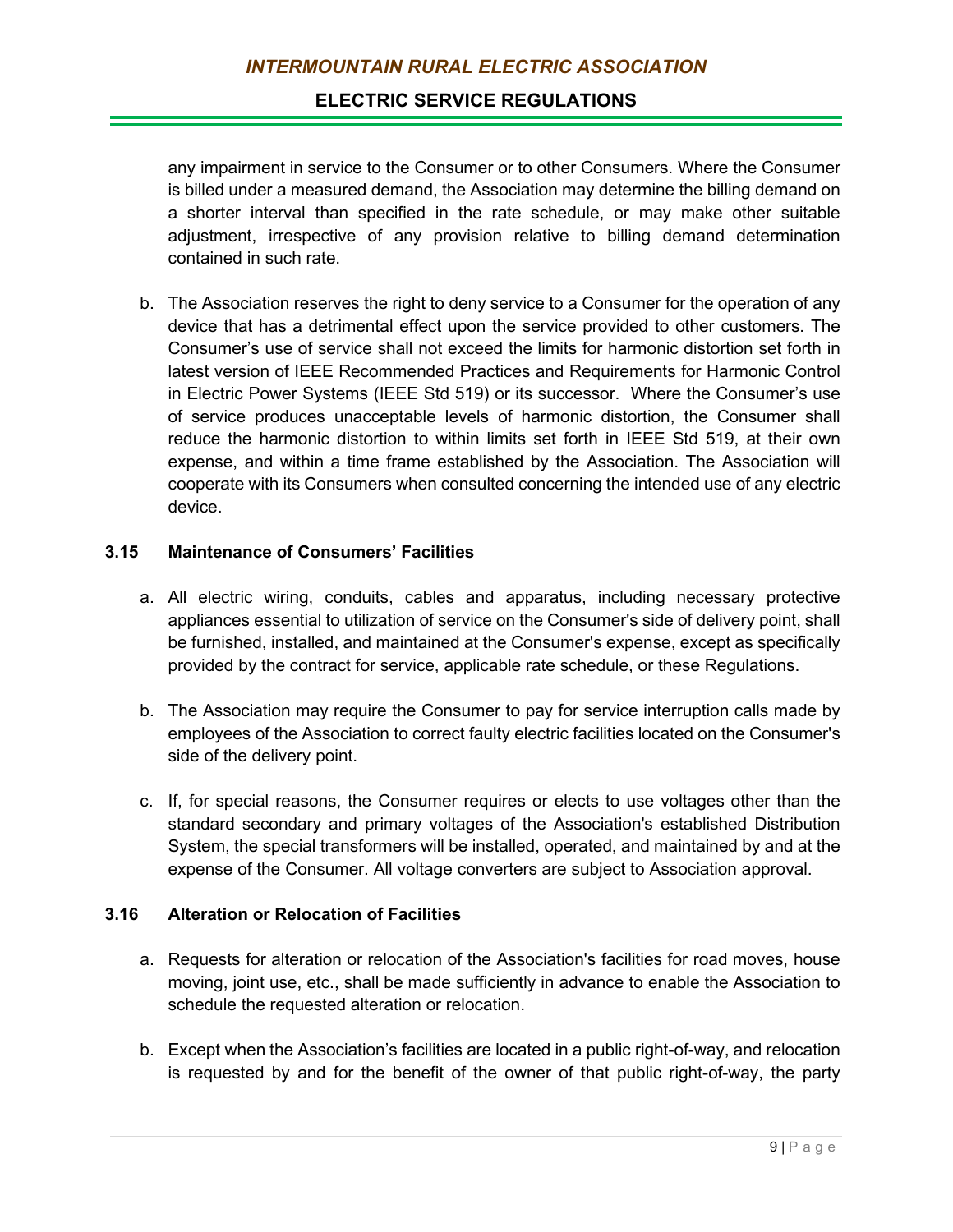requesting that alteration or relocation shall pay the estimated cost thereof in advance and shall be responsible for the actual cost.

c. The Consumer shall reimburse the Association for any cost associated with relocation or alteration of facilities made at the request of the Consumer for the Consumer's convenience. Except in case of emergency, meters and other equipment of the Association will be removed or relocated only by employees of the Association. The Association shall, at its option, require a cash deposit sufficient in amount to pay for all estimated costs of the alteration or relocation. If due to an emergency, the Consumer removes a meter or other facilities of the Association, said Consumer will be required to immediately notify the Association.

## **3.17 Consumer Deposits**

a. The Association may require a cash deposit in the amount of an estimated sixty (60) day bill. A non-cash deposit in the form of a bank issued letter of credit, insurer's bond, or other form of surety may be submitted and accepted upon review and approval of the Association. If surety expires prior to establishing twelve (12) months of good payment history, a new form of surety or cash deposit will be required. Such deposit may be in addition to any advance, contribution, or guarantee provided for in the Extension Regulations. Deposits will be refunded after the Association's records show that the Consumer has a consecutive twelve (12) month record with no past due amounts appearing on the monthly statements. Cash deposits may be paid to the Association in installments within the first three months of service. Interest will begin accruing with the initial payment received and the twelve (12) month period will begin upon receipt of the full deposit amount.

Deposits will be required as follows:

- 1. A Consumer who receives or has previously received service from the Association will be required to make a deposit of an estimated sixty (60) day bill only if the Consumer has not made timely and complete payments throughout the most recent twelve (12) months in which the Consumer has received service from the Association.
- 2. Consumers that have not established a previous payment record with the Association will be required to make a deposit of an estimated sixty (60) day bill. If an estimate of 60 days cannot be determined, a minimum deposit amount will be collected in the amount of \$75 for residential services and \$150 for non-residential services.
- 3. If an account is disconnected for nonpayment or if the Consumer's usage increases from the historical usage at the location by more than 100%, the Association may require a new or additional deposit. If the deposit is imposed or increased based on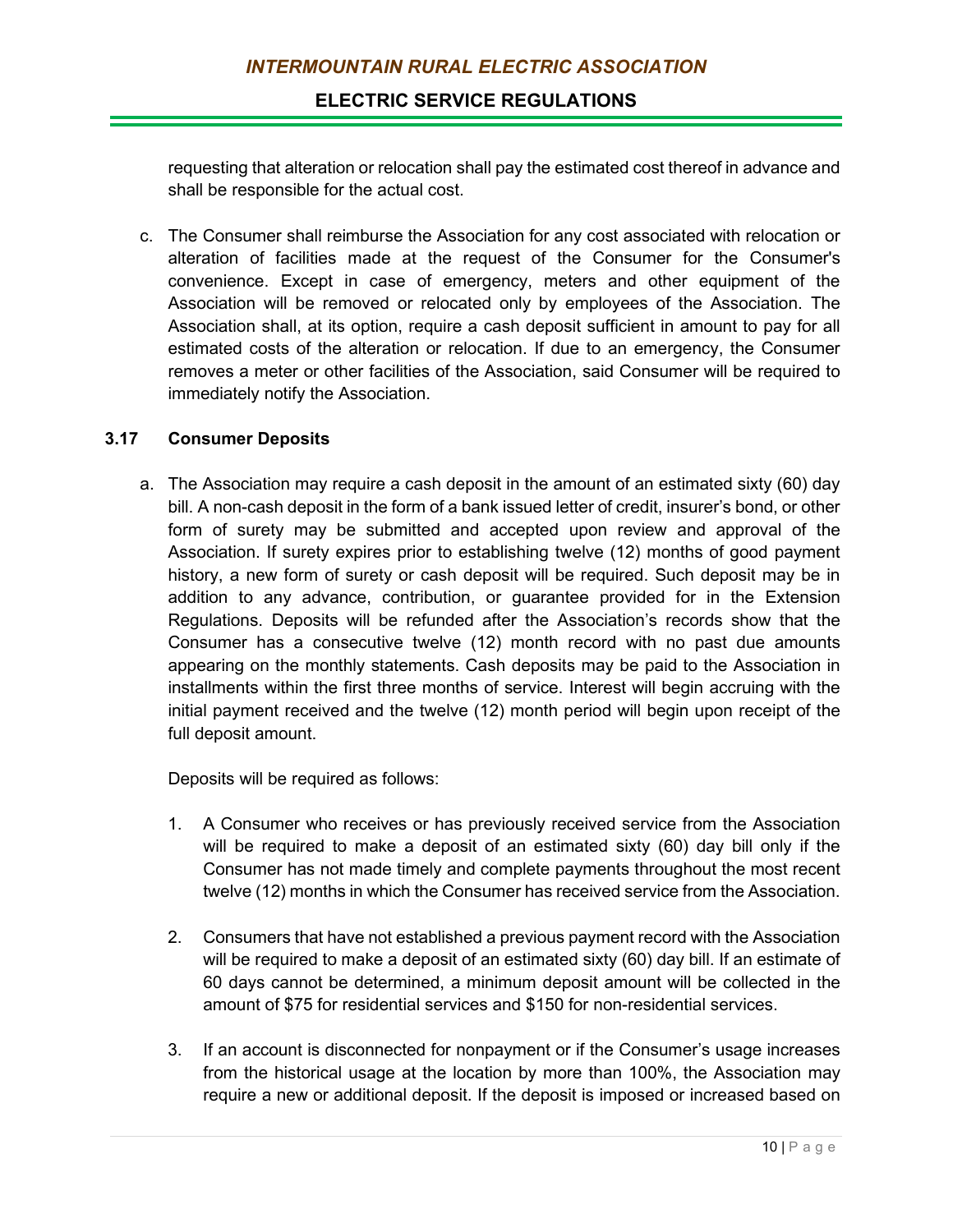usage, it will be based on the increased usage. The new or increased deposit shall be subject to refund after twelve (12) months as proved in subsection (a).

- b. In the event of diversion or other subterfuge, the Association may require the Consumer to pay a Security Deposit equal to three (3) months usage based on the calculated diversion amount or other calculated charges.
	- 1. Security Deposits are not eligible for installment payment plans and are due in full at time the Security Deposit is assessed.
	- 2. Security Deposits shall be held by the Association throughout the time service is provided at the location and will be released only upon final billing for the Consumer at said location.
- c. The Association shall pay simple interest on cash deposits at the percentage rate per annum as calculated at the rate determined by the Commission rules applicable to interest on deposits and in the manner provided below. Interest will be payable upon return of the deposit for the time such deposit was held by the Association or annually at the request of the Consumer. Deposits will be refunded after the Association's records show that the Consumer has a consecutive twelve (12) month record with no past due amounts appearing on the monthly statements or upon termination of service to the Consumer without a past due amount, whichever occurs first.
- d. The Association will submit unclaimed deposits, including any accrued interest and less any lawful deductions or amounts owed to the Association, to the energy assistance organization designated by the Colorado legislative commission on low-income energy assistance. Deposits are considered unclaimed when left with the Association more than two (2) years after termination of the services for which the deposit was made or more than two (2) years after the deposit became payable to the Consumer and after the Association has made reasonable efforts to locate the Consumer.
- e. The Association shall maintain records to show the following for each deposit:
	- 1. The name of each Consumer making a deposit.
	- 2. The premises occupied by the Consumer when making a deposit and successive premises occupied while the deposit is retained by the Association.
	- 3. The amount and date of the deposit.
	- 4. The record of each transaction, such as payment of interest, interest credited, etc.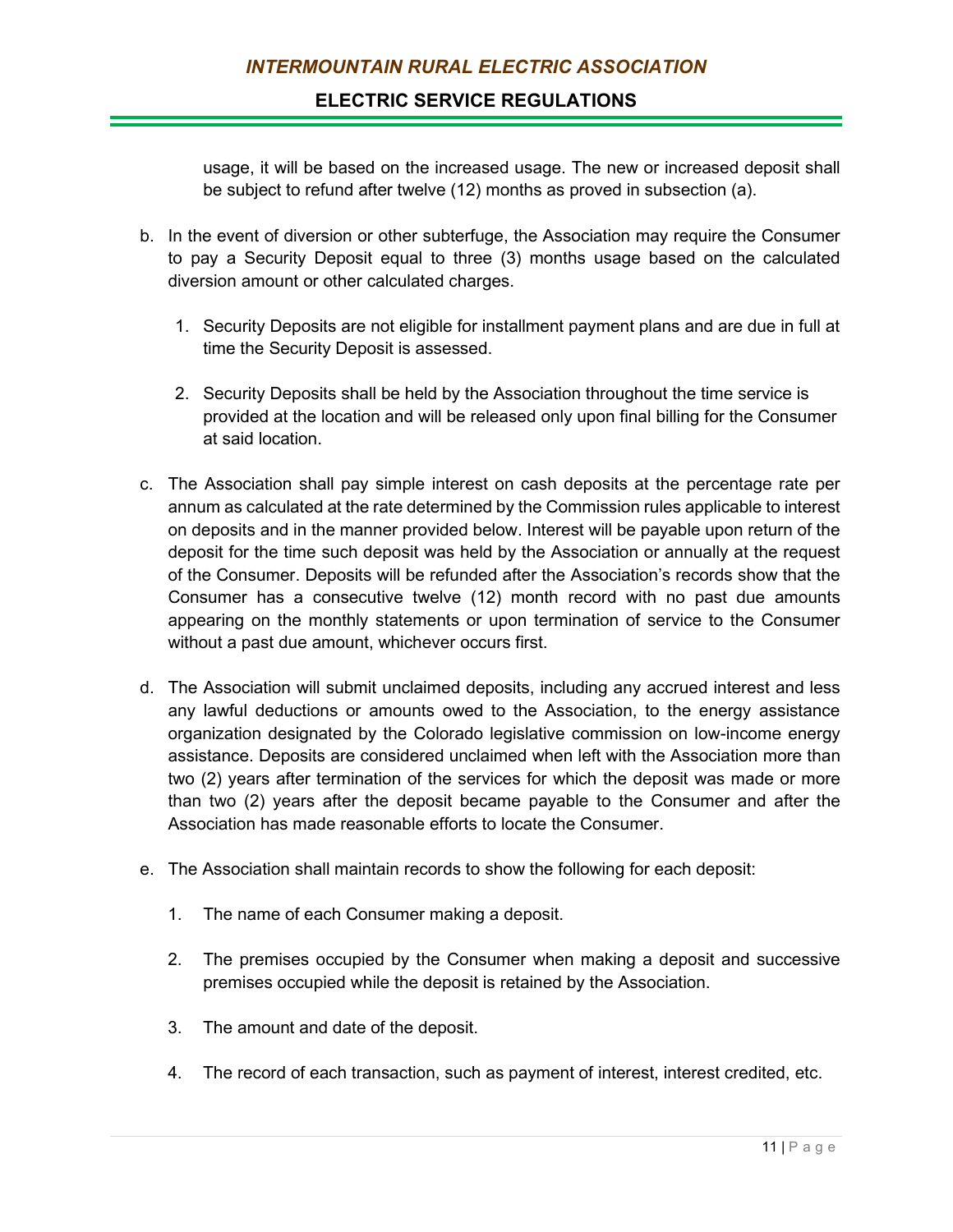- 5. If the deposit was returned to the Consumer, the date on which the deposit was returned to the Consumer.
- 6. If the unclaimed cash deposit was paid to the energy assistance organization or other entity to whom the Association is authorized or required to pay, the date on which the cash deposit was paid and to what entity it was paid.
- f. Paying a deposit will not relieve any Consumer from payment of current bills as they become due, and no deposit will be applied by the Association to any indebtedness of the Consumer except to a bill for electric services and fees due or past due after service is terminated.

## **3.18 Consumer's Installation**

- a. Before purchasing equipment or beginning construction of a proposed installation, the Consumer shall be expected to confer with the Association to determine if the type of service, capacity, and voltage desired by the Consumer is available, to determine if extensions of, or additions to, the Association's facilities will be required; and to secure definite location of the delivery point. Before any additions to or alterations of existing installations are made by the Consumer, who will materially affect the amount of service required or may require change in the type of service or the delivery point, the Association must be notified reasonably in advance thereof as to the proposed additions or alterations in order that the Association may first determine if the service is available and, if so, that the necessary changes in the Association's facilities may be arranged for and completed.
- b. All wiring and electrical equipment on the Consumer's side of the delivery point will be furnished, installed and maintained at all times by the Consumer in conformity with Good Utility Practice, the National Electrical Code, the National Electrical Safety Code, the requirements of any governmental authority having jurisdiction and in accordance with the Association's Regulations.
- c. Except as otherwise provided in these Regulations, any overhead or underground distribution lines required beyond the delivery point shall be installed, owned, operated and maintained by the Consumer. Electric power and energy will be primary metered at a location designated by the Association, which location may be at a point other than the delivery point. The Consumer will provide, install, operate, and maintain such protective devices as specified and approved by the Association through which connection is made to the Association's Distribution System.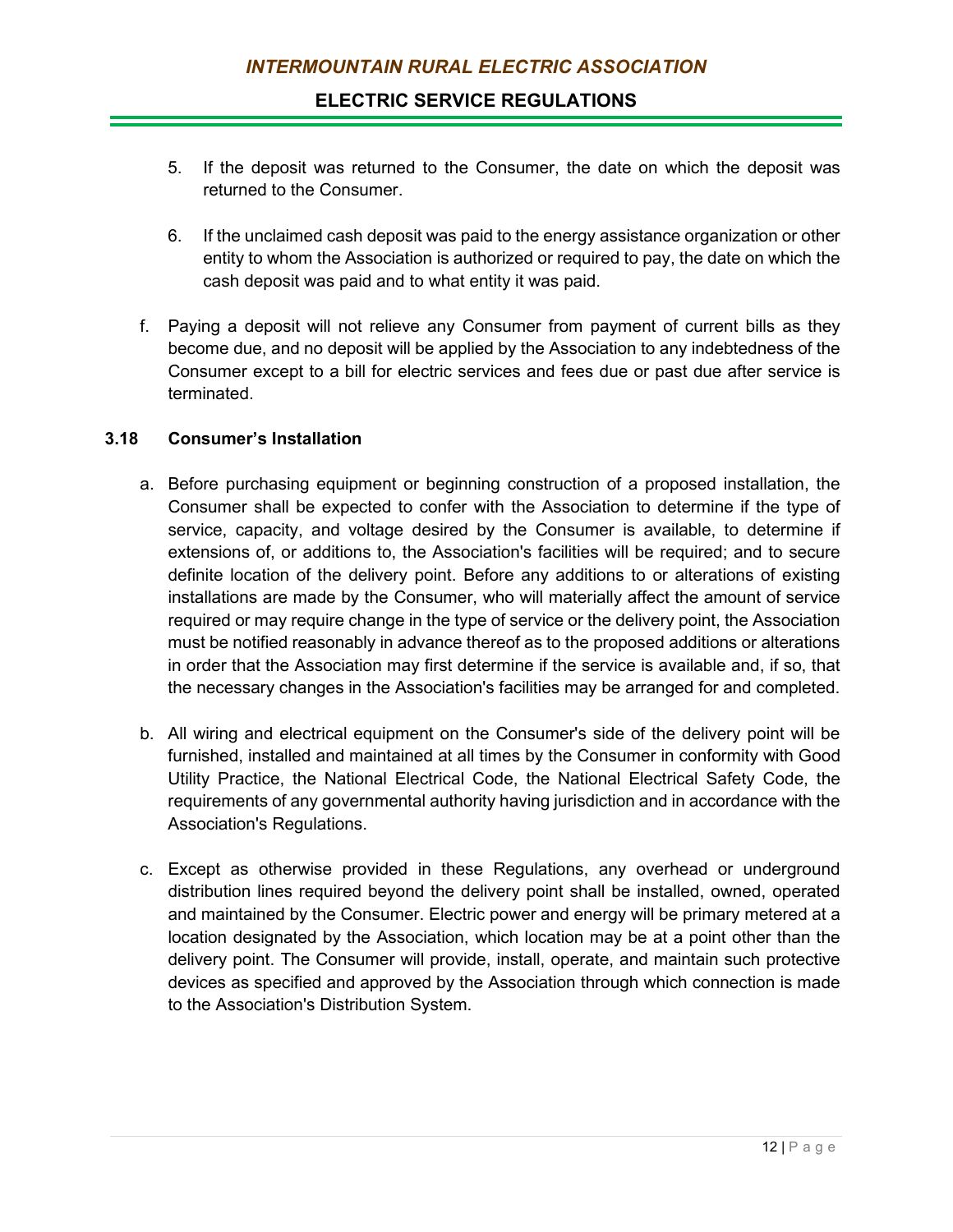#### **3.19 Discontinuance of Service**

- a. The Association shall not discontinue the service of any Consumer for violation of any Regulation of the Association and/or for nonpayment of any sum due for electric service except upon written notice mailed by first-class mail or delivered, at least ten (10) days in advance of the disconnect, advising the Consumer exactly what Regulation(s) has been violated for which service will be discontinued and/or the amount due and the date by which the same shall be paid. This Regulation shall not apply where a bypass is discovered on a Consumer's service meter, or in the event of the discovery of a shortcircuit on a Consumer's premises, or in the case of a Consumer utilizing the service in such a manner as to make it dangerous to the public or occupants of the premises, thus making an immediate discontinuance of service to the premises imperative.
- b. In the event the Association gives notice of discontinuance of service, said notice shall advise the Consumer how to contact the Association to resolve any dispute with respect to a violation of any Regulation and/or with respect to amount due or due date. If a disconnect notice is issued, a disconnect notice fee in the amount specified in the Electrical Rate Schedules, Fees and Charges will be charged. If the Consumer is disconnected for non-pay, the disconnect notice fee may be included in the total payment required to be reconnected. Any Consumer may, with respect to an unresolved dispute contained on the notice, request a formal hearing in writing before members of the Association's Board of Directors, and an order not to terminate service will be issued only if: a) The Consumer has posted a deposit with the Association equal to the amount of the dispute, and b) has previously attempted to resolve the matter with Association personnel by letter, email, telephone or in person.
- c. A residential Consumer may avoid discontinuance of service by complying with one or more of the following conditions:
	- 1. Paying the noticed amount, or,
	- 2. Paying no charges and presenting the Association a current medical certificate signed by a physician, or health practitioner acting under a physician, licensed by the State of Colorado as defined per subsection (i).
	- 3. Any Consumers, with a monthly payment record, finding themselves in a financial hardship may notify the Association and request special arrangements of short duration.
- d. In situations where the Association has been notified in writing that the utility service for an entire dwelling is recorded on a single meter or multiple retail units are on one meter, the Association shall mail or deliver the notice of discontinuance to the Consumer of record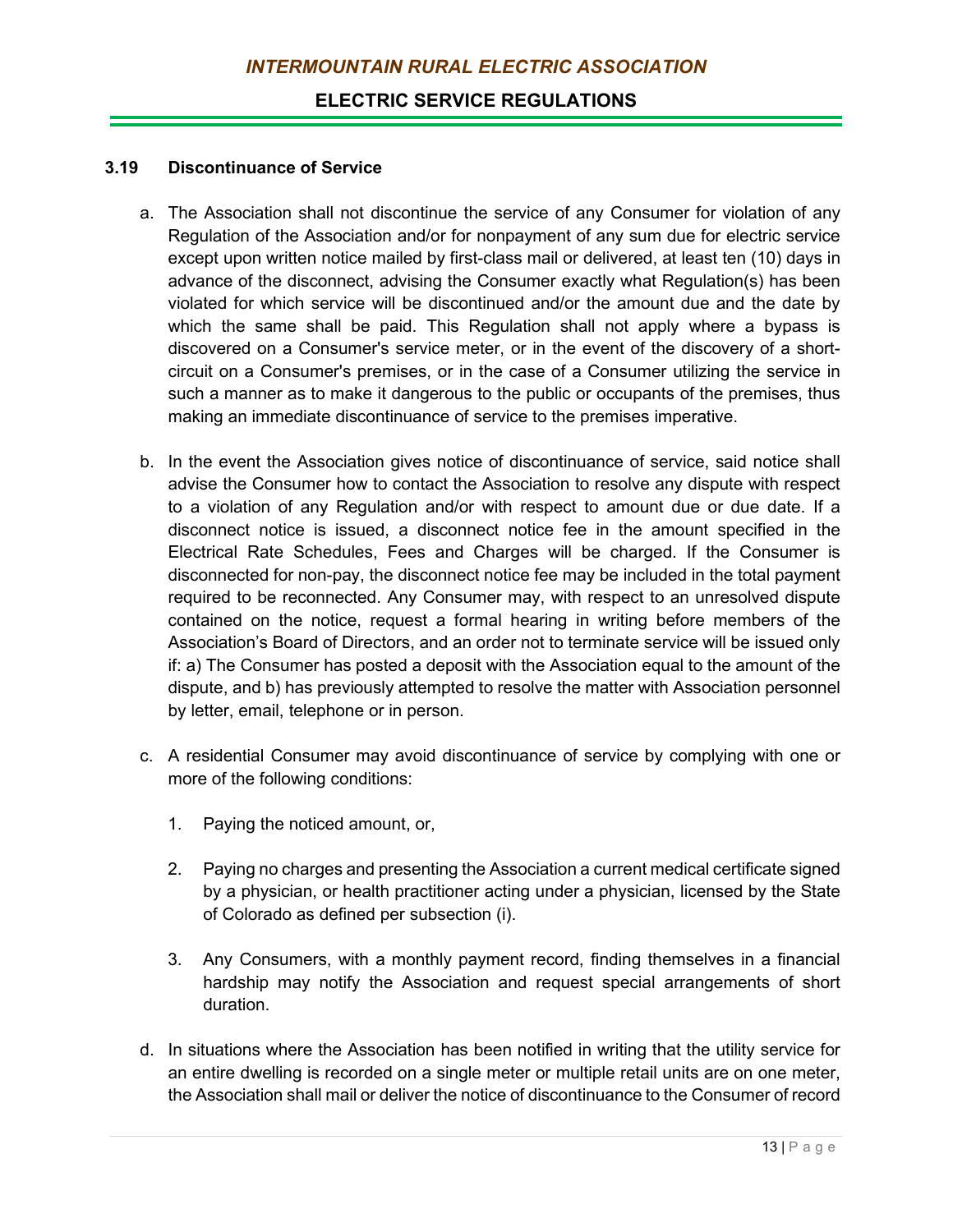and shall send or deliver a copy of said notice of discontinuance to each individual dwelling unit on the premises. The Association may also post a copy of the notice of discontinuance in one or more of the common areas of the dwelling unit involved.

- e. The Association will require payment only in the form of cash, certified funds, or credit card payments for all returned checks.
- f. Delinquency in payment for service rendered to a previous occupant of the premises to be served and unpaid charges for services or facilities not ordered by the present or prospective Consumer shall not constitute a sufficient cause for refusal of service to a present or prospective Consumer, provided, however, the Association may decline to furnish service at the same premises for the use of a delinquent Consumer by subterfuge in any manner. Subterfuge includes, but is not restricted to, an application for service at a given location in the name of another party by a Person whose account is delinquent and who continues to reside at the premises. Service shall not be discontinued or refused for failure to pay an indebtedness except as incurred for deposits, fees or electric service rendered by the Association.
- g. Service shall not be discontinued between 12 noon on Friday and 8 a.m. the following Monday, or between 12 noon on the day prior to and 8 a.m. on the day following any federal holiday or Association observed holiday.
- h. Service will be restored within twelve (12) hours after the Consumer satisfies one (1) of the following provisions unless extenuating circumstances prevent restoration.
	- 1. Pays full amount of notice, plus all reconnect fees and/or security deposits.
	- 2. Residential Consumer presents a current medical certificate signed by a physician, or medical practitioner acting under a physician's license, in the State of Colorado as defined per subsection (i).
- i. The Association shall postpone discontinuance or restore service to a residential Consumer for sixty (60) days from the date the Consumer submits a medical certificate issued by a Colorado-licensed physician or health care practitioner acting under a physician's authority, showing that discontinuance of service will aggravate an existing medical condition or create a medical emergency for the Consumer or a permanent resident of the Consumer's household. The Association reserves the right to request additional information relevant to the certificate. The Consumer may receive a single thirty (30) day extension by providing a second medical certificate prior to the expiration of the original sixty (60) day period. A residential Consumer may submit a new medical certificate to postpone discontinuance of electric service for another sixty (60) day period at any time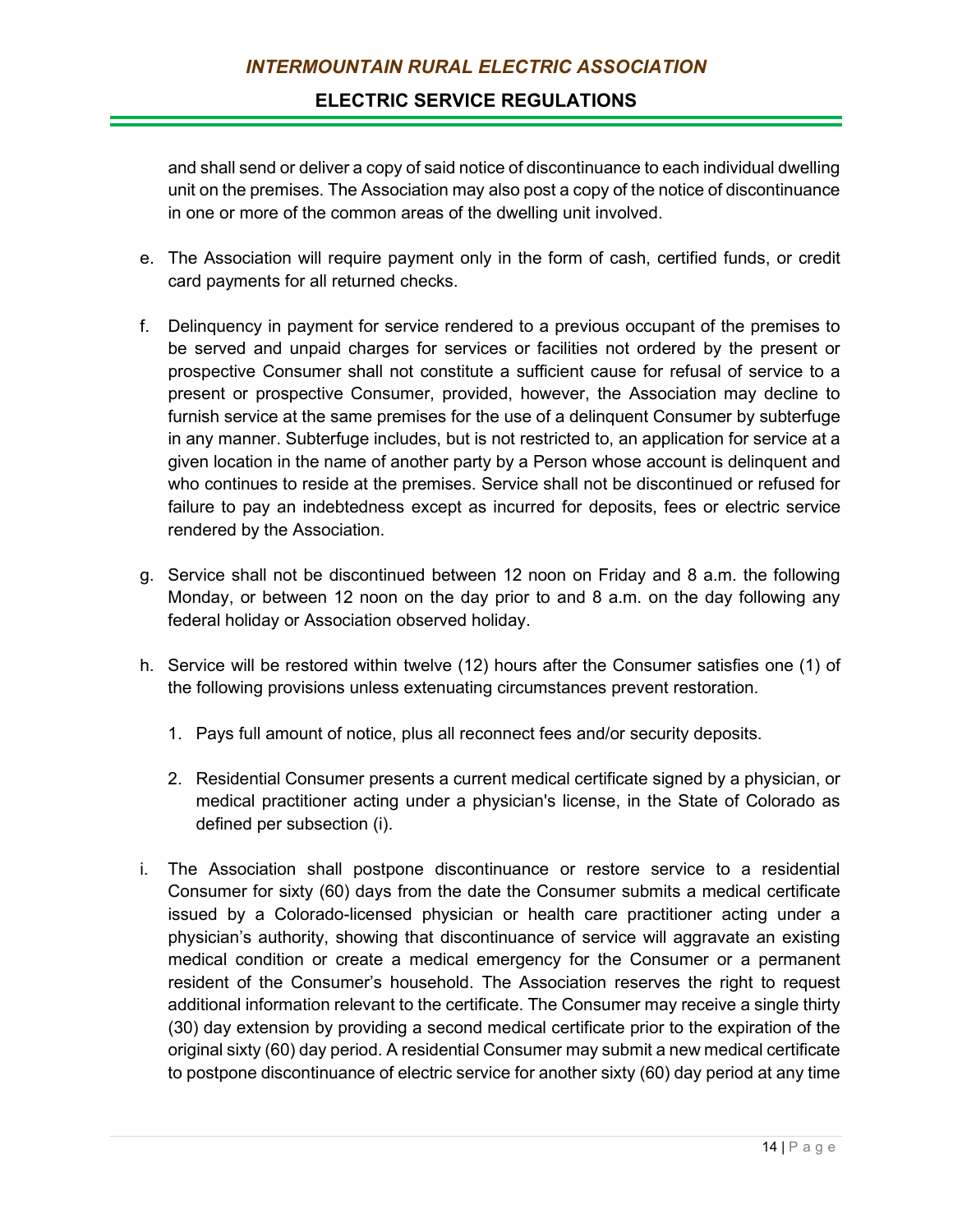if the full past due amount from the current or prior medical certificate is paid. The Association will not honor any medical certificate submitted as a means of

- j. subterfuge.
- k. Notwithstanding anything herein to the contrary, service may be discontinued with or without notice under the following conditions:
	- 1. Safety reasons, in opinion of the Association.
	- 2. Ordered by any properly constituted governmental authority.
	- 3. Previously disconnected service restored by other than Association personnel and the original cause for the discontinuance has not been cured.
- l. In the event a Consumer's service is immediately terminated without prior notice, the Consumer will have the right of immediate appeal to the Board of Directors pursuant to Section 6 of Part VI – Complaint Procedure.

# **3.20 Refusal to Serve a Consumer**

- a. The Association may refuse to serve a Consumer or prospective Consumer and may discontinue service to an existing Person/Consumer until the Consumer has complied with the Association's general Rates and Regulations, and such other reasonable regulations as may be approved from time to time by the Association.
- b. The Association shall not serve a Person who is delinquent in payments to the Association for service previously rendered at the same or other locations, or who, at the time of application, is a Person of the household of a former Person who is delinquent in payments to the Association, until such indebtedness is paid in full.
- c. The Association shall not reconnect service that has been disconnected for six (6) months or more until the Consumer or prospective Consumer obtains the necessary approvals from the state and/or county electrical inspector of the Temporary or Permanent meter loop installation.

## **3.21 Voltage Surveys and Records**

a. The Association shall provide appropriate voltmeters for all voltages furnished. All voltmeter records shall be available for inspection for a period of at least one (1) year from the date of such records.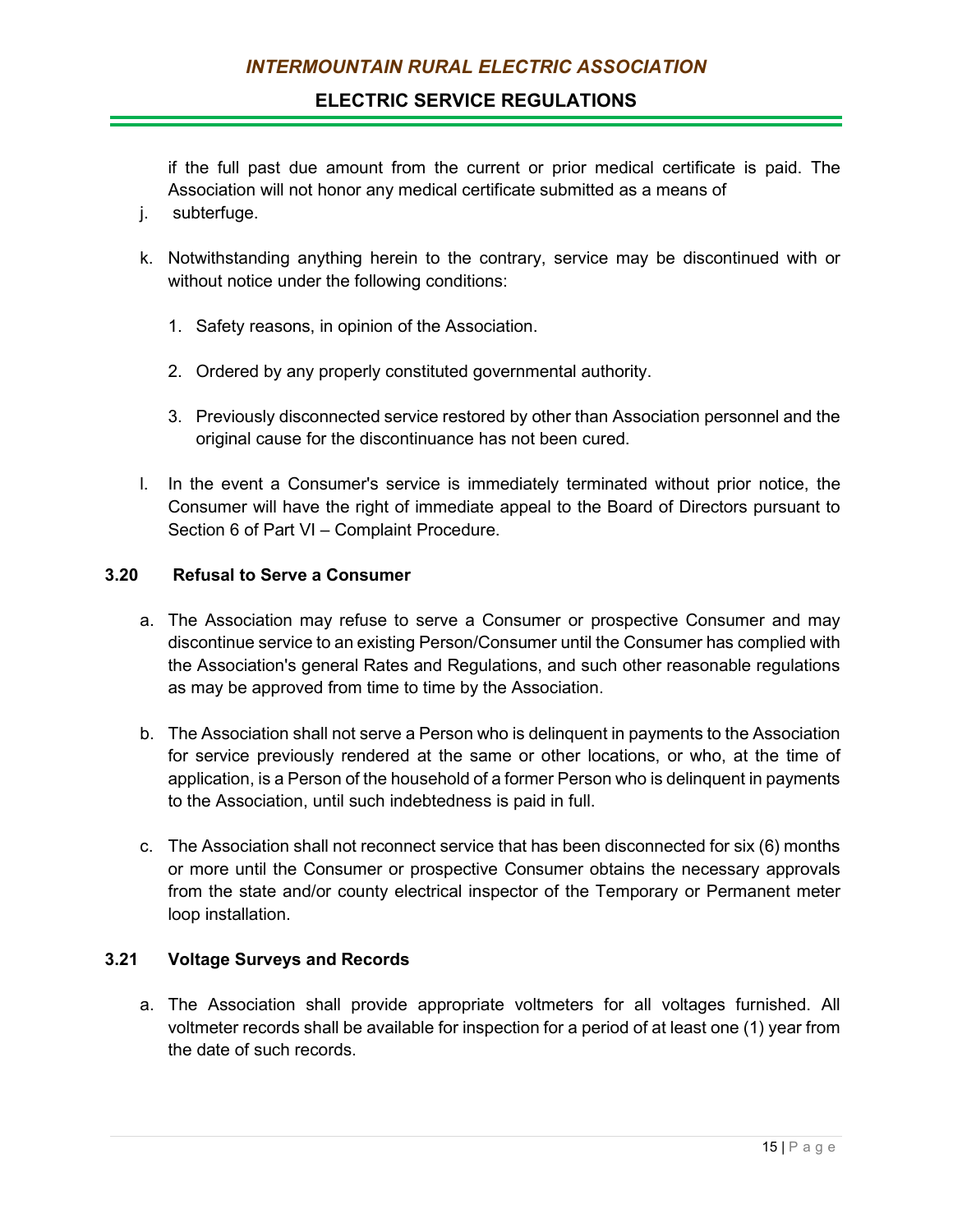### **3.22 Discontinuance of Service at Consumer's Request**

- a. A Consumer wishing to discontinue service should give at least three (3) Business Days' notice to the Association to that effect, unless otherwise specified in the applicable rate or contract, in order to allow time for the final meter reading and disconnection of service. If such notice is not received by the Association, the Consumer will be liable for service until final reading of the meter. Notice to discontinue service will not relieve the Consumer from any minimum charge or guaranteed payment under any contract or applicable rate.
- b. Upon notice of discontinuance of service, the Association shall obtain a final meter read, for which it may charge a fee as specified in the Electrical Rate Schedules, Fees and Charges.
- c. Due to the cost of processing, credit balances on terminated accounts in amounts of \$5.00 or less will not be refunded unless specifically requested by the Consumer within thirty (30) days of final billing.

#### **3.23 Measurement of Service**

a. Each class of electric service supplied will be metered and billed separately. All service to a Consumer under one (1) applicable rate will be measured by a single meter, and meter readings will not be combined for billing purposes. Adjoining properties may be combined on a single meter at the Consumer's expense and served as a single Consumer where such properties are controlled, occupied, and used for farm or commercial purposes by a single enterprise engaged in the pursuit of a single business. Service to the same Person at different premises will be considered as service to separate Consumers and will be metered and billed separately unless otherwise approved by the Association.

#### **3.24 Resale of Electric Energy**

a. The Consumer shall not extend his/her electric facilities outside his/her premises for service to other Consumers or premises, and shall not resell any of the energy received by him/her from the Association to any other Person or Persons on the Consumer's premises or for use on any other premises.

# **SECTION 4. METERING**

### **4.1 Meter Testing Facilities and Equipment**

a. The Association will provide such testing apparatus and equipment as may be necessary to comply with the Regulations of the Association.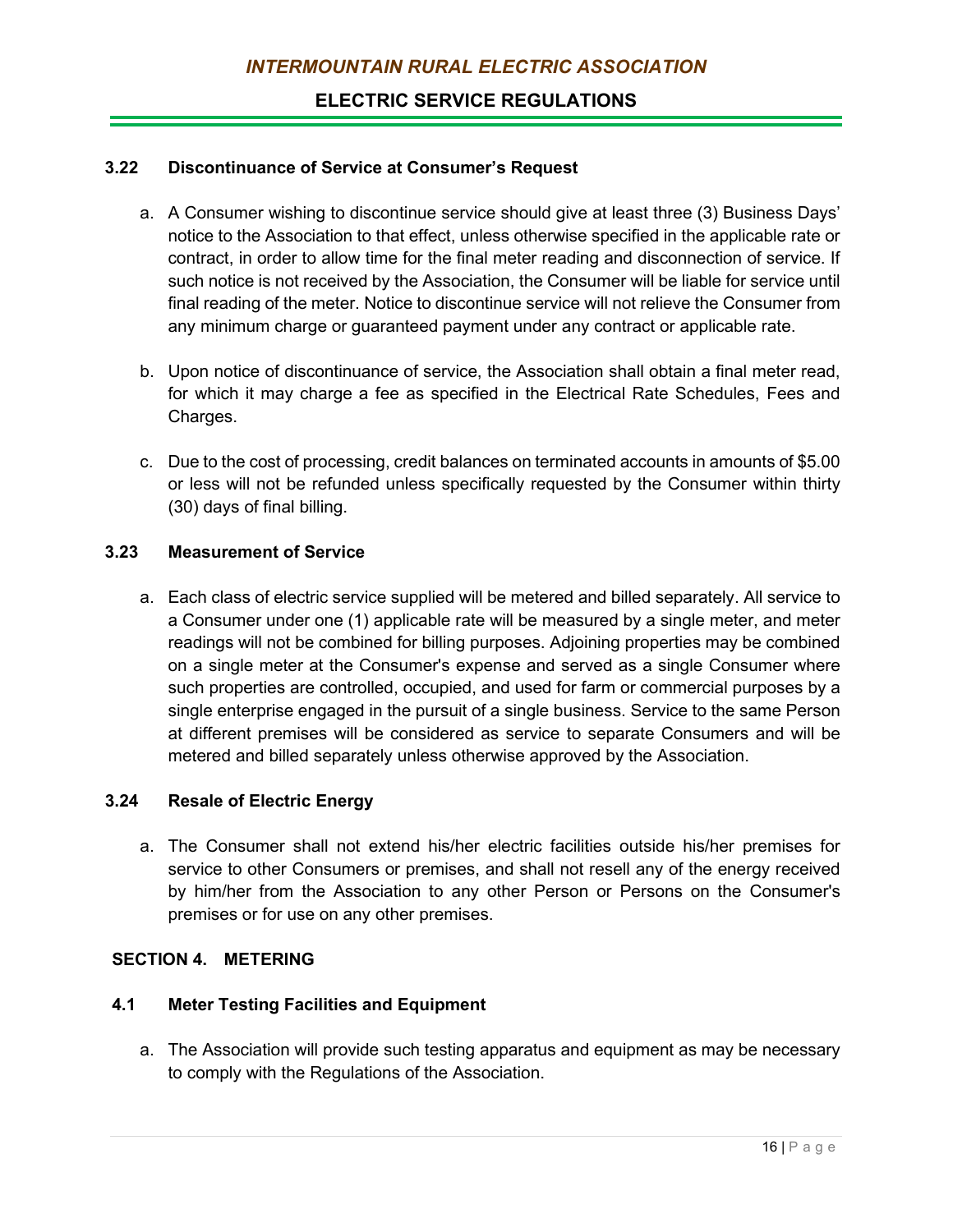- b. The Association shall make such tests with such frequency and in such manner and at such places as may be necessary.
- c. The Association shall provide electrical testing instruments for testing service watthour meters.
- d. For testing the accuracy of portable watthour meters, commonly called "rotating standards," and other portable instruments used for testing service meters, the Association shall provide as reference or check standards suitable indicating electrical instruments, watthour meters, or any or all of them hereafter called "reference standards." Such reference standards may be of the service type of watthour meters, but if so, such watthour meters shall be permanently mounted in the meter laboratory of the Association and be used for no other purpose than for checking rotating standards.
- e. Reference standards shall be submitted at least once each year to a laboratory of recognized standing for the purpose of test and adjustment.
- f. All working rotating standards (portable watthour meters) shall be compared with the reference standards at least once a year for commutator types, and once in two (2) years for induction types, during the time such working standards are being regularly used. If working rotating standards (portable watthour meters) are in error of not more than one (1) percent, plus or minus, at any load at which the standard shall be used, the standard may be adjusted by comparison with the Association's reference standards. However, if working rotating standards test in error of more than one (1) percent, plus or minus, such standards shall be tested, adjusted and certified in a standardizing laboratory of recognized standing. Each rotating standard (portable watthour meters) shall at all times be accompanied by a certificate, sticker, or calibrating card signed by the standardizing laboratory, giving the date when it was last certified and adjusted. Records of certification and calibrations shall be kept on file in the office of the Association for the life of the instruments.
- g. All portable indicating electrical testing instruments, such as voltmeters, ampmeters and wattmeters, when in regular use for testing purposes, shall have their calibration regularly and frequently determined, using suitable reference standards. Instruments in constant use should be checked yearly, and if found appreciably in error at zero, or more than one percent (1%) of full scale value at commonly used scale deflection shall, unless accompanied by a calibration card, be adjusted and certified. This yearly interval may be lengthened if the instrument is used infrequently and is carefully handled, but, in any case, the instrument shall be checked at least annually.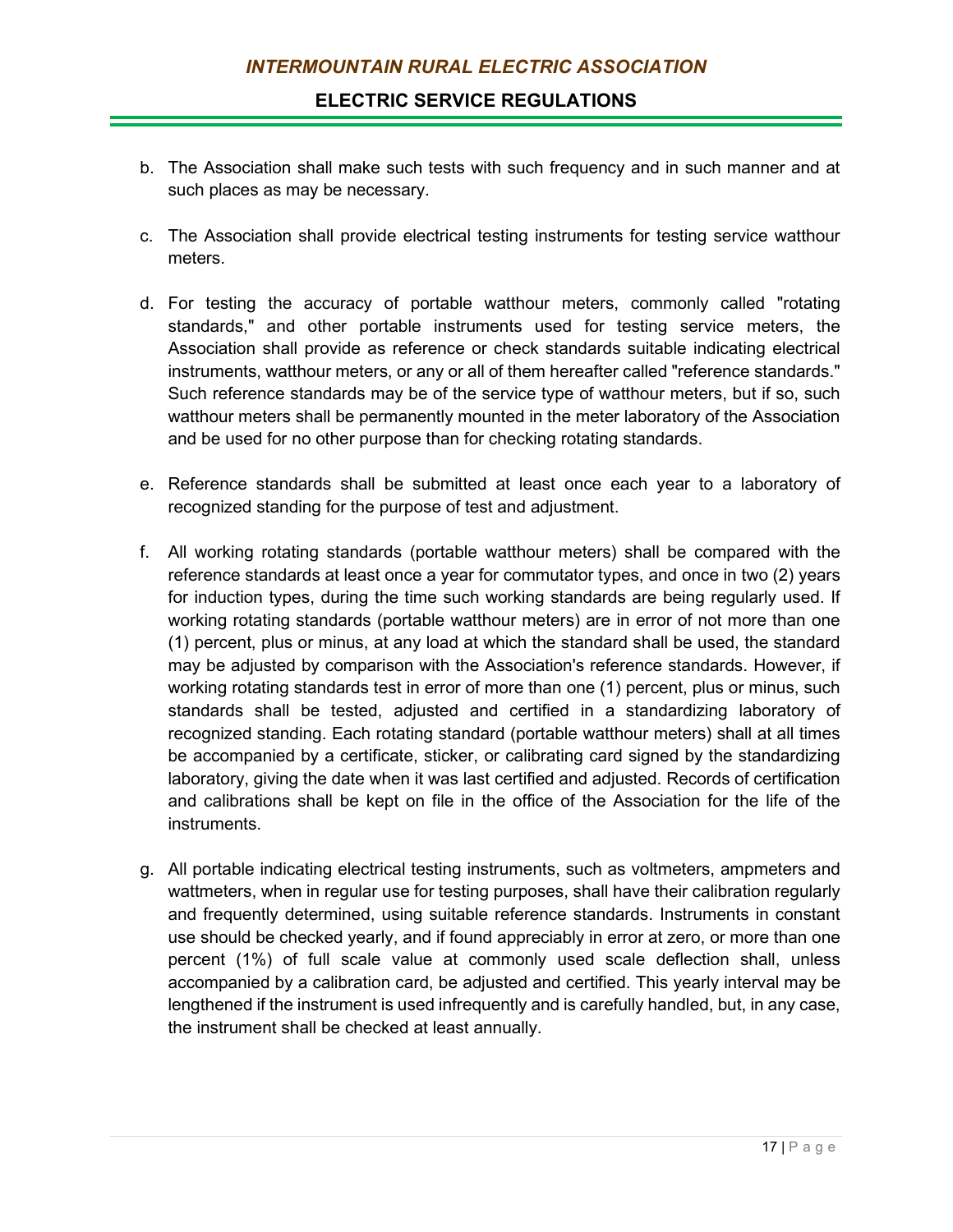#### **4.2 Meter Reading and Bill Forms**

- a. Each service meter shall clearly indicate the kilowatt-hours and units of demand where applicable for which a service charge is made to the Consumer. In those cases where the register and/or chart reading must be multiplied by a constant or factor to obtain the units consumed, the factor, factors or constant shall be clearly marked on the register or face of the meter.
- b. At the time the Association reads the Consumer's meter or thereafter, upon the Consumer's request, the Association will make a record showing the date of the reading, and either the total usage expressed in kilowatt-hours or other unit of service recorded.
- c. All bills rendered to the Consumer for metered service furnished shall show:
	- 1. Net amount due;
	- 2. Dates and meter readings beginning and ending the period during which service was rendered, unless the bill was estimated;
	- 3. A distinct marking to identify an estimated bill;
	- 4. An appropriate rate or rate code identification;
	- 5. Last date payable after which the bill becomes past due; and
	- 6. All other essential facts upon which the bill is based, including those factors and/or constants set forth in subsection a.
- d. When the Association reads meters, it shall do so nearly as possible at regular intervals. It shall not be required to read the meter at other than the regular meter reading periods, except in case of connection or disconnection of service.
- e. Any Consumer will be permitted to make installment payments for amounts that were not billed in past billing periods due to circumstances outside of the Consumer's control, such as meter malfunctions, billing errors, meter reading errors, or failure to read the meter. Any installment payments under the provisions of this Regulation may extend over a period equal in length to the period during which the errors were accumulated and shall bear no interest.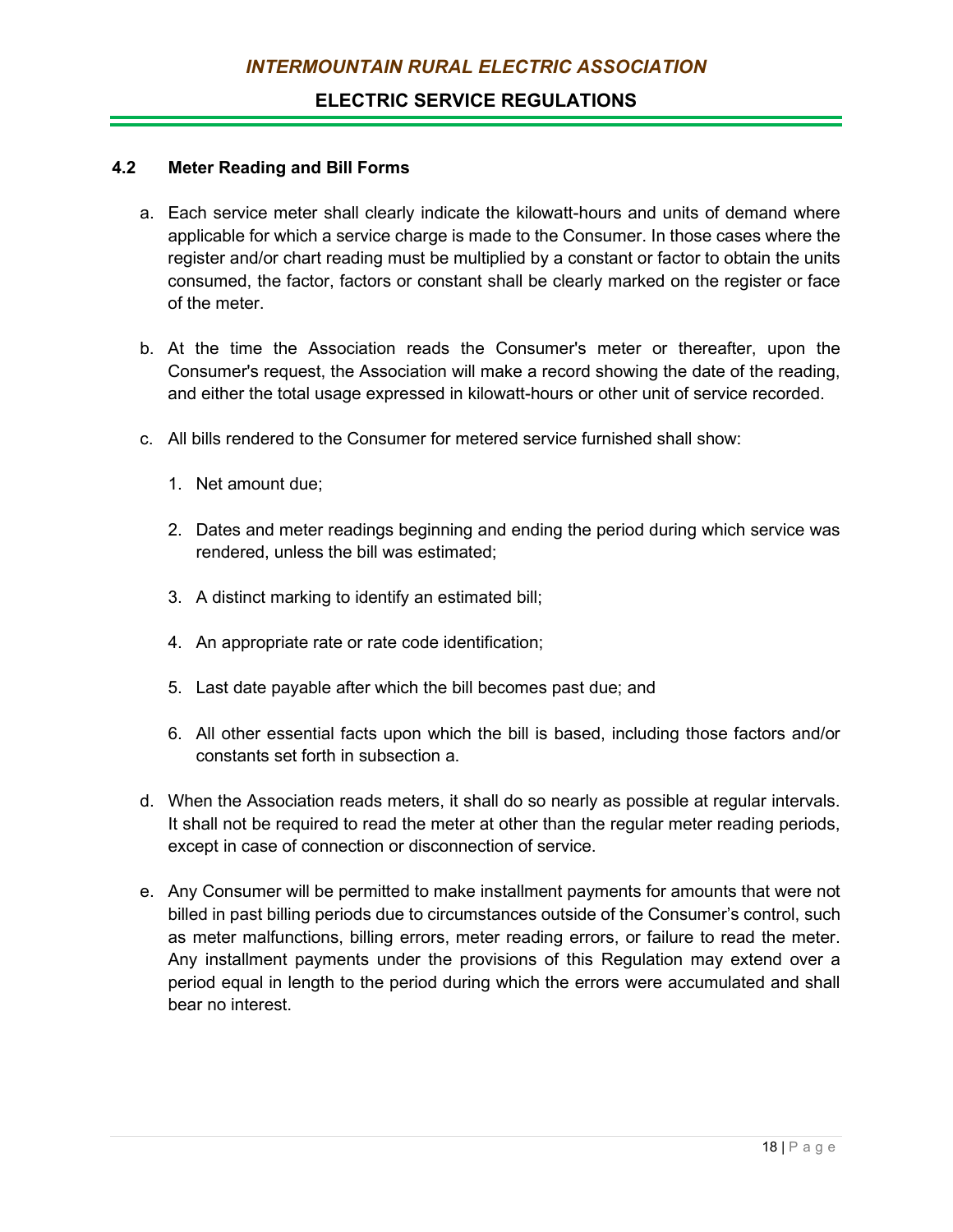#### **4.3 Meters and Service Connections**

- a. All meters used in connection with the metering of electric service shall be furnished, installed, and maintained at the expense of the Association.
- b. Any equipment, devices, or facilities furnished at the expense of the Association or on which the Association bears the expense of maintenance and renewal shall remain the property of the Association and may be removed by it at any time after discontinuance of service.
- c. Service to the Consumer's property shall be installed and maintained at the expense of the Association, subject to the terms and conditions set forth in the Association's Regulations.

## **4.4 Location of Meters**

- a. Meters shall be located at an exterior location of the premises being served. In the event service is provided to a farmstead or similar group of buildings, the meter shall be located on the meter pole or other point at which the Association's service connections terminate. In the case of underground service, the meter may be located on a metering pedestal. In any event, meters shall be located in accordance with accepted safe practice.
- b. Meters shall not be installed indoors or in a courtyard or fenced area that could be locked. Meter locations may not interfere with sidewalks or driveways; or where they will obstruct the opening of doors or windows; or in any location considered hazardous; or where reading, testing, or servicing of the meter may become impracticable. Meters shall not be located where visits of Association personnel will cause unreasonable annoyance or inconvenience to the Consumer.
- c. Meter locations shall be such that the meters are easily accessible for reading, testing and servicing in accordance with the requirements of the Association.

## **4.5 Accuracy Requirements for Service Watthour Meters**

- a. The Association will exercise reasonable care to determine and maintain the general accuracy of all electric meters in use. No service watthour meter that has an incorrect register constant, test constant, or that registers upon no load (creeps), shall be placed in service or allowed to remain in service.
- b. No service watthour meter that has an error in registration of more than plus or minus two (2) percent, at either light load or heavy load, shall be placed in service. Demand meters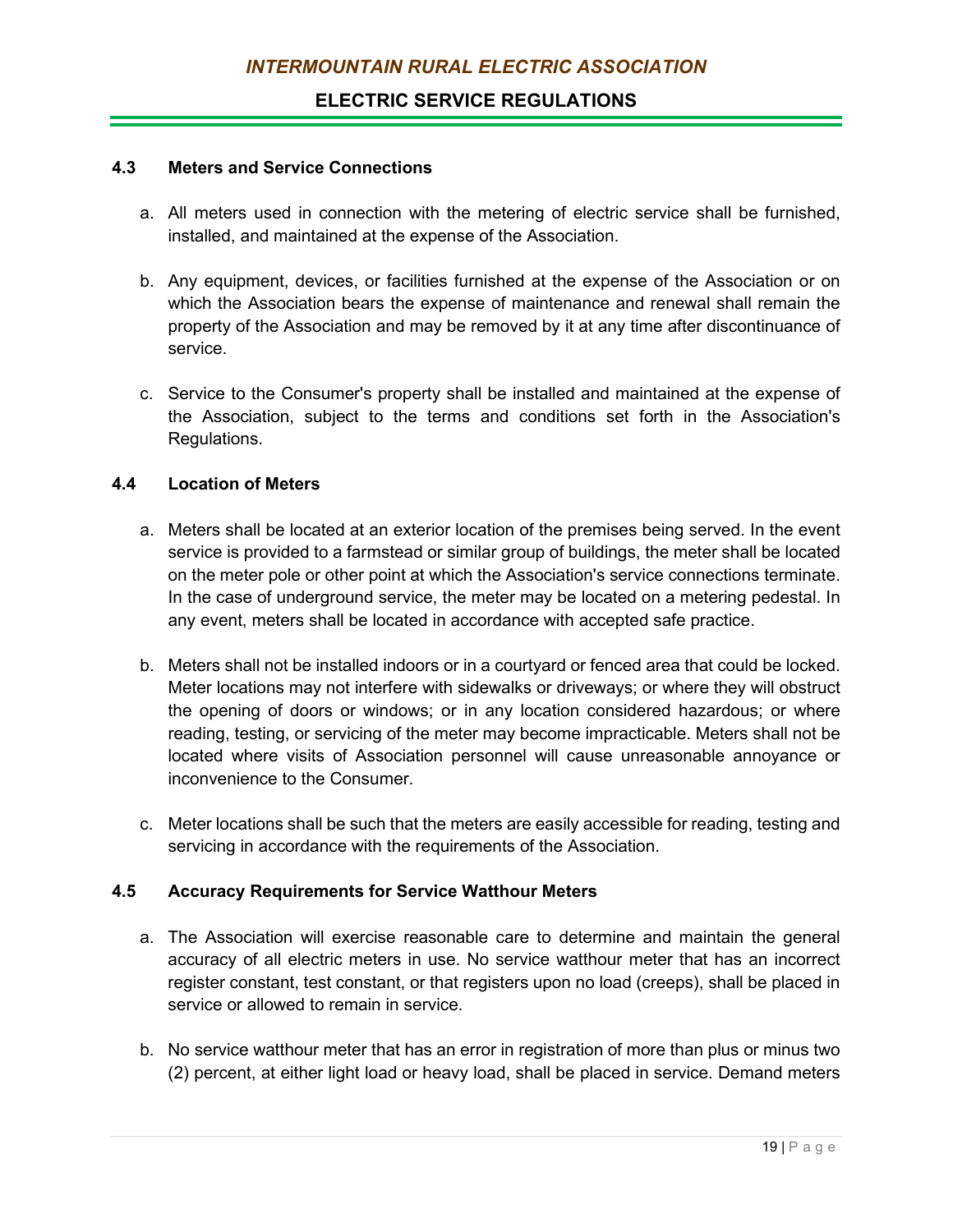may have an allowable error of not more than two (2) percent of full scale deflection. Whenever a meter is found to exceed these limits, it shall be replaced.

- c. Light loads shall be construed to mean approximately three (3) percent to ten (10) percent of the nameplate rate capacity of the meter. Heavy loads shall be construed to mean not less than sixty (60) percent or more than one-hundred (100) percent of the nameplate rate capacity of the meter.
- d. Meters used with instrument transformers or shunts shall be adjusted so that the overall accuracy of the metering installation will meet the requirements of this Regulation.

#### **4.6 Requests for Meter Tests**

- a. The Association shall make a test of the accuracy of any electric service meter, free of charge, upon the request of a Consumer provided that the meter has not been tested by the Association within the twelve (12) month period prior to such request, and provided that the Consumer will accept the results of said test as a basis for the settlement of the difference claimed. A written report giving the results of such test shall be made to the Consumer requesting same, the original record being kept on file at the office of the Association for a period of at least two (2) years.
- b. The Association will test any service watthour meter upon the request of the Consumer notwithstanding the fact that the meter has been tested within the twelve (12) month period prior to such request, provided that the Consumer pay a fee of \$20.00 which shall be refunded by the Association if the meter is found to have a positive average error as prescribed in subsection 4.7.c.

## **4.7 Adjustment of Bills for Meter Errors**

- a. If any service watthour meter tested upon the request of the Consumer by the Association is found to be more than two (2) percent fast at any load, additional tests shall be made to determine the average error of the meter.
- b. The average error of the meter in tests by the Association shall be defined as the arithmetic average of the percent registration at light load and at heavy load, giving the heavy load registration a weight of four (4) and the light load registration a weight of one (1).
- c. When a meter is found to have a positive average error, in excess of two percent (2%) in tests by the Association, the Association shall refund to the Consumer an amount equal to the excess charged for the kilowatt-hours incorrectly metered for a period equal to onehalf of the time elapsed since the last previous test, but not to exceed six (6) months.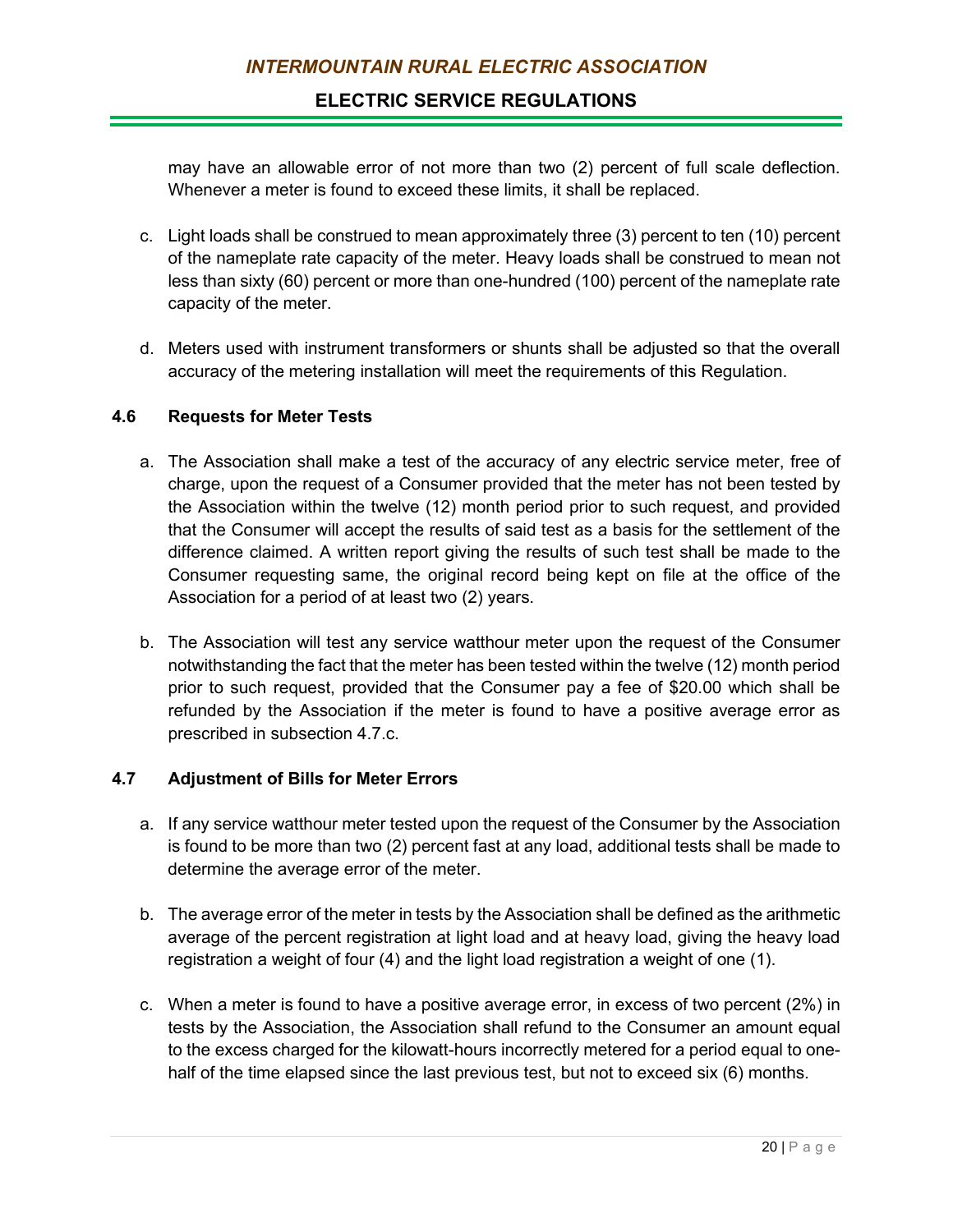## **ELECTRIC SERVICE REGULATIONS**

- d. When a meter is found to have a negative average error, in excess of the two percent (2%) in tests made by the Association, the Association may make a charge to the Consumer for the kilowatt-hours incorrectly metered for a period equal to one-half of the time elapsed since the last previous test, but not to exceed six (6) months.
- e. If a meter is found to have an incorrect register ratio or multiplier, the error shall be corrected. When the error is adverse to the Consumer, the Association shall refund to the Consumer an amount equal to the excess charged for the kilowatt-hours incorrectly metered for the period of time the meter was used in billing the Consumer. Where the error is adverse to the Association, the Association may make a charge to the Consumer for the kilowatt-hours incorrectly metered for the period of time the meter was used in billing the Consumer.
- f. If a meter is found not to register, to register intermittently, or to partially register for any period, the Association shall estimate a charge for the kilowatt-hours used by averaging the amounts registered over similar periods, or over corresponding periods in previous years or such other acceptable information available.

#### **4.8 Meter Installation Tests**

a. All service watthour meters shall be tested and adjusted to register accurately to within the limits specified in subsection 4.5 and to otherwise conform to the requirements of that regulation, either before installation or within sixty (60) days after installation.

## **4.9 Records of Tests and of Meters**

- a. Complete records shall be maintained on each meter owned or used by the Association. Such records shall show the date of purchase, manufacturer's serial number, record of the present location, and date and results of the last test performed by the Association. This record shall be maintained for the life of the meter.
- b. Whenever a meter is tested, either on request or upon complaint, the test record shall include the information necessary for identifying the meter, the reason for making the test, the reading of the meter if removed from service, the result of the test, with all data taken at the time of the test in sufficiently complete form to permit the checking of the methods employed and calculations made. The results of such test shall be conveyed to the Consumer making the request or complaint, either orally or in writing. Such records shall be retained for a period of not less than two (2) years.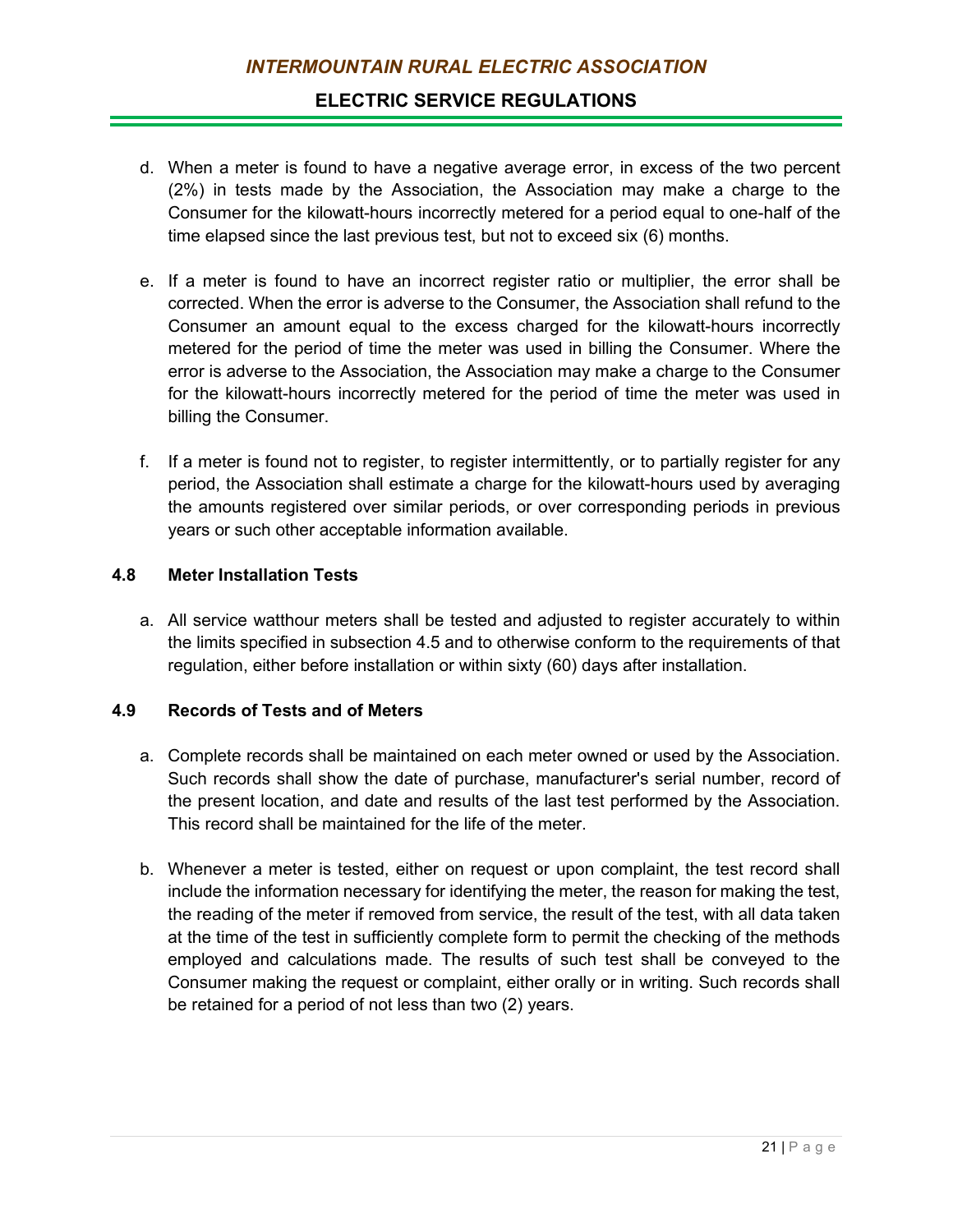#### **4.10 Station Instruments and Watthour Meters**

a. The Association shall have installed such instruments or watthour meters as may be necessary to furnish full information as to monthly purchases of electrical energy. The Association shall also install such instruments as may be necessary to obtain a daily record of the load upon each of its distribution substations.

#### **SECTION 5. SMALL POWER PRODUCTION AND COGENERATION FACILITIES**

The Association will interconnect and purchase energy and capacity from qualifying small power production and cogeneration facilities ("Qualifying Facility") in accordance with the Public Utility Regulatory Policies Act of 1978 (PURPA), applicable Federal and Colorado laws and regulations, these Association Regulations, and all other applicable laws and regulations as may be adopted and amended from time to time.

Qualifying small power production facilities with a total nameplate generating capacity up to 10 kW for residential Consumer-Generators and 25 kW for commercial or industrial Consumer-Generators may offset the electricity generated from eligible energy resources on the Consumer-Generator's side of the meter according to the Association's net metering regulations.

#### **5.1 Interconnection Requirements**

- a. Each owner of a Qualifying Facility shall pay the costs of interconnecting with the Association's system, including the Interconnection Request processing fee; feasibility, system impact, and facilities studies; Interconnection Facilities; transmission and system upgrade costs; and other engineering and construction costs necessary to interconnect the Qualifying Facility to the Association's system.
- b. Qualifying Facilities with a total nameplate generating capacity of 10 MW or less shall comply with the Association's Small Generation Interconnection Procedures, as may be amended from time to time.
- c. Qualifying Facilities with a total nameplate generating capacity or greater than 10 MW and up to 80 MW shall comply with the Association's Large Generation Interconnection Procedures, as may be amended from time to time. Cogeneration facilities larger than 80 MW shall comply with the Association's Large Generation Interconnection Procedures and such other reasonable requirements as may be necessary to interconnect with the Association's system as determined in the sole discretion of the Association.
- d. The Association shall place Interconnection Request applications in a first-come, firstserve order per feeder and per substation based upon the Association's date and time stamp receipt of the complete and valid Interconnection Request. The Association will use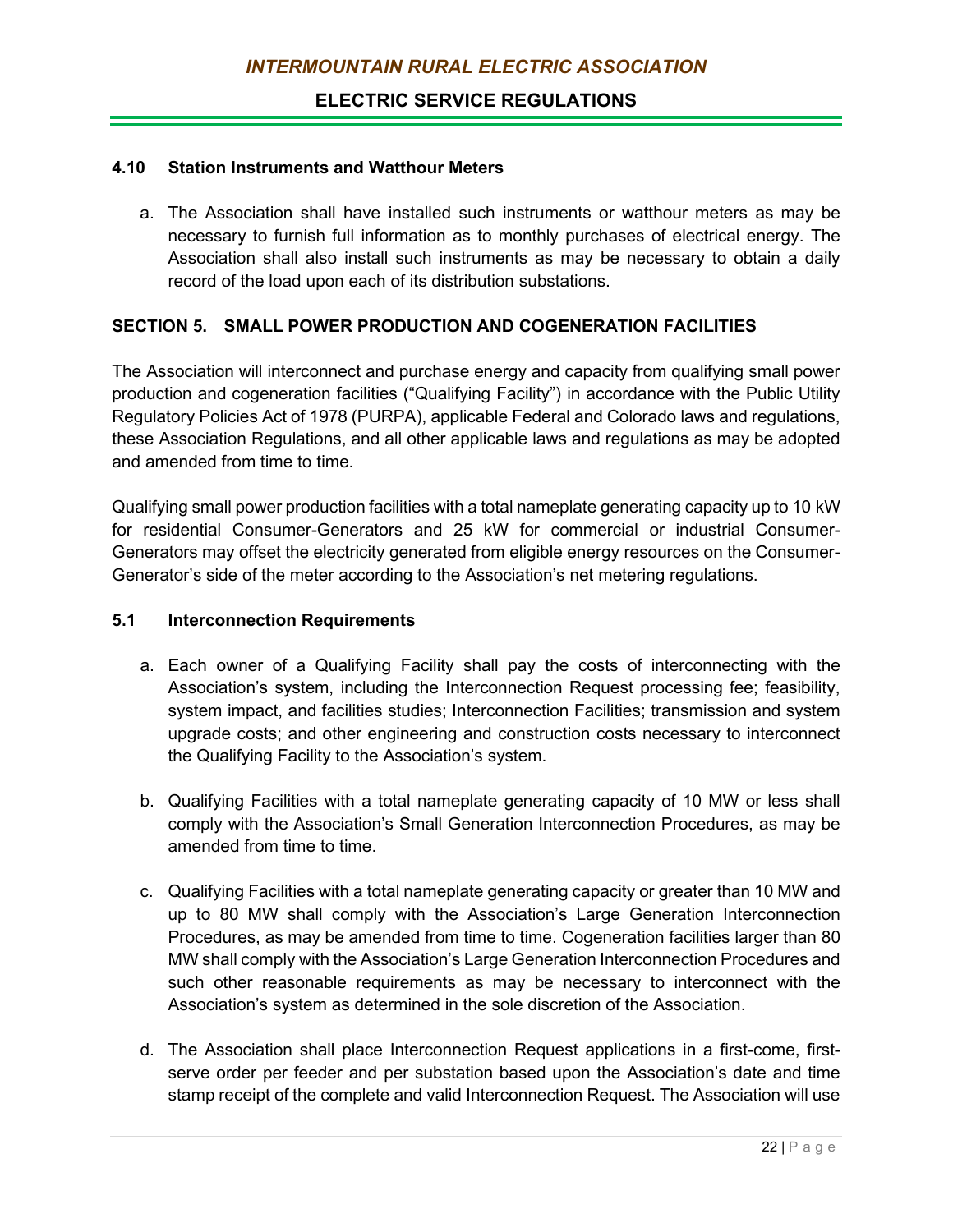the order of each Interconnection Request to determine the cost responsibility for the upgrades necessary to accommodate the interconnection. The position in the queue prior to executing an Interconnection Agreement with the Association is non-transferrable.

- e. Submitting an Interconnection Request application does not create a right to interconnect to the Association's system; such right does not vest in the owner until the Association agrees to enter into an Interconnection Agreement with the owner, the Association and owner enter into such agreement, and the owner pays all costs required by the Association to interconnect the Qualifying Facility to the Association's system.
- f. The owner of the Qualifying Facility is required to agree to the terms and conditions of the Association's Interconnection Agreement, which include, but are not limited to, interconnection standards, insurance and indemnification provisions, and operational requirements for the Qualifying Facility. Interconnection Agreements shall survive transfer of ownership of the Qualifying Facility to a new owner when the new owner agrees in writing to comply with the terms of the agreement and so notifies the Association.
- g. If the owner of a Qualifying Facility fails to pay the deposit, fees, or other costs required by the Association's Small or Large Generation Interconnection Procedures, or fails to execute an Interconnection Agreement with the Association according to such procedures, the Interconnection Request application for the Qualifying Facility shall be deemed withdrawn.
- h. In order to ensure the integrity of the Association System and the safety of the public, parallel operation shall only be allowed with prior Association approval, following review of an interconnection application and issuance of permission to operate. New construction facilities may export power to the Association during testing and commissioning for only a de minimis period, typically less than one hour. The Association reserves the right to disconnect generators engaging in parallel operations beyond that required for testing and commissioning purposes. Any Customer engaging in such practice will be subject to penalties and possible disconnect.

## **5.2 Energy and Capacity Purchase From Qualifying Facilities**

- a. The Association shall purchase energy and capacity from Qualifying Facilities at the Association's Avoided Costs, provided that the amount of energy and capacity purchased by the Association is subject to the capability of the Association's electric system to accept and deliver such energy and capacity as determined by the Association in its sole discretion.
- b. The Association shall establish and publish an avoided cost rate for purchases from Qualifying Facilities with a design capacity of 100 kW of less. Upon request, the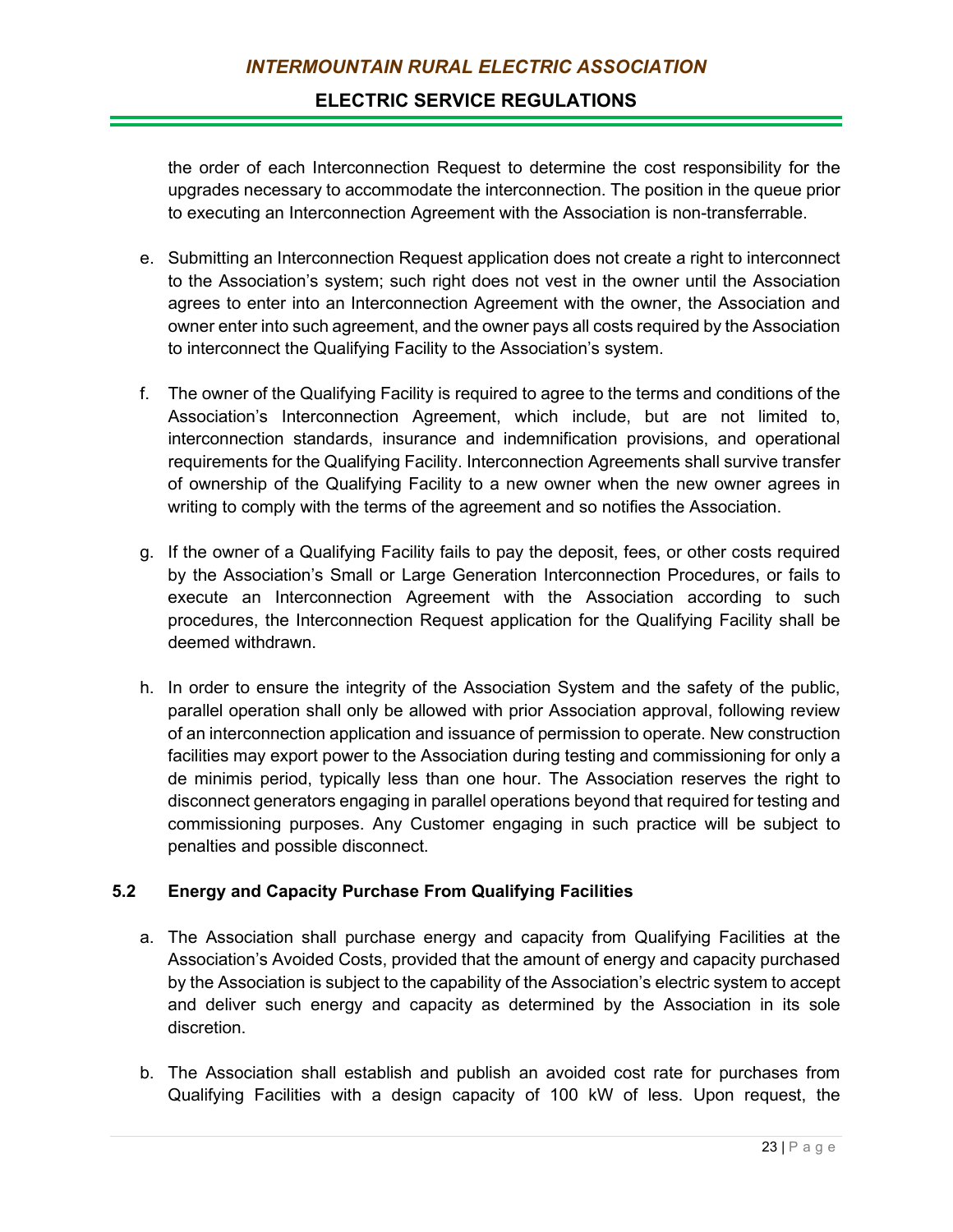Association shall determine its avoided cost rate for purchases from Qualifying Facilities with a design capacity of greater than 100 kW; such determination shall be based upon the Association's system load and cost data and the proposed Qualifying Facility's technology, location, size, and capacity.

c. The Association may enter into a power purchase agreement with the owner of a Qualifying Facility at such time the Qualifying Facility is a viable project and the owner demonstrates that it is ready, willing, and able to perform under the power purchase agreement (i.e. the owner demonstrates proof of site control and that the project is financed, permits are obtained, transmission capacity is available, and other requirements necessary for the construction of the Qualifying Facility are satisfied).

## **5.3 Renewable Energy Credits**

- a. Except as may otherwise be agreed to in writing, RECs are deemed to be transferred by the Qualifying Facility to the Association.
- b. For Qualifying Facilities interconnected on or after the effective date of these Regulations, the Association shall waive a portion of the application fee in consideration for ownership of all RECs associated with the energy generated by a Qualifying Facility for the duration of its operation and interconnection to the Association's system.

## **SECTION 6. NET-METERING**

### **6.1 Availability**

a. Available to Consumers who own or operate a net-metering system as defined in this Regulation.

#### **6.2 Applicability**

- a. Applicable to the interconnection and parallel operation of a net-metering system as defined in this Regulation having a generation capacity of 25 kW or less for commercial services and 10 kW or less for residential services.
- b. The Association shall allow an interconnected Consumer-Generator's retail electricity consumption to be offset by the electricity generated from a net-metering system that is interconnected with the facilities of the Association.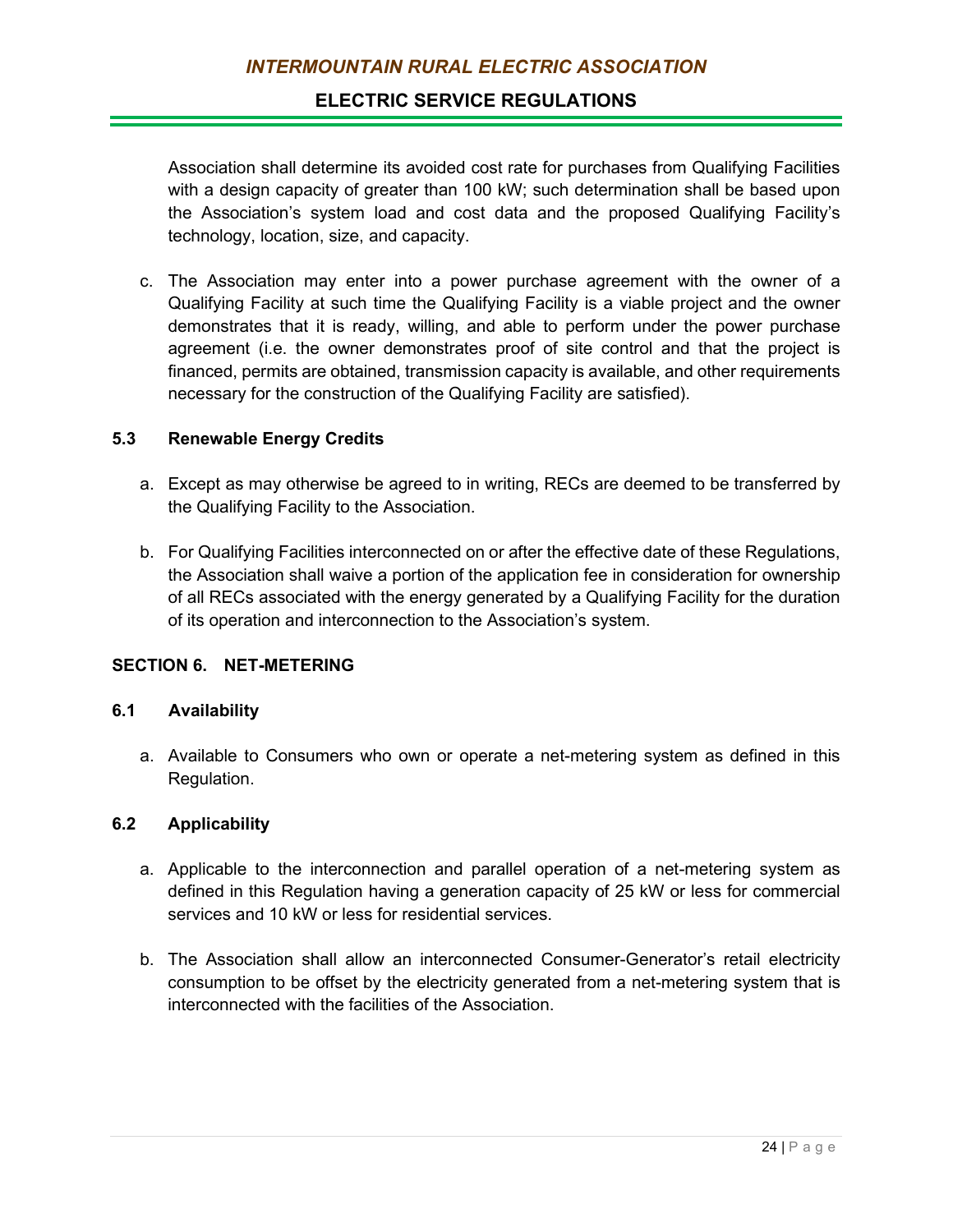#### **6.3 Net Metering Requirements**

- a. Net-metering system means a system for electrical power generation and net metering that meets each of the following requirements:
	- 1. The system uses solar, wind, biomass, new hydropower, recycled energy, or fuel cells using hydrogen derived from any of these resources as its energy source;
	- 2. The system has a generating capacity of no more than 25 kW for commercial and industrial Consumer-Generators or 10 kW for residential Consumer-Generators, or such greater capacity as may be required by law;
	- 3. The system is located on premises that are owned, operated, leased, or otherwise controlled by the Consumer-Generator;
	- 4. The system operates in parallel with the local Distribution System of the Association. The system shall be installed as a non-islanding system;
	- 5. The system shall not be used to offset or provide credits for electric consumption at another meter of the Consumer-Generator or for any other Consumer.

## **6.4 Interconnection Requirements**

- a. A net-metering system must comply with all standards for interconnection set by the Association, including:
	- 1. A net-metering system used by a Consumer-Generator shall meet all applicable safety and performance standards established by the National Electrical Code, the Institute of Electrical and Electronics Engineers, Underwriter's Laboratories Incorporated, the National Electric Safety Code, and any other applicable regulations or standards as they may be revised from time to time, specifically including those certification codes and standards set forth in the interconnection rules of the Colorado Public Utilities Commission (CPUC).
	- 2. The Consumer-Generator shall, at its own expense, install a lockable isolation device capable of isolating the net-metering system from the Association's Distribution System. All such equipment shall be approved by the Association and shall be accessible by the Association at all times.
	- 3. The Association must review the Consumer-Generator's design prior to interconnection and must be provided the opportunity, if requested, to inspect all generation and related equipment. It is the concern of the Association to protect its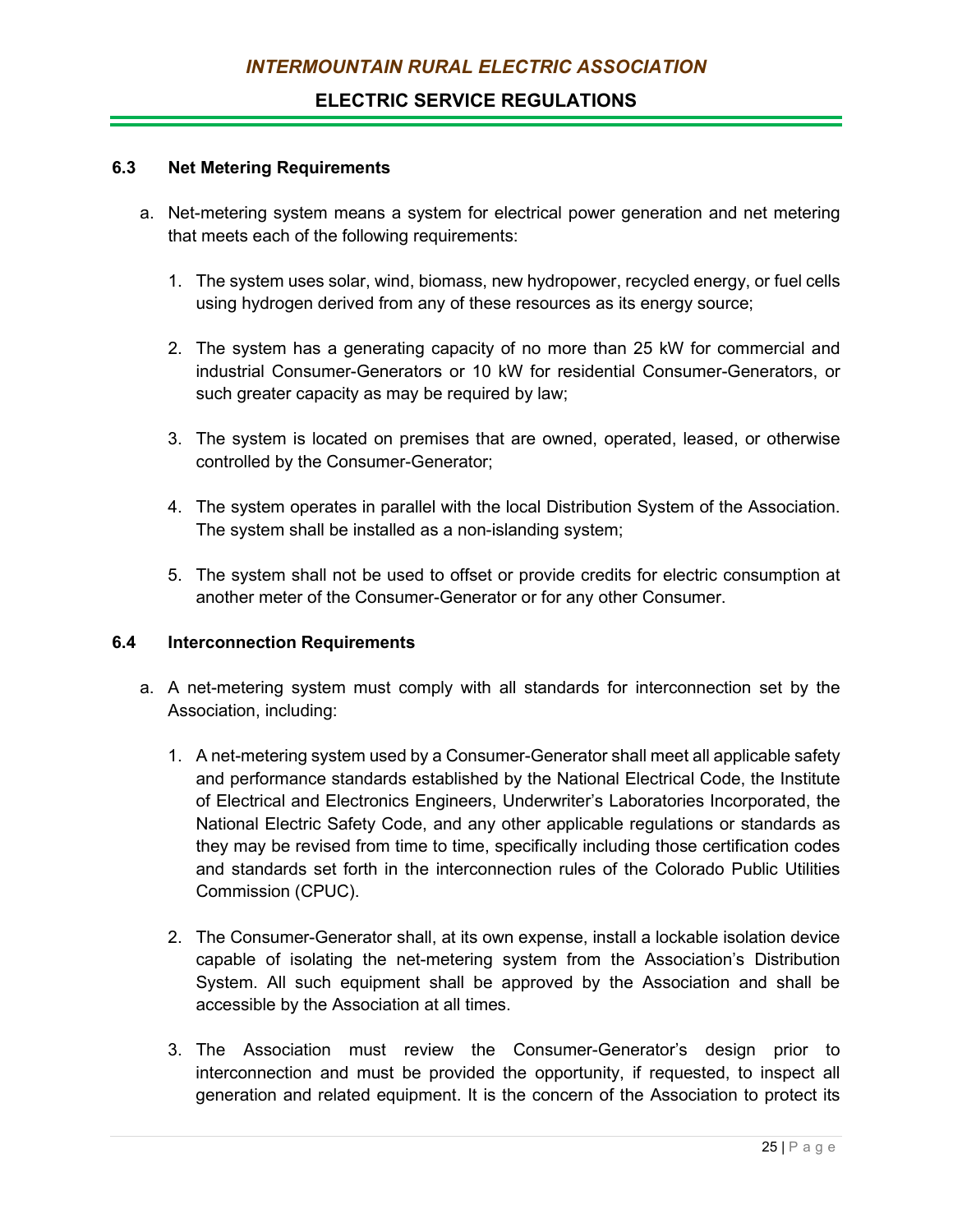## **ELECTRIC SERVICE REGULATIONS**

employees, contractors, the system and other Consumers from injury, damage, hazard, or threats to power quality or reliability due to a Consumer-Generator.

- 4. In order to ensure the integrity of the Association System and the safety of the public, parallel operation shall only be allowed with prior Association approval, following review of an interconnection application and issuance of permission to operate. New construction facilities may export power to the Association during testing and commissioning for only a de minimis period, typically less than one hour. The Association reserves the right to disconnect generators engaging in parallel operations beyond that required for testing and commissioning purposes. Any Customer engaging in such practice will be subject to penalties and possible disconnect.
- 5. Total harmonic distortion caused by the inverter will be measured at the point of interconnection. If a Consumer-Generator is found to be interfering with the Association's system, other Consumer-Generators, other Consumers, or public communications, the interfering Consumer-Generator will be required to install filtering or other corrective measures to bring the harmonic output of his inverter within the values stated by IEEE standard 519-1992.
- 6. Maintenance of the net-metering system shall be performed in accordance with the manufacturer's published maintenance procedures. Periodic testing by a qualified technician shall be completed with successful results in accordance with the manufacturer's published recommendations for periodic testing at, or before, the recommended testing intervals. If the manufacturer does not publish recommendations for periodic testing, suitable testing shall be performed that assures proper protection at an interval not to exceed three years. All test results shall be documented and available to the Association for review upon request.

## **6.5 Ownership of and Operating Responsibility and Liability**

- a. The Association shall own, operate, and maintain all meter(s) and metering equipment.
- b. All equipment and maintenance necessary for the generation of electricity, including switching equipment, will be the sole responsibility of the Consumer-Generator.
- c. Permitting, if required by the state or any county, municipality, or homeowner's association, will be the responsibility of the Consumer-Generator.
- d. The Association shall not be liable directly or indirectly for permitting or continuing to allow an attachment of a net-metering system or for acts or omissions of the Consumer-Generator that cause loss or injury, including death, to the Consumer-Generator or any third party. The Consumer-Generator shall indemnify the Association for any and all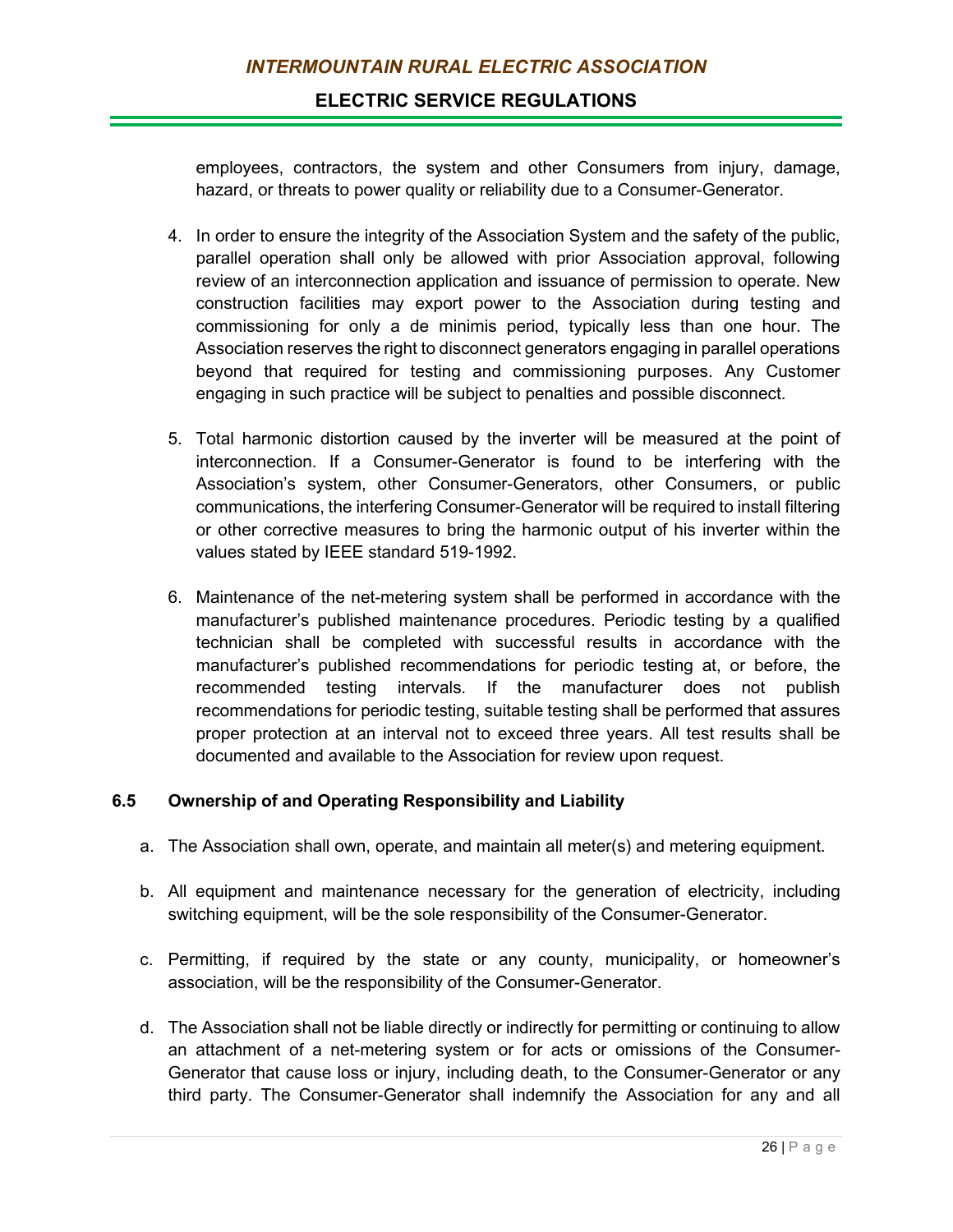damages to Persons or property and any damages or losses incurred by third parties as the result of the installation or operation of the net-metering system, or to the maximum extent permitted by law, whichever is greater.

- e. Each net-metering Consumer-Generator shall operate all generating, switching, and related equipment in accordance with the manufacturer's specifications.
- f. The Consumer-Generator shall be responsible for payment of all costs incurred by the Association not otherwise specified herein that are necessary to meet the safety or performance standards required by law.
- g. The Consumer-Generator shall be responsible for determining and taking such steps as may be necessary to protect generating and related equipment owned by Consumer-Generator from damage resulting from natural occurrences and power supply interruptions or fluctuations. The Association shall not be responsible for damage resulting from the Consumer-Generator's failure to take adequate steps to protect equipment.
- h. The Consumer-Generator shall secure and maintain in effect liability insurance for bodily injury and property damage in amounts at least equal to the amounts required by the interconnection regulations of the CPUC or in such amount as may be required by State law from time-to-time.

A certification of insurance showing adequate coverage shall be provided to the Association prior to interconnection and thereafter to verify coverage at any time upon request by the Association.

i. Meters shall be placed in a location that is acceptable to the Association.

## **6.6 Credit and Payment for Excess Generation**

- a. Monthly excess generation: If a Consumer-Generator generates electricity in excess of the Consumer-Generator's monthly consumption, all such excess energy, expressed in kilowatt-hours, shall be carried forward from month to month and credited at a ratio of one to one against the Consumer-Generator's energy consumption, expressed in kilowatthours, in subsequent months.
- b. Annual excess generation: Within sixty (60) days following the end of the April billing cycle each year, or within sixty (60) days after the Consumer-Generator terminates service, the Association shall provide a bill credit or pay the Consumer-Generator for any excess generation accrued at the Association's average avoided cost of power as calculated by the Association for the previous calendar year.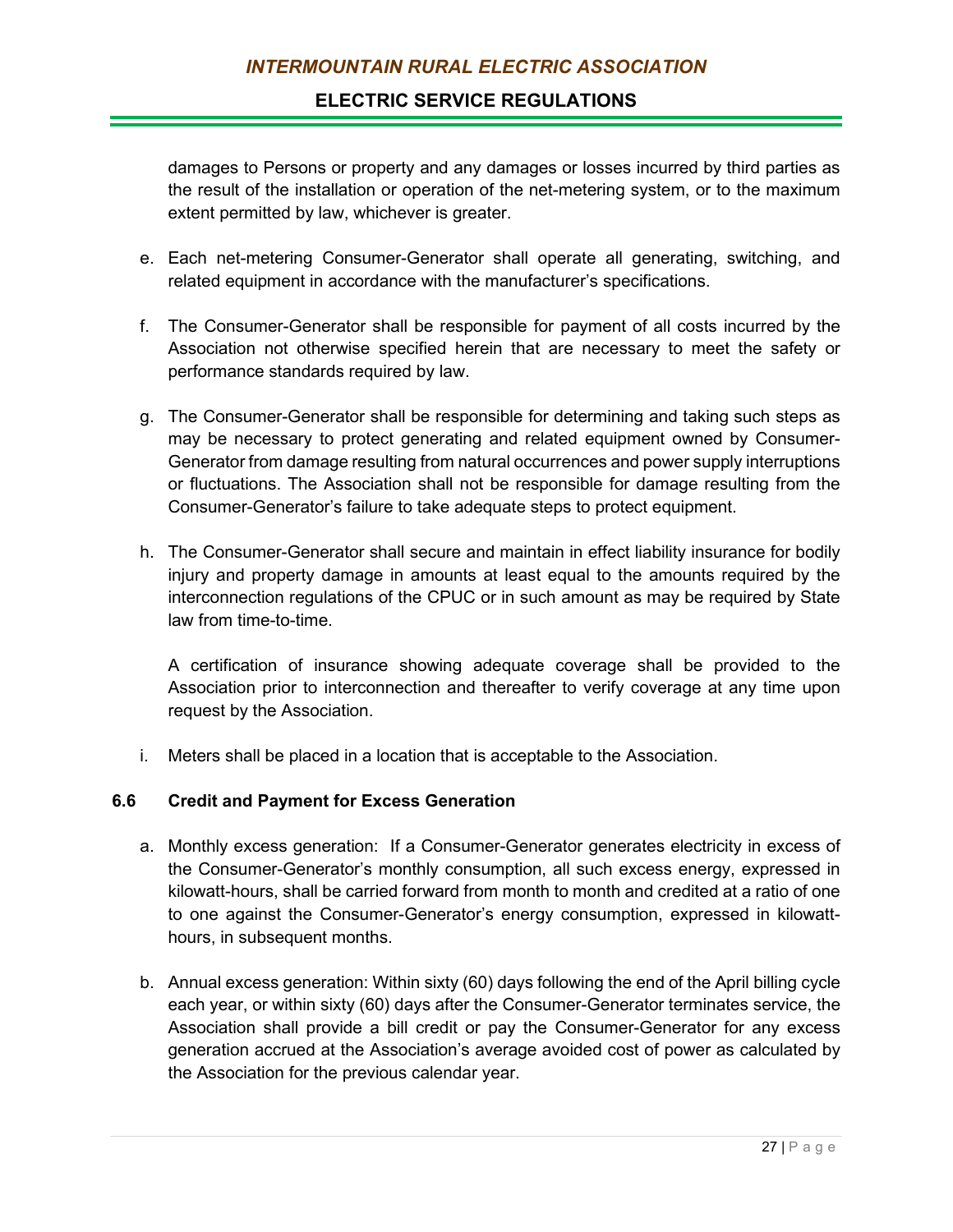## **ELECTRIC SERVICE REGULATIONS**

c. Payment for costs associated with installation of net-metering equipment shall be made prior to installation. All other amounts owed by Consumer-Generator shall be billed and paid as otherwise required by these Regulations.

Parties submitting Interconnection Requests shall pay such interconnection processing fee as may be approved by the Board of Directors from time to time and published on the Association's website. Such parties shall pay the cost of studies, if any, deemed by the Association necessary to evaluate an Interconnection Request.

d. The Association reserves the right to modify the manner and extent to which credit or payment is given to Consumer-Generators under these Regulations, to the full extent permitted by law from time to time.

Interconnection procedures shall ensure compliance with these Regulations and with the CPUC interconnection procedures applicable to cooperative electric associations as those rules may be adopted and amended from time to time.

## **SECTION 7. BILLING AND PAYMENT TRANSACTIONS**

#### **7.1 Billing**

- a. The Association will exercise all reasonable means to assure accurate computation of all bills for electric service and related charges. In the event errors in billing occur, the Association shall promptly refund to the Consumer or credit their account in the amount of any overcharge having occurred therefrom. Likewise, the Association shall have the right to collect from the Consumer the amount of any undercharge, irrespective of the date or duration of such billing error, subject only to the conditions set forth in section 4.2(e), under which the Consumer may make installment payments on said undercharge.
- b. Upon request of the Consumer, the Association will reproduce previous billing records and provide multiple copies of bills, notarized bills, and special billing information. In such cases, however, the Consumer may be required to pay a special handling charge of \$2.00 for each such billing.
- c. A Consumer who was previously taking service from the Association and has left the Association's electric system owing any amount for electric service and related charges and, subsequent thereto, desires to return to the Association's electric system shall not be entitled to receive electric service until all past due amounts have been paid in full. In the event that a Consumer is currently receiving electric service from the Association, any past due amounts will be transferred to the Consumer's active account.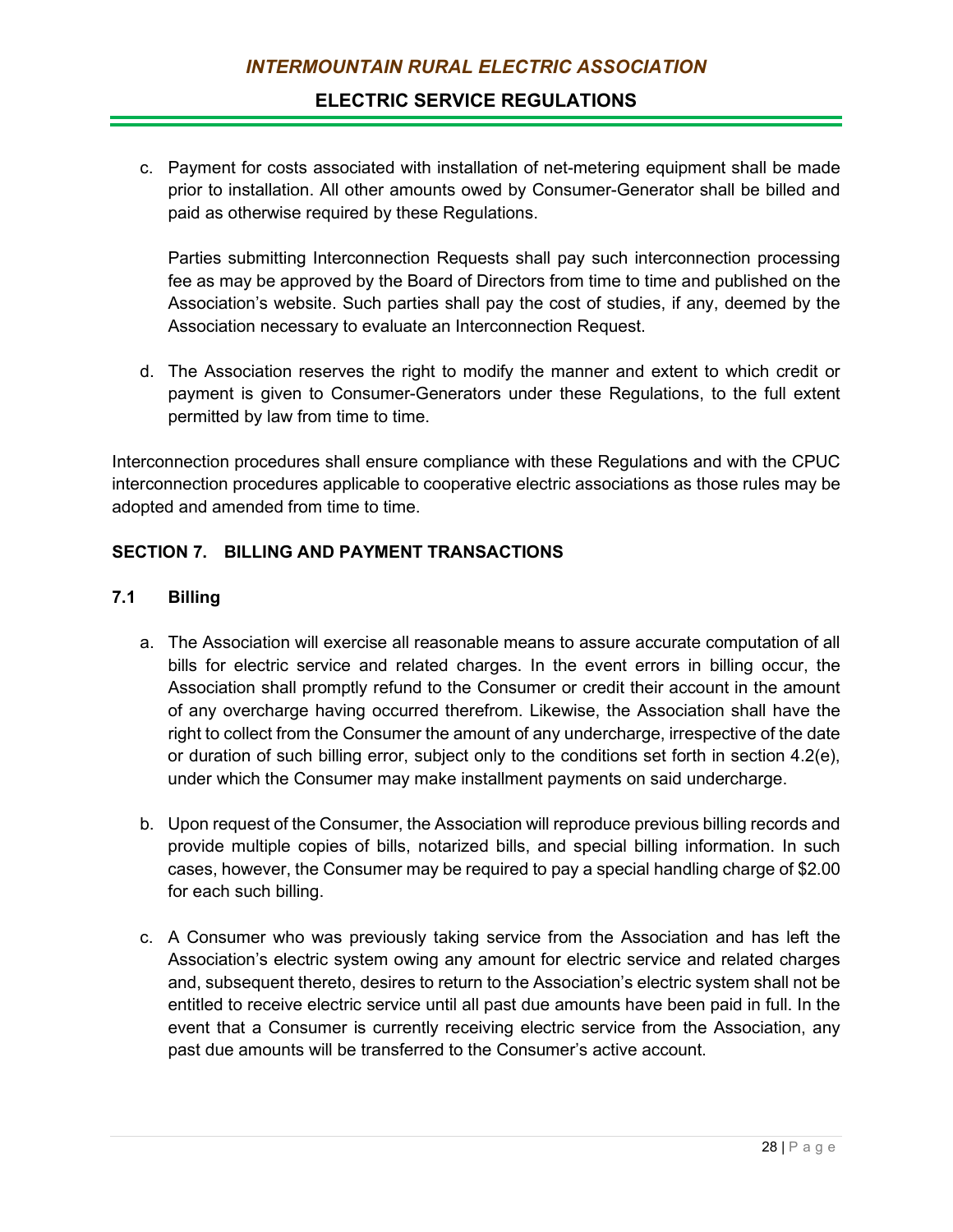### **7.2 Disputed Bills**

a. If a Consumer gives notice at the Association's office, prior to the time that payment is due, that the correctness of the bill is disputed, stating reasons therefore, the Association will promptly investigate the complaint. However, such notice disputing correctness of a bill shall not be sufficient reason for withholding payment. If the bill is found to be incorrect, the Association will refund the amount of overpayment or credit the amount of overpayment to the next bill rendered.

#### **7.3 Failure to Receive Bill**

a. Bills for electric service shall be considered as received by the Consumer when sent electronically to an email address given to the Association by the Consumer, mailed by first-class mail to, or left at the location where service is used or the Consumer's billing address. Consumers will have the option of choosing whether to receive their bills via firstclass mail or electronic mail; both options cannot be used. The Consumer is responsible for ensuring that their mailing address and electronic delivery information provided to the Association are correct and current.

#### **7.4 Terms of Payment**

- a. All bills for service, including deposits, fees and any tax imposed by governmental authority, are due and payable at an office of the Association, or to an authorized agent of the Association, not later than the due date shown on the bill. Unless otherwise specified in these Regulations or the applicable rate schedule, the due date of a bill shall be approximately twenty (20) days following the billing date. Although bills for service are normally due monthly or as specified in the applicable rate, the Association reserves the right to require payment of bills for service at more or less frequent intervals. In such event, meters will be read, and bills rendered at the intervals specified by the Association. Diversion charges and fees are due on presentation.
- b. Where the Association receives a charge-back, a returned check, or where a funds' transfer cannot be made for any reason including unauthorized transactions, insufficient funds, and closed accounts, it shall be deemed that payment has not been made. In such cases, the Consumer will be charged an insufficient funds fee as specified in the Electrical Rate Schedules, Fees and Charges and may be required to make a trip to the main or a district office of the Association to make payment in cash. Consumers may be charged convenience or processing fees by any third-party providing payment processing services; these fees shall not exceed the actual transaction costs.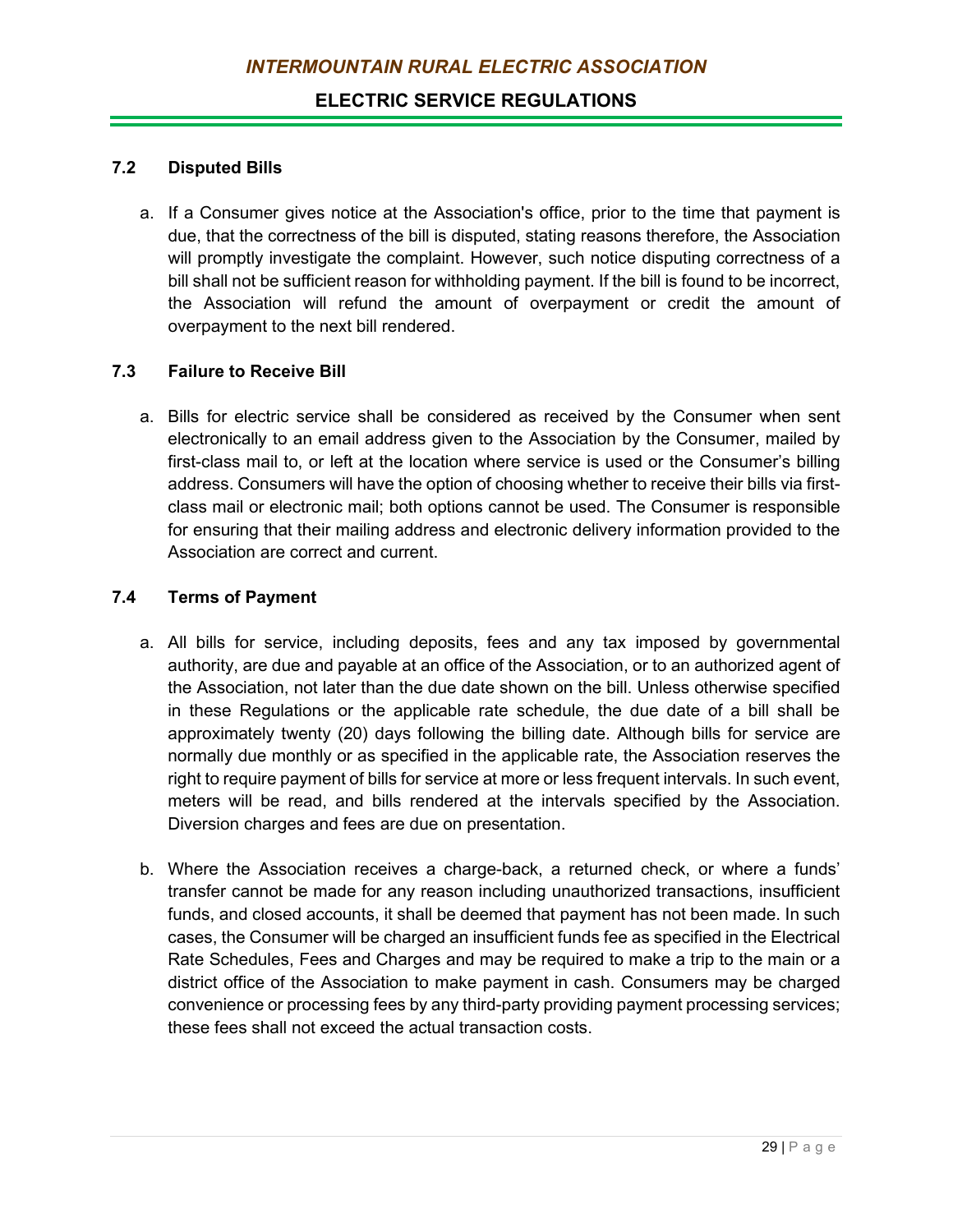## **7.5 Disconnect Collection Charge**

a. Following written notice of intent to disconnect service, the Association may be required to send an employee to the Consumer's premises to disconnect service. Even if payment is made at that time, the Consumer will be required to pay a collection charge for the call as specified in the Electrical Rate Schedules, Fees and Charges.

## **7.6 Reconnection Fees**

a. There is a \$20.00 fee for on-site reconnection or a \$10.00 fee for remote reconnection after the cause for discontinuance has been rectified. Provided, however, that there is a \$65.00 fee for on-site reconnection or a \$20.00 fee for remote reconnection when the Consumer requires reconnection at times other than during regular working hours.

## **7.7 Budget Billing Plan**

- a. Subject to the Association's reasonable business requirements, residential Consumers may elect an installment billing and payment plan beginning with the next normal billing cycle taking place after the request has been processed.
- b. An installment billing and payment plan shall continue until the Association receives notice from the Consumer requesting termination of the plan or termination of service, or payment is not received by the normal due date in any month.
- c. A monthly installment plan will be computed at the existing rates based on the consumption of the prior twelve (12) months or the consumption estimated by the Association. The amount computed will be divided by eleven (11) to determine the monthly installment for the initial eleven (11) months, with the balance being paid as a settlement payment in the twelfth (12th) month. Should the settlement month result in a credit balance, the Association will refund that amount to the Consumer.
- d. Upon notice to the Consumer, the Association may adjust the monthly billing amount to account for variations in consumption or rate increases in order to avoid excessively large settlement amounts in the twelfth (12th) month.

## **7.8 Surcharge for Municipal Charges**

- a. All municipal charges shall be surcharged and collected from Consumers within the boundaries of the respective units of local government imposing such charges.
- b. Municipal charges within the meaning of this Regulation include, without limitation, charges for franchises or the use of public rights-of-way, or other charges imposed upon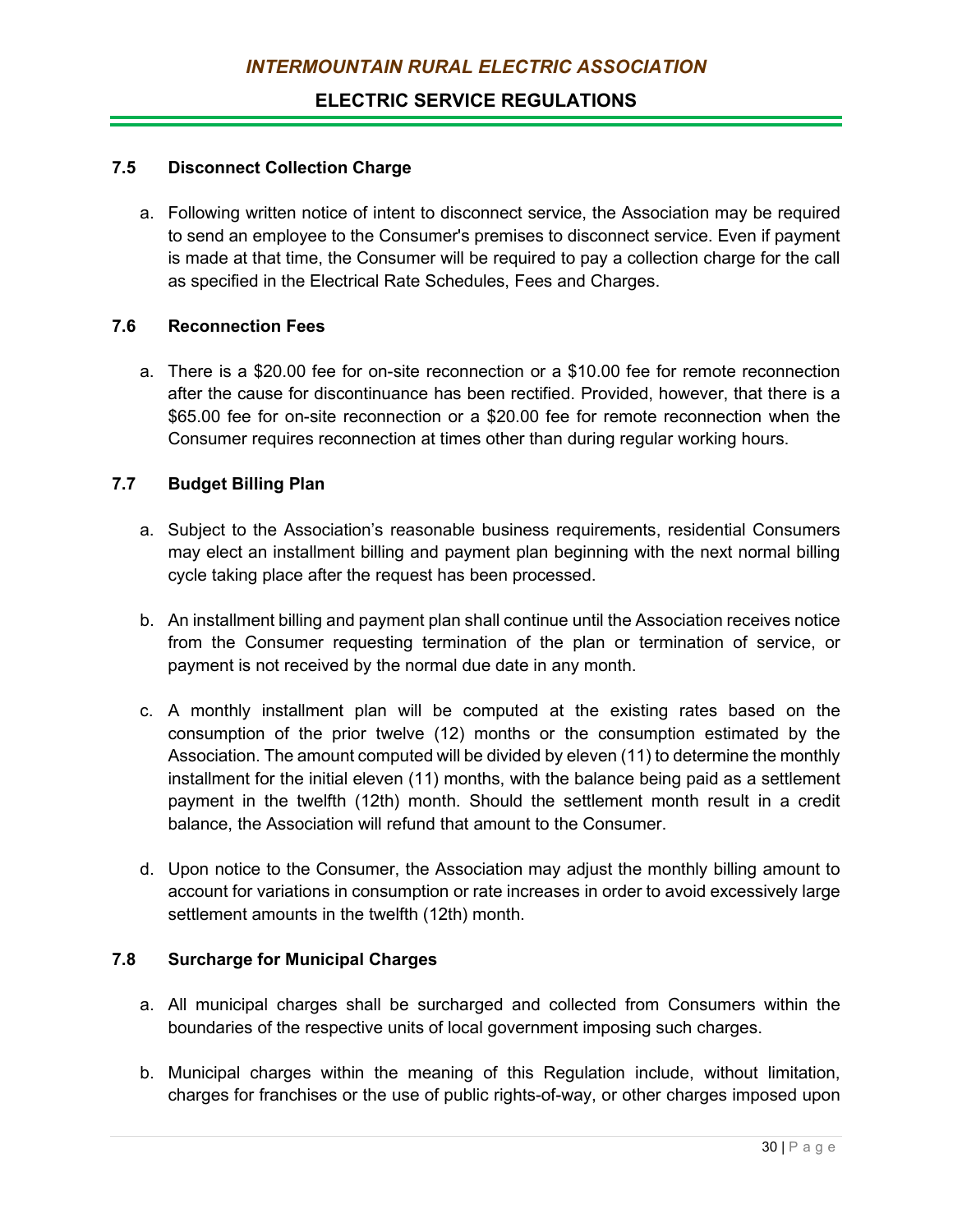the Association by a unit of local government as a condition of the Association's conduct of its business within the borders of the unit. A municipal charge shall be included within the scope of this Regulation regardless of whether it is characterized as a fee, tax, or any other category of charge.

## **7.9 Refunds**

- a. The Association shall refund monies collected in error, meter deposits, Construction Allowances, credit balances on closed accounts that are equal to at least \$5.00 or credit balances in lesser amounts if a refund is requested within 30 days.
- b. The Association may hold the refundable amount owed if the Consumer has existing account balances that are past due.
- c. The Association will apply the refundable amount to any and all of the Consumer's outstanding account balances that are 90 days or more past due before refunding the remaining amount, if any.

# **SECTION 8. ASSOCIATION OWNED ELECTRIC FACILITIES AND EQUIPMENT**

### **8.1 Construction Requirements**

- a. The electric plant of the Association shall be constructed, installed, maintained and operated in accordance with accepted engineering practice in the electric industry to assure, as far as practicable, continuity of service, uniformity in the quality of service furnished, and the safety of Persons and property.
- b. The Association shall use as the minimum standard of accepted utility practice the National Electric Safety Code in effect at the time of construction or installation of the electric plant as recognized by the statutes of the state of Colorado.

## **8.2 Inspection of Plant and Equipment**

a. The Association shall inspect its plant and distribution equipment and facilities in such manner and with such frequency as good practice requires, in order to provide safe and adequate electrical service.

## **8.3 Standard Voltage, Frequency and Permissible Variations**

a. The Association's standard nominal voltages for its secondary voltage Distribution System are pole mounted transformers: 120/240 volt, single-phase, three-wire; 240 volt or 480 volt, three-phase, three-wire; 120/240 or 240/480 volt, three-phase, four-wire, delta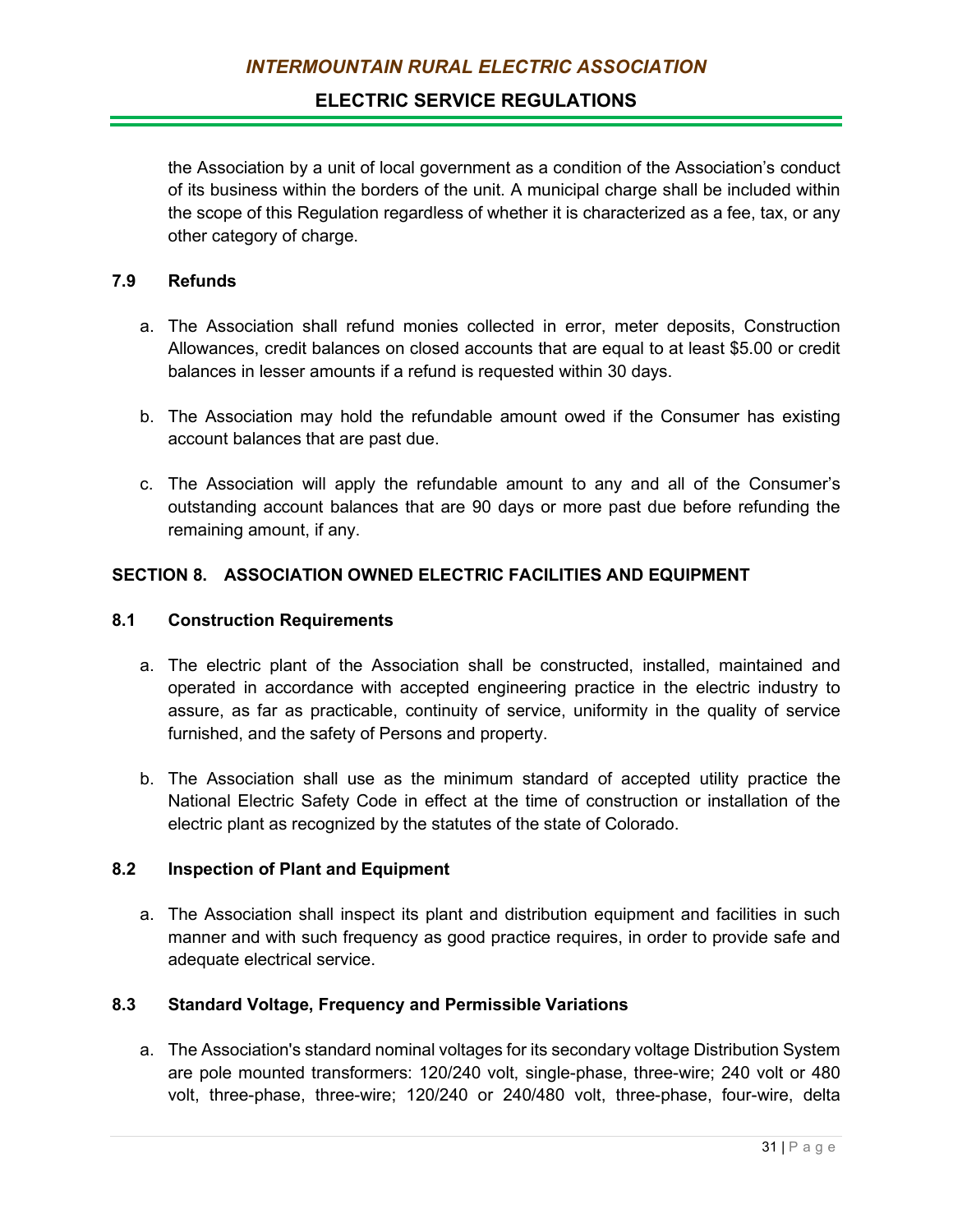## **ELECTRIC SERVICE REGULATIONS**

connected; and, where available, 208 volt, three-phase, four-wire, wye connected or 277/480 volt, three-phase, four-wire, wye connected, and pad mounted transformers: 120/240 volt, single-phase, three-wire; 120/208 or 277/480 volt, three-phase, four-wire, wye connected.

- b. Every reasonable effort shall be made by the use of proper equipment and operation to maintain such voltage constant. The voltage maintained at the Association's main service terminal (the point at which the Association's service connections terminate) as installed for individual Consumers or groups of Consumers shall be reasonably constant as follows:
	- 1. For service rendered under a lighting contract or primarily for lighting purposes, the voltage shall be within five (5) percent, plus or minus, of the standard adopted.
	- 2. For service rendered under a power contract or primarily for power purposes, the voltage variation shall not exceed ten (10) percent above or ten (10) percent below the standard average voltage at any time when the service is furnished.
- c. Variations in voltage in excess of those specified, which are caused by the operation of power apparatus on the customer's premises which necessarily require large infrequent and unavoidable fluctuation of short duration due to necessary large starting currents shall not be considered a violation of the voltage standards.
- d. If in the judgment of the Association, the Consumer's facilities operate in a manner that deviates from the power quality standards required by the Association, the Consumer will be required, at their own expense, to take corrective action or to be disconnected after reasonable notice.

#### **8.4 Pole Identification**

a. Each pole or other structure used for supporting electrical conductors will be stamped with the manufacturer's brand, to indicate the year in which such structures were manufactured.

#### **8.5 Pole Inspection**

a. Each pole, tower or other structure used for the support or attachment of electrical conductors, guys or lamps, shall be inspected by the Association with sufficient frequency to determine the necessity for replacement or repair.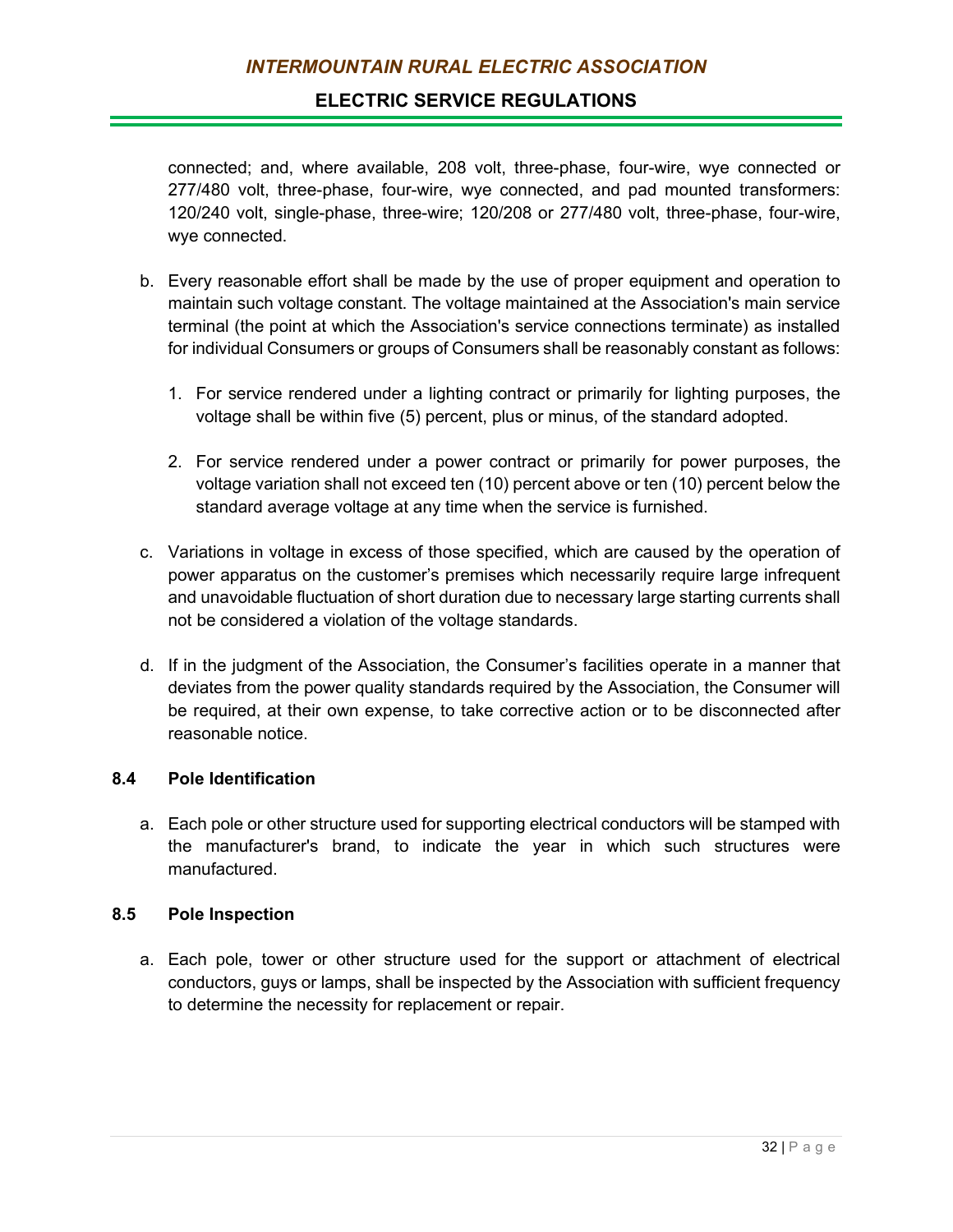### **8.6 Attachments to Association's Poles**

a. No posters, banners, placards, radio, or TV antennae or any other object will be attached to the poles of the Association without the Association's written consent. The Association will not install, or permit installation of, the Consumer's distribution wires or equipment on the Association's primary voltage poles; provided, however, that where metering is on primary voltage poles, the Consumer may be allowed to go underground from such meter.

#### **8.7 Transformer Sizing**

- a. Necessary step-down transformers, together with necessary protective equipment, will be installed, owned and maintained by the Association unless otherwise specified in the applicable rate schedule on file. The Association will not be required to install in excess of 1 kVA of transformer capacity for each horsepower of the Consumer's normal requirements. If the Consumer's power requirements prove to be substantially more or less than set forth in the application for service, the Association may make such reduction or increase in installed transformer capacity as it deems advisable and the Consumer will pay to the Association the cost of making such change.
- b. Billing demand will be established by using the maximum average kilowatt load used by the Consumer for any period of fifteen (15) or sixty (60) consecutive minutes depending upon the applicable rate, during the month for which the bill is rendered as indicated or recorded by a demand meter.

### **8.8 Power Factor**

a. The Association will measure the Consumer's total power factor to consist of the average total power factor over each billing cycle. Where the average power factor of the Consumer's service connection is less than 95% power factor, a one percent surcharge per 1% below the 95% power factor limit will be charged to the Consumer's total monthly bill. If at the time of the Consumer's maximum demand, the Consumer's power factor is equal to or above ninety-five (95) percent, the demand for billing purposes shall be the Consumer's maximum demand. If at the time of the Consumer's maximum demand, the Consumer's power factor is less than ninety-five (95) percent, the demand for billing purposes shall be the measured demand times ninety-five (95) percent divided by the Consumer's power factor. The Association reserves the right to discontinue service to any Consumer whose power factor, in the sole judgment of the Association, adversely affects the Association's system.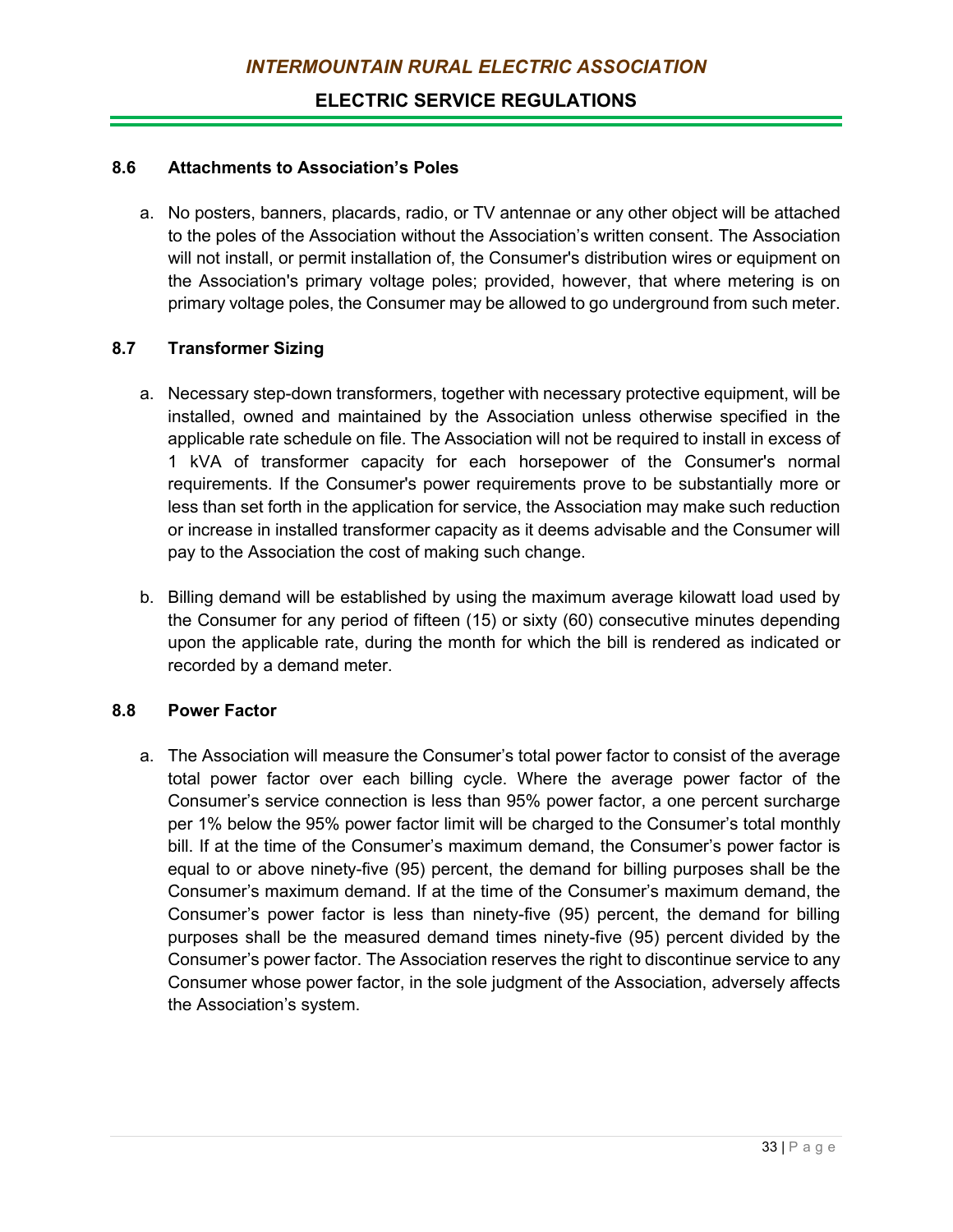#### **8.9 Liability**

- a. All lines, wires, apparatus, instruments, meters, transformers and materials supplied by the Association at its expense or under its Regulations will be and remain the property of the Association. The Association's property shall not be worked upon or interfered with by the Consumer or other unauthorized Persons.
- b. The Consumer shall be responsible for any damage to or loss of the Association's property located on the Consumer's premises, caused by or arising out of the acts, omissions, or negligence of Consumers, or the misuse or unauthorized use of the Association's property by Consumers. The cost of making good such loss and/or repairing such damage shall be paid by the Consumer. The Consumer shall be held responsible for injury to the Association's employees if caused by Consumer's acts, omissions, or negligence.
- c. The Consumer shall be responsible for any injury to Persons or damage to property occasioned or caused by the acts, omissions or negligence of the Consumer or any of his agents, employees, or licensees, in installing, maintaining, operating or using any of the Consumer's lines, wires, equipment, machinery, or apparatus, and for injury and damage caused by defects in the same.
- d. The Association shall not be held liable for injury to Persons or damage to property caused by its lines or equipment when contacted or interfered with by guy wires, ropes, serial wires, attachments, trees, structures, or other objects not the property of the Association which cross over, through, or are in close proximity to the Association's lines and equipment. The Association should be given adequate notice before trees overhanging or in close proximity to the Association's lines or equipment are trimmed or removed, or when stacks, guys, radio aerials, television antennas, wires, ropes, drain pipes, structures, or other objects are installed or removed near the Association's lines or equipment, but the Association assumes no liability whatsoever because of such notice.
- e. The Association shall not be held liable for injury to Persons or damage to property caused by its underground lines or equipment when contacted or interfered with by pipelines, communication lines, power lines, posts, poles, foundations, trees and shrubbery, explosives, trenching, boring equipment, or other excavating equipment or other objects not the property of the Association which cross over, under, through, or are in close proximity to the Association's underground lines and equipment. The Association should be given adequate notice before any excavation, drilling, blasting or driving of objects is undertaken or commenced in close proximity to the Association's underground lines or equipment, but the Association assumes no liability whatsoever because of such notice.
- f. The Association shall not be liable for injury to Persons, damage to property, monetary loss, or loss of business caused by accidents, acts of God, fires, floods, strikes, wars,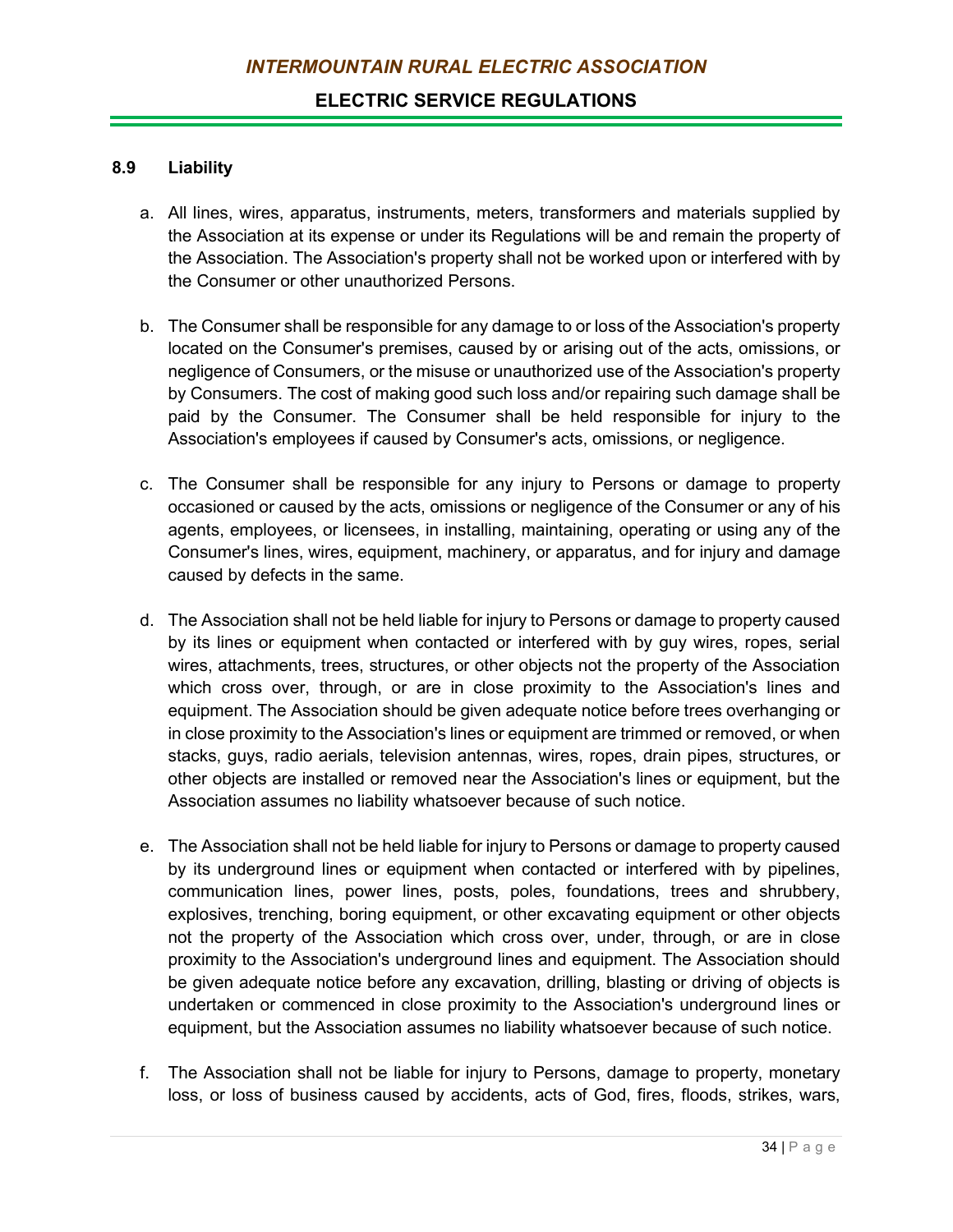# **ELECTRIC SERVICE REGULATIONS**

authority or orders of government, foreign objects, or any other causes and contingencies beyond its control.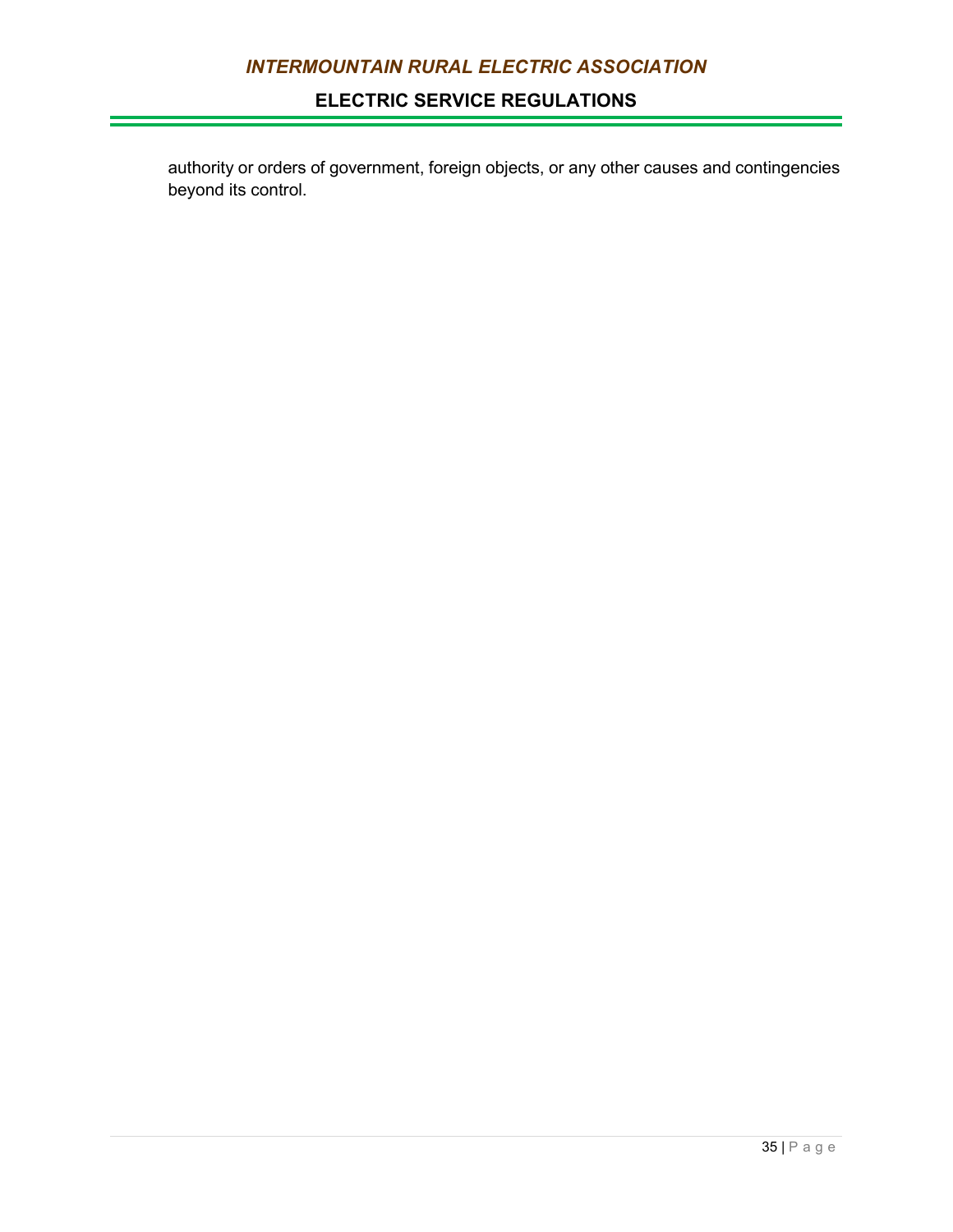

# *RATES AND REGULATIONS*

# *PART V: EXTENSION REGULATIONS*

*Adopted by the Board of Directors Effective February 1, 2019 Rate and Regulation Resolution BR19-3*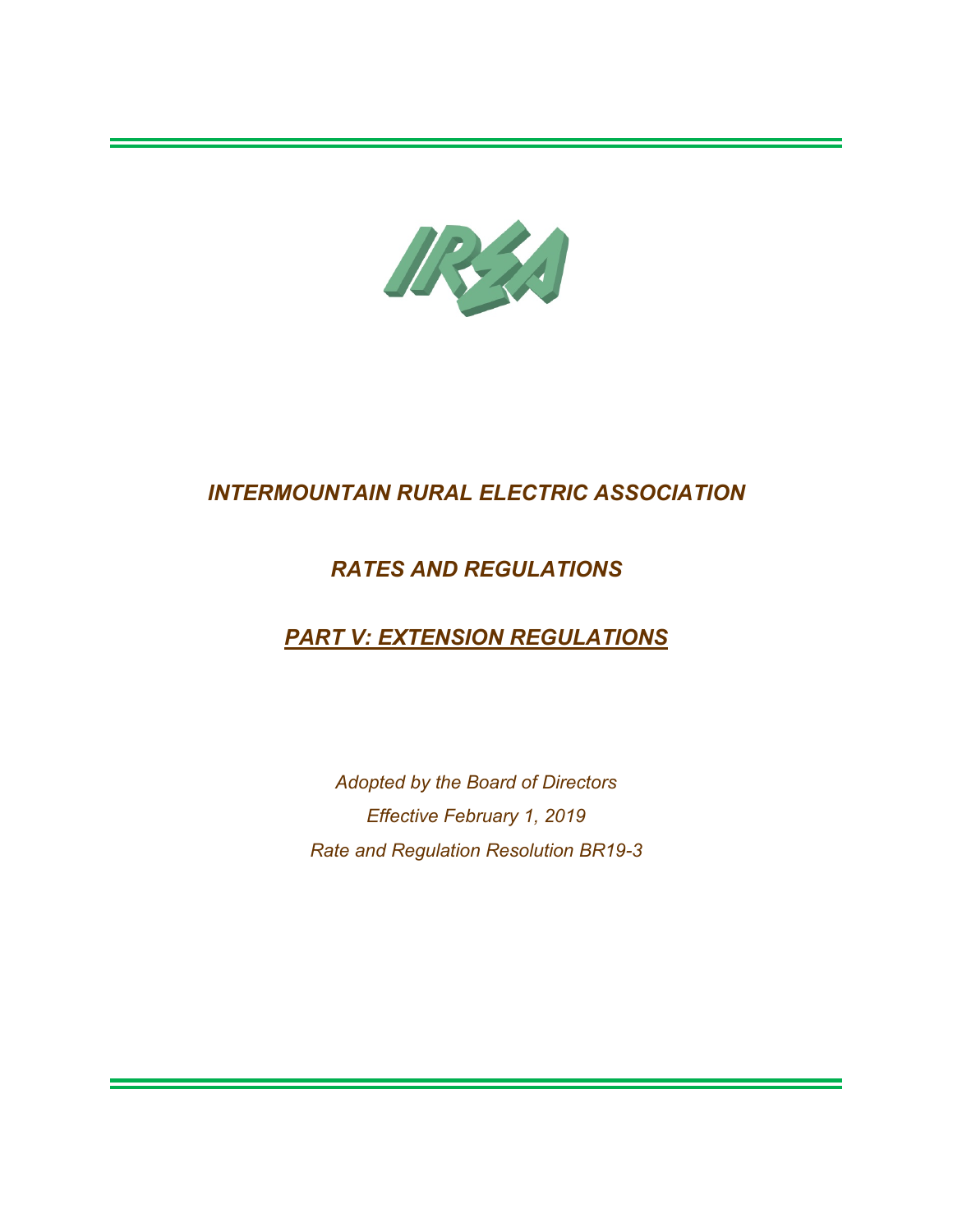# **EXTENSION REGULATIONS**

a sa kacamatan ing Kabupatèn Kabupatèn Kabupatèn Kabupatèn Kabupatèn Kabupatèn Kabupatèn Kabupatèn Kabupatèn K

# **Table of Contents**

| <b>SECTION 1.</b>  |  |                                                      |  |
|--------------------|--|------------------------------------------------------|--|
| <b>SECTION 2.</b>  |  |                                                      |  |
| SECTION 3.         |  |                                                      |  |
| <b>SECTION 4.</b>  |  |                                                      |  |
| <b>SECTION 5.</b>  |  |                                                      |  |
| <b>SECTION 6.</b>  |  |                                                      |  |
| 6.1                |  |                                                      |  |
| 6.2                |  |                                                      |  |
| 6.3                |  |                                                      |  |
| 6.4                |  |                                                      |  |
| 6.5                |  |                                                      |  |
| 6.6                |  |                                                      |  |
| 6.7                |  |                                                      |  |
| SECTION 7.         |  |                                                      |  |
| <b>SECTION 8.</b>  |  |                                                      |  |
| <b>SECTION 9.</b>  |  | CONVERSION OF OVERHEAD TO UNDERGROUND DISTRIBUTION 9 |  |
| SECTION 10.        |  | GOVERNMENTAL MANDATED FACILITY CHANGES10             |  |
| <b>SECTION 11.</b> |  |                                                      |  |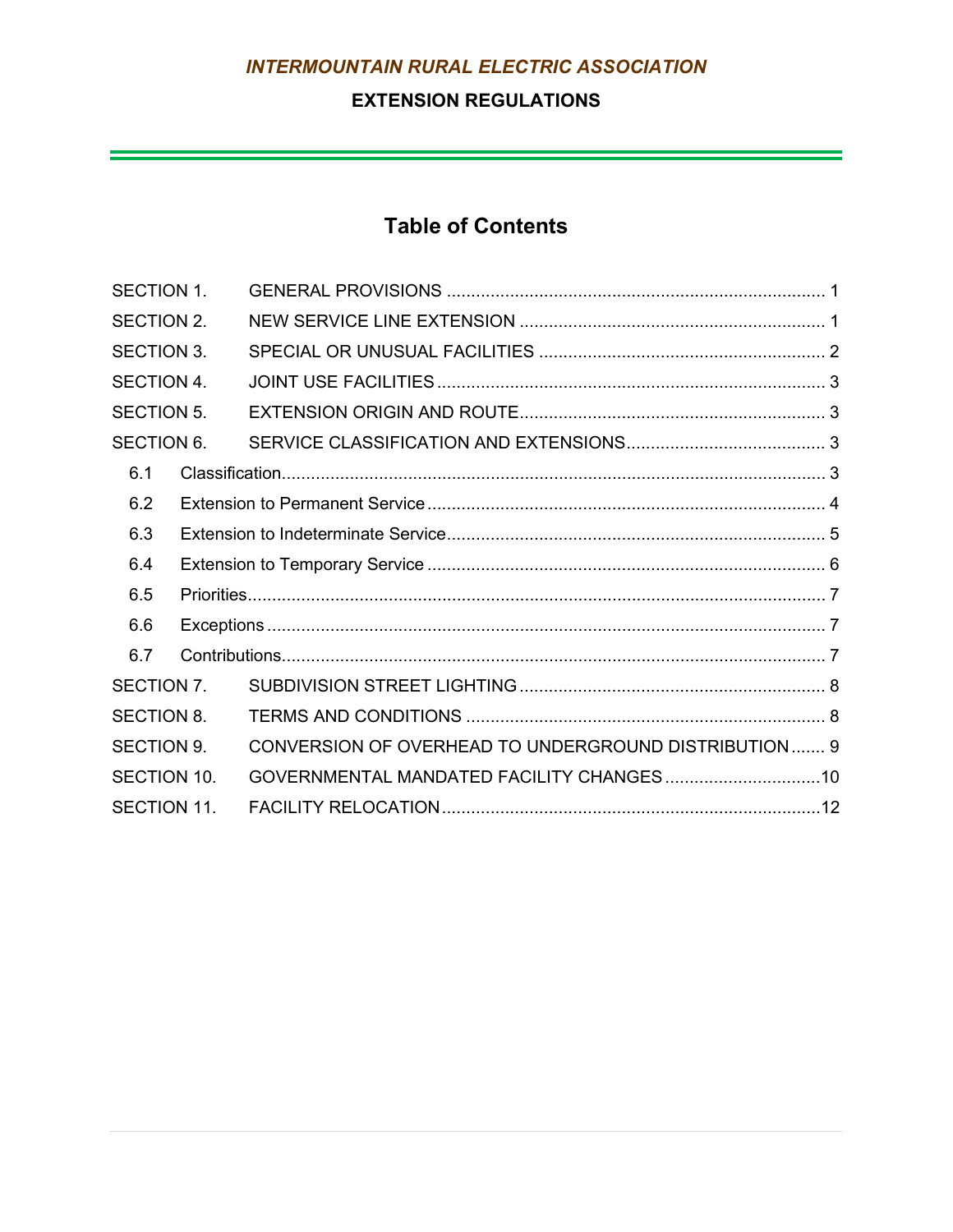# **EXTENSION REGULATIONS**

#### <span id="page-106-0"></span>**SECTION 1. GENERAL PROVISIONS**

The following Extension Regulations set forth the terms and conditions under which the Association extends service to Consumers in the Association's service territory.

Existing contracts for service that comply with previously approved Regulations and the Membership Application and Electrical Service Agreement shall remain in effect and bound by the terms and conditions at the time service was initiated.

## <span id="page-106-1"></span>**SECTION 2. NEW SERVICE LINE EXTENSION**

- a. When one or more applicants request electric service at premises not connected to the Association's Distribution System or request an increase in service to premises already connected, where such increase necessitates additional investment, the Association, after consideration of the applicant's electric requirements, will designate the service requested as being Permanent, Indeterminate, or Temporary in accordance with the definitions hereinafter set forth.
- b. When the distribution line necessary to supply the individual applicant requires the construction of more than a secondary service connection, although for applicant's sole use, such construction shall be included as part of the Association's general Distribution System.
- c. Service extensions and modifications shall be designed by the Association's Engineering Department or its contractors. Each applicant will pay the design fee specified in the Rates to the Association to obtain the engineering to extend or modify electric service. Design fees are non-refundable unless the applicant's request is canceled prior to any cost being accrued.
- d. Contracts for service shall be based upon the cost of constructing and installing the line extension and facilities necessary to adequately supply the service requested by the applicant. Said investment shall include all costs necessary for the extension, such as primary and secondary distribution facilities, substation and transmission facilities, if appropriate, rights-of-way, tree trimming, special housing, special supports, lightning arresters and other protective equipment, meters, transformers, and service loops.
- e. Said investment shall be the cost of the particular extension, and it shall not include, or be determined with, reference to provision for additional capacity, size, or strength in excess of that actually necessary to meet the requirements of the applicant or applicants to be then served and the requirements of either the National Electrical Safety Code or construction standards established by the Rural Electrification Administration.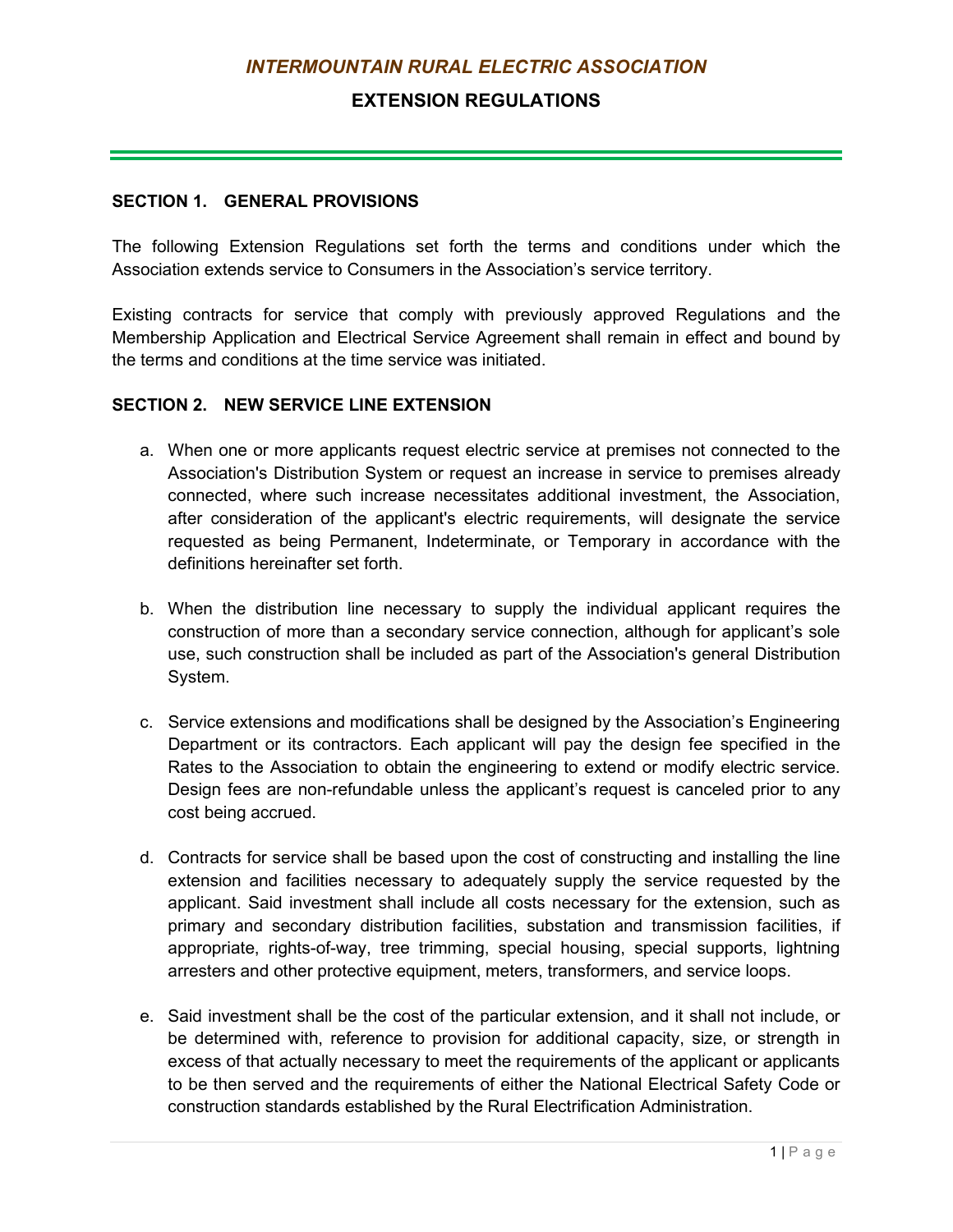# **EXTENSION REGULATIONS**

- f. Nothing contained in these general provisions shall be interpreted as a prohibition against the construction of an extension having more than sufficient capacity, size, or strength to meet the requirements of the applicant to be then served, provided all additional capacity, size, or strength is constructed by the Association without obligation to applicant.
- g. The Association's line extension regulations shall not be construed to place a greater burden on any new applicant connected to an existing line extension than would have been placed on said applicant had a totally new line extension been constructed for applicant use.
- h. The Association reserves the right to deal independently on the following situations, on their own merits, and without reference to the provisions of these regulations:
	- 1. Rates for service to existing Consumers would be adversely affected.
	- 2. Association's investment would not be sufficiently protected.
	- 3. Association does not have adequate facilities available for the service requested.
	- 4. Resale or wholesale Consumers are involved.
- i. When provisions of line extension and service contracts have been fulfilled, whether Permanent or Indeterminate, service will be continued upon payment of the applicable rate schedule minimum charges for service, or for having service available. Otherwise, the facilities may be removed by the Association at the Consumer's expense. Service required thereafter at the same location will be provided under the applicable line extension regulation.

## <span id="page-107-0"></span>**SECTION 3. SPECIAL OR UNUSUAL FACILITIES**

a. In those instances where the Association provides distribution facilities at applicant's request in excess of the facilities necessary to supply service to applicant, applicant shall be required to contract to pay the Association for such facilities and to pay the Association annually an amount to cover the fixed cost, including, but not limited to, insurance, replacement (or cost of removal), license and fees, taxes, operation and maintenance, and appropriate allocable administrative and general expenses of such excess distribution facilities. This annual amount to be determined at time applicant applies for service.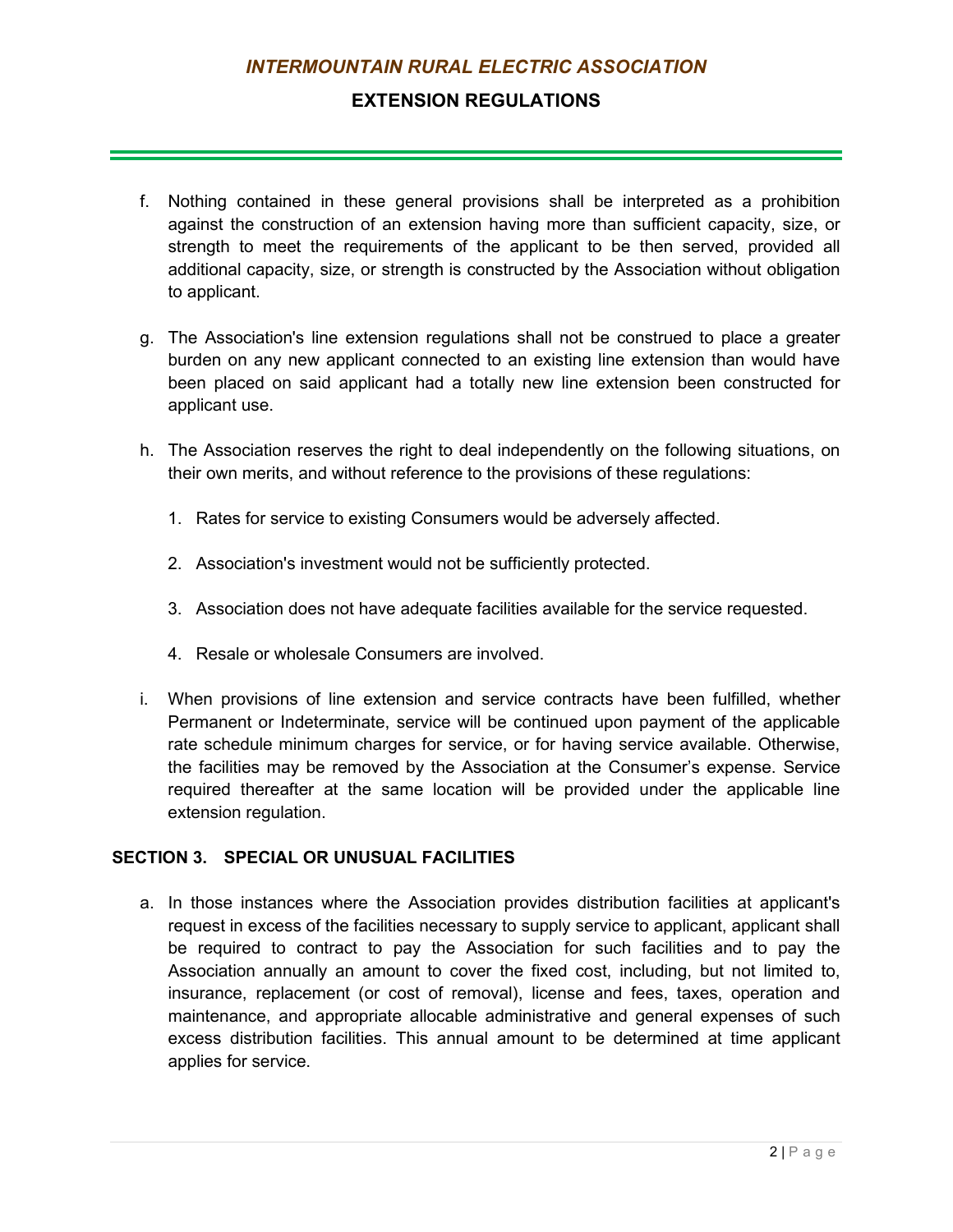## **EXTENSION REGULATIONS**

b. In situations where the extension is of such length or requires special equipment, and the prospective applicant's revenue temporarily or permanently to be derived therefrom is so limited as to make it doubtful whether necessary fixed costs on the investment would be earned, the Association reserves the right to require the applicant or applicants to pay the Association, in advance, all construction costs and, in addition, contract to pay the Association annually an amount to cover the such fixed costs.

#### **SECTION 4. JOINT USE FACILITIES**

- a. The joint use of the Association's overhead facilities with other utilities or communication services providers will be permitted only pursuant to and according to the terms and conditions of a separate joint use or attachment agreement between the Association and a specific utility or communication facilities owner.
- b. The joint use of a common trench for liquid fuel lines such as, but not limited to, liquefied petroleum gas or natural gas, or any other wet utilities, with any of the Association's underground electric facilities is prohibited.

## **SECTION 5. EXTENSION ORIGIN AND ROUTE**

a. Location of the extension origin, and the route to be followed in the construction of an extension, shall be determined by the Association's Engineering Department after due consideration of the engineering, land use and regulatory issues involved, with the objective of providing the best service possible. The origin need not necessarily be at the point on the existing Distribution System most proximate to the applicant's premises, nor the route selected the shortest distance between origin and delivery point.

#### **SECTION 6. SERVICE CLASSIFICATION AND EXTENSIONS**

#### **6.1 Classification**

In considering extension of facilities, the Association will classify the service to be furnished as Permanent, Indeterminate, or Temporary.

- a. Permanent includes electric line extensions for secondary or primary service to applicant(s) where the use of service is to be Permanent and where a continuous return to the utility of sufficient revenue to support the necessary investment is assured.
- b. Indeterminate includes electric line extensions for secondary or primary service to applicant(s) not covered by a, above, or c, below, when the use of service cannot be reasonably assured as to its amount and permanency.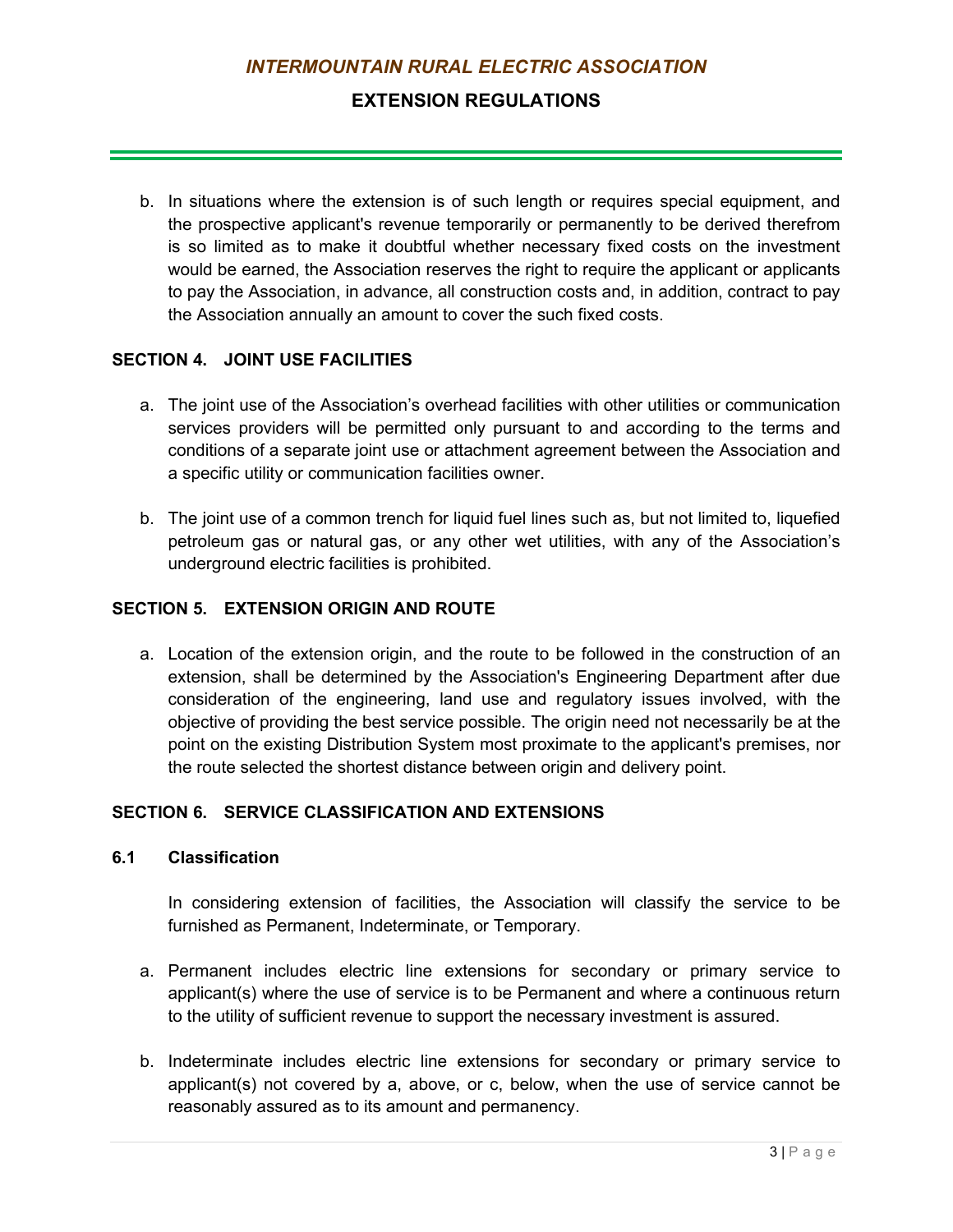## **EXTENSION REGULATIONS**

c. Temporary includes service to applicant(s) where the expected period of usage is eighteen (18) months or less, except in special cases where the period of usage may be longer than eighteen (18) months, such as at large construction projects.

#### **6.2 Extension to Permanent Service**

- a. The Association will extend service to an applicant classified as Permanent according to the following terms and conditions:
	- 1. The applicant shall initiate a contract authorization and pay the applicable design fee prior to the Association's engineer providing a cost estimate and electrical design to the applicant.
	- 2. The owner of the premises (or owner's agent) must sign a construction contract, pay the total estimated cost, and provide any additional required documents prior to construction.
	- 3. The applicant must furnish the Association with documents to prove that he/she will build when service is made available and that he/she is the owner or owner's agent of the property. If the applicant cannot provide proof that he/she will build when service is made available, then service shall be classified as Indeterminate.
	- 4. The applicant shall pay the cost of construction of facilities needed to extend service, less any Construction Allowance Credit applicable to the extension. The applicant may receive a Construction Allowance Rebate if the Revenue Threshold is met or exceeded within the Open Extension Period. Construction Allowance Rebates shall not be prorated if the Revenue Threshold is not met during the Open Extension Period.
	- 5. When a prospective residential applicant requests service from an existing primary line extension eligible for Tap Fee Reimbursements, the following tap fee provisions apply to the new applicant requesting service and to the members of the original line extension.
		- i. To be responsible for tap fee charges and eligible for Tap Fee Reimbursements, the total existing primary line extension line cost must be equal to or greater than \$10,000.00 and remain within the Tap Fee Reimbursement Period.
		- ii. Only direct taps on the original primary line extension will be considered in calculating the tap fee charges and reimbursements. Subsequent taps originating from line extensions which previously connected to the original primary line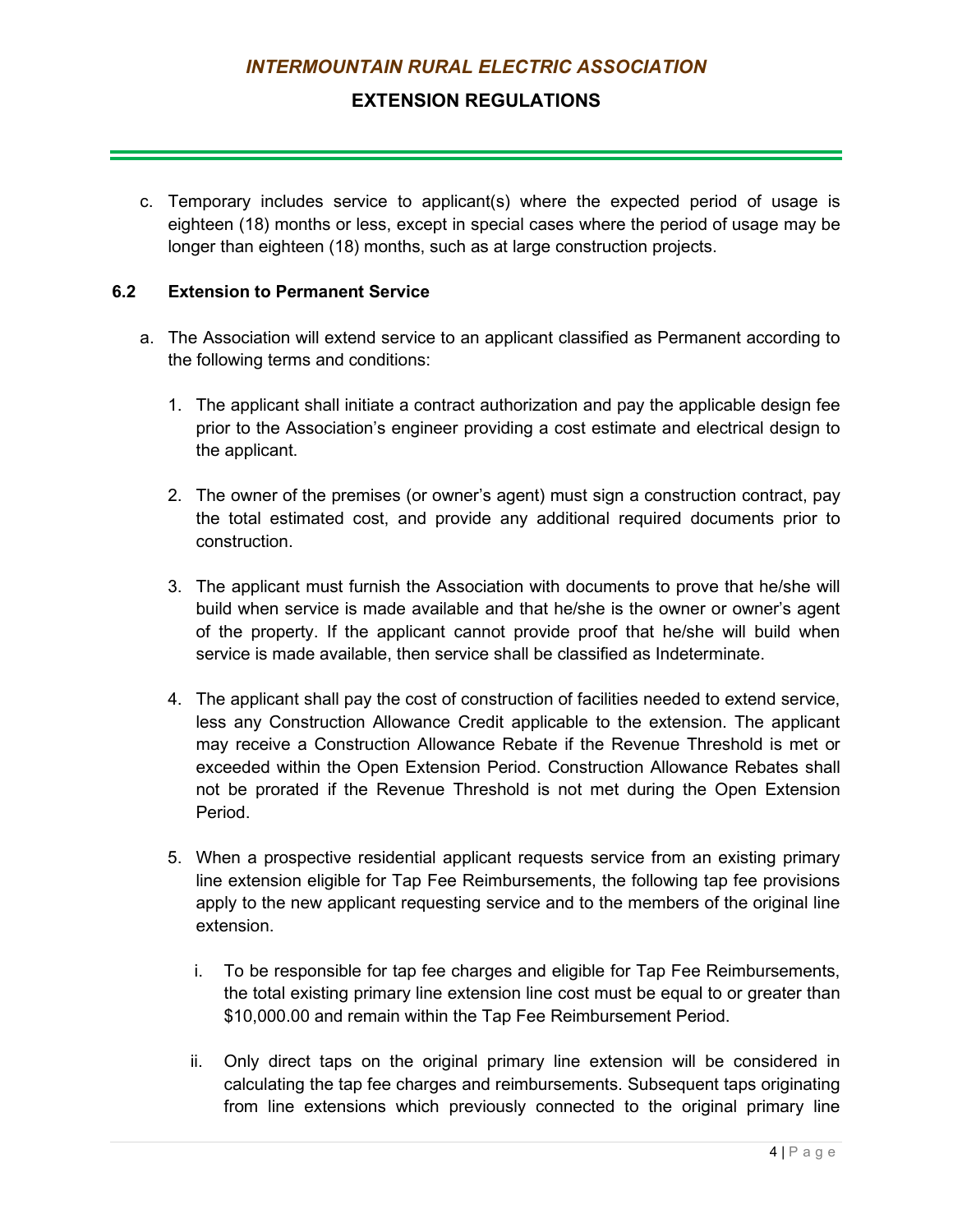## **EXTENSION REGULATIONS**

extension will be considered as new, original line extensions, and subsequent tap fees and reimbursements will apply only to the respective immediate primary line extension being tapped.

- iii. The tap fee charge will consist of an equitable share of a portion of the cost of the existing primary line extension. Subsequent applicants making direct taps to the existing primary line extension will be required to pay the calculated tap fee in addition to the costs directly associated with their individual service.
- iv. The Tap Fee Reimbursement is based on charges to the applicant(s) and will be equitably distributed to the Consumer(s) of the primary line extension. The portion of the original primary line extension cost to be reimbursed is based on the total cost of primary facilities excluding the Consumer's other distribution costs to the proposed tap point divided by the total number of direct taps to the proposed tap point, or the total primary costs can be equally distributed to all Consumers with direct taps if mutually agreed to by all affected parties. However, any Consumer may assume more than his proportionate share of cost.
- v. When any Consumer's remaining tap fee balance is reduced to \$350.00 or less within the Tap Fee Reimbursement Period, the remaining balance shall be refunded and the construction agreement shall be closed.
- vi. No Tap Fee Reimbursements will be granted after the five-year Tap Fee Reimbursement Period.
- vii. Reimbursements of Consumer's tap fees will only be paid during the Tap Fee Reimbursement Period and at a time determined by the Association.
- viii. Extensions from system improvements constructed at the Association's expense will not result in refunds to prior or subsequent taps.
- b. Depending upon the circumstances involved, the Association may, at its sole option, classify electric service supplied as either Permanent service or Indeterminate service.

#### **6.3 Extension to Indeterminate Service**

- a. The Association will extend service to the applicant classified as Indeterminate according to the following terms and conditions:
	- 1. When a developer wishes to initiate the extension of electric service into a residential or commercial development, he/she will provide the Association with an accurate plat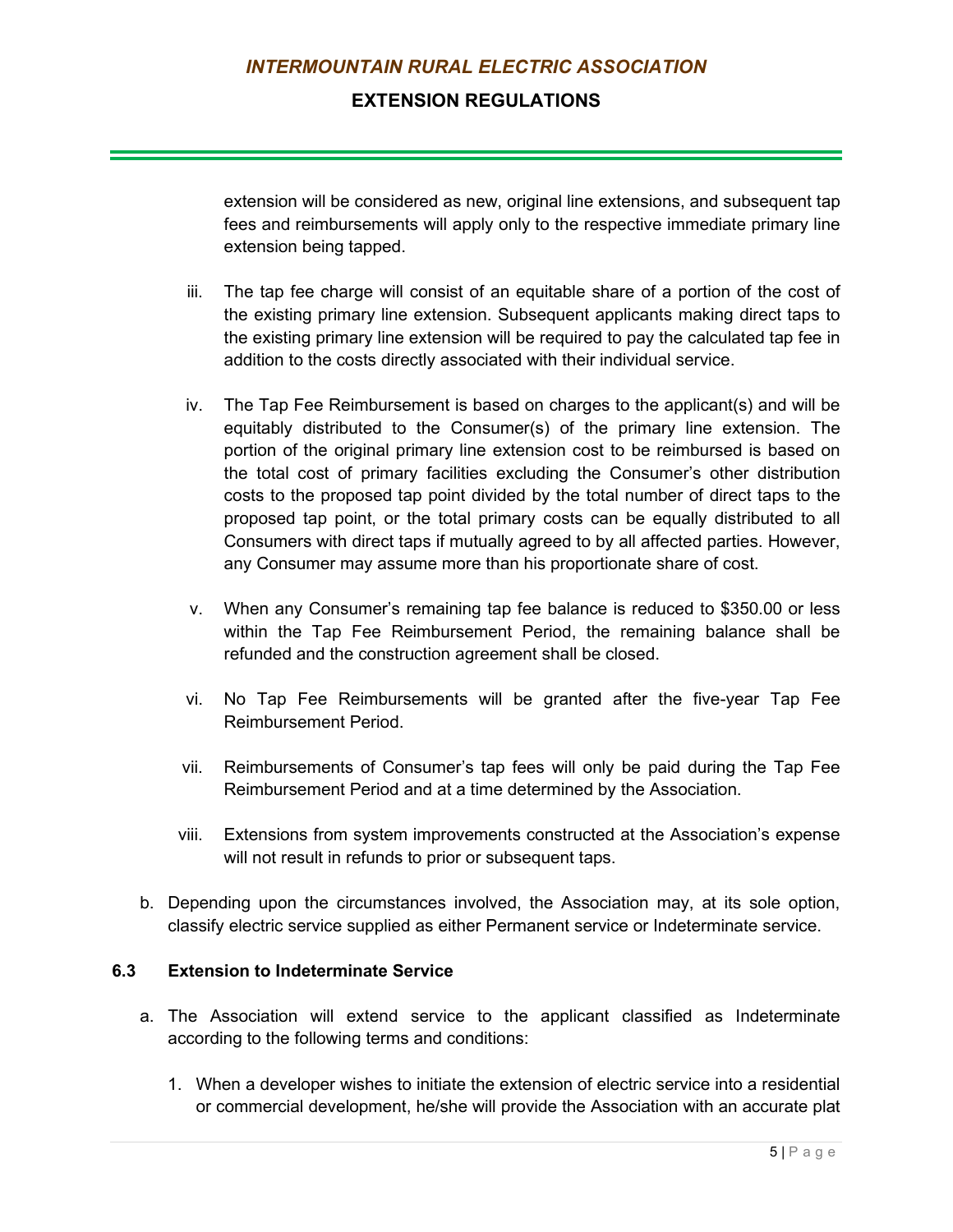## **EXTENSION REGULATIONS**

to the subdivision tract as approved by the city or county authority, and as recorded with the clerk and recorder of the Colorado county in which the development is situated. In addition, it will be necessary that the developer or applicant initiate a contract authorization and pay the applicable design fee prior to the Association's engineer providing a cost estimate and electrical design to the applicant.

- 2. The applicant must pay in advance the estimated cost for the installation of electrical facilities prior to scheduling the job for construction. Prior to the start of construction or payment of the estimated cost by the applicant, the Association may, at its sole option, classify a portion or all of the electric service to be supplied as Permanent service
- 3. Indeterminate services shall pay all construction costs in advance. The applicant may receive a Construction Allowance Rebate if the Revenue Threshold is met or exceeded within the Open Extension Period. Construction Allowance Rebates shall not be prorated if the Revenue Threshold is not met during the Open Extension Period.
- b. A Contribution-in-Aid of Construction, not subject to refund, may also be collected when unusual facilities such as for special underground facilities or for ornamental overhead facilities are supplied at the applicant's request.

#### **6.4 Extension to Temporary Service**

- a. The Association will extend its facilities to provide service to applicants classified as Temporary under the following terms and conditions:
	- 1. The applicant must enter into a Contract with the Association at the applicable rate schedule.
	- 2. The term of the contract shall be for the anticipated period of time that service will be required.
	- 3. Applicant for Temporary service before construction is started will pay to the Association, not subject to refund, an amount equal to the Association's estimates of the total cost of constructing all facilities required to supply the service necessary. The applicant must notify the Association to remove the temporary facilities and pay any costs of such removal.
	- 4. The Association shall not connect additional applicants to a Temporary service line extension, except under unusual circumstances. In such cases where additional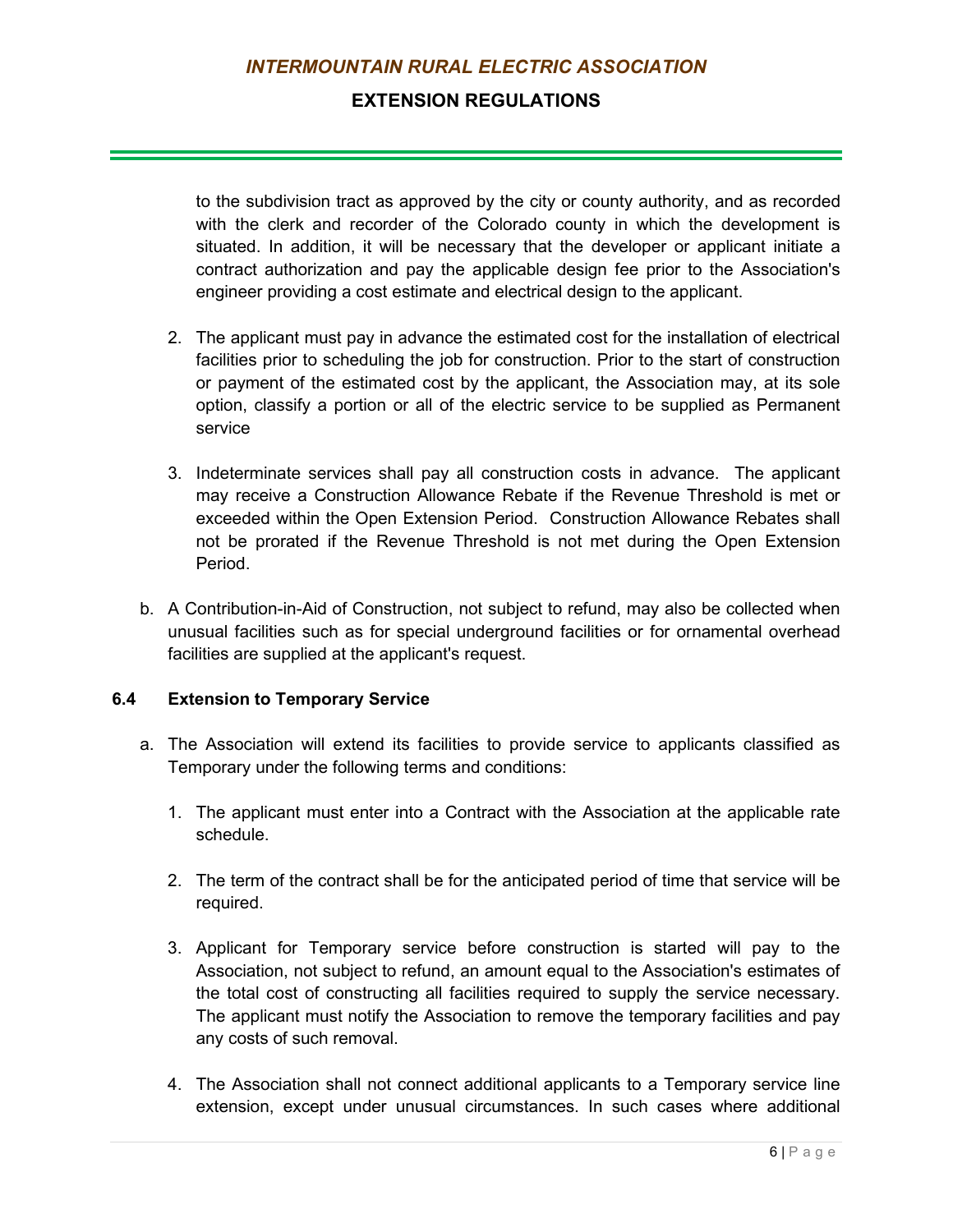## **EXTENSION REGULATIONS**

Temporary, Permanent, or Indeterminate applicants are connected to a Temporary line extension, the Association will refund to the original Temporary service applicant the material costs paid by that applicant.

#### **6.5 Priorities**

If the demand for power exceeds the availability of power due to limitations of the Association's system or uncontrollable conditions outside of the system, the Association may curtail extensions of new service to Consumers based on a priority assignment.

Available capacity and materials will be assigned by service classification in the order listed:

- 1. Permanent Service
- 2. Indeterminate Service
- 3. Temporary Service

Within the above service classifications, priorities will be assigned the following applicant classes in the order listed:

- 1. Essential Commercial and Industrial (Hospitals, Police Stations, etc.)
- 2. Residential and Farm
- 3. Nonessential Commercial
- 4. Nonessential Industrial

Within the applicant classes, priority will be assigned to upgrading of existing service before supplying new services, and requests will be handled in the order received.

#### **6.6 Exceptions**

If, in the opinion of management of the Association, the application of the above regulations will work an undue hardship on an applicant for service, it may modify the requirements for such special cases, subject to review and approval of the Board.

#### **6.7 Contributions**

In all cases where advances for construction costs are involved, no interest shall be paid.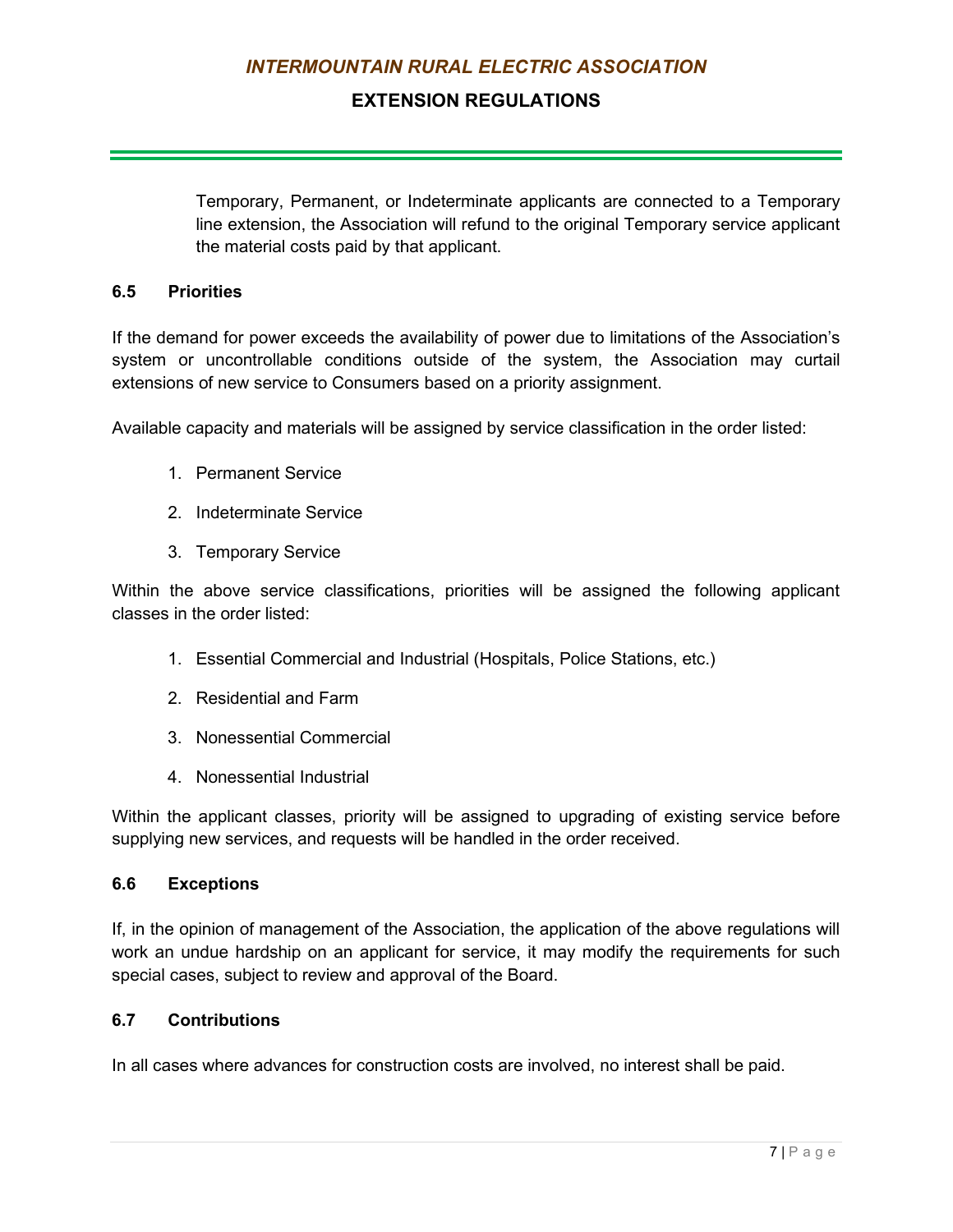## **EXTENSION REGULATIONS**

#### **SECTION 7. SUBDIVISION STREET LIGHTING**

- a. Ornamental street lighting facilities for a city, town, or underground subdivision and street lighting facilities on wooden poles for overhead subdivisions will be installed upon request of the developer or other qualified applicant. The Association will provide a choice of standard ornamental street lighting facilities. The applicant will be responsible for the construction cost of the street lighting facilities as provided in subsection 6.3.
- b. The applicant or developer requesting a nonstandard or special type of street lighting facility may do so, but will be responsible for the acquisition, installation, and maintenance of all such lighting facilities, including the secondary conductors beyond the metering point.

#### **SECTION 8. TERMS AND CONDITIONS**

- a. When an applicant requests new facilities, the extension will be in accordance with the Regulations for the applicable service classification and the following terms and conditions:
	- 1. Provide a final plat approved by a city or county authority, when required, or a certified survey of the property being served.
	- 2. Provide final grade for the entire length and width of the proposed service route prior to construction, including all roads and public rights-of-way in order to obviate the necessity of additional cost to the applicant due to relocation of the facilities.
	- 3. Keep easements and roads free of debris and obstacles during the construction period in order to avoid unnecessary delay in construction.
	- 4. Install and maintain meter housing and conductor from the point of connection to the applicant's panel. Installation will be in accordance with the Association's specifications. The Association will not install Temporary or Permanent meters until the applicant obtains the necessary state and/or county electrical inspectors' approval of the Temporary or Permanent meter loop installation.
	- 5. Provide the Association with any additional reasonable rights-of-way, if required, in order to complete construction. Flag, number and pin all lot corners and identify by appropriately marking all road rights-of-way.
	- 6. Any costs resulting from damages to the Association's facilities caused by contractors working for the developer/applicant, including changes in grade or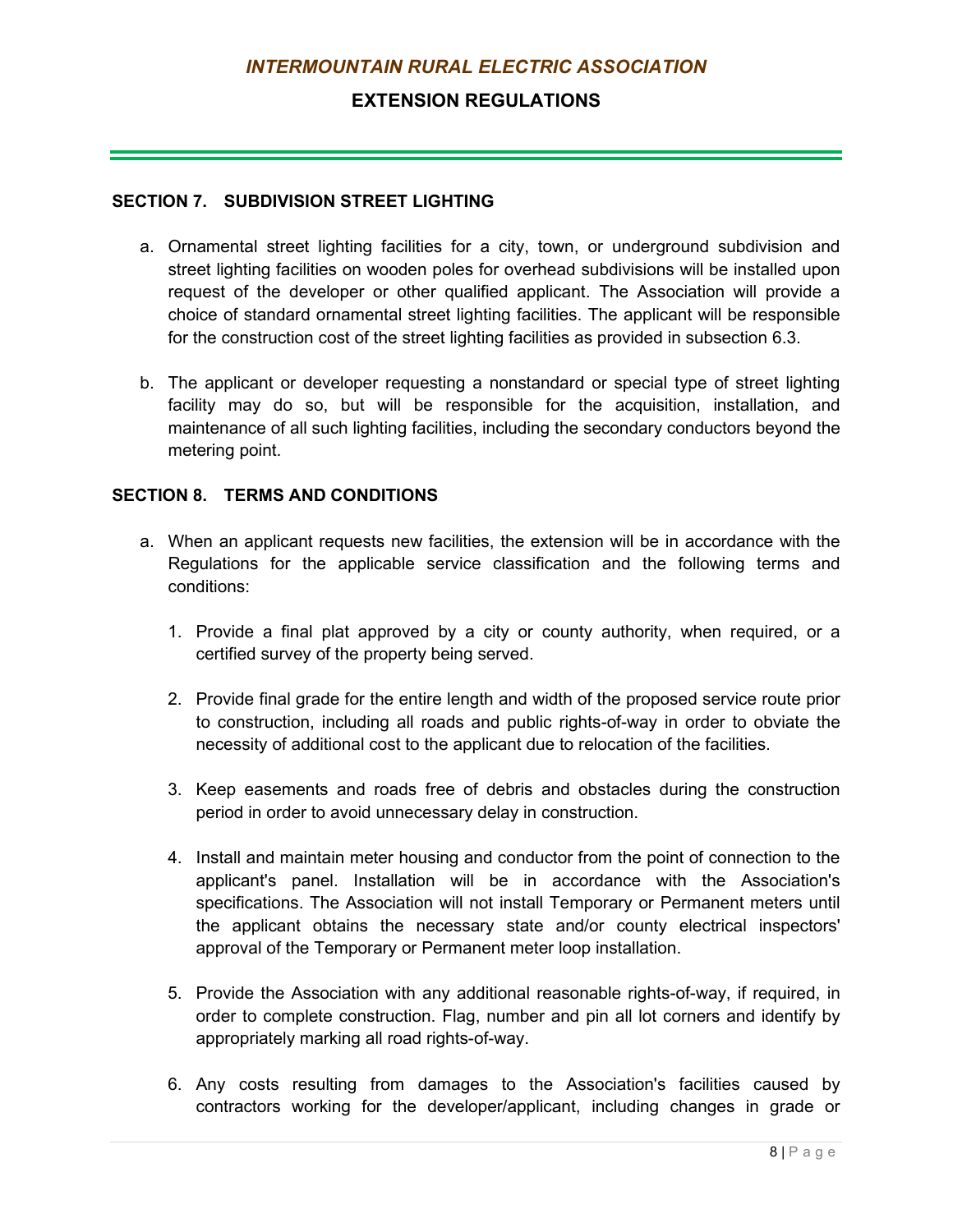## **EXTENSION REGULATIONS**

dig-ins, shall be paid for by the developer/applicant. When digging around underground circuits, hand digging shall be utilized.

- 7. All costs resulting from vandalism or the willful destruction of the Association's street lights, street light poles and associated equipment shall be paid for by the applicant or its successors and assigns.
- 8. Assume the responsibility to coordinate all joint use of the Association's trench, and any such joint use must be approved by the Association.

#### **SECTION 9. CONVERSION OF OVERHEAD TO UNDERGROUND DISTRIBUTION**

- a. Upon request of an applicant, an existing or proposed overhead distribution facility may be converted to an underground system by the Association under the following terms and conditions:
	- 1. The proposed overhead line to be converted must be in an existing loop-supplied system, must cover a reasonable area which will allow orderly engineering and construction practices, may require additional conversion of facilities crossing lands not owned or developed by applicant, and must utilize a once only construction policy in the proposed area to be converted. The Association's Engineering Department shall determine what constitutes a reasonable conversion area.
	- 2. The applicant requesting the conversion shall pay to the Association, prior to the start of construction, a nonrefundable contribution equal to the estimated cost of the underground facilities, plus the cost of removal.
	- 3. It shall be the responsibility of the applicant to secure all necessary agreements and approvals of all property owners and governmental entities involved in the conversion. The applicant shall be responsible for any modifications required to all existing service entrances within the conversion area.
	- 4. Nothing herein shall be construed to prevent the Association from converting selected overhead distribution areas to underground distribution areas when, in the sole judgment of the Association, such conversion is necessary or desirable and economically feasible. In such cases, the total cost of the conversion shall be borne by the Association.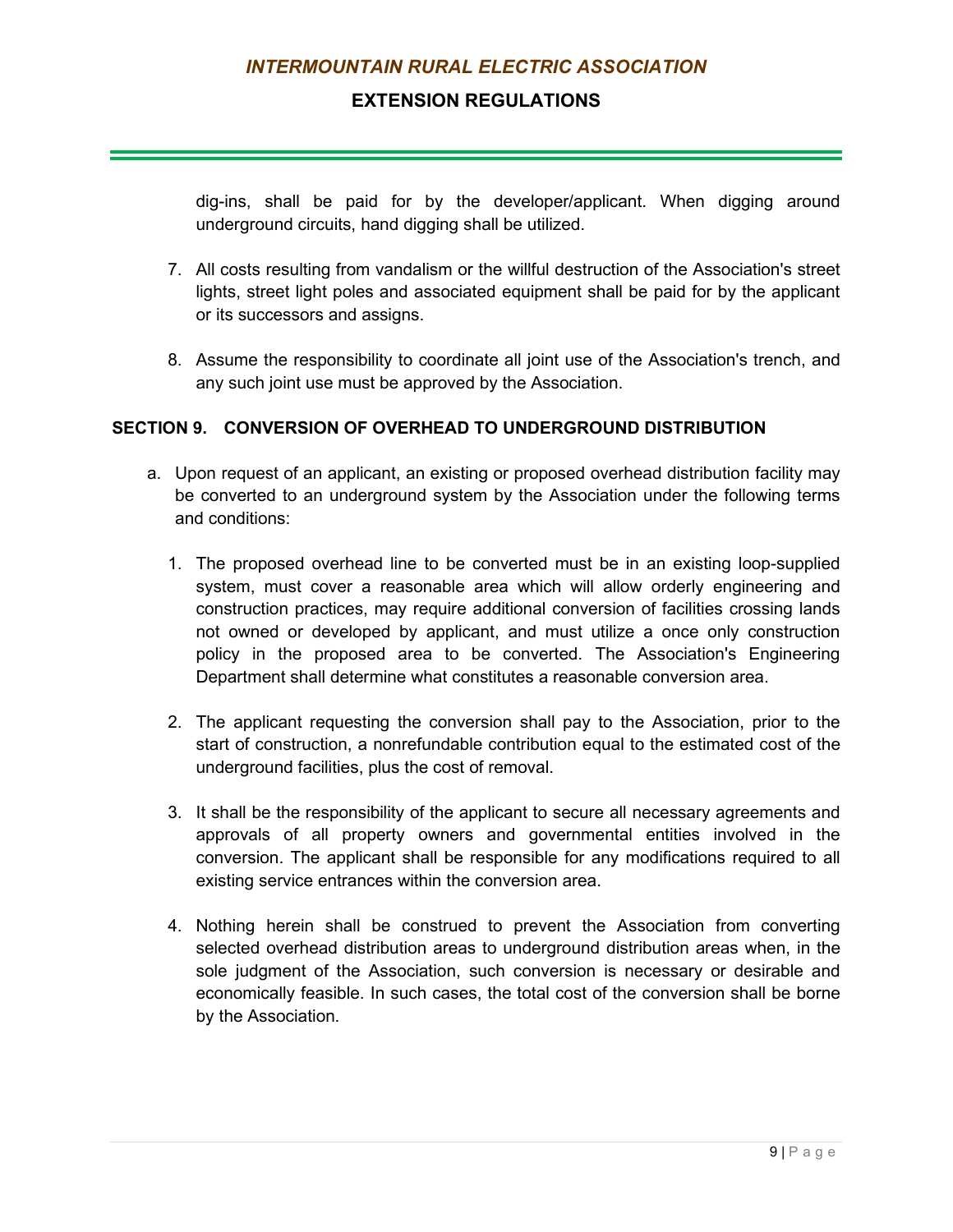## **EXTENSION REGULATIONS**

#### **SECTION 10. GOVERNMENTAL MANDATED FACILITY CHANGES**

- a. This regulation shall apply when any local unit of government within the Association's service territory requires the Association to:
	- 1. Make changes or improvements to an existing site or facility;
	- 2. Include changes or improvements as part of a proposed site or facility;
	- 3. Change the proposed location or route of a planned facility as set forth in any permit or use application submitted by the Association;
	- 4. Replace an overhead facility with an underground facility; or
	- 5. Relocate existing facilities other than facilities in public rights-of-way required to be relocated to accommodate public works projects.
- b. For purposes of this regulation:
	- 1. The term "local unit of government" means any city, town, county, or other municipal or quasi-municipal corporation. The term specifically includes, without limitation, any local improvement district created pursuant to Article 8 of Title 29, Colorado Revised Statutes.
	- 2. Changes or improvements to facilities or sites shall include, without limitation, underground construction, relocation, rerouting, landscaping, grading, construction of walls, berms, or fences, and set-back requirements greater than those ordinarily deemed necessary.
	- 3. The term "Project Cost" means the cost of acquiring necessary property rights, engineering, site preparation, construction, retirement of existing facilities, and facility installation.
	- 4. "Change Costs" shall be calculated by determining the actual Project Cost including changes or improvements mandated by the local unit of government and subtracting the estimated Project Cost, if any, for the project as proposed by the Association. Change Costs shall equal actual Project Cost in those cases where the change is imposed with respect to an existing facility for which the Association has not proposed an improvement. Change Costs will also equal actual Project Cost in those cases where underground construction is required.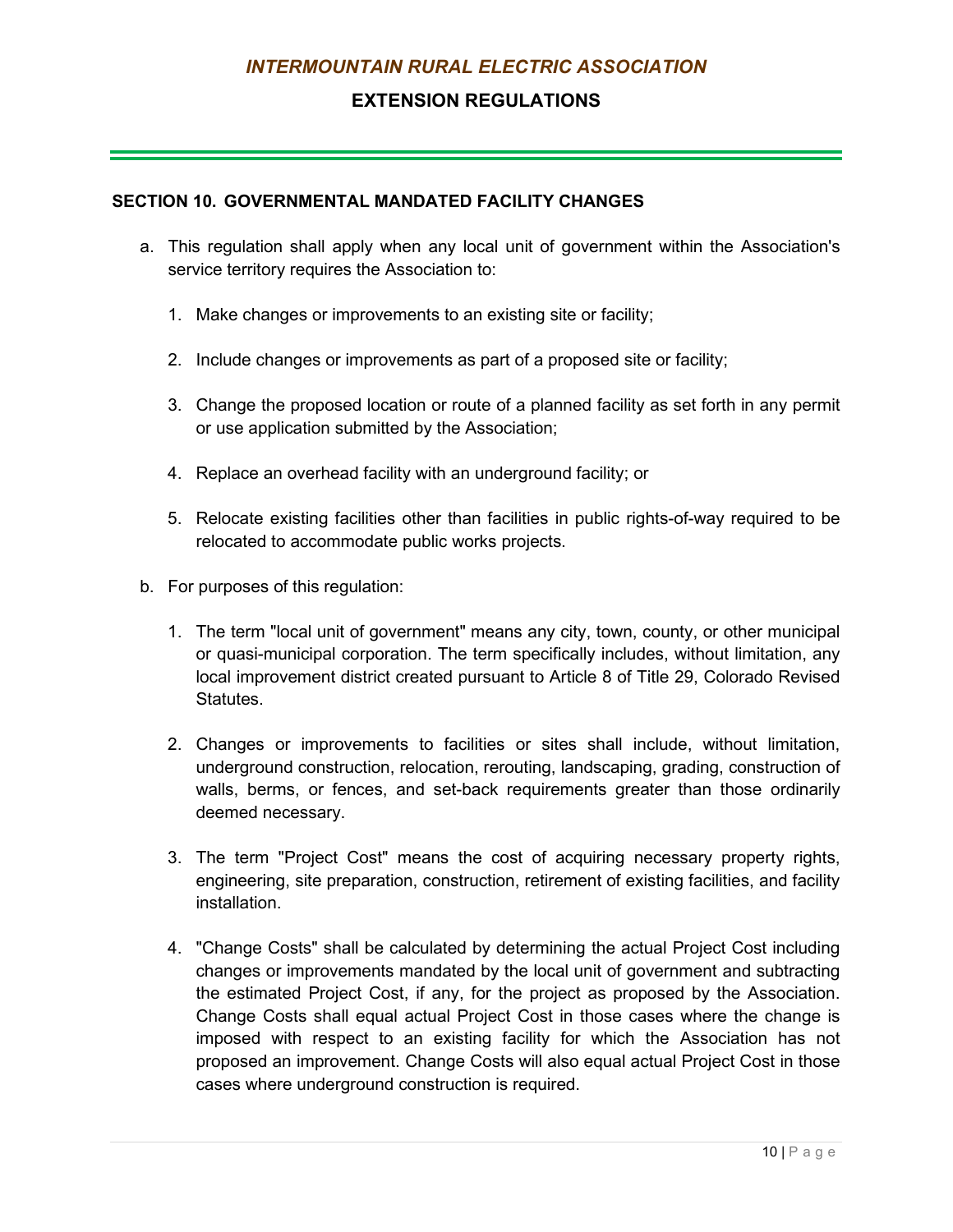## **EXTENSION REGULATIONS**

- c. The surcharge provided for in this regulation shall be imposed when the Change Costs with respect to a project exceed one hundred thousand dollars (\$100,000).
- d. The surcharge for any given project shall be calculated as follows:
	- 1. A fixed cost factor shall be determined. The fixed cost factor shall allocate a proportionate share of the Association's operations and maintenance, administrative and general, depreciation, interest, and property tax expenses to the Change Costs. The fixed cost factor shall be adjusted annually. When Change Costs are paid in whole or in part by a local unit of government, or a third party, such payment shall be credited against the interest component of the fixed cost factor.
	- 2. A cost recovery factor shall be determined. The cost recovery factor shall be calculated to recover the amortized Change Costs and extraordinary operations and maintenance expenses, if any, resulting from the changes or improvements imposed by the local unit of government. The cost recovery factor shall be adjusted annually.
	- 3. The total amount to be surcharged each year shall be equal to the Change Costs multiplied by the fixed cost factor and the cost recovery factor.
	- 4. The monthly surcharge amount shall equal the sum calculated pursuant to subparagraph (d.3), divided by twelve (12).
	- 5. The surcharge provided for in this regulation shall be charged to each Consumer receiving service within the boundaries of the local unit of government imposing the change or improvement resulting in the surcharge. The surcharge shall be the same for all Consumer categories and classes of service. The amount of the surcharge to be charged each Consumer shall be determined by dividing the total monthly surcharge amount by the number of Consumers receiving service within the boundaries of the local unit of government imposing the change or improvement resulting in the surcharge. For purposes of calculating this amount, the number of such Consumers shall be determined and adjusted annually.
- e. Surcharges will be billed beginning thirty (30) days after completion of construction. For long-term projects involving multiple phases, billing will begin thirty (30) days after completion of each phase, as designated by the Association. Surcharge billing will continue for the useful life of the facilities to which each surcharge applies.
- f. Surcharges shall be cumulative. Each additional project to which this regulation applies will result in an additional surcharge to Consumers receiving service within the boundaries of the local unit of government where the project is located.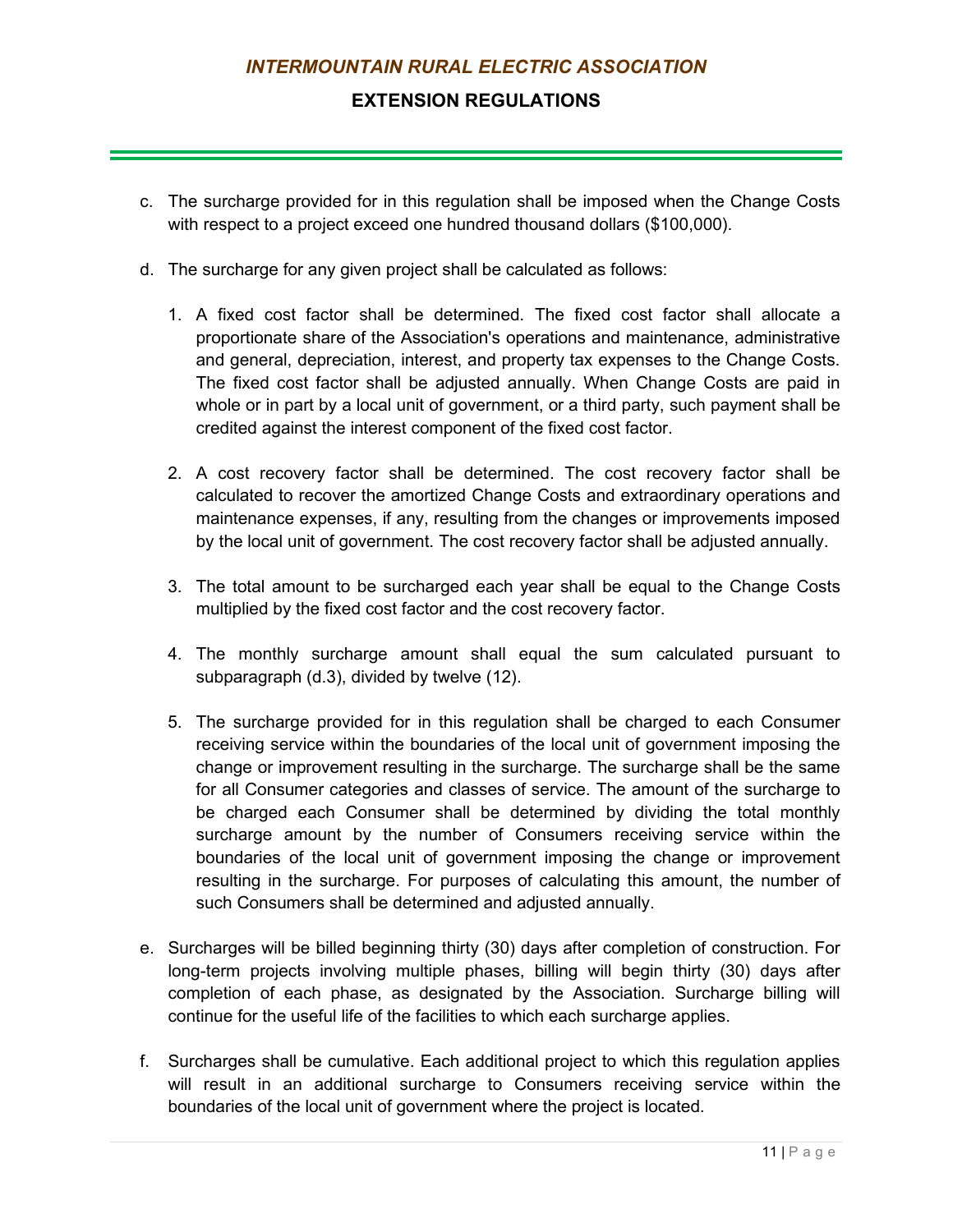## **EXTENSION REGULATIONS**

- g. The Association reserves the right to obtain payment for governmental mandated changes or improvements, relocations, or takings as permitted by law or any other Rates and Regulations of the Association, regardless of whether the threshold requirements of paragraph 10(c) have been met.
- h. Surcharges shall be imposed only for local governmental mandated changes or improvements to existing facilities or projects proposed by the Association.
- i. If the Association determines, at its discretion, that a change or improvement imposed by a local unit of government will benefit Consumers outside the boundaries of the unit of government, the Association may reduce or eliminate the surcharge provided for in this regulation.
- j. This section shall supersede any expressed or implied inconsistency in the Rates and Regulations of the Association.

#### **SECTION 11. FACILITY RELOCATION**

- a. An existing facility may be relocated by the Association at the request of a property owner/developer under the following terms and conditions:
	- 1. The relocation will not affect the reliability or operational characteristics of the existing system.
	- 2. The party requesting the relocation shall pay to the Association, prior to the start of construction, a nonrefundable contribution equal to the estimated cost of the relocated facilities, plus the cost of removal.
	- 3. The Association's engineering department shall determine what constitutes a reasonable conversion area required for the facility relocation.
	- 4. The party requesting the relocation shall grant or obtain the necessary property rights for the Association to the property on which the facilities are to be relocated and shall be responsible for obtaining approval from all local, city, state, county and federal authorities prior to the relocation.
	- 5. Nothing herein shall be construed to prevent the Association from relocating selected facilities when, in the sole judgment of the Association, such relocation is necessary or desirable. In such cases, the total cost of the relocation shall be borne by the **Association**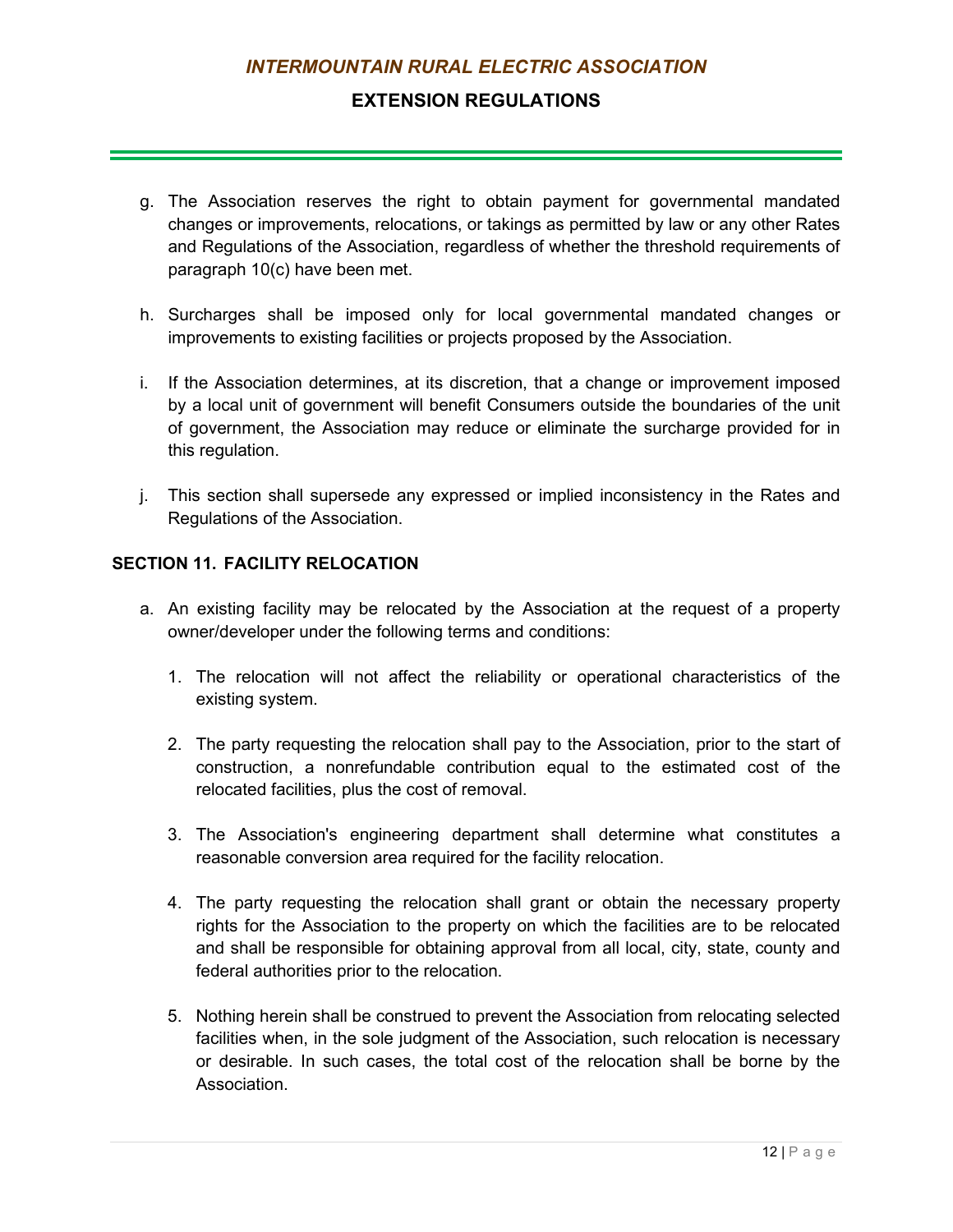

## *RATES AND REGULATIONS*

# *PART VI: COMPLAINT PROCEDURE*

*Adopted by the Board of Directors Effective July 20, 2017 Rate and Regulation Resolution BR17-10*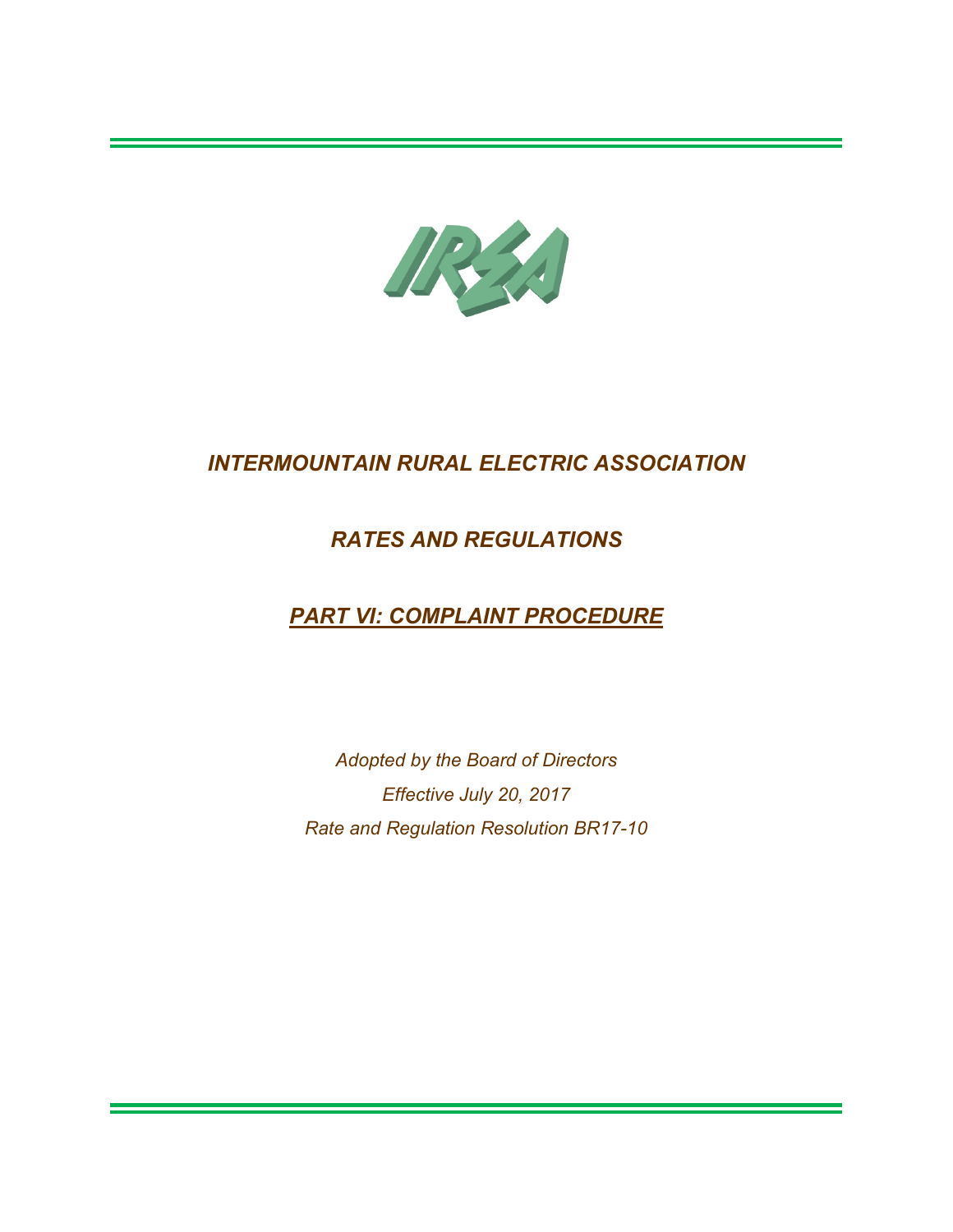## **COMPLAINT PROCEDURE**

 $\mathcal{L}(\mathcal{L}(\mathcal{L}))$  is a subset of the set of  $\mathcal{L}(\mathcal{L})$  . The set of the set of  $\mathcal{L}(\mathcal{L})$ 

# **Table of Contents**

| <b>SECTION 1.</b> |  |                                                    |  |
|-------------------|--|----------------------------------------------------|--|
| <b>SECTION 2.</b> |  |                                                    |  |
| <b>SECTION 3.</b> |  |                                                    |  |
| <b>SECTION 4.</b> |  | TIME FOR FILING COMPLAINTS AND HEARING REQUESTS  1 |  |
| <b>SECTION 5.</b> |  |                                                    |  |
| <b>SECTION 6.</b> |  |                                                    |  |
| SECTION 7.        |  |                                                    |  |
| 7.1               |  |                                                    |  |
| 7.2               |  |                                                    |  |
| 7.3               |  |                                                    |  |
| 7.4               |  |                                                    |  |
| <b>SECTION 8.</b> |  |                                                    |  |
| 8.1               |  |                                                    |  |
| 8.2               |  |                                                    |  |
| 8.3               |  |                                                    |  |
| 8.4               |  |                                                    |  |
| 8.5               |  |                                                    |  |
| 8.6               |  |                                                    |  |
| 8.7               |  |                                                    |  |
| 8.8               |  |                                                    |  |
| 8.9               |  |                                                    |  |
| <b>SECTION 9.</b> |  | DECISION AND REQUEST FOR RECONSIDERATION 8         |  |
| SECTION 10.       |  |                                                    |  |
|                   |  |                                                    |  |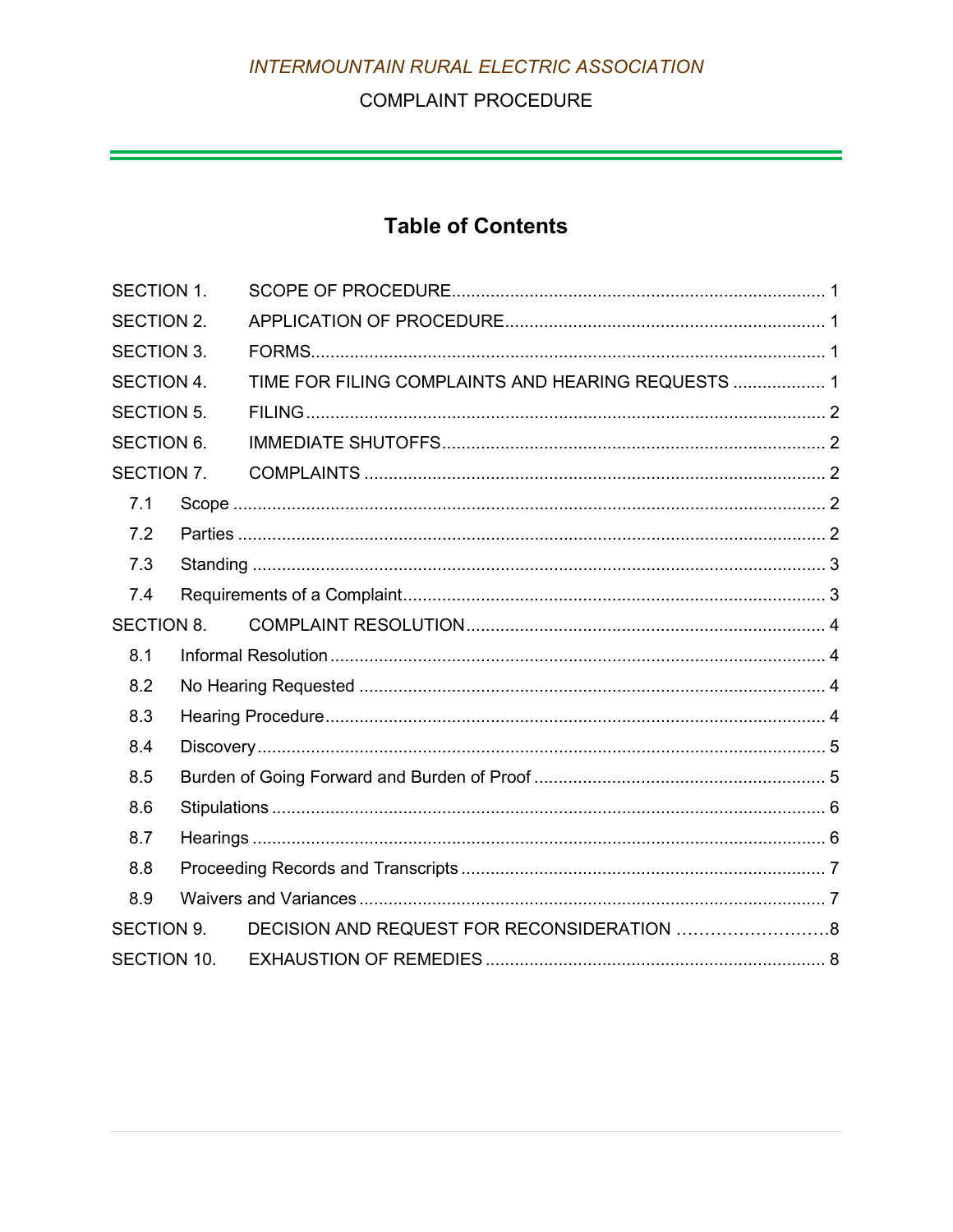## COMPLAINT PROCEDURE

#### <span id="page-120-0"></span>**SECTION 1. SCOPE OF PROCEDURE**

This Complaint Procedure sets forth the procedures for Consumers to register Complaints about and be given an opportunity to be heard by the Board on the Rates charged by the Association, the manner in which electric service is provided, proposed changes to the Association's Rates and Regulations, and the application of any immediate shut-off policy in accordance with C.R.S. §§ 40-9.5-107 and 40-9.5-109.

This Procedure does not address and shall not be construed to limit any Consumer's right to bring any concern or Complaint through informal means to the Association, the Board, any director, or any employee of the Association, provided only that any written Complaint that invokes this Procedure shall be addressed solely through this Procedure while such Complaint is pending resolution.

#### <span id="page-120-1"></span>**SECTION 2. APPLICATION OF PROCEDURE**

This Procedure shall be construed and applied to comply with Colorado law and to secure the lawful, just, speedy, and inexpensive determination of matters presented. Substantial compliance consistent with the purpose of any provision of this Procedure shall be sufficient, provided that compliance with filing deadlines may be strictly required when proposed changes to Rates and Regulations are at issue.

#### <span id="page-120-2"></span>**SECTION 3. FORMS**

Forms are not considered part of this Procedure, but should be used when possible. No Complaint shall be dismissed or disregarded because of informality, provided that the Complaint is timely filed, is made to an Association employee with the authority to handle the Complaint, and reasonably sets forth the basis for the Complaint.

#### <span id="page-120-3"></span>**SECTION 4. TIME FOR FILING COMPLAINTS AND HEARING REQUESTS**

A Complaint regarding immediate shut off policy, rates, or the manner in which electric services is provided may be filed at any time. A Complaint regarding a proposed change to the Association's Rates and Regulations shall be filed at least thirty (30) days before the proposed effective date of the proposed change.

A Complainant who seeks a hearing regarding a Complaint shall so state in writing at the time of the Complaint is filed. A hearing shall be deemed waived if no such request is made.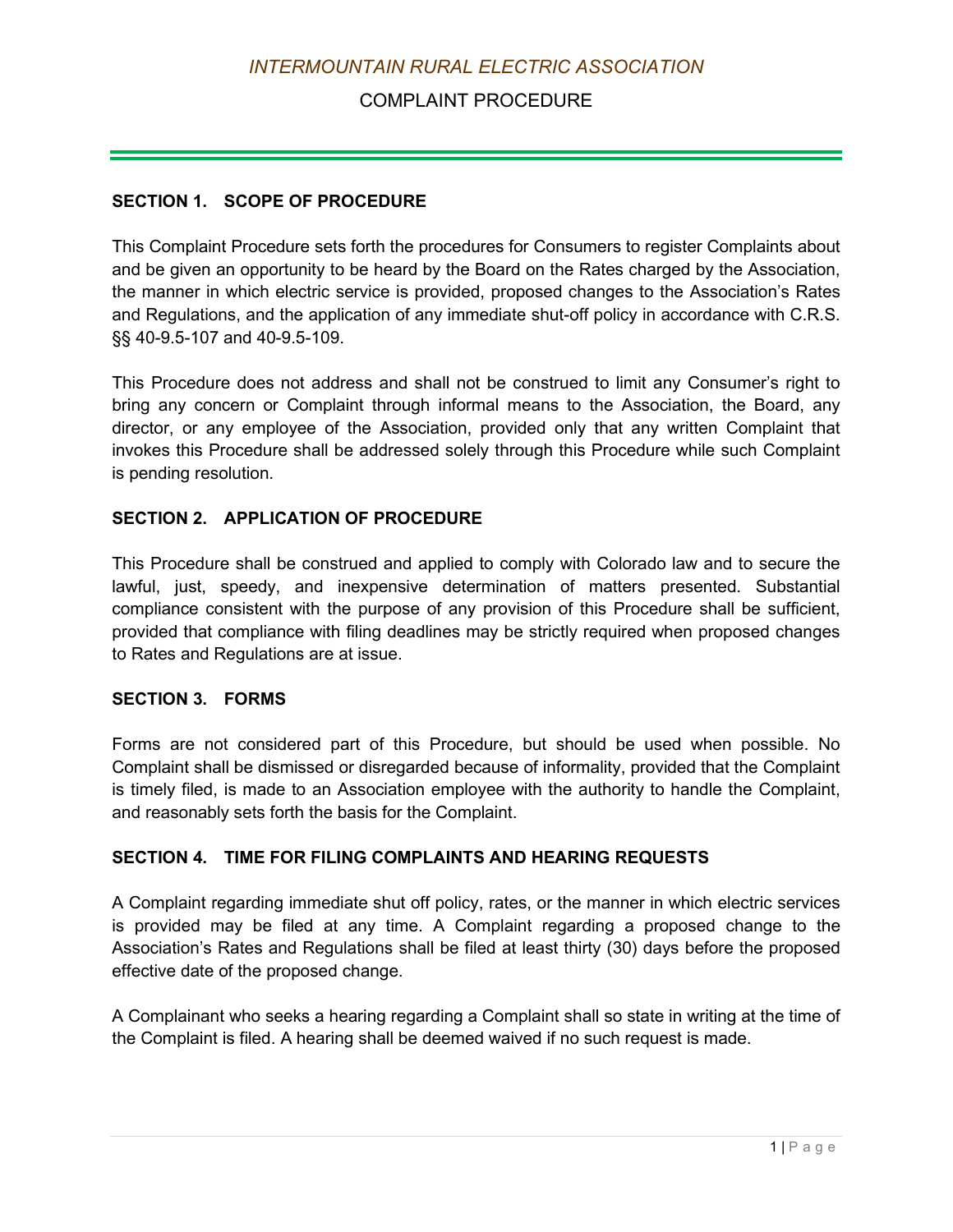## COMPLAINT PROCEDURE

#### <span id="page-121-0"></span>**SECTION 5. FILING**

A Complaint shall be deemed filed when it is physically delivered to the Association's principal office at 5496 N. U.S. HWY 85, Sedalia, CO 80135, addressed to the attention of the Chief Executive Officer.

### <span id="page-121-1"></span>**SECTION 6. IMMEDIATE SHUTOFFS**

If the Association proposes immediately to shut off service without prior notice or immediately shuts off service to a Consumer without prior notice, such Consumer may immediately appeal such action to the Board by filing a Complaint and posting a deposit with the Association equal to any amount in dispute. The procedure regarding any such Complaint shall be as follows:

If the Board is in session, it shall immediately hear and determine any such Complaint, considering such evidence and information as is presented by the Complainant and Association staff. If the Board is not in session, the Board authorizes and directs the Chief Executive Officer or his or her designee to promptly hear and determine any such Complaint based on available evidence and information and subject to the right of the Complainant to seek de novo review of said determination by the Board, Board review shall be conducted and determined no later than the next regular meeting of the Board. Irrespective of whether the Consumer seeks further review by the Board, the Chief Executive Officer will inform the Board of the Complaint and the determination of such Complaint at the next regular meeting of the Board.

#### <span id="page-121-2"></span>**SECTION 7. COMPLAINTS**

#### <span id="page-121-3"></span>**7.1 Scope**

Consumer may file a Complaint concerning (1) the Rates charged by the Association, (2) the manner in which electric service is provided by the Association, or (3) proposed changes to the Rates and Regulations.

#### <span id="page-121-4"></span>**7.2 Parties**

A Complaint may be filed by a Consumer or on a Consumer's behalf by an attorney at law currently in good standing before the Supreme Court of the State of Colorado. The Complainant and the Association shall be the parties to the Complaint proceeding.

The Association's Chief Executive Officer or his or her designee will represent the Association in connection with the Complaint.

Complaints may not be filed in on behalf of Consumers who are not parties.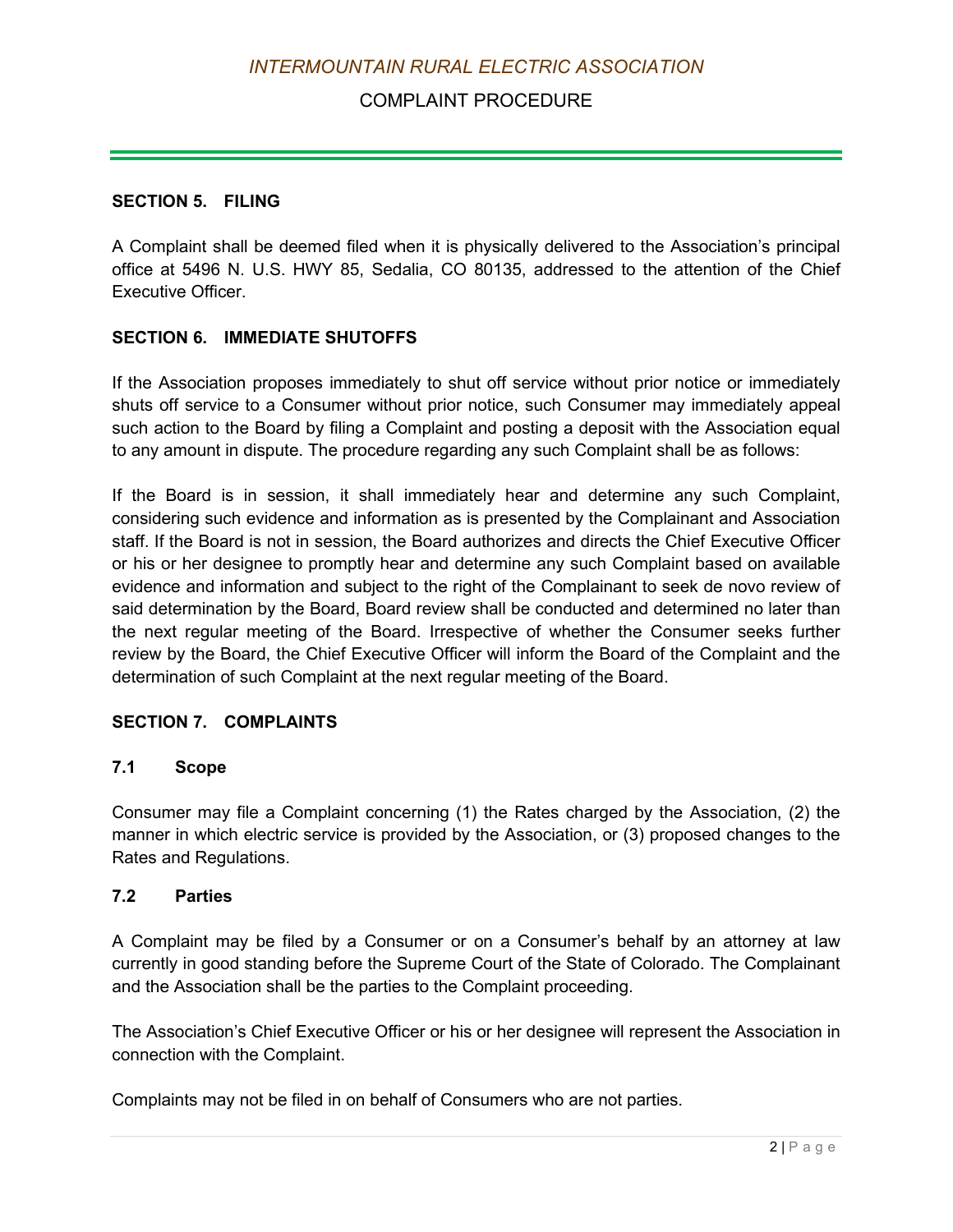## COMPLAINT PROCEDURE

#### <span id="page-122-0"></span>**7.3 Standing**

A Consumer has standing to file a Complaint if (1) the Consumer is subject to a present or imminent adverse effect caused by the existing Rate or Regulation in question; or (2) the Consumer objects to a proposed amendment to the Rates and Regulations for any reason.

If a Consumer lacks standing to file a Complaint, the Complaint may be dismissed.

#### <span id="page-122-1"></span>**7.4 Requirements of a Complaint**

All Complaints shall be in writing (typed or legibly handwritten), addressed to the Chief Executive Officer of the Association, and delivered by mail or by personal delivery to the Association's principal place of business. The Complaint must include the following information:

- a. A statement that the Complaint is brought pursuant to this Procedure;
- b. The Consumer's name, contact information, and Association account number;
- c. The name, contact information, and Colorado registration number of the Consumer's attorney (if applicable);
- d. The name, contact information, and proof of authority of a representative to act on the Consumer's behalf (if applicable);
- e. The circumstances giving rise to the Complaint;
- f. The facts, supporting data, documents, and other information necessary to support the Complaint;
- g. The remedy and relief sought by the Consumer; and
- h. Whether a formal hearing is requested.

The Complaint should be filed using the attached Form 1 or specifically state that the Complaint is being filed with the Association according to this Procedure. Anonymous Complaints and Complaints lacking the required information may be dismissed. A Consumer may withdraw a Complaint at any time.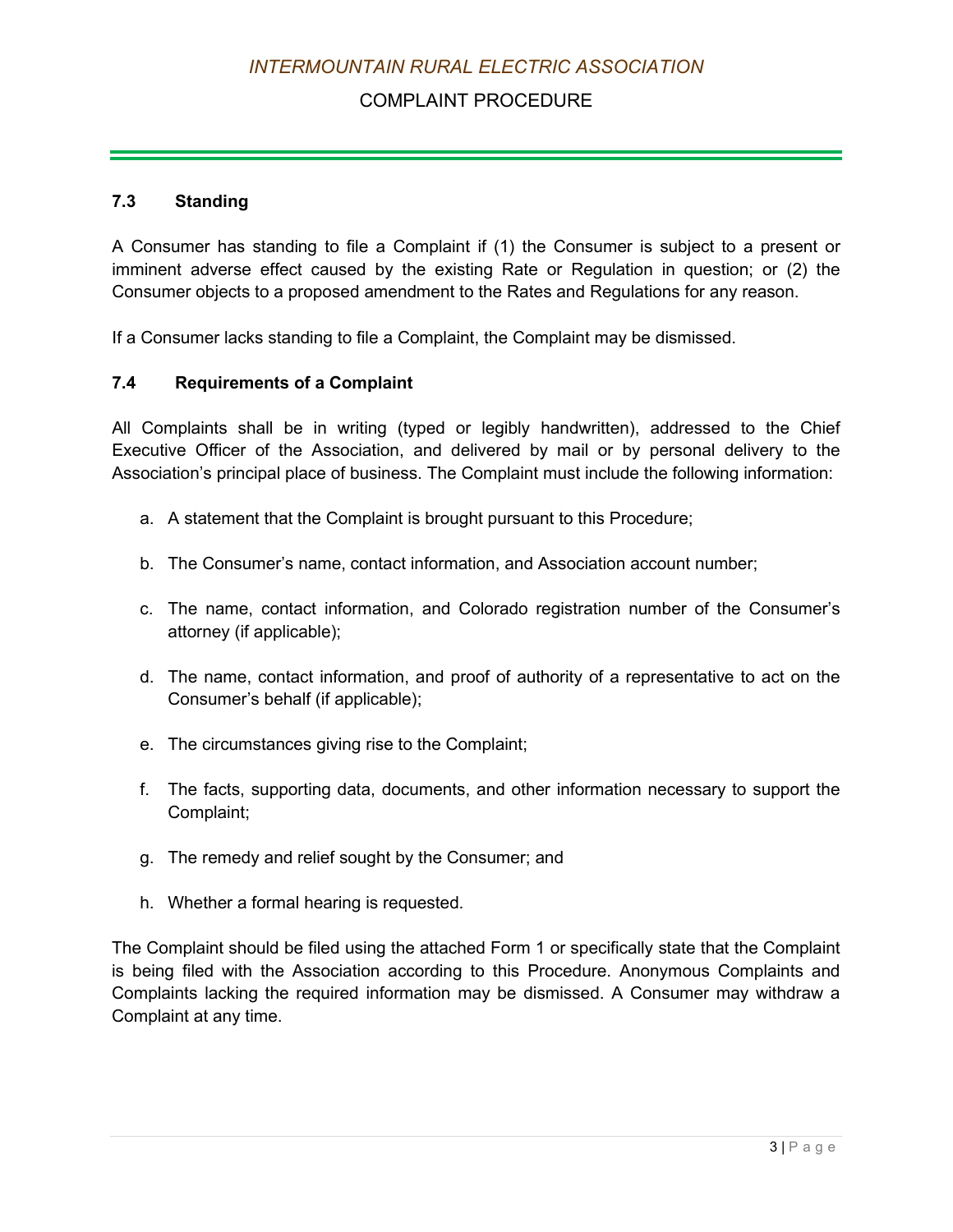## COMPLAINT PROCEDURE

#### <span id="page-123-0"></span>**SECTION 8. COMPLAINT RESOLUTION**

#### <span id="page-123-1"></span>**8.1 Informal Resolution**

The Chief Executive Officer or his or her designee shall attempt to resolve Complaints informally and as soon as reasonably practicable.

#### <span id="page-123-2"></span>**8.2 No Hearing Requested**

The Chief Executive Officer shall receive, review, and issue a decision on all Complaints filed with the Association. The Association may seek information or explanation from the complaining Consumer in addition to that set forth in the Complaint. A timely written response shall be made to each Complaint. If the Complaint is not resolved to the Complainant's satisfaction within thirty (30) days after filing, the Complainant may request review of the Complaint by the Board.

Irrespective of whether the Complainant seeks further review by the Board, the Chief Executive Officer will inform the Board of the Complaint and the determination of such Complaint at the next regular meeting of the Board following issuance of the response. If a Complaint concerns any proposed change to the Rates and Regulations, the Chief Executive Officer shall file such Complaint with the Board as part of the process for Board consideration and adoption of such change.

#### <span id="page-123-3"></span>**8.3 Hearing Procedure**

If a Consumer requests a hearing as provided in this Procedure, the President of the Board shall appoint a qualified and impartial individual to serve as the Presiding Officer.

The Presiding Officer's duties include:

- a. Conducting a full, fair, and impartial proceeding and hearing, if any;
- b. Administering oaths and affirmations;
- c. Managing and compelling discovery;
- d. Ruling upon offers of proof and receiving relevant, competent, and probative evidence;
- e. Regulating the course of the proceedings and the conduct of the parties and their representatives;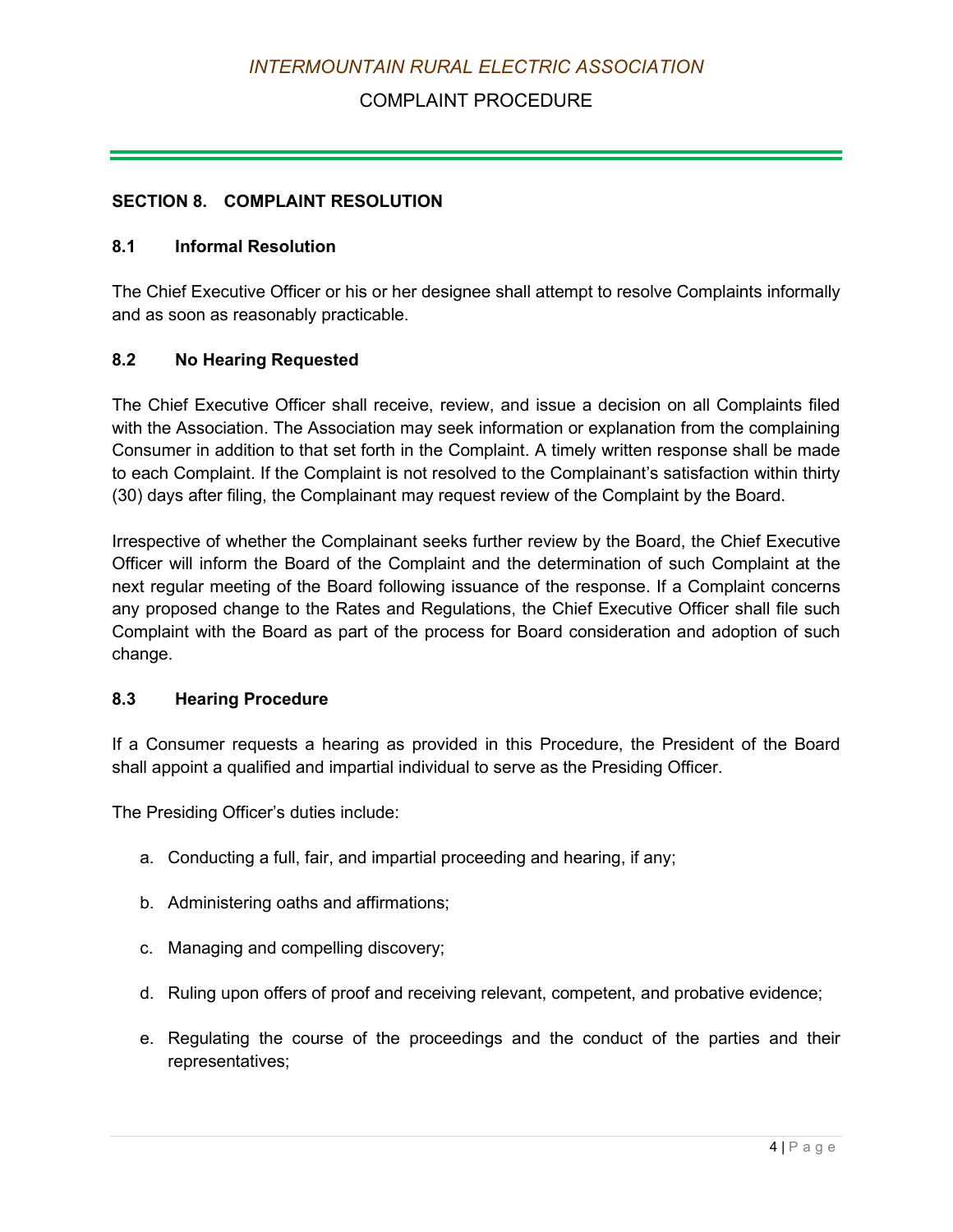### COMPLAINT PROCEDURE

- f. Holding pre-conference hearings, if any, for simplification of the issues, settlement of the proceedings, or any other proper purposes;
- g. Considering and ruling, orally or in writing, upon all procedural and other motions appropriate in adjudicative proceedings;
- h. Issuing recommended decisions, rulings, and orders, as appropriate;
- i. Taking testimony;
- j. Preparing findings of fact; and
- k. Performing all other tasks as may be necessary to comply with this Procedure.

The Presiding Officer may consolidate two (2) or more Complaints where it appears that the issues are substantially similar and that the rights of the Complainants will not be prejudiced by such consolidation.

#### <span id="page-124-0"></span>**8.4 Discovery**

The Association shall timely provide or make available to the Complainant or the Complainant's attorney all information and records relevant to the Complaint requested by the Complainant. The Complainant shall, upon the Association's request, provide to the Association information relevant to the Complaint or relief requested if such information is not otherwise available to the Association. The Presiding Officer may order any party to produce relevant information to the other party(ies).

The Complainant is not entitled to obtain information not probative to the facts of the Complaint or account information for any other Consumer, including, but not limited to, the name, address, or electric usage, except for with a court-ordered subpoena. Depositions shall not be allowed unless by agreement of the Complainant and the Association.

In the event the Complainant requests any information relevant to the Complaint that the Chief Executive Officer deems confidential, the Association can require the Consumer sign a nondisclosure agreement as a condition to the disclosure of such information.

#### <span id="page-124-1"></span>**8.5 Burden of Going Forward and Burden of Proof**

The Complainant(s) has(ve) the burden of going forward and the burden of proof.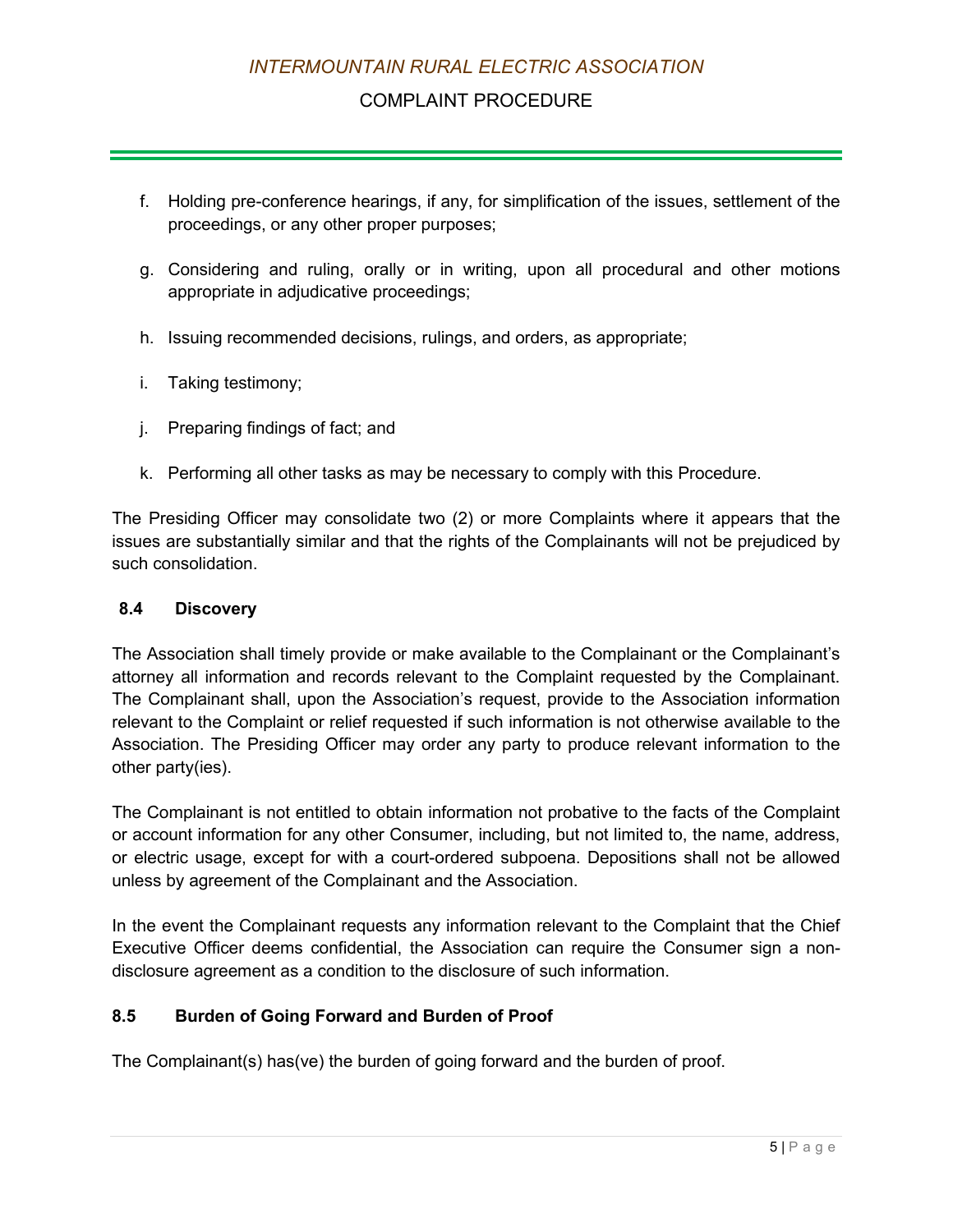## COMPLAINT PROCEDURE

#### <span id="page-125-0"></span>**8.6 Stipulations**

Any two or more parties, including the Association, may stipulate as to any fact at issue, or otherwise reach agreement as to matters at issue, substance, or procedure, or the total or any part of the record by written stipulation or agreement offered into evidence as an exhibit. An oral stipulation or agreement may be made upon the record.

#### <span id="page-125-1"></span>**8.7 Hearings**

Hearings shall be conducted at the Association's principal office. The Presiding Officer shall set the date and time for a hearing.

The Presiding Officer shall give written notice of a hearing by electronic or U.S. mail sent at least ten (10) days before the first day of hearing to each party to the proceeding as of the date of mailing.

The Complainant shall provide to the Presiding Officer and the Association copies of all documents the Complainant plans to present and the names of any witnesses to be called at the hearing no later than ten (10) business days prior to the hearing. If the Complainant fails to submit such discovery and the names of witnesses, the Complaint shall be deemed abandoned. The Association shall provide such information to the Presiding Officer and the Complainant no later than five (5) business days prior to the hearing date.

Any Complaint shall be dismissed if it has been set for hearing, properly noticed, and the Complainant fails to appear at the time, place, and date set for hearing without just cause. If any party to a proceeding absents himself or herself from the hearing after first appearing, the matter may be deemed abandoned or may be heard without the presence of the party.

Hearings shall be conducted by the Presiding Officer. Any Person who is disruptive, abusive, or disorderly at a hearing may be excluded from the hearing.

At the commencement of a hearing, the Presiding Officer shall call the hearing to order, take appearances, and act upon any pending motions, petitions, or preliminary matters. The parties may then make opening statements or reserve them to a later time in the proceeding. A witness shall be required to swear or affirm that the testimony about to be given is true before being permitted to testify. No witness who refuses to swear so or affirm shall be permitted to testify.

The Presiding Officer shall not be bound by the technical rules of evidence and no informality in any proceeding or in the manner of taking testimony shall invalidate any order, decision, or regulation made, approved, or confirmed. However, to the extent practicable, the Colorado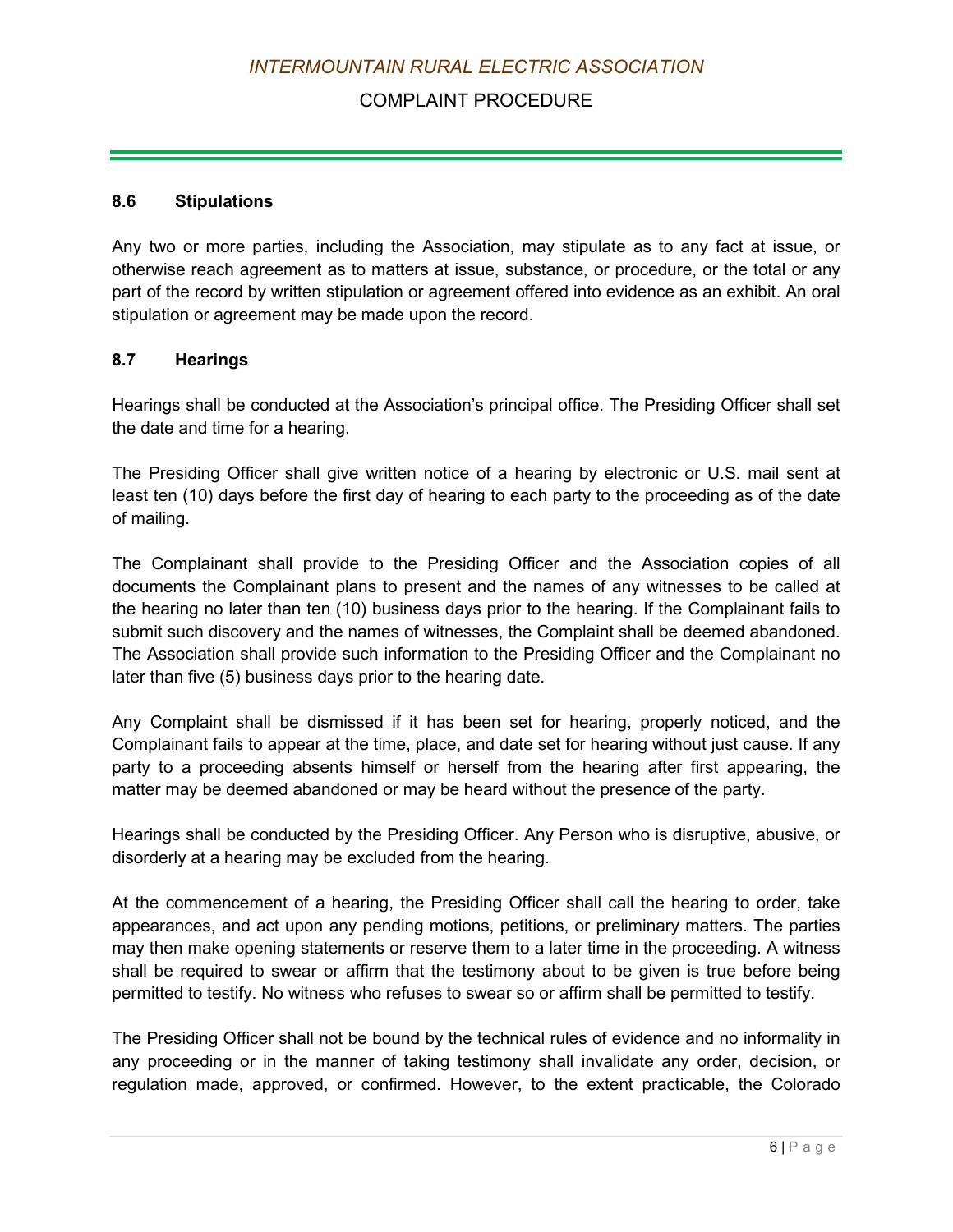## COMPLAINT PROCEDURE

Rules of Evidence applicable in civil nonjury cases in the district courts of Colorado will be followed, in order to promote uniformity in the admission of evidence.

Notwithstanding the foregoing, when necessary to ascertain facts affecting the substantial rights of parties to the proceeding, evidence not otherwise admissible may be received and considered if such evidence possesses probative value commonly accepted by reasonable and prudent persons in the conduct of their affairs.

A party tendering an exhibit shall furnish a copy thereof to each party present and the Presiding Officer at the hearing. The Presiding Officer may limit the number of copies required to be furnished where reproduction is impracticable, or unduly burdensome.

Where two or more parties have substantially similar interests and positions, the Presiding Officer may at any time during the hearing limit the number of parties who shall be permitted to cross-examine witnesses or argue motions or objections in order to expedite the hearing.

If the interests of the parties will not be substantially prejudiced thereby, the Presiding Officer may receive all or part of the evidence in written form.

At the conclusion of the presentation of evidence at any hearing, the Presiding Officer, upon his or her own motion or upon request by the Consumer who submitted the subject Complaint, may order written briefs or statements of position to be filed. A copy of said brief or statement of position also shall be served on each party.

The Presiding Officer may order any redundant, immaterial, impertinent, or scandalous matter stricken from any Complaint, motion, document, or other record filed with the Association.

#### <span id="page-126-0"></span>**8.8 Proceeding Records and Transcripts**

Hearings shall be recorded by the Association. The Association shall make recordings available to the parties in the recording's native format. The Association shall transcribe any recording as may be necessary for review of a proceeding.

#### <span id="page-126-1"></span>**8.9 Waivers and Variances**

Upon agreement of the parties, the Presiding Officer may waive or vary any of the procedural requirements of this Procedure.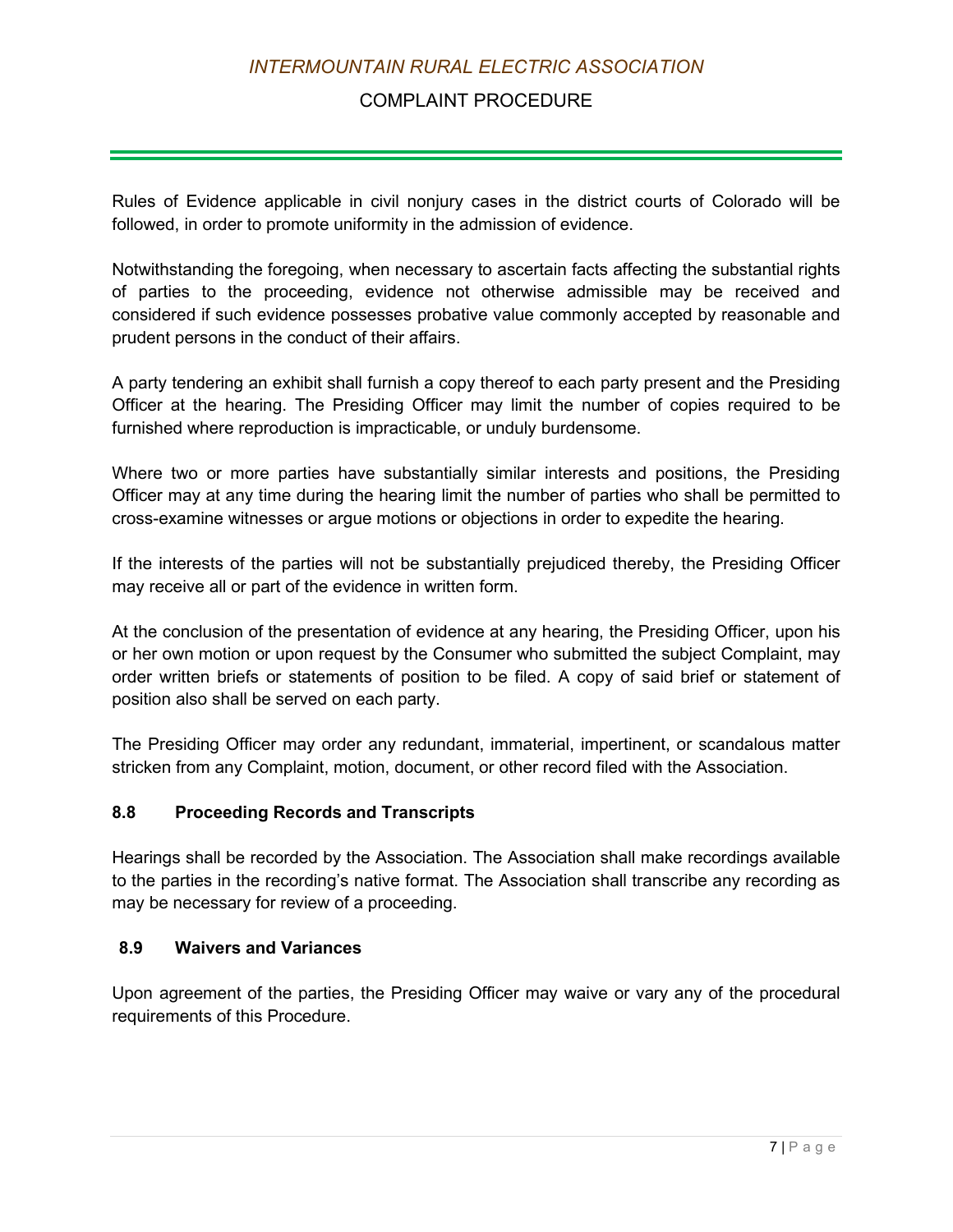### COMPLAINT PROCEDURE

#### **SECTION 9. DECISION AND REQUEST FOR RECONSIDERATION**

The Presiding Officer shall timely issue findings of fact and a proposed decision regarding the Complaint, which shall include a statement of findings and conclusions upon all material issues of fact, law, or discretion presented by the evidence and the Presiding Officer's recommended order, sanction, relief, or denial thereof. The decision shall be issued as soon as practicable, and in any event, within forty-five (45) days after the hearing, if any, is closed.

The decision shall be served on each party by email, personal service or by first-class mail to the last address furnished to the Association by the Complainant or his or her representative, and shall be effective on the date mailed or such later date as is stated in the decision. Unless a timely request for Board review is filed by the Complainant or the Association, the recommended decision shall be final.

If a Complainant is aggrieved by any such decision, the Complainant may file a written request for de novo review by the Board. Such request must be filed within twenty (20) days after the decision is effective, and it shall specify each ground upon which the request is based. Upon receipt of a timely request for review, the Board shall review the record and the findings and recommended decision within forty-five (45) days and shall affirm, reverse, or modify the recommended decision as the Board determines is appropriate in its discretion.

#### <span id="page-127-0"></span>**SECTION 10. EXHAUSTION OF REMEDIES**

No Consumer may make a Complaint to any agency or court about any matter concerning the Association's Rates and Regulations or this Procedure without first following the procedures herein and exhausting the remedies set forth in this Procedure.